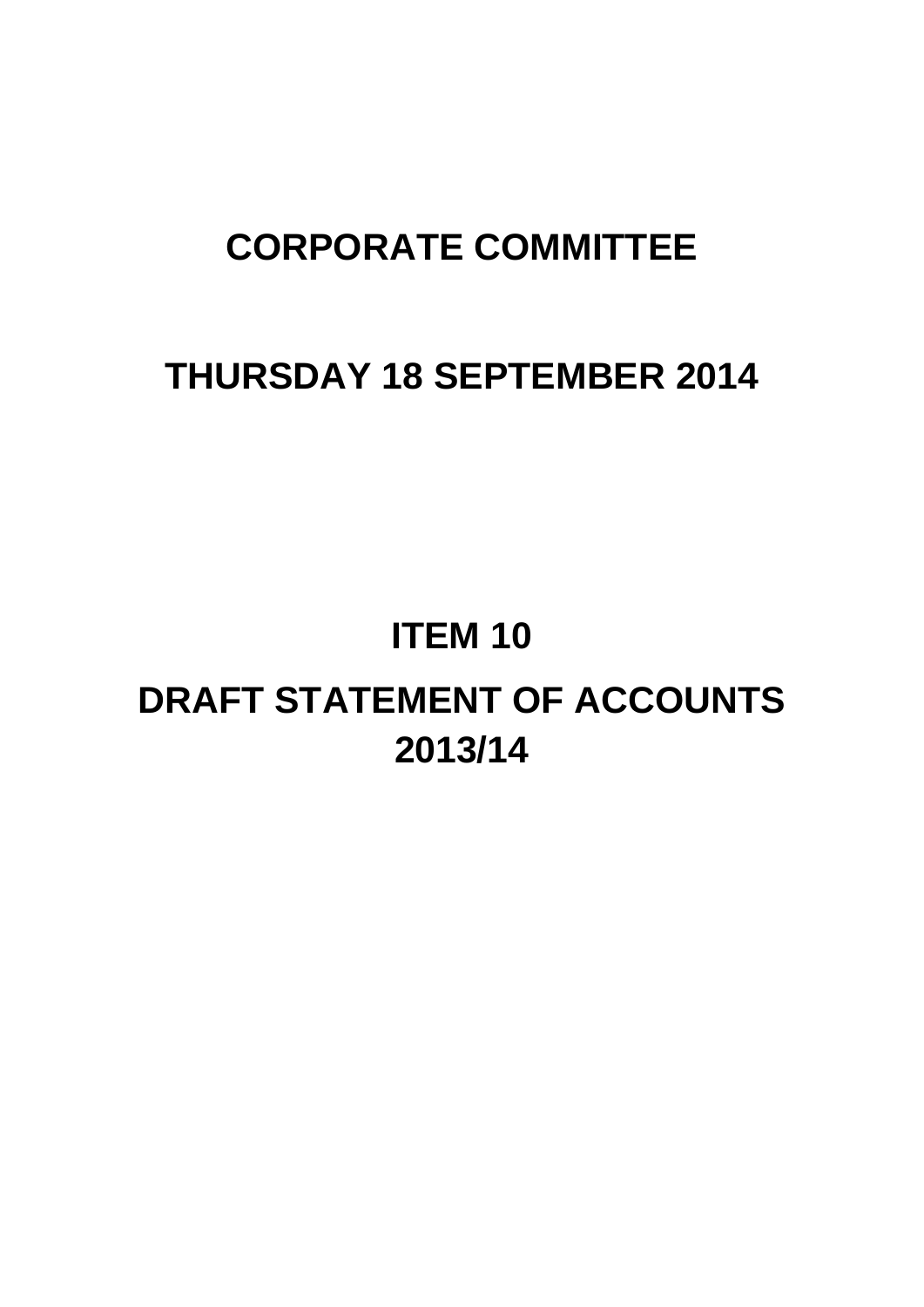

# **DRAFT Statement of Accounts 2013/14**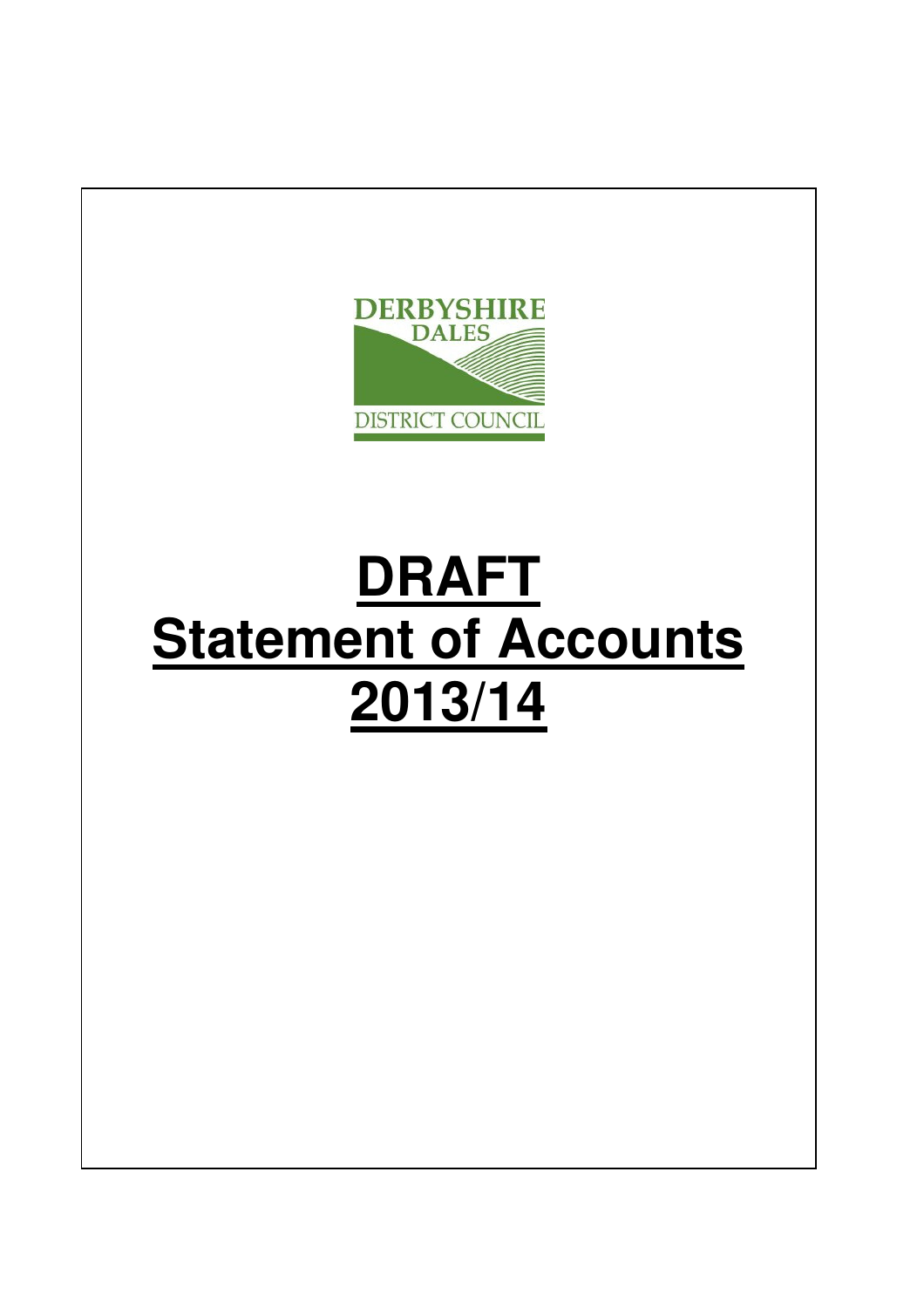# **DERBYSHIRE DALES DISTRICT COUNCIL**

## **STATEMENT OF ACCOUNTS 2013/14**

#### **CONTENTS**

Page

| <b>Explanatory foreword</b>                                                                                                                                  | $1 - 8$              |
|--------------------------------------------------------------------------------------------------------------------------------------------------------------|----------------------|
| Statement of Responsibilities for the Statement of Accounts                                                                                                  | 9                    |
| <b>Annual Governance Statement</b>                                                                                                                           | $10 - 17$            |
| Auditor's Report                                                                                                                                             | $18 - 20$            |
| <b>Financial Statements</b><br>Movement in reserves statement<br>Comprehensive income & expenditure statement<br><b>Balance sheet</b><br>Cash flow statement | 21<br>22<br>23<br>24 |
| Notes to Financial Statements (including accounting policies)                                                                                                | $25 - 82$            |
| <b>Other Statements</b><br>Collection Fund<br>Other financial information issued with but not forming part of                                                | $83 - 88$            |
| the financial statements                                                                                                                                     |                      |
| Glossary of Terms<br><b>Invitation for Feedback</b>                                                                                                          | $89 - 92$<br>93      |

This information is available free of charge in electronic, audio, Braille and large print versions, and in other languages on request. For assistance in understanding or reading this document, please call the Head of Resources, Derbyshire Dales District Council on 01629 7612 or email karen.henriksen@derbyshiredales.gov.uk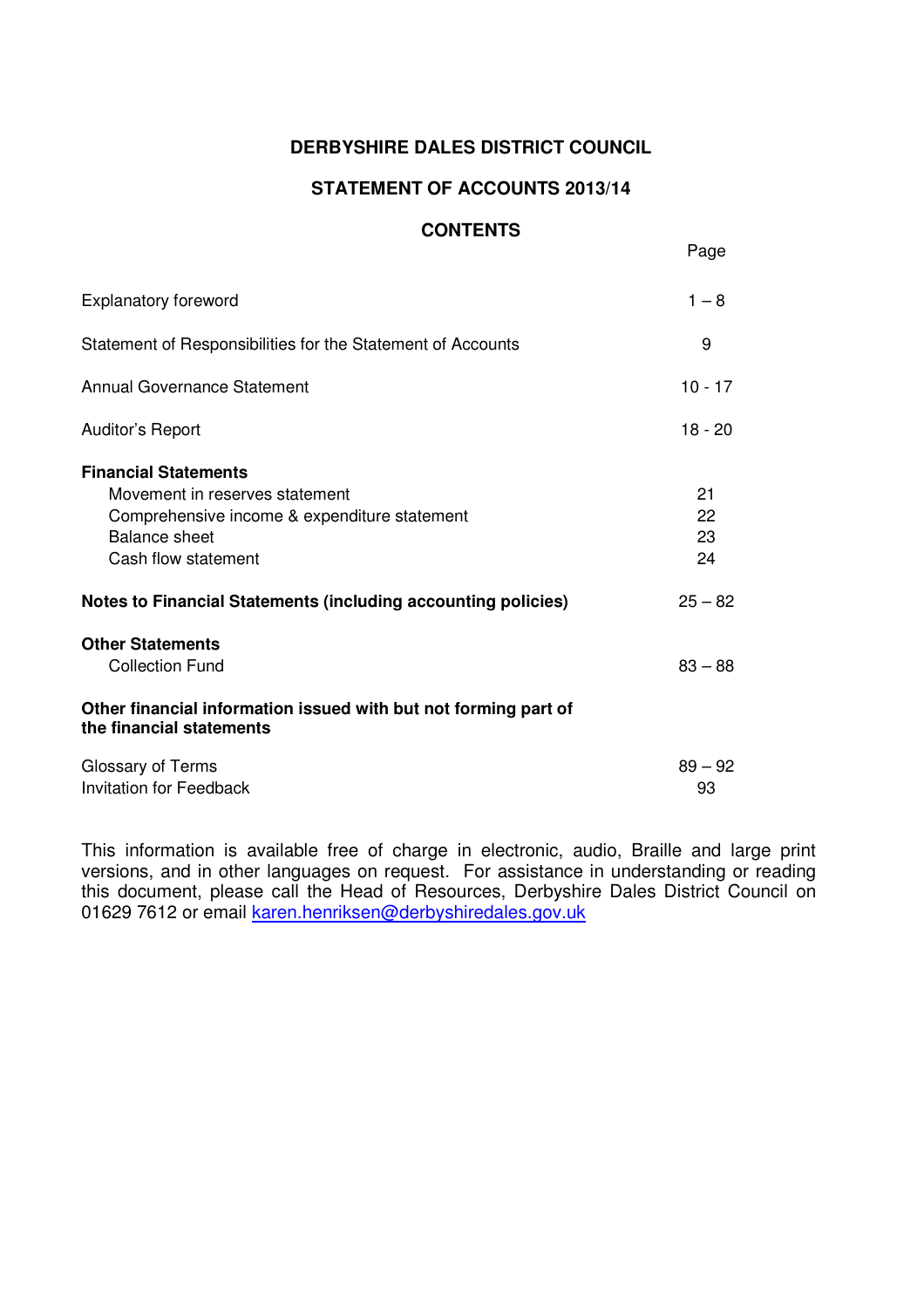# **EXPLANATORY FOREWORD**

#### **INTRODUCTION**

The purpose of this foreword is to provide a concise and understandable guide for the reader of the accounts of the most significant aspects of the Council's financial performance, year-end financial position and cash flows.

The Council's accounts for the financial year 1 April 2013 to 31 March 2014 (2013/14) and the related notes are shown on pages 21 to 88. The accounts have been prepared in accordance with the Code of Practice on Local Authority Accounting in the United Kingdom 2013/14 (the Code) applicable to local authorities. The Code designates certain the financial statements as "core" and requires these to be grouped together in a specified order, to be followed by a consolidated set of notes to the accounts covering all of the core statements. Supplementary statements must be presented (with their own notes) after the notes on the core statements.

The Code sets out the proper accounting practices required for Statements of Accounts, by section 21(2) of the Local Government Act 2003 prepared in accordance with the statutory framework established for England by the Accounts and Audit Regulations 2003.

The Statement of Accounts provides information on how the Council has used the financial resources available to it and answers the following significant questions, such as:

- How much did the Council's services cost in 2013/14?
- Where did the money come from?
- What were the major influences on the Council's Income and Expenditure?
- What were the Council's assets and liabilities at the close of 2013/14?

#### **SUMMARY OF THE 2013/14 FINANCIAL YEAR**

The Council incurs revenue and capital expenditure in the year. Revenue spending is generally on items that are consumed within a year and is financed from the council tax, government grants and various fees and charges. Capital expenditure has to have a benefit beyond one year and is financed by loans, grants, capital receipts or directly from revenue.

#### **General Fund revenue spending in 2013/14**

During 2013/14 the Council has faced a number of challenges in successfully managing its financial position.

In setting its budget for 2013/14 the District Council planned additional savings of £1.2 million over the three years to 2016/17, including reducing employee costs and continuing a comprehensive review of spending across all its services. Council Tax was frozen for the third year, with the average bill for Derbyshire Dales' services maintained at £189.66 per year, equivalent to a weekly bill of £3.65, or just over 50p per household per day. Despite receiving the lowest central Government grant of any council in the county, Derbyshire Dales District Council pledged to make no reduction in services during 2013/14. Two big factors in the planned savings were a new waste contract that increased kerbside recycling opportunities for Dales residents while saving the District Council £359,000 a year, and an increase in leisure income of £283,000.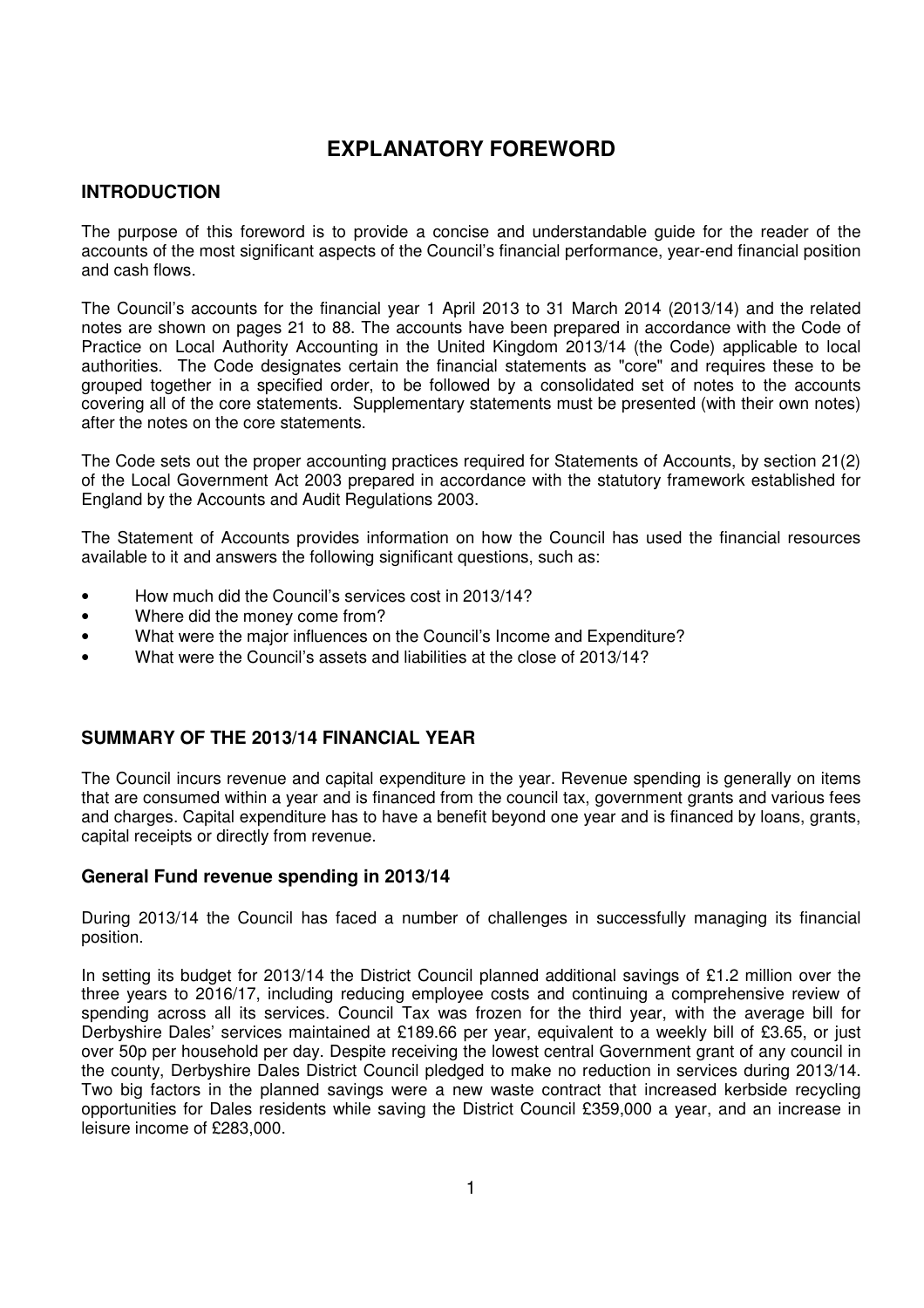During 2013/14 officers have regularly reported to Council with updates on the Sustainable Financial Position.

The following table provides a summary of revenue income and expenditure for 2013/14, compared with the original budget (i.e. the budget that was approved by Council when setting the Council Tax for 2013/14 prior to the start of the financial year) and the revised budget (approved by the council in March 2014).

|                                                           | 2013/14       | 2013/14       | 2013/14   | 2013/14  | 2012/13   |
|-----------------------------------------------------------|---------------|---------------|-----------|----------|-----------|
|                                                           | <b>Budget</b> | Revised       | Actual    | Variance | Actual    |
|                                                           |               | <b>Budget</b> |           |          |           |
|                                                           | £'000s        | £'000s        | £'000s    | £'000s   | £'000s    |
| Cultural and related services                             | 3,170         | 3,070         | 2,939     | (131)    | 3,123     |
| Environmental and regulatory services                     | 4,356         | 4,806         | 4,087     | (719)    | 4,167     |
| <b>Planning services</b>                                  | 895           | 1,061         | 486       | (575)    | 629       |
| Highways and transport services                           | (1, 389)      | (1, 469)      | (1, 448)  | 21       | (1, 248)  |
| Housing services                                          | 1,475         | 1,188         | 899       | (289)    | 644       |
| Central services to the public                            | 898           | 718           | 834       | 116      | 731       |
| Corporate and democratic core                             | 1,688         | 1,636         | 1,556     | (80)     | 1,518     |
| Non-distributed costs                                     | (19)          | 97            | 45        | (52)     | 138       |
| Cost of services                                          | 11,074        | 11,107        | 9,398     | (1,709)  | 9,702     |
|                                                           |               |               | 455       |          | 954       |
| Other Operating Expenditure including Parish Precepts     | 1,322         | 1,322         |           | (867)    |           |
| Financing and Investment income and Expenditure           | 865           | 629           | 1,133     | 504      | 860       |
| Taxation and Non Specific Grant income                    | (10, 939)     | (10, 948)     | (11, 147) | (199)    | (10, 938) |
| (Surplus) or Deficit on Provision of Services             | 2,322         | 2,110         | (161)     | (2,271)  | 578       |
| Net additional amount required by statute & non statutory |               |               |           |          |           |
| proper practise, to be credited to the General Fund       |               |               |           |          |           |
| Balance for the year                                      | (2, 371)      | (2, 147)      | 120       | 2,267    | (810)     |
| (Increase) / decrease in General Fund Balance             | (49)          | (37)          | (41)      | (4)      | (232)     |
|                                                           |               |               |           |          |           |
|                                                           |               |               |           |          |           |

The General Fund Balance for 2013/14 increased by £41,000. The revised budget assumed a surplus of £37,000 and therefore there is an under-spending of £4,000. The major variances are:

- Increased income from Business Rates £232,000.
- Increased income from planning application fees £168,000.
- Savings in employee costs £147,000.
- Additional savings on waste management contract £115,000.
- The Council agreed the transfer of an additional £1,150,000 to reserves, comprising £400,000 to the Vehicle Renewals Reserve, £50,000 to the Office Technology Renewals Reserve, £150,000 to the Property Repairs Reserve, £300,000 to the Economic Development Reserve and £250,000 to the Car Park Machine Replacement Reserve.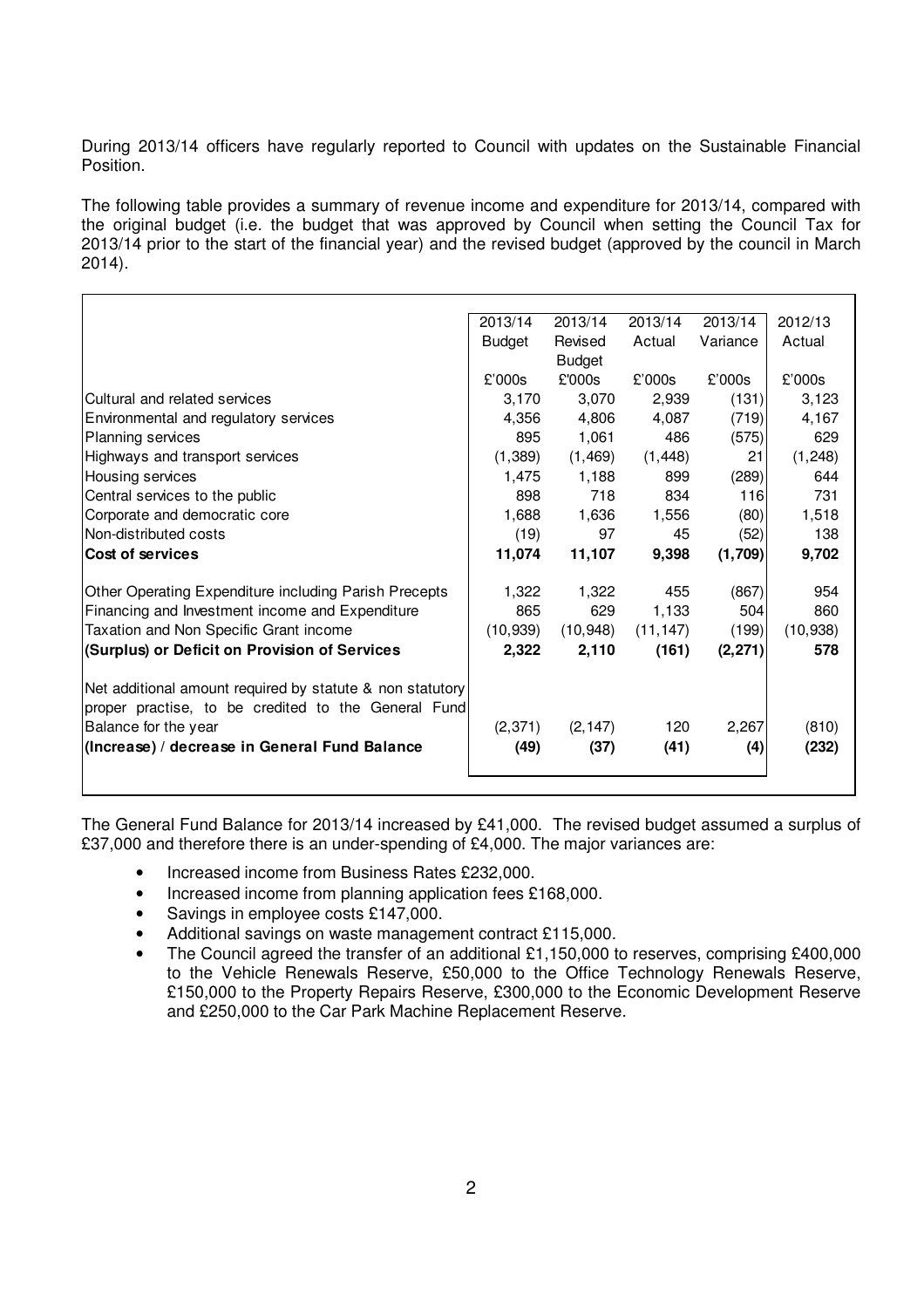## **Capital Spending in 2013/14**

Capital expenditure can be defined as that which generates an asset that has a useful life of more than one year. The capital account shows the Income and Expenditure transactions the Council makes when it:

- buys or sells land or property
- builds new property
- carries out work that enhances the Council's properties
- improves the Council's properties
- provides grants for the above types of activity, for example, improvement grants.

The original budget (capital programme) for the year was £2,830,951. This was revised to take account of the position at the end of the 2012/13 financial year and to reflect progress on schemes. The revised capital programme for 2013/14 was £2,453,424. The capital spending outturn for the year was £1,643,903; this resulted in an under-spend of £809,521 from the revised programme.

The table below shows capital spending, analysed by the Council's priorities:

|                                         | 2013/14<br>Original<br><b>Budget</b><br>£'000s | 2013/14<br>Revised<br><b>Budget</b><br>£'000s | 2013/14<br>Actual<br>£'000s | 2012/13<br>Actual<br>£'000s |
|-----------------------------------------|------------------------------------------------|-----------------------------------------------|-----------------------------|-----------------------------|
| Housing which meets local needs         | 1,039                                          | 986                                           | 751                         | 390                         |
| A clean, green and prosperous Dales     | 656                                            | 421                                           | 134                         | 1,423                       |
| Safe and healthy communities            | 565                                            | 385                                           | 217                         | 215                         |
| Other                                   | 571                                            | 661                                           | 542                         | 360                         |
| Embedded Finance Lease (Waste Contract) | 0                                              | 0                                             | 0                           | 2,547                       |
| <b>Total Capital Spending</b>           | 2,831                                          | 2.453                                         | 1,644                       | 4,935                       |

At 31<sup>st</sup> March 2014, there is an under-spend of £809,000 compared with the revised estimate; the principal schemes contributing to the under-spend are:

- Bakewell Agricultural Business Centre (ABD) Noise and Drainage (£166,000)
- Ashbourne Leisure Centre Changing Rooms (£102,000)
- Social Housing Grants: Youlgreave (£80,000)
	- Bonsall (£50,000)
- Repair / Resurface Car Park Co-op Roof Matlock (£50,000)

Approval has been given to carry forward the under-spend into 2014/15.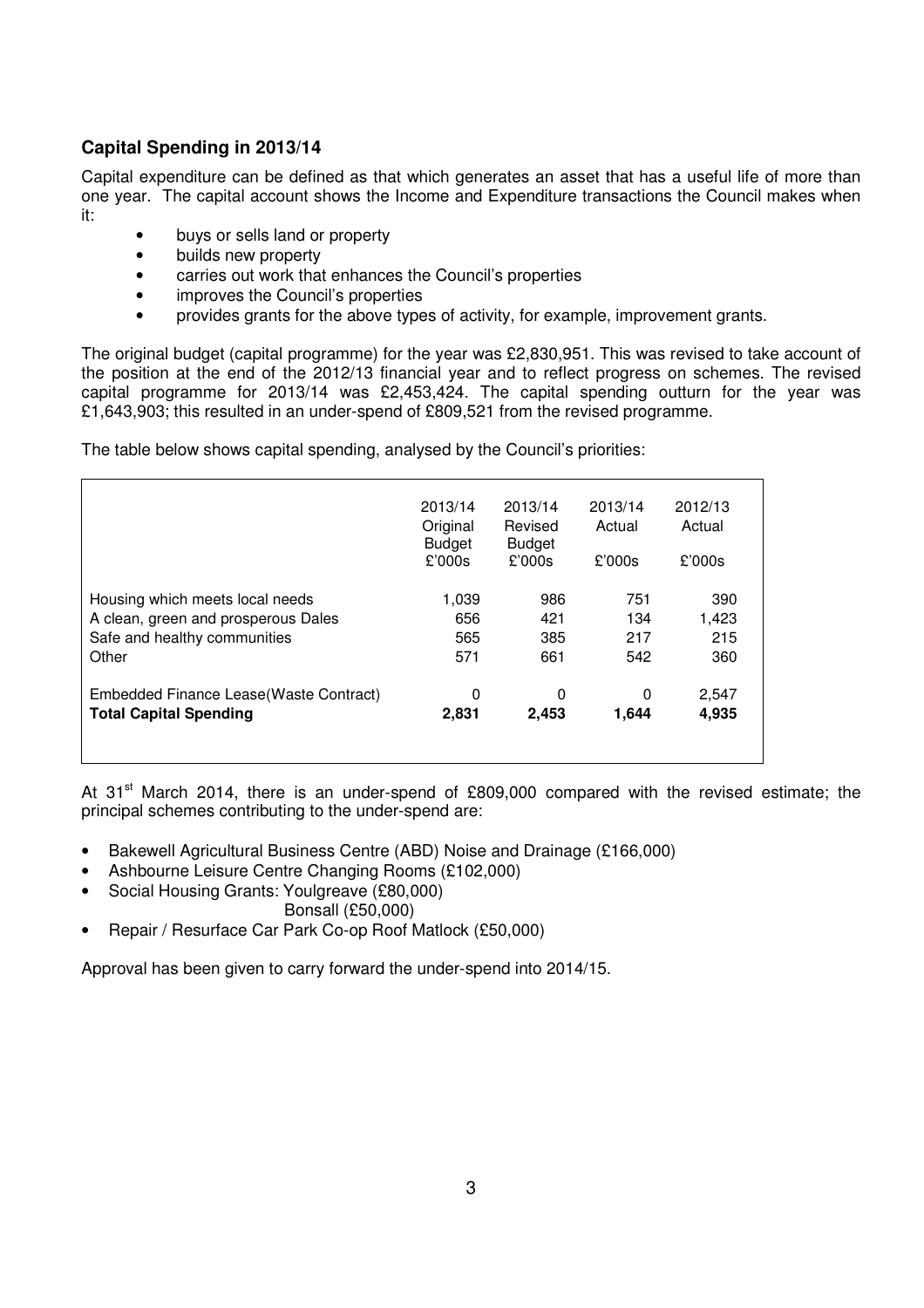#### **Capital Resources**

The Council has substantial internal resources to finance its capital programme including its strategic reserves and the balance of its Capital Receipts Reserve. Details of these can be found in the Notes to the Financial Statements. Also available is the use of external borrowing when required. Currently the Council has borrowing in respect of Arc Leisure Matlock and its latest purchase of Wheeled Bins that give rise to a Minimum Revenue Provision (see below), and long term liabilities in respect of finance leases for cleansing and refuse vehicles. The Council has sufficient resources to fund its existing capital programme.

The table below shows how the capital spending in the year was financed:

|                                     | 2013/14<br>£'000s | 2012/13<br>£'000s |
|-------------------------------------|-------------------|-------------------|
| <b>Capital Receipts</b>             | 366               | 820               |
| Government Grants and Contributions | 177               | 234               |
| Other Grants and Contributions      | 90                | 81                |
| Direct Financing from Revenue       | 1,011             | 404               |
| Borrowing                           |                   | 849               |
| Borrowing re Embedded Lease         | O                 | 2,547             |
| <b>Total Capital Financing</b>      | 1,644             | 4,935             |
|                                     |                   |                   |

#### **Capital Investment Plans**

The Council has a five-year rolling capital programme at present totalling £6.8m. The major elements are as follows:

|                                               | £m  |
|-----------------------------------------------|-----|
| <b>Expanding Services</b>                     |     |
| <b>Maintaining Existing Levels of Service</b> | 3.7 |

#### **Receipts from the Sale of Assets**

The Council received £1,147,000 from the sale of non current assets during 2013/14. This was credited to the Capital Receipts Reserve. This income comprised the following:

| <b>Total Capital Receipts</b>                             | 1.147 |
|-----------------------------------------------------------|-------|
| House Bank Road Matlock (formerly Citizens Advice Bureau) | 156   |
| <b>Land Cawdor Quarry Matlock</b>                         | 85    |
| <b>Tourist Information Centre Ashbourne</b>               | 120   |
| <b>Public Convenience Union Street Ashbourne</b>          | 100   |
| Housing Stock Transfer (Right to Buy Sharing Agreement)   | 686   |
|                                                           | £000  |

Details of the movements on the Capital Receipts Reserve can be found in Note 7 to the Financial Statements.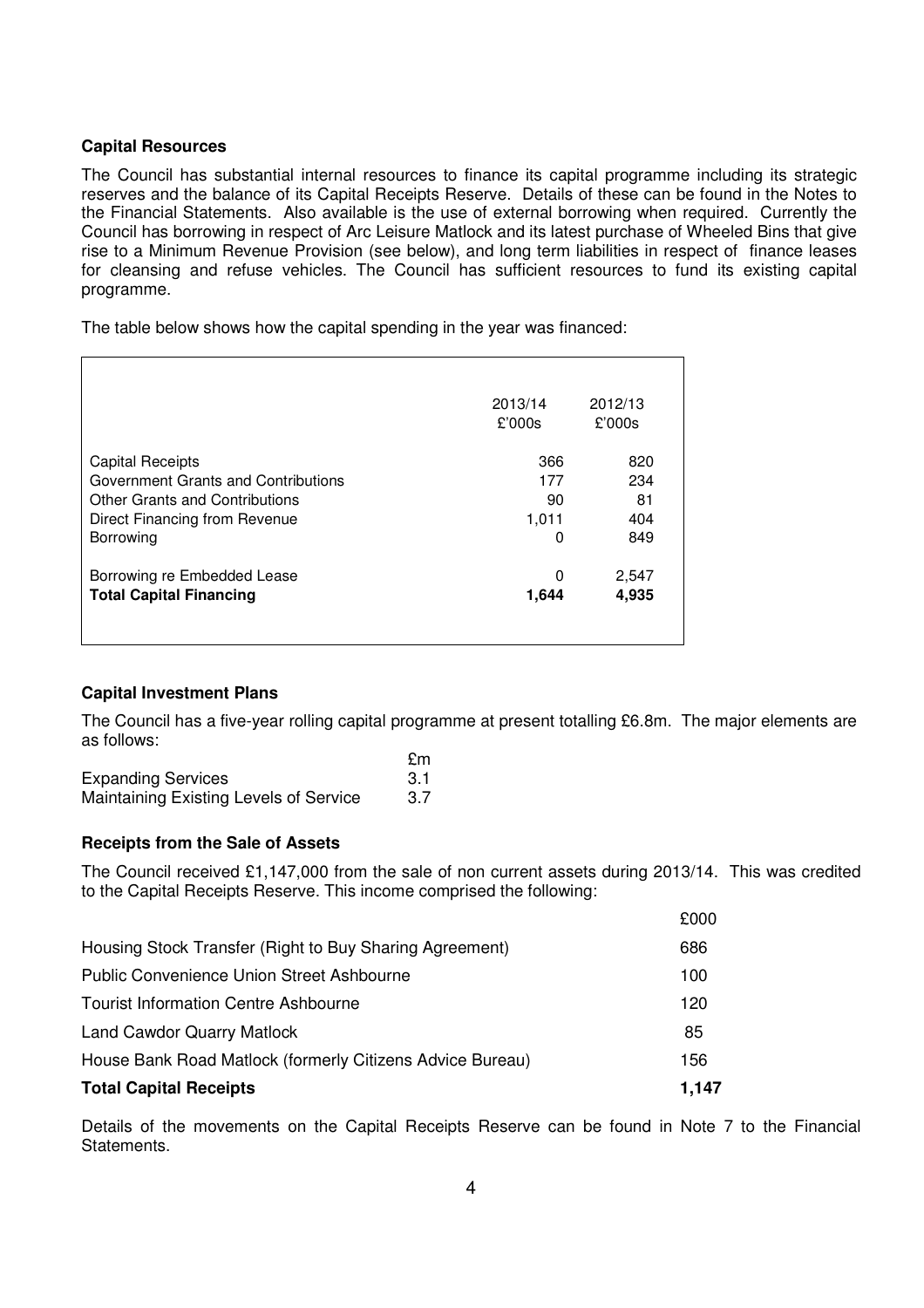#### **Collection Fund and Council Tax Collection**

Gross expenditure on the Collection Fund totalled £60m in 2013/14. During the year 98.3% of council tax and 97.6% of business rates was collected.

Total council tax arrears, including costs, amounted to £1.6m as at 31 March 2014 (£1.5m at 31 March 2013) and this will be collected during 2014/15. Council tax is collected on behalf of Derbyshire County Council, Derbyshire Fire and Rescue Authority and Derbyshire Police Authority. Amounts collected, bad debts written off and any surplus or deficit on the collection fund are distributed according to precepts. After providing for doubtful debts the Fund deficit relating to council tax reduced by £42,000 during the year, resulting in a deficit carried forward of £179,000. When setting the level of Council Tax for 2014/15, it was estimated that there would be a deficit of £53,000. The difference between the actual and estimated deficit is mainly due to an increase in the provision for impairment of debts, changes in discounts, exemptions and council tax support. The difference will be apportioned between this Council, Derbyshire County Council, Derbyshire Police Authority and Derbyshire Fire Authority and taken into account when setting the Council Tax for 2015/16.

A new system for business rates was introduced in 2013/14. Total business rates arrears, including costs, amounted to £1m as at 31 March 2014 (£0.9m at 31 March 2013) and this will be collected during 2014/15. Business rates are collected on behalf of the government, Derbyshire County Council and Derbyshire Fire and Rescue Authority. Amounts collected, bad debts written off and any surplus or deficit on the collection fund are distributed according to prescribed shares. After providing for doubtful debts and outstanding appeals the Fund deficit relating to business rates stood at £200,000. This deficit has been apportioned between this Council, the government, Derbyshire County Council and Derbyshire Fire Authority and will be taken into account when setting the Council Tax for 2015/16.

#### **Pensions**

As part of its terms and conditions of employment the Council offers retirement benefits to its employees. Although these benefits will not actually be payable until the employees retire, the Council has a present commitment to make those payments when employees retire. Note 38 to the Financial Statements, on pages 73 to 79 gives further information and shows that the Council has a net liability of £18.8m at 31 March 2014 (£22.4m at 31 March 2013). Statutory arrangements allow the Council to make good this liability over the remaining working lives of employees. The changes to local government pension regulations with effect from 1 April 2014, including an increase in employee contributions and a move from pensions calculated on 'final salary' to 'career average', are designed to help local authorities meet their pension deficits in the longer term.

#### **Treasury Management Performance**

During the financial year, the Council operated within the treasury limits set out in the Council's Treasury Management and Annual Investment Strategy which was approved in March 2014.

The Council continues to operate a cautious approach to its dealings in the financial markets and accordingly reviews its Treasury Management Strategy regularly. Derbyshire Dales District Council currently deals only with major banks, larger building societies and public bodies for its daily cash flow purposes. It does not currently have any long term debt maturing.

Interest credited to the Comprehensive Income and Expenditure Statement in 2013/14 was £38,000 (2012/13 £50,000). The average rate of interest on investments was 0.52% (0.70% 2012/13).

The Council held investments of £3.4m at 31 March 2014 (£2.3m on 31 March 2013).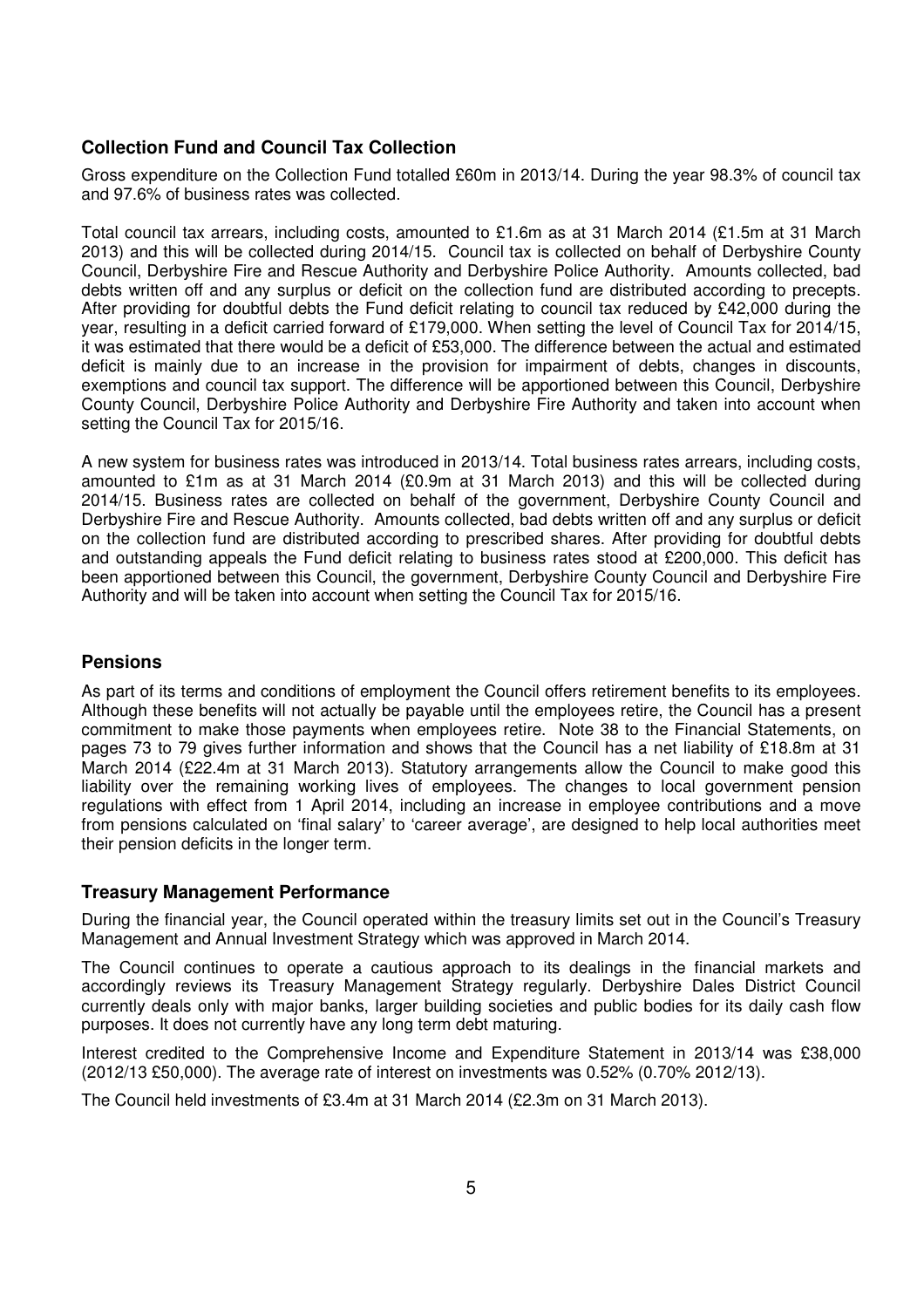#### **Reserves and Balances**

The revenue under-spending has increased revenue balances. Revenue balances carried forward at 31 March 2014 total £1,919,000 (31 March 2013 £1,878,000). This balance is significant as it reflects the revenue balances that are generally available for new expenditure. The Council has determined that it is prudent to maintain a working balance of £1m to meet emergencies and contingencies, and to assist with cash flow.

The Council holds a number of earmarked reserves to finance future capital and revenue expenditure. The value of earmarked reserves held at 31 March 2014 is £6,629,000 (£5,964,000 at 31 March 2013). A full analysis of earmarked reserves is contained in Note 8 to the financial statements.

The Balance Sheet demonstrates that net worth has increased by £5.4m during the year to £46.6m.

#### **Key events and issues for 2014/15 and beyond**

The Council continues to face significant financial pressures. The key issue facing Derbyshire Dales District Council in the medium term is the need to produce a balanced budget in the face of declining government support, resulting from the government's austerity measures.

Although savings and efficiency gains have been achieved each year in order to set a balanced budget, the latest projection has identified that further savings of around £1.3million are required over the next five years.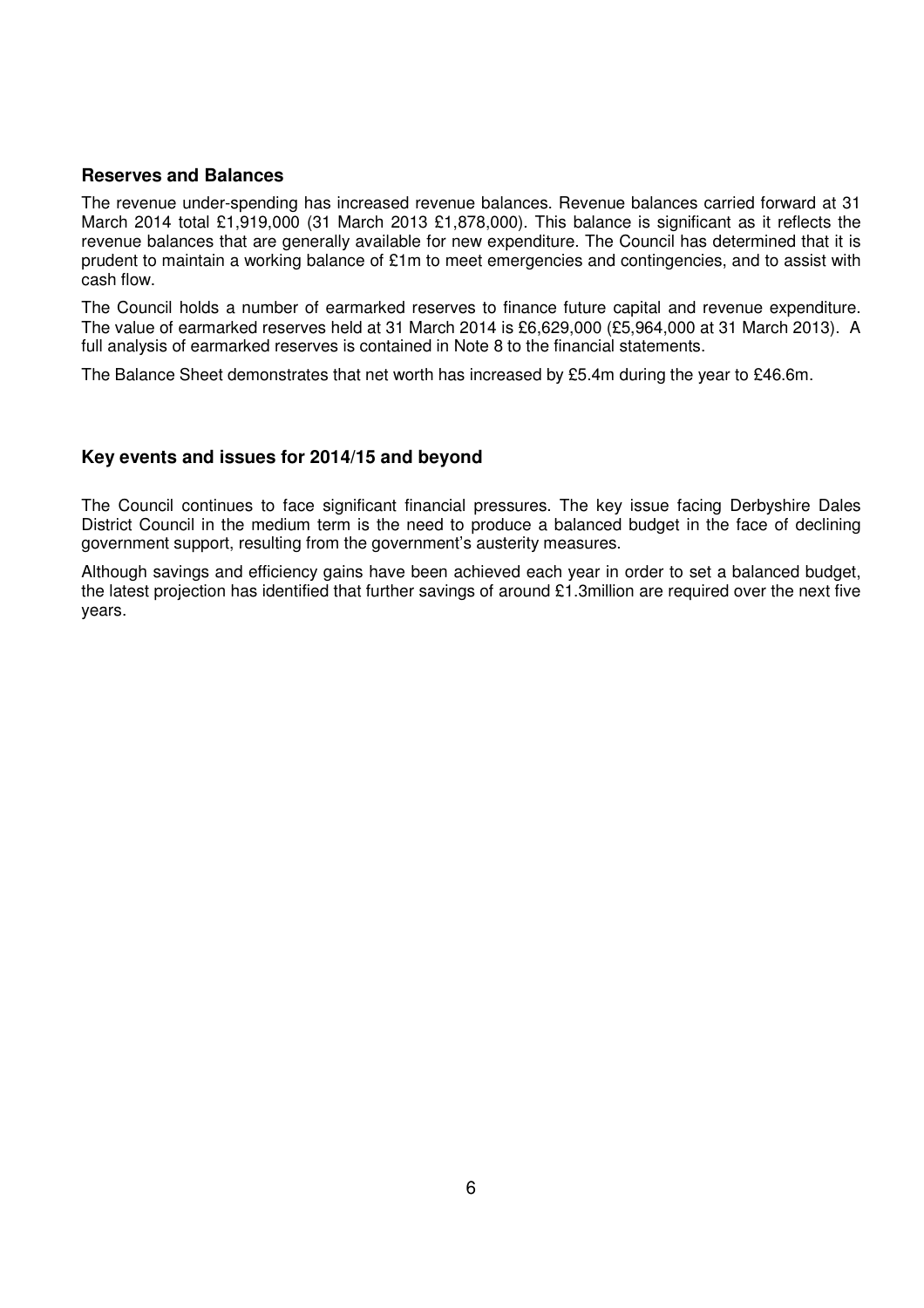#### **STATUTORY STATEMENTS**

The Council's statutory statements comprise:

#### **Statement of Responsibilities – Page 9**

This statement sets out the respective responsibilities for the accounts of the authority under Local Government legislation and other requirements, and those of the Head of Resources, who is the Council's Chief Financial Officer. Under the Code of Practice, the Head of Resources must sign the Statement of Responsibilities stating that the accounts present a true and fair view of the financial position of the Council.

#### **Annual Governance Statement – Pages 10 to 17**

This statement sets out the District Council's governance arrangements, within which financial control and risks of the authority are managed and reviewed. The statement identifies any significant control issues and action being taken to address them. This statement has to be certified by the Chief Executive and the Leader of the Council.

#### **Auditor's Report – Pages 18 to 20**

This report provides the independent auditor's opinion on the fairness of the accounts.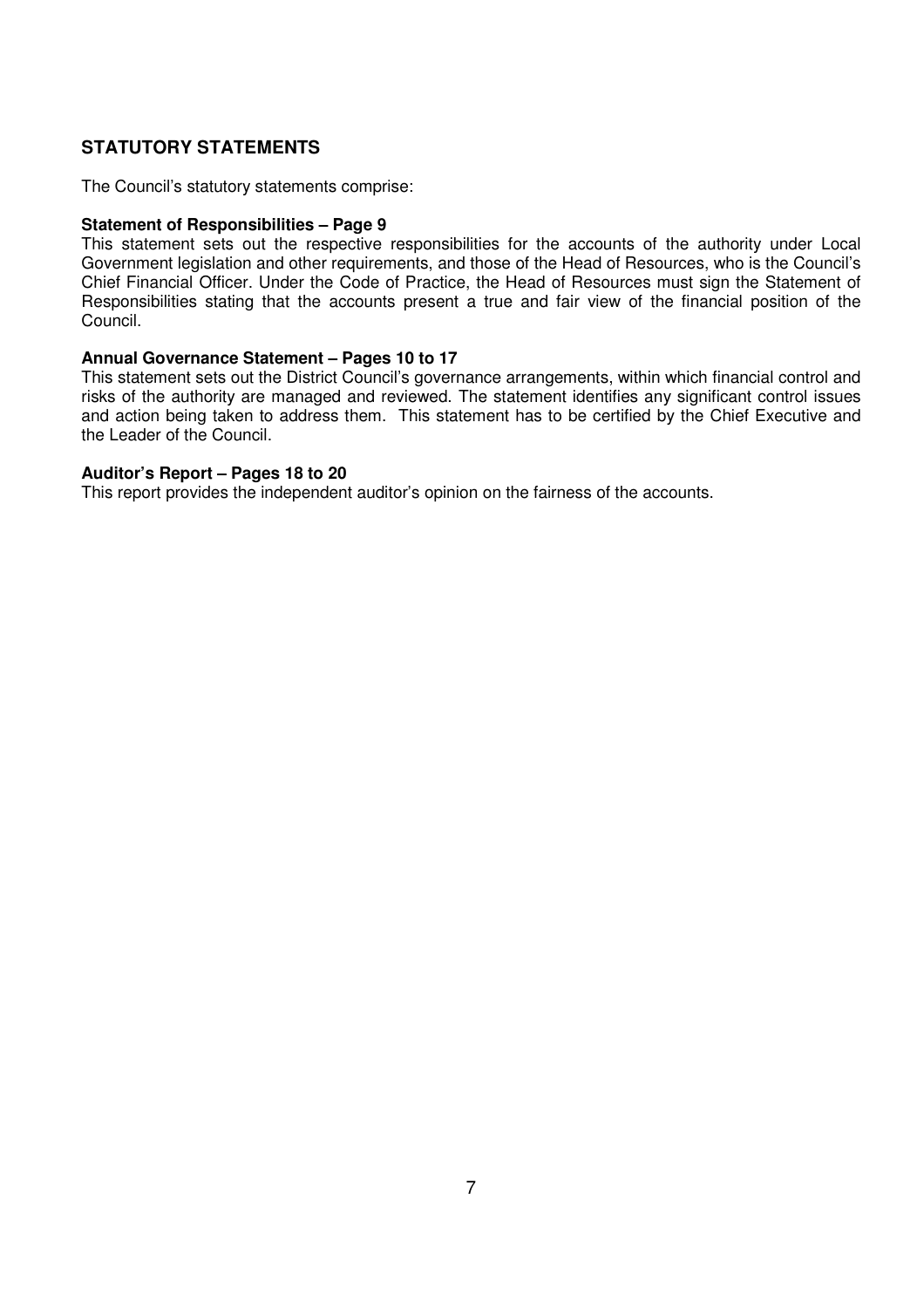#### **FINANCIAL STATEMENTS**

The Statements required by the Code are explained in the notes below:

#### **Movement in Reserves Statement – Page 21**

This statement shows the movement in the year on the different reserves held by the authority, analysed into 'usable reserves' (i.e. those that can be applied to fund expenditure or reduce local taxation) and 'unusable reserves'. The Surplus or (Deficit) on the Provision of Services line shows the true economic cost of providing the authority's services, more details of which are shown in the Comprehensive Income and Expenditure Statement. These are different from the statutory amounts required to be charged to the General Fund Balance for council tax setting purposes. The Net Increase/Decrease before Transfers to Earmarked Reserves line shows the statutory General Fund Balance before any discretionary transfers to or from earmarked reserves undertaken by the council.

#### **Comprehensive Income and Expenditure Account – Page 22**

This statement shows the accounting cost in the year of providing services in accordance with generally accepted accounting practices, rather than the amount to be funded from taxation. Authorities raise taxation to cover expenditure in accordance with regulations; this may be different from the accounting cost. The taxation position is shown in the Movement in Reserves Statement.

#### **Balance Sheet – Page 23**

This is fundamental to the understanding of the Council's year-end financial position. The Balance Sheet shows the reserves at the Council's disposal, its long term indebtedness, the assets employed in its operations and current liabilities. The Balance Sheet excludes Trust Funds.

#### **Cash Flow Statement – Page 24**

This statement summarises the inflows and outflows of cash arising from transactions with third parties for both revenue and capital purposes.

#### **Notes to Financial Statements – Pages 25 to 82**

These are notes relating to the preceding financial statements which explain and provide additional information to figures included in the core statements.

#### **Collection Fund – Page 83**

This reflects a statutory requirement to maintain a separate Collection Fund. It shows the transactions of the Council as a billing authority in relation to business rates and the council tax, and illustrates the way these have been distributed to precepting authorities and the General Fund.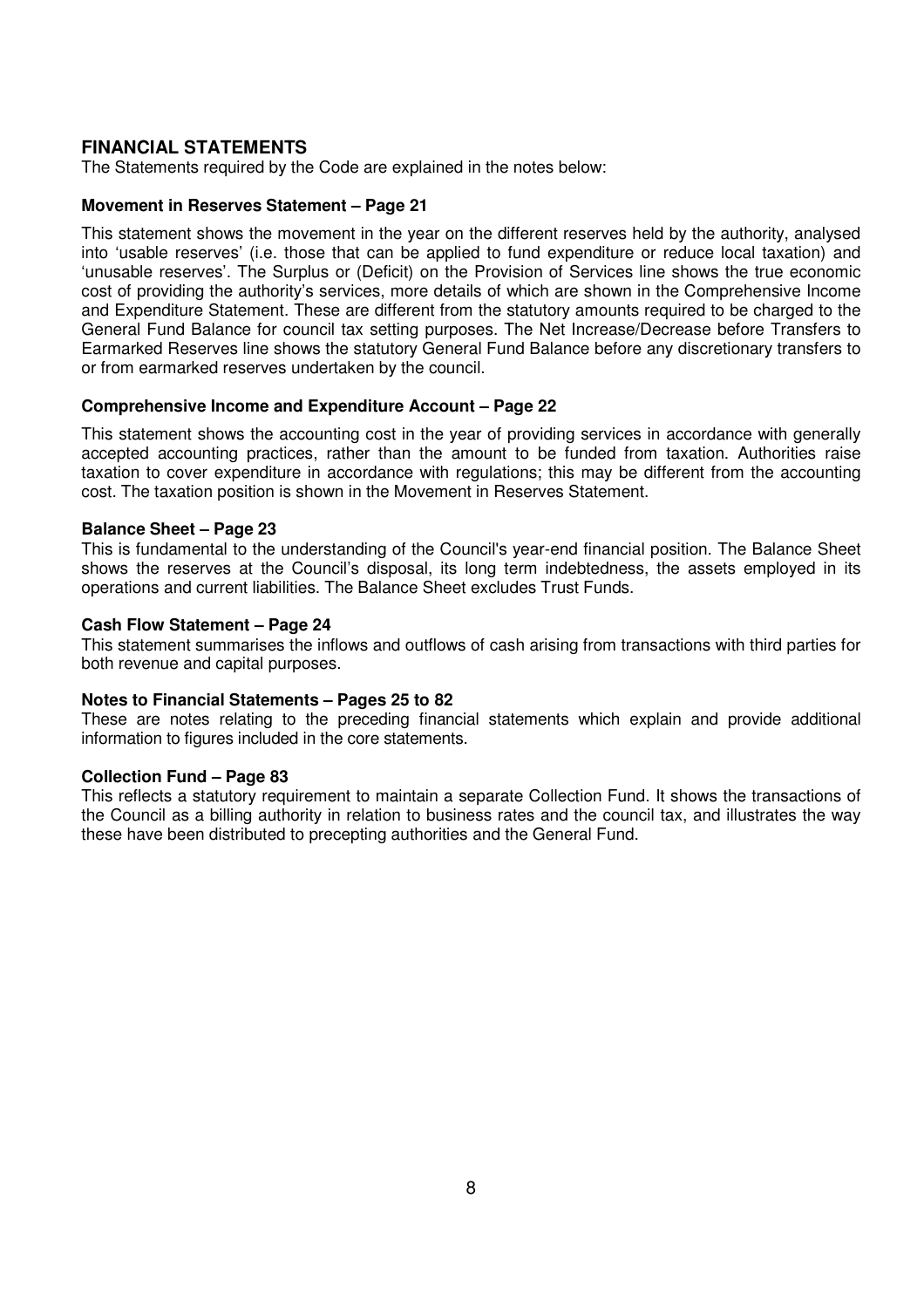# **STATEMENT OF RESPONSIBILITIES**

#### **The Authority's responsibilities**

The Authority is required to:

- Make arrangements for the proper administration of its financial affairs and to secure that one of its officers has the responsibility for the administration of those affairs. In this authority that officer is the Head of Resources;
- Manage its affairs to secure economic, efficient and effective use of resources and safeguard its assets;
- Approve the Statement of Accounts.

#### **The Head of Resources' responsibilities**

The Head of Resources is responsible for the preparation of the authority's Statement of Accounts in accordance with proper practices as set out in Code of Practice on Local Authority Accounting in the United Kingdom 2013/14 (the Code).

In preparing this Statement of Accounts, the Head of Resources has:

- selected suitable accounting policies and then applied them consistently;
- made judgements and estimates that were reasonable and prudent;
- complied with the Code.

#### **The Head of Resources has also:**

- kept proper accounting records which were up to date:
- taken reasonable steps for the prevention and detection of fraud and other irregularities.

#### **CHIEF FINANCIAL OFFICER'S CERTIFICATE**

I certify that the accounts set out on pages 21 to 88 present a true and fair view of the financial position of the Council at 31<sup>st</sup> March 2014 and its income and expenditure for the year ended 31<sup>st</sup> March 2014.

K Henriksen, C.P.F.A. Head of Resources

5<sup>th</sup> September 2014

Cllr A. J. P. Catt Chairman of the Corporate Committee

Date of Meeting: 18<sup>th</sup> September 2014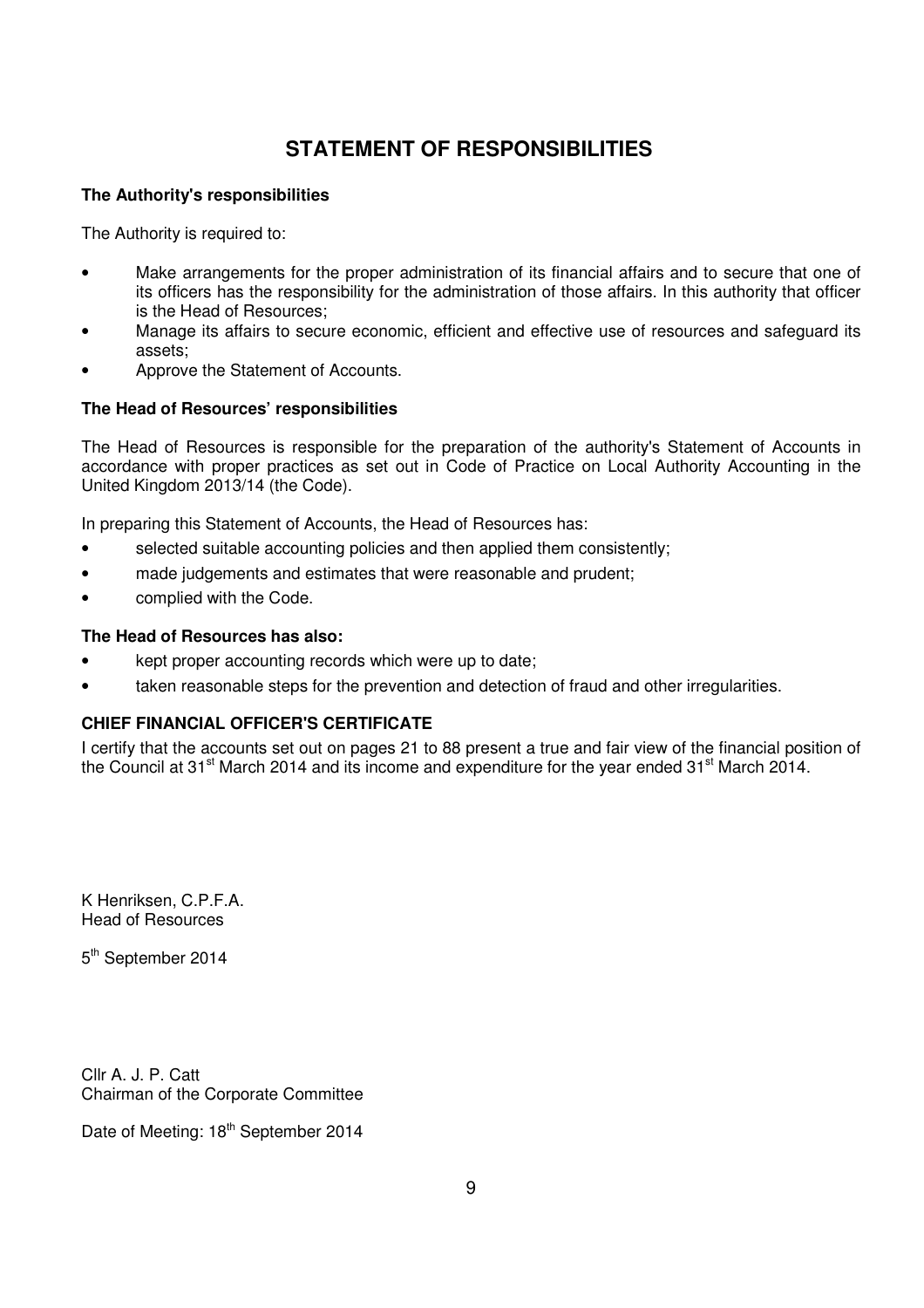# **ANNUAL GOVERNANCE STATEMENT 2013-14**

#### **1. SCOPE OF RESPONSIBILITY**

Derbyshire Dales District Council is responsible for ensuring that its business is conducted in accordance with the law and proper standards, and that public money is safeguarded and properly accounted for, and used economically, efficiently and effectively. The District Council also has a duty under the Local Government Act 1999 to make arrangements to secure continuous improvement in a way in which its functions are exercised, having regard to a combination of economy, efficiency and effectiveness.

In discharging this overall responsibility, Derbyshire Dales District Council is responsible for putting in place proper arrangements for the governance of its affairs, facilitating the effective exercise of its functions, and which includes arrangements for the management of risk.

Derbyshire Dales District Council has approved and adopted a code of corporate governance, which is consistent with the principles of the CIPFA/SOLACE Framework "Delivering Good Governance in Local Government". A copy of the code is on our website www.derbyshiredales.gov.uk, or can be obtained from the Head of Corporate Services, Town Hall, Matlock, DE4 3NN. This statement explains how Derbyshire Dales District Council has complied with the code, and also meets the requirements of regulation 4(3) of the Accounts and Audit Regulations 2011, which requires all relevant bodies to prepare an Annual Governance Statement.

#### **2. THE PURPOSE OF THE GOVERNANCE FRAMEWORK**

The governance framework comprises the systems and processes, culture and values, by which the District Council is directed and controlled and its activities through which it accounts to, engages with, and leads the community. It enables the authority to monitor the achievement of its strategic objectives and to consider whether those objectives have led to the delivery of appropriate services and value for money.

The system of internal control is a significant part of that framework and is designed to manage risk to a reasonable level. It cannot eliminate all risk of failure to achieve policies, aims and objectives and therefore can only provide reasonable and not absolute assurance of effectiveness The system of internal control is based on an ongoing process designed to identify and prioritise the risks to the achievement of Derbyshire Dales District Council policies, aims and objectives, to evaluate the likelihood and potential impact of those risks being realised, and to manage them efficiently, effectively and economically.

The governance framework has been in place at Derbyshire Dales District Council for the year ended 31<sup>st</sup> March 2014 and up to the date of approval of the Statement of Accounts.

#### **3. THE GOVERNANCE FRAMEWORK**

The key elements of the systems and processes that comprise the District Council's governance arrangements are as follows:

#### **Identifying and communicating the District Council's vision of its purpose and intended outcomes for citizens and service users:**

The Derbyshire Dales and High Peak Sustainable Community Strategy outlines the vision and priority challenges for the area. It was produced by the Peak District Partnership which brings together all the relevant stakeholders, including those that deliver services in the area. The District Council is a lead member. Priorities have been identified through consultation with local people and a wide range of stakeholders.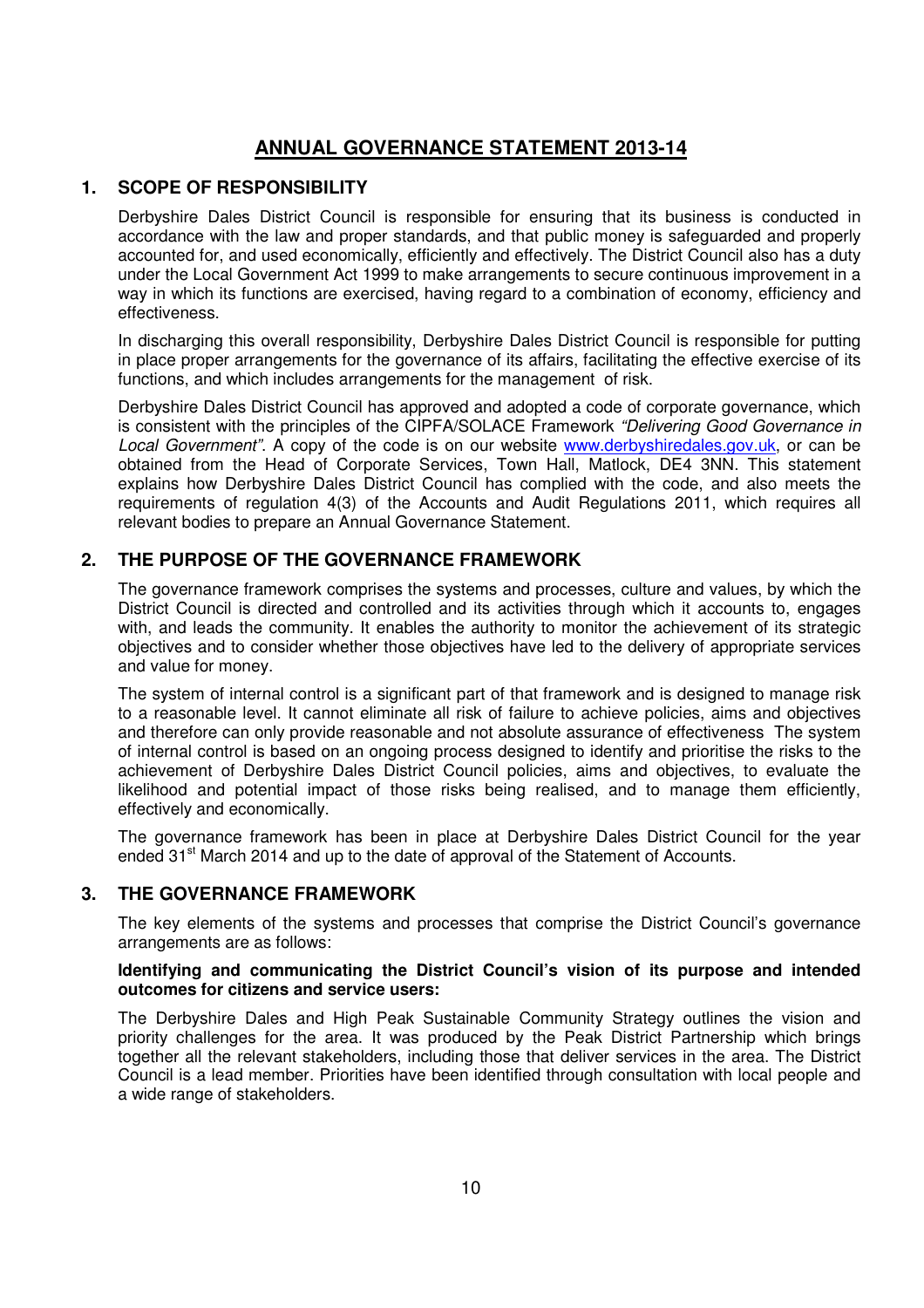#### **Reviewing the District Council's vision and its implications for the authority's governance arrangements:**

The Council's aims and objectives are set out in the annually-updated Corporate Plan. The Corporate Plan contains a statement of priorities which describes the areas where we are focusing our activities over a four-year period. These priorities reflect the Sustainable Community Strategy, which was developed following consultation with residents, businesses and voluntary organisations. The Corporate Plan also identifies targets for the coming year and reports on progress against last year's targets.

#### **Measuring the quality of services for users, for ensuring they are delivered in accordance with the authority's objectives and for ensuring they represent the best use of resources:**

The Council's annual Performance Plan contains information about the Council's services and finances, sets out what we do, targets for the year and planned improvements. It includes key performance indicators to show how well we performed in previous years.

Through reviews by external auditors, Internal Audit, and the Corporate Improvement Team, the District Council constantly seeks ways of ensuring the economical, effective and efficient use of resources, and for securing continuous improvement in the way in which its functions are exercised

Services are delivered by trained and experienced people. All posts have a detailed job description and person specification. Training needs are identified through the Personal Development Scheme.

The Council has achieved accreditation under the Investors in People Standard, which is a quality framework to ensure that the Council's employees have the right knowledge, skills and motivation to work effectively.

The Council has an effective performance management framework as set down in its document "Managing Performance at Derbyshire Dales District Council: A Practical Handbook". The system is driven by the Corporate Plan which focuses attention on corporate priorities. This is cascaded through departmental service plans, individual employee personal development objectives and action plans. It is clearly laid out in the annual service and financial planning and performance management cycle. The Council's policy committees monitor and scrutinise progress against targets and performance in priority areas affecting relevant service areas, and consider and approve corrective action where necessary, biannually.

The quality of performance data is assured through a corporate verification and quality assurance process, and further guaranteed through the involvement of Internal Audit. Data quality guidance is circulated to appropriate employees and reviewed each year using a risk-based approach. Control checks are incorporated at all stages of the process.

#### **Defining and documenting the roles and responsibilities of the executive, non-executive, scrutiny and officer functions, with clear delegation arrangements and protocols for effective communication:**

The District Council has adopted a constitution which sets out how the Council operates, how decisions are made and the procedures which are followed to ensure that these are efficient, transparent and accountable to local people.

Most day-to-day decisions are made by policy committees. In 2013/14, the Council had three policy committees – 'Corporate Committee', 'Community Committee' and 'Environment Committee'. Meetings are open to the public except where personal or confidential matters are being disclosed.

Policy improvement and review is undertaken by sub-committees as may be required from time to time.

To allow the policy committees to concentrate their time and effort on policy and strategic matters, the Council has a Scheme of Officer Delegation, whereby routine decision-making is delegated to officers. The scheme sets out the relevant subject areas and the responsible officers.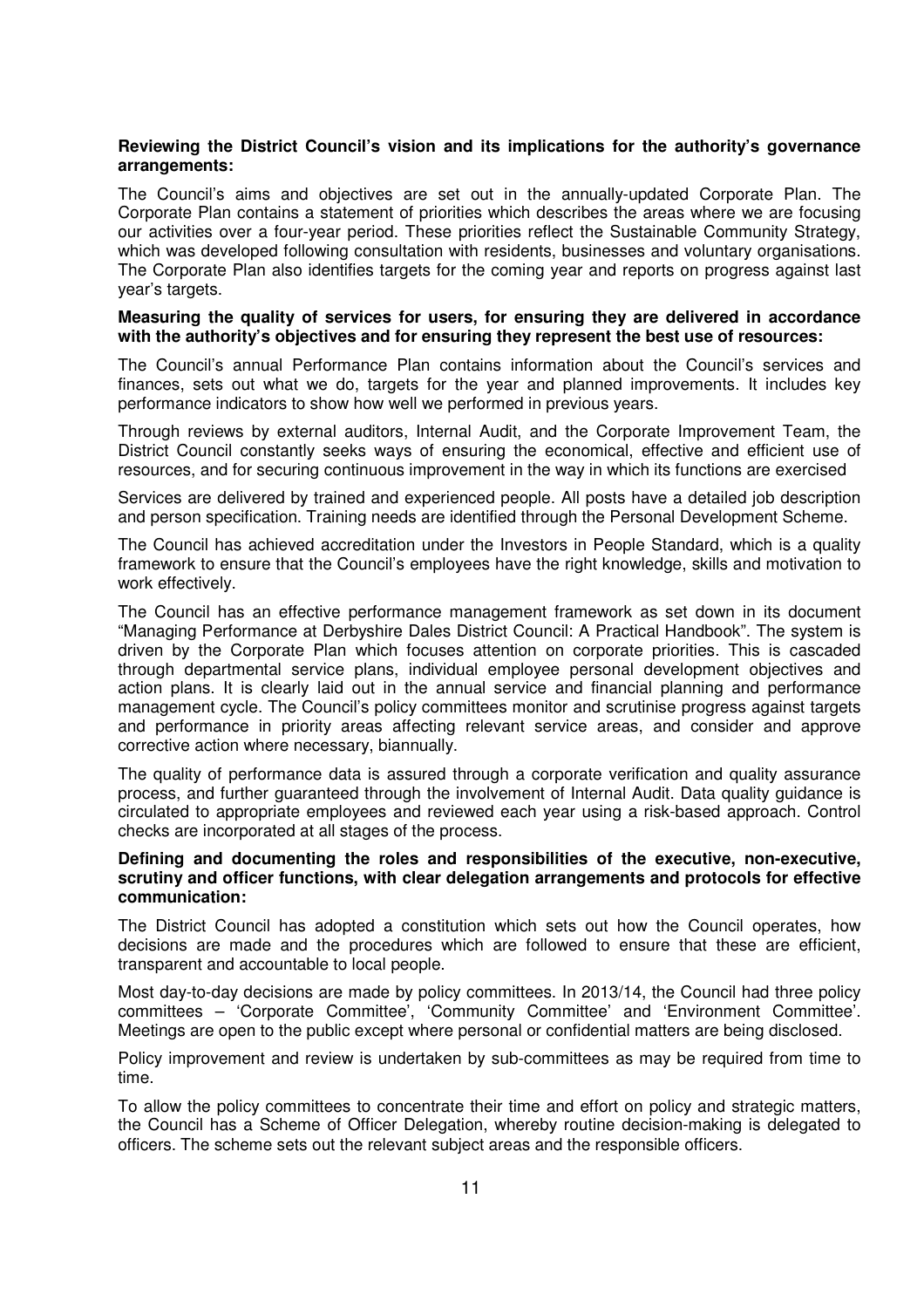#### **Developing, communicating and embedding codes of conduct, defining the standards of behaviour for Members and staff:**

All governance and probity issues are under the remit of the Corporate Committee.

Members have been required to attend training on the application of the Council's Code of Conduct for Members. Training was also provided to senior officers of the Council so that they could appreciate the issues surrounding the ethical framework and the Member/officer relationship.

The Employee Code of Conduct, based on the underlying principles of the Member code, was adopted in January 2008. Copies of the Code have been distributed to all employees.

The Council has a protocol governing Member/Officer relations.

The District Council adopted a new Code of Conduct as required by the Localism Act, on 21 June 2012. Training was provided for all Councillors on the new provisions of the Code as part of the mandatory training element of the Member Development Scheme. All Councillors have subsequently completed their Register of Disclosable Pecuniary Interests as required and copies are available for members of the public to view via the District Council's website.

#### **Reviewing and updating standing orders, standing financial instructions, a scheme of delegation and supporting procedure notes/manuals, which clearly define how decisions are taken and the processes and controls required to manage risks:**

The District Council has robust systems for identifying and evaluating all significant risks, developed and maintained with the pro-active participation of all those associated with planning and delivering services. The Council has approved a Risk Management Policy Statement and Strategy which provides a comprehensive framework for the management of risk throughout the Council. A crossdepartmental Risk Continuity Group has defined Terms of Reference to develop a comprehensive performance framework for risk management and to embed risk management across the authority. A Risk Register is in place and appropriate staff have been trained in the assessment, management and monitoring of risks.

All reports which require decisions to be taken by the Council or its Committees contain a section which outlines legal, financial and corporate risks in order to inform the decision making process.

The Council's Constitution, including the Scheme of Delegation, Standing Orders and Financial Regulations, is reviewed annually by the Council.

#### **Ensuring the District Council's financial management arrangements conform with the governance requirements of the CIPFA Statement on the Role of the Chief Financial Officer in Local Government (2010).**

The Council has designated the Head of Resources as chief financial officer in accordance with Section 151 of the Local Government Act 1972. Examples of how the role of the Head of Resources & the District Council's financial management arrangements conform with the governance requirements of the CIPFA Statement on "The Role of the Chief Financial Officer in Local Government (2010)" are as follows: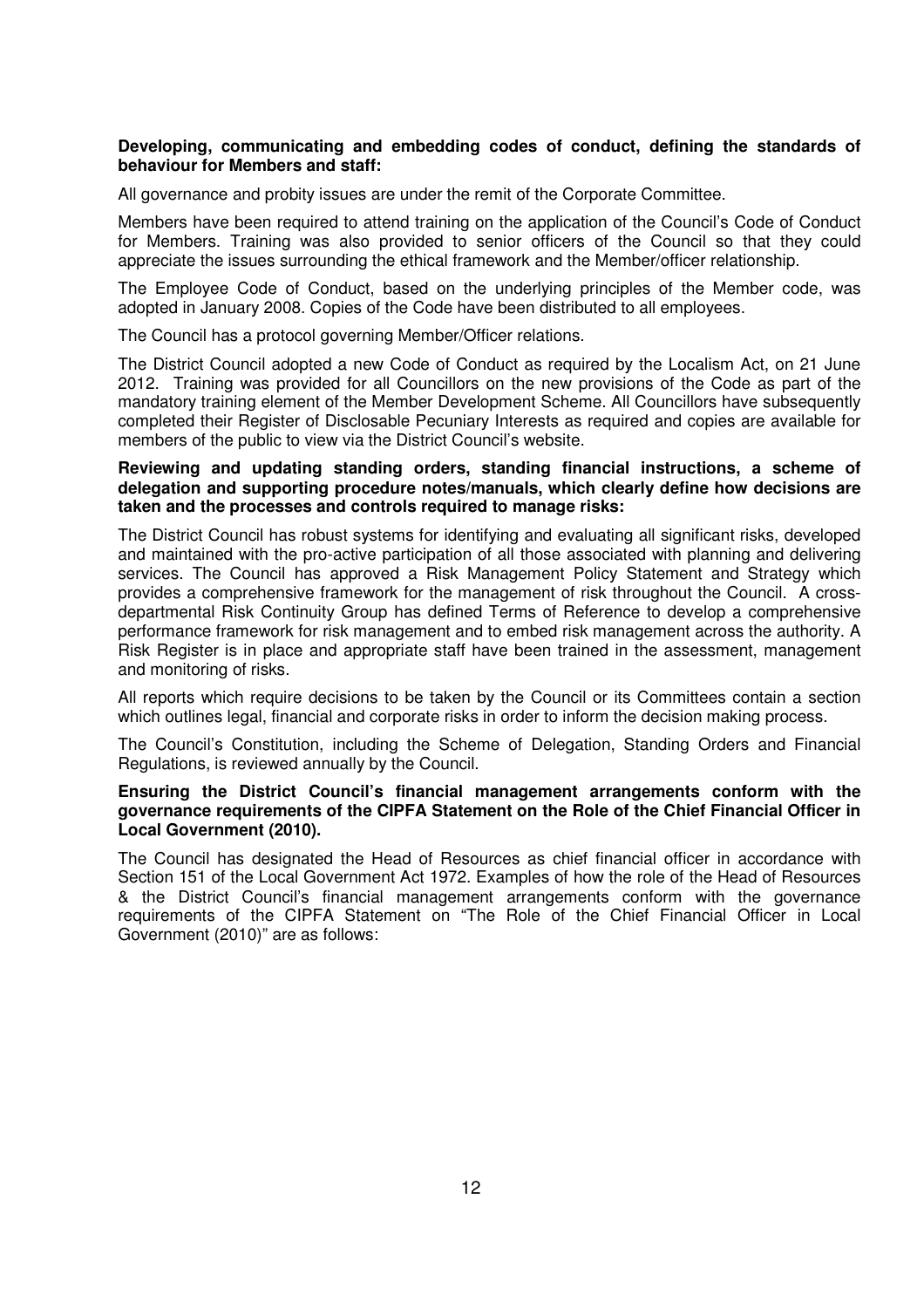- The Head of Resources is a member of the Chartered Institute of Public Finance & Accountancy (CIPFA), reports directly to the Chief Executive and is a member of the Corporate Management Team.
- The District Council's governance arrangements ensure that the Head of Resources has direct access to the Chief Executive, all other members of the Corporate Management Team, the Corporate Committee, and external audit.
- The Council's Financial Regulations ensure that the Head of Resources is able to influence all material business decisions, as no item can be placed before the Council or its Committees without obtaining the Head of Resources's assessment of its financial implications and financial risk.
- Financial Regulations require the Head of Resources to prepare, and review on an annual basis, a financial strategy which includes a five-year financial plan, a five-year capital strategy, and a policy in respect of reserves and provisions.
- The Head of Resources ensures compliance with CIPFA's Code on a Prudential Framework for Local Authority Capital Finance and CIPFA's Treasury Management Code.
- Article 12 of the Council's Constitution sets out the functions of the chief finance officer, including ensuring lawfulness and financial prudence of decision making, administration of financial affairs, contributing to corporate management, providing advice and giving financial information, and requires the Council to provide whatever resources are require to allow these duties to be performed.
- There is a line of professional accountability to the Head of Resources for the District Council's finance staff.

#### **Undertaking the core functions of an audit committee, as identified in CIPFA's "Audit Committees – Practical Guidance for Local Authorities":**

In the financial year 2013/14, the core functions of an audit committee were undertaken by the Corporate Committee. It is a key source of assurance to the Council's arrangements for managing risk, maintaining an effective control environment. Its Terms of Reference relating to audit are in accordance with the above CIPFA guidance.

#### **Ensuring compliance with relevant laws and regulations, internal policies and procedures, and that expenditure is lawful:**

The Council has designated the Head of Corporate Services as Monitoring Officer. It is the function of the Monitoring Officer to ensure compliance with established policies, procedures, laws and regulations. After consulting with the Chief Executive (head of paid service) and the Head of Resources (chief finance officer), the Monitoring Officer will report to the full Council if she considers that any proposal, decision or omission would give rise to unlawfulness or maladministration. Such a report will have the effect of stopping the proposal or decision being implemented until the report has been considered.

The Council maintains an Internal Audit Section, which operates to the standards set out in the 'Code of Practice for Internal Audit in Local Government in the UK'. Whilst the District Council maintains an in-house Internal Audit function, Internal Audit management is provided through membership of an Internal Audit Consortium which also provides Internal Audit services for Chesterfield Borough Council, Bolsover District Council and North East Derbyshire District Council. This arrangement has enabled the District Council to address concerns about Internal Audit capacity and to ensure that the Internal Audit Manager is professionally qualified.

The Council has an objective and professional relationship with external auditors and statutory inspectors, as evidenced by the Annual Audit Letter.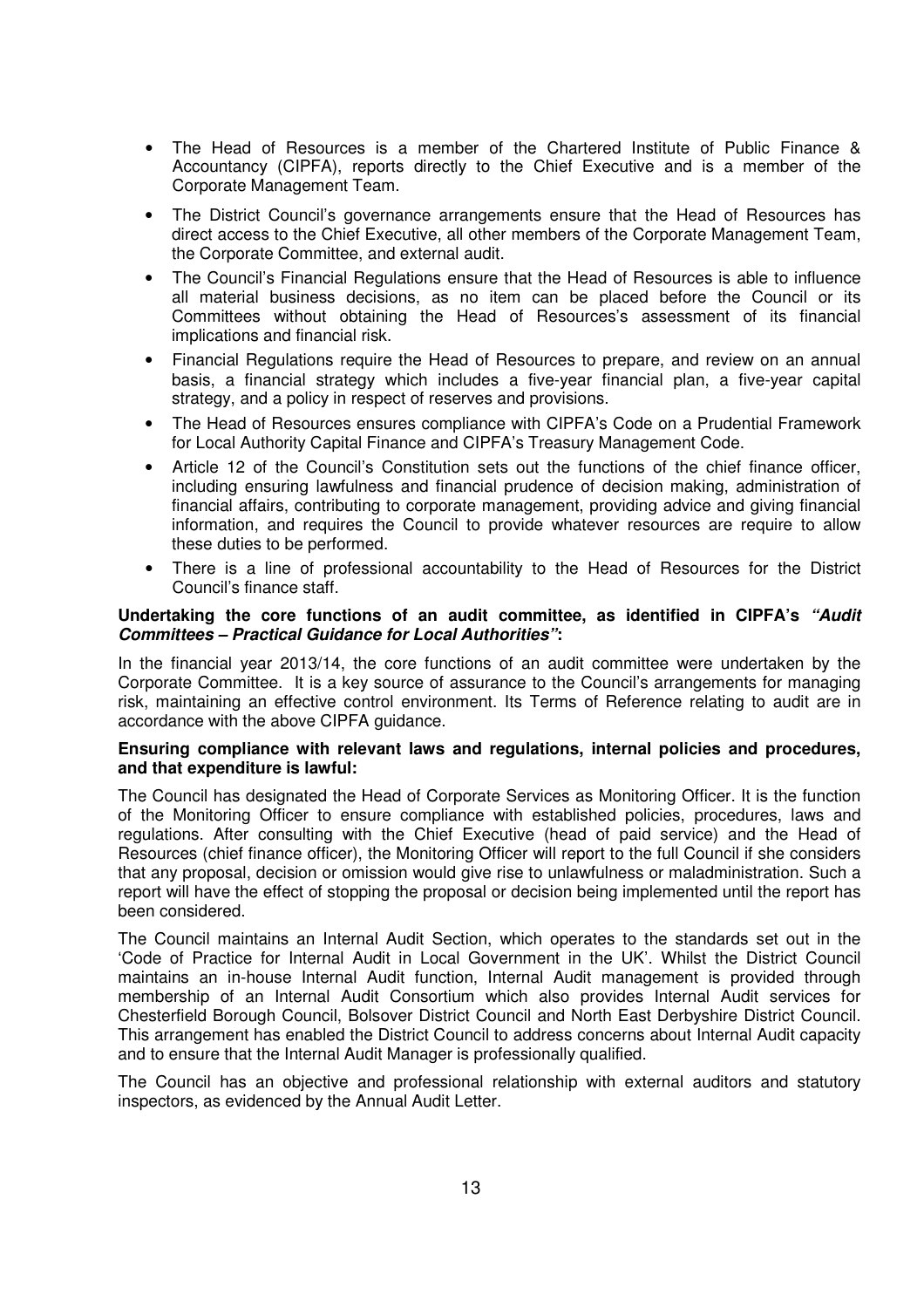The Council has Committees which carry out a number of regularity functions, including:

- two Planning Committees to determine planning applications and related matters;
- a Local Plan Advisory Committee to assist in the formulation of planning policy;
- a Licensing and Appeals Committee, which monitors and reviews the effectiveness of the council's licensing policy and procedures.

#### **Whistle-blowing and for receiving and investigating complaints from the public:**

The Council's Whistle-blowing policy demonstrates the Council's commitment to providing support for whistleblowers. It is available to all staff on the Council's Intranet, and is included in procurement advice to suppliers.

The Council has an adopted complaints procedure that enables members of the public to raise concerns in respect of the Council's services. Any member of the public who is dissatisfied with the initial response to their complaint has the opportunity to request an independent review of that decision by the Council's Chief Executive. The relevant policy committee has a role in monitoring the complaints framework and any complaints dealt with by the Local Government Ombudsman. Any critical findings from the Local Government Ombudsman are reported to one of the Council's Policy Committees or Council as appropriate.

Details of how to make a complaint are on the Council's website www.derbyshiredales.gov.uk.

#### **Identifying the development needs of Members and senior officers in relation to their strategic roles, supported by appropriate training:**

The aim of the Council's employee Personal Development Scheme is to jointly agree objectives, identify training and development needs, and formulate specific and realistic action plans which contribute towards achieving the Council's aims and objectives. The scheme also reviews past performance.

A Member Development Working Group, consisting of Members and officers, has day-to-day responsibility for shaping and developing the Council's Member Development Scheme. The scheme enables individual Members to discuss their training and development needs within a set framework that included mandatory training on key topics.

#### **Establishing clear channels of communication with all sections of the community and other stakeholders, ensuring accountability and encouraging open consultation:**

The Council has three Area Community Forums covering the North, Central & Southern Areas of the District, which are intended to act as a focal point for mutual communication and consultation between the local community, stakeholders and Councillors. Community Forums contribute towards development of the Community Strategy, and can examine the effectiveness of strategic implementation of Council Policy at a local level and report findings to the relevant Committee.

The Council has a Citizens Panel of 1000 residents who are consulted regularly on a variety of issues, including the establishment of aims and objectives.

The Council has a variety of other means of communicating with all sections of the community, including the Council's website, the use of social media, and the publication of DalesMatters twice a year.

#### **Incorporating good governance arrangements in respect of partnerships and other group working as identified by the Audit Commission's report "Governing Partnerships: Bridging the Accountability Gap", and reflecting these in the authority's overall governance arrangements.**

The Council has delegated to its policy committees a requirement to work jointly and in partnership with others to help deliver the Council's aims and objectives. Financial Regulations require the Head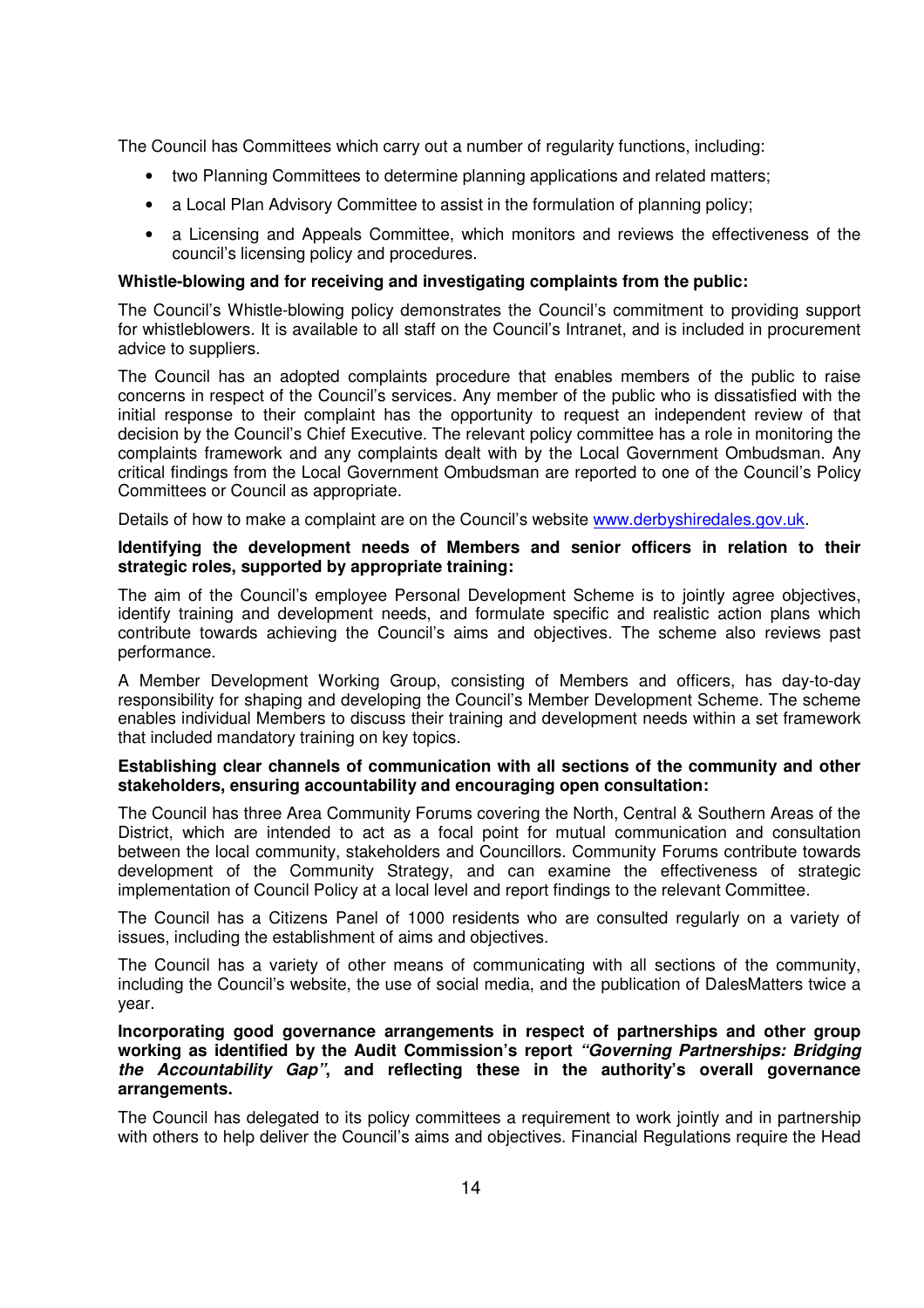of Corporate Services to ensure that significant partnerships are defined by a written agreement which covers:

- The aims and objectives of the partnership.
- The accountability arrangements, including pooled budgets, scheme of delegation, reporting structures.
- The funding arrangements.
- The success criteria for the partnership, including financial performance.
- Governance arrangements including audit review.
- Arrangements for dissolving the partnership.

The Council maintains a register of all significant partnerships covering the above criteria. Risks arising from significant partnerships are identified in the Council's Risk Register.

#### **4. REVIEW OF EFFECTIVENESS**

Derbyshire Dales District Council has responsibility for conducting, at least annually, a review of the effectiveness of its governance framework including the system of internal control. The review of the effectiveness is informed by the work of the senior managers within the authority who have responsibility for the development and maintenance of the governance environment, the Chief Internal Auditor's annual report, and also by comments made by the external auditors and other review agencies and inspectorates.

The process that has been applied in maintaining and reviewing the effectiveness of the system the Governance Framework includes:

The Head of Corporate Services (the 'Monitoring Officer') has a duty to monitor and review the operation of the Constitution to ensure its aims and principles are given full effect. The Council reviews the Constitution each year at its Annual Meeting.

The Corporate Committee reviews the local Code of Corporate Governance on an annual basis, including Dimension 4 relating to risk management and internal control, adopts an Action Plan to deal with any issues, and makes appropriate recommendations to Council on potential improvements.

The Council's Corporate Committee has Terms of Reference which include:

- To undertake the role of Audit Committee and provide assurance of the adequacy of the risk management framework and associated control environment;
- To consider the reports produced in accordance with the Audit Plan and responses to the recommendations made therein;
- To consider the External Auditor's report on issues arising from the audit of accounts;

The Council has designated the Head of Resources as chief finance officer in accordance with Section 151 of the Local Government Act 1972. The role of the Head of Resources & the District Council's financial management arrangements conform with the governance requirements of the CIPFA Statement on "The Role of the Chief Financial Officer in Local Government (2010)".The financial management of the authority is conducted in accordance with the financial rules set out in Part 4 of the Constitution and with Financial Regulations. The Council has in place a five-year Financial Strategy, updated annually, to support the medium-term aims of the Corporate Plan.

The Internal Audit Section is responsible for monitoring the quality and effectiveness of systems of internal control. A risk model is used to formulate a three-year plan which is approved by Corporate Committee, and from which the annual workload is identified. The reporting process for Internal Audit requires a report of each audit to be submitted to the relevant Chief Officer and service manager. The report includes recommendations for improvements that are included within an action plan and require agreement or rejection by service managers. The process includes quarterly reviews of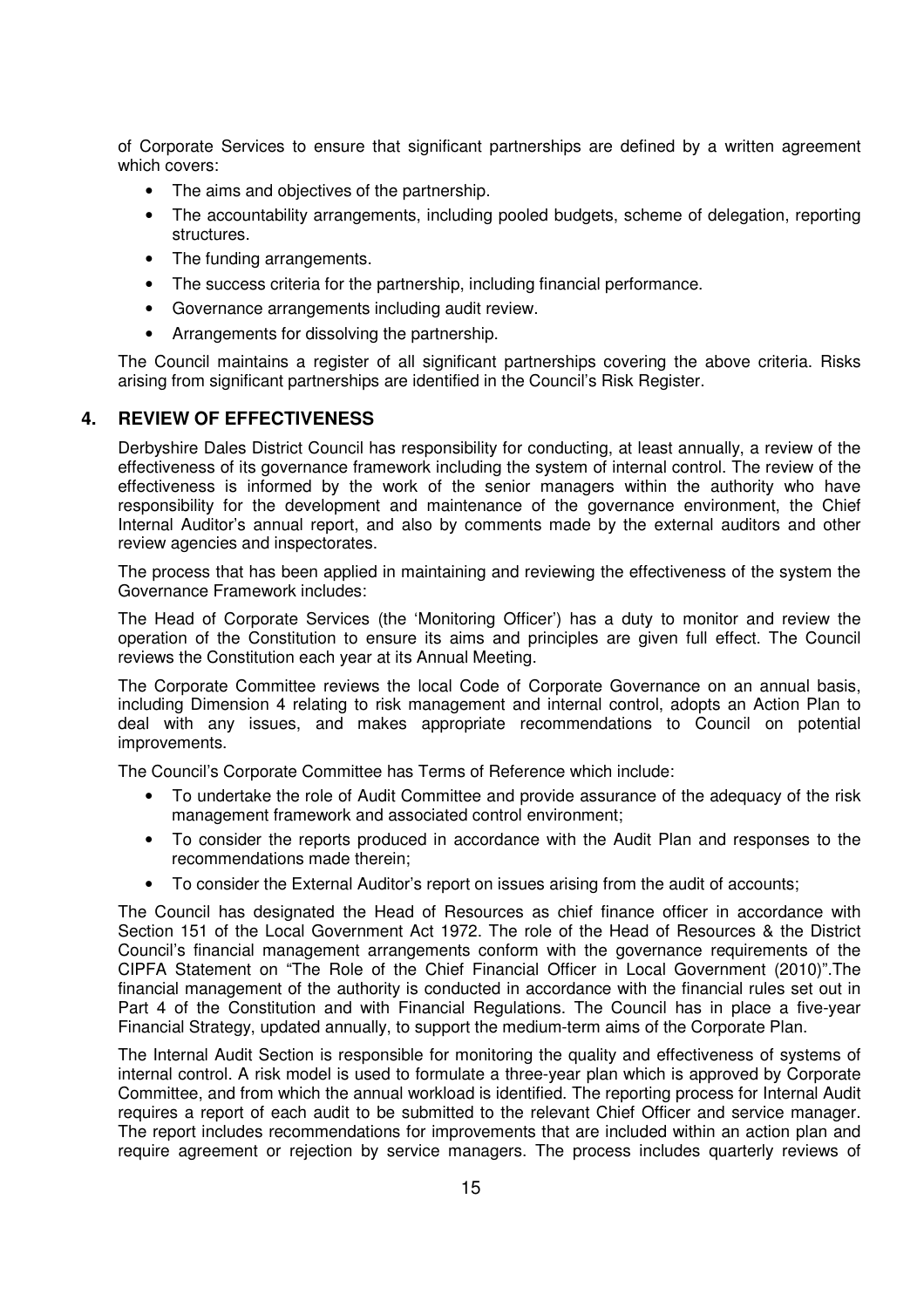recommendations to ensure that they are acted upon. All Internal Audit reports include a report on the quality and effectiveness of internal control within the Council's systems, and an assessment in accordance with quantification and classification of internal control level definitions. These definitions are:

| Good           | A few minor recommendations (if any)                                      |
|----------------|---------------------------------------------------------------------------|
| Satisfactory   | Minimal risk; a few areas identified where changes would be<br>beneficial |
| Marginal       | A number of areas have been identified for improvement                    |
| Unsatisfactory | Unacceptable risks identified; changes should be made                     |
| Unsound        | Major risk identified; fundamental improvements are required              |

The Internal Audit Section is subject to regular inspection by the Council's external auditors who place reliance on the work carried out by the section.

A review of the effectiveness of the system of internal control and the effectiveness of internal audit is undertaken on a regular basis. No significant issues have been identified which needed to be brought to the attention of the Corporate Committee or required action to be taken.

The Council's Corporate Management Team of Chief Officers and senior managers meets on a twoweekly basis to develop policy issues commensurate with the Council's aims, objectives and priorities. The Corporate Management Team also considers other internal control issues, including risk management, performance management, compliance, efficiency and value for money, and financial management.

Each year, the Corporate Management Team reviews the Risk Management Policy Statement and Strategy to ensure their continued relevance to the Council. The annual review also assesses performance against the aims and objectives of the Risk Management Strategy. In the Annual Audit Report, the Internal Audit Manager provides an opinion to the Corporate Committee on the adequacy of the Council's risk management systems and the internal control environment

The Risk Continuity Group provides progress reports to the Corporate Management Team, bringing their attention to significant risks. The Risk Continuity Group also:

- Reviews the Council's strategic risk register and associated action plans;
- Ensures that the appropriate management action is taken to minimise/eliminate risk;
- Reviews the results of investigations into untoward incidents.

For performance management, a traffic light monitoring and reporting system is in place. This risk assessment determines the frequency of reporting to chief officers and councillors, with corrective action plans put in place for any under-performing services.

In the Audit Commission's Audit Letter issued in October 2013, the External Auditor commented that

- We issued an unqualified opinion on your financial statements on  $23<sup>rd</sup>$  September 2013.
- We issued an unqualified value for money (VFM) conclusion for 2012/13 on  $23^{rd}$  September 2013. This means we are satisfied that you have proper arrangements for securing financial resilience and challenging how you secure economy, efficiency and effectiveness".

The Council's Corporate Management Team and Corporate Committee have reviewed this Annual Governance Statement and the evidence supporting it.

We have been advised on the implications of the review of the effectiveness of the governance framework by the Corporate Committee, and that the arrangements continue to be regarded as fit for purpose in accordance with the governance framework. The areas already addressed and those to be specifically addressed with new actions planned are outlined below.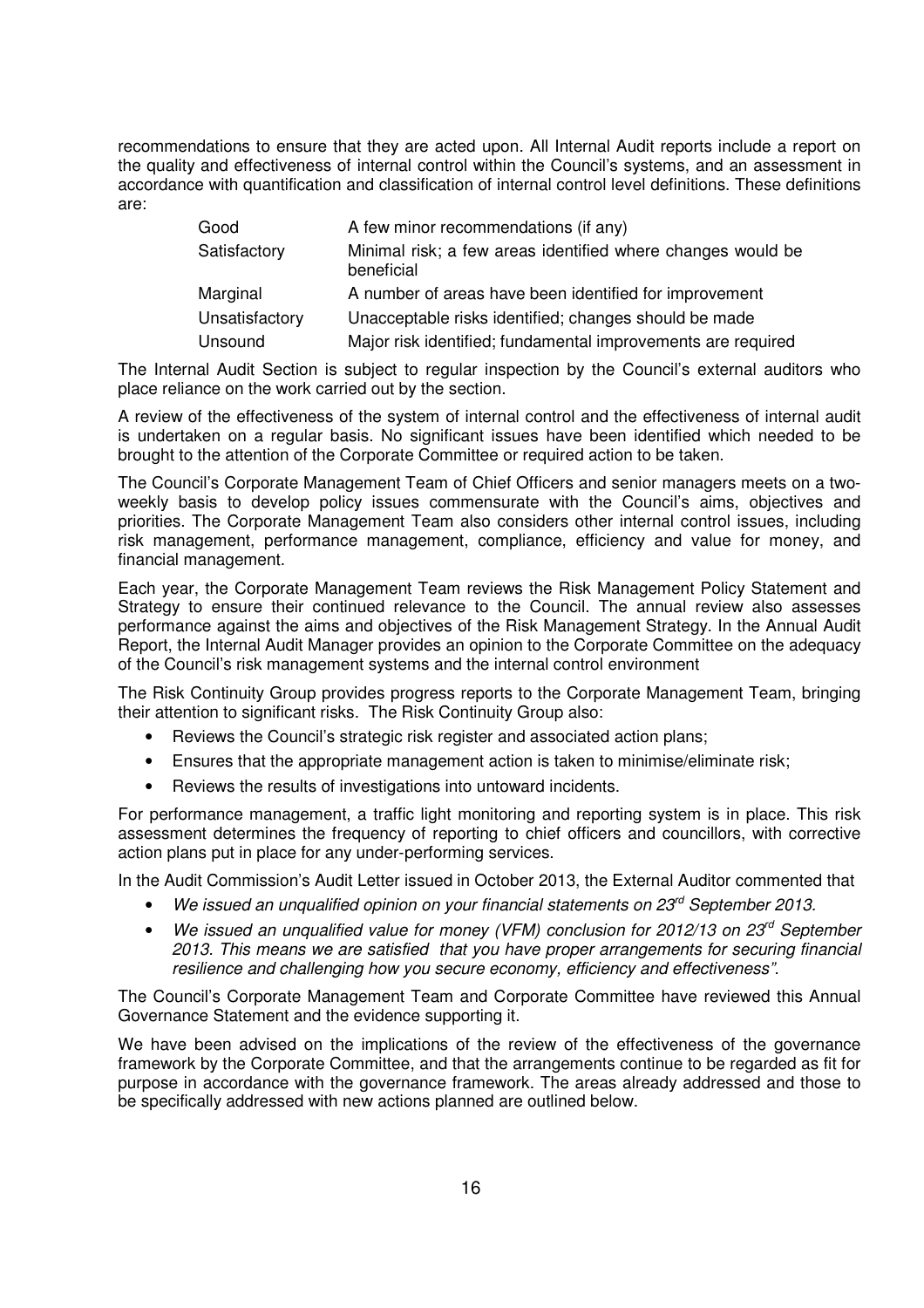# **5. SIGNIFICANT GOVERNANCE ISSUES**

The following significant governance issues have been identified.

|    | Issue                                                                                                                                                                                                                                                                                                          | Action                                                                                                                                                                                                                                                                                                                                                           |
|----|----------------------------------------------------------------------------------------------------------------------------------------------------------------------------------------------------------------------------------------------------------------------------------------------------------------|------------------------------------------------------------------------------------------------------------------------------------------------------------------------------------------------------------------------------------------------------------------------------------------------------------------------------------------------------------------|
| 1. | The Council continues to face significant<br>financial pressures. Although savings and<br>efficiency gains have been achieved each<br>year in order to set a balanced budget,<br>the latest projection has identified that<br>further savings of around £1.3 million are<br>required over the next five years. | Continue to plan and monitor the achievement of<br>efficiency savings.<br>Update medium-term financial plan during October<br>2014, or as and when further information becomes<br>available, e.g. previous year's outturn.<br>Monitor future announcements in respect of funding<br>levels and incorporate in to the medium-term<br>financial plan as necessary. |
| 2. | The Council has arrears of Housing<br>Benefit overpayments, totalling<br>approximately £570,000. However, a bad<br>debt provision of £102,000 is considered<br>to be adequate at this stage.                                                                                                                   | Take the necessary recovery action in order to<br>actively pursue outstanding debts. Produce regular<br>monitoring reports in order to review progress.<br>Assess the adequacy of the bad debt provision as<br>and when further information is available in respect<br>of the success of recovery action.                                                        |

We propose over the coming year to take steps to address the above matters to further enhance our governance arrangements. We are satisfied that these steps will address the need for improvements that were identified in our review of effectiveness and will monitor their implementation and operation as part of our next annual review.

**Signed** 

Councillor Lewis Rose O.B.E. Dorcas Bunton Leader of the Council Chief Executive Date:  $-26^{th}$  June 2014 Date:  $-26^{th}$  June 2014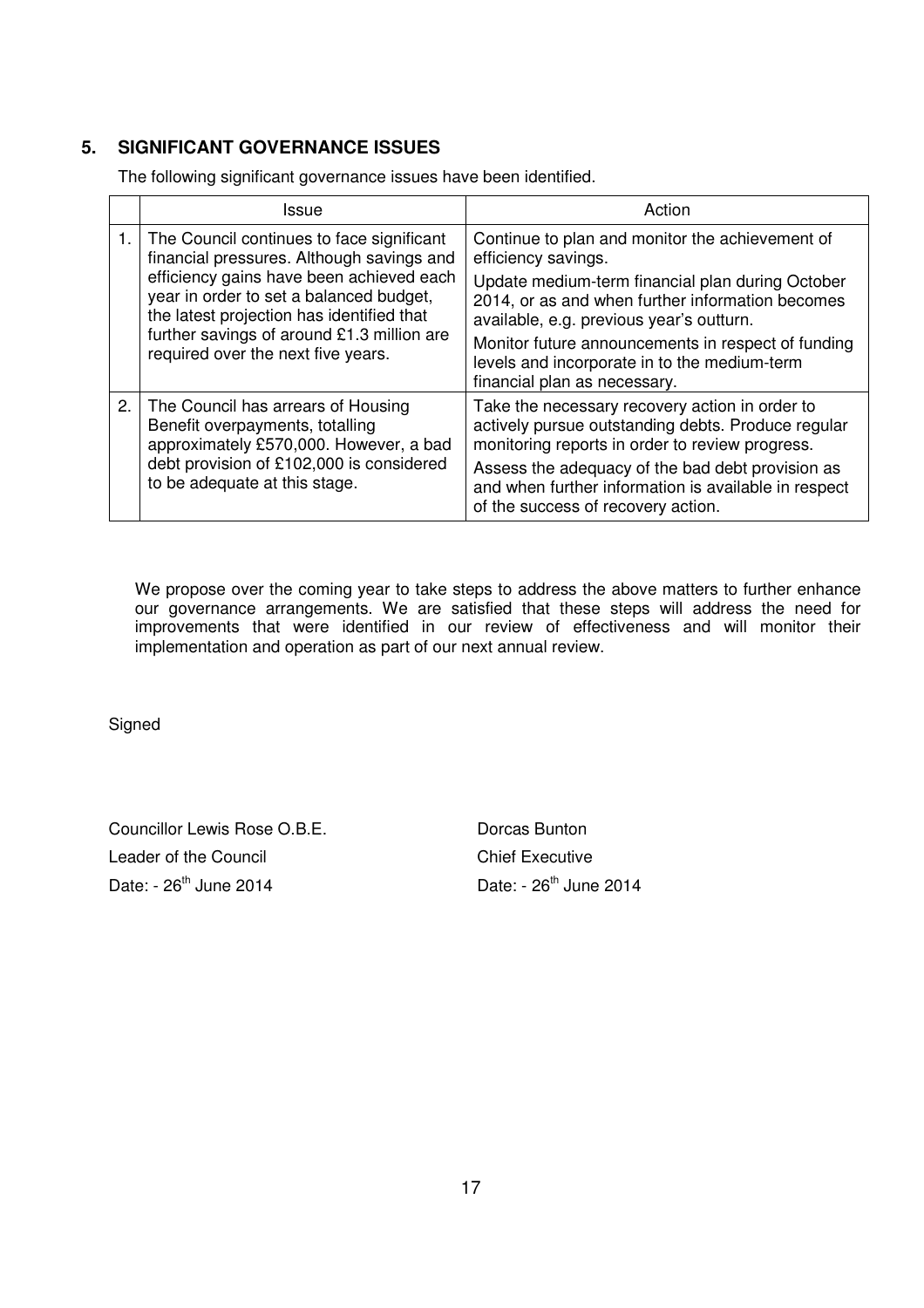# **TO BE LEFT BLANK FOR AUDIT OPINION**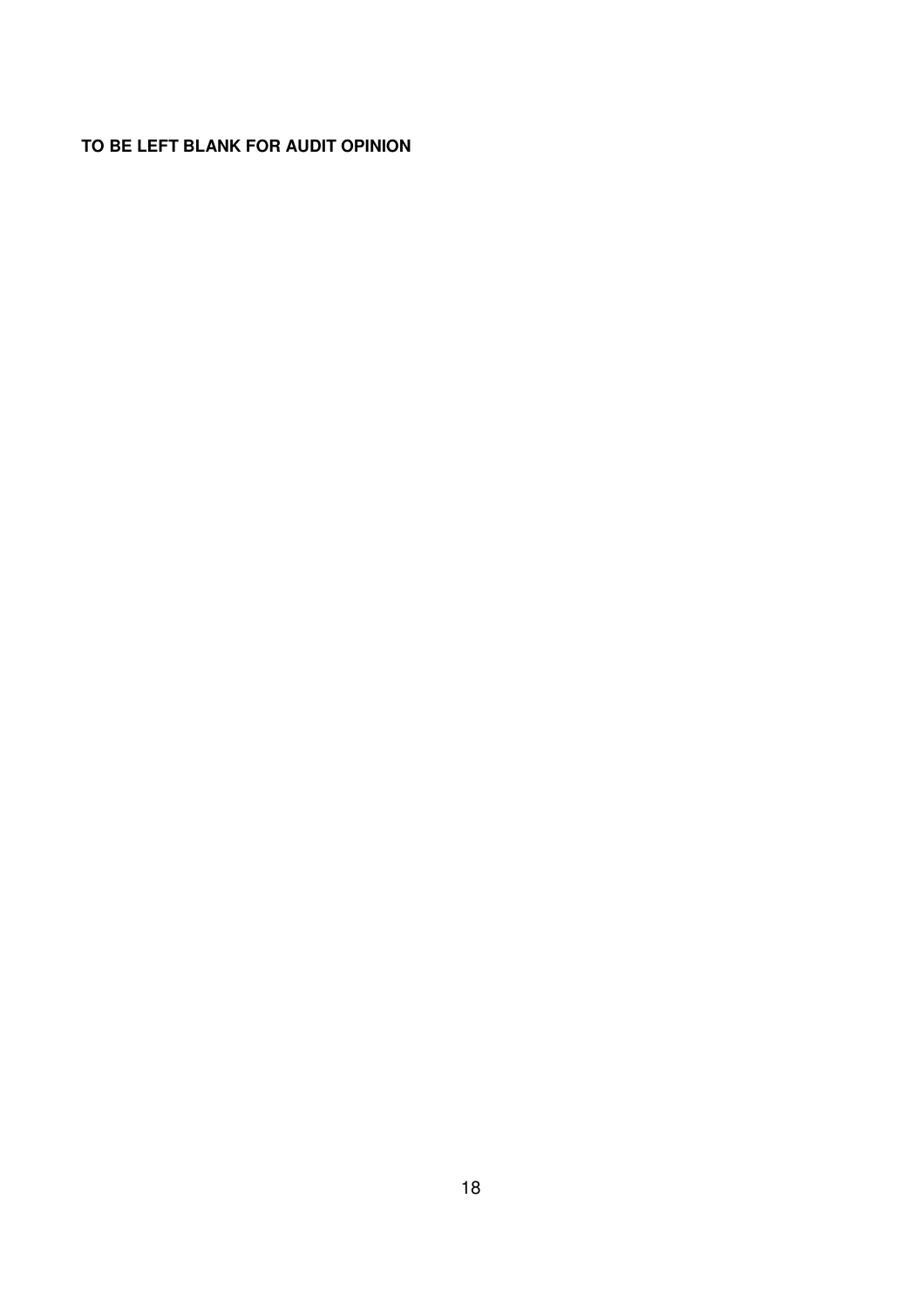# **TO BE LEFT BLANK FOR AUDIT OPINION**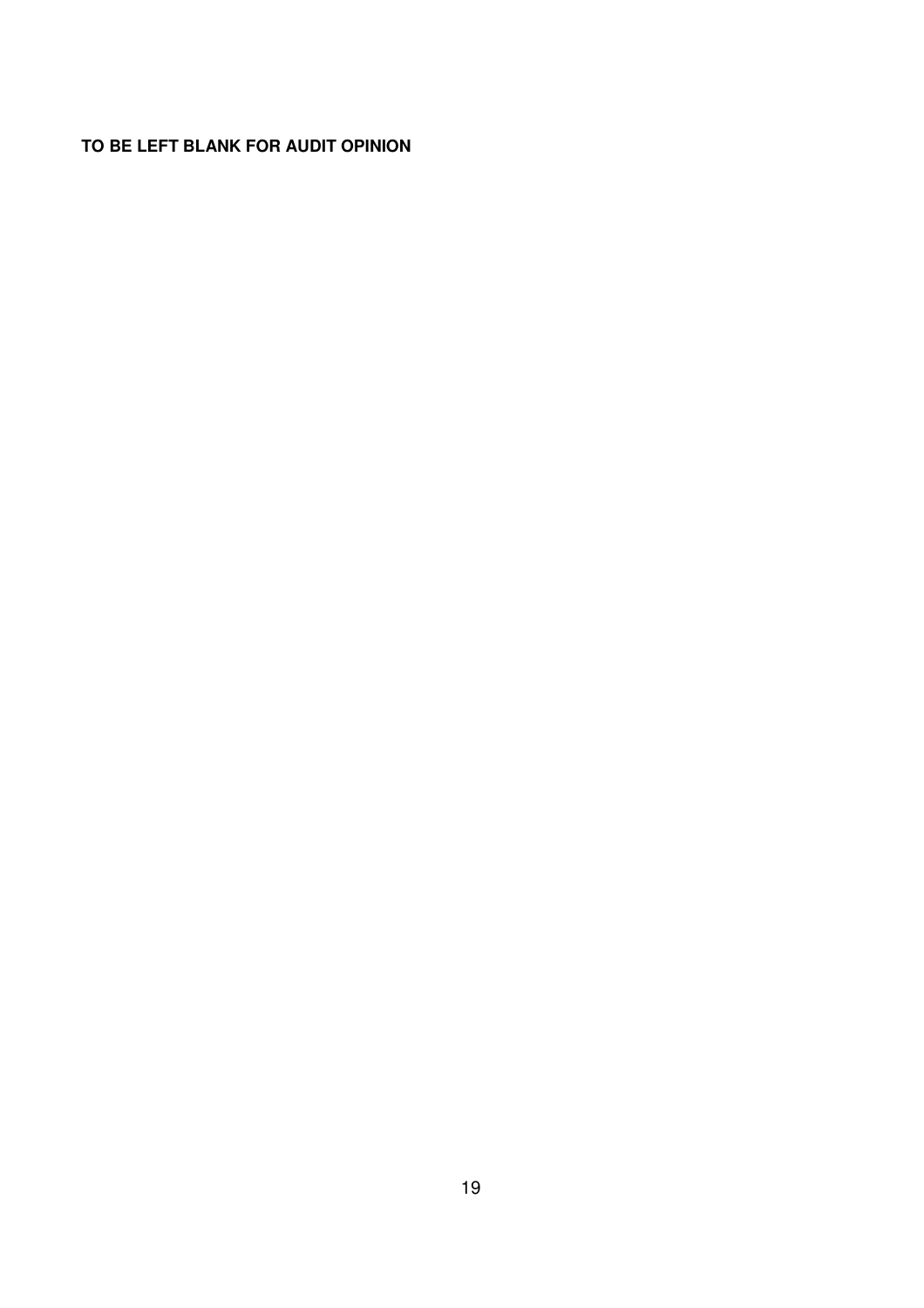# **TO BE LEFT BLANK FOR AUDIT OPINION**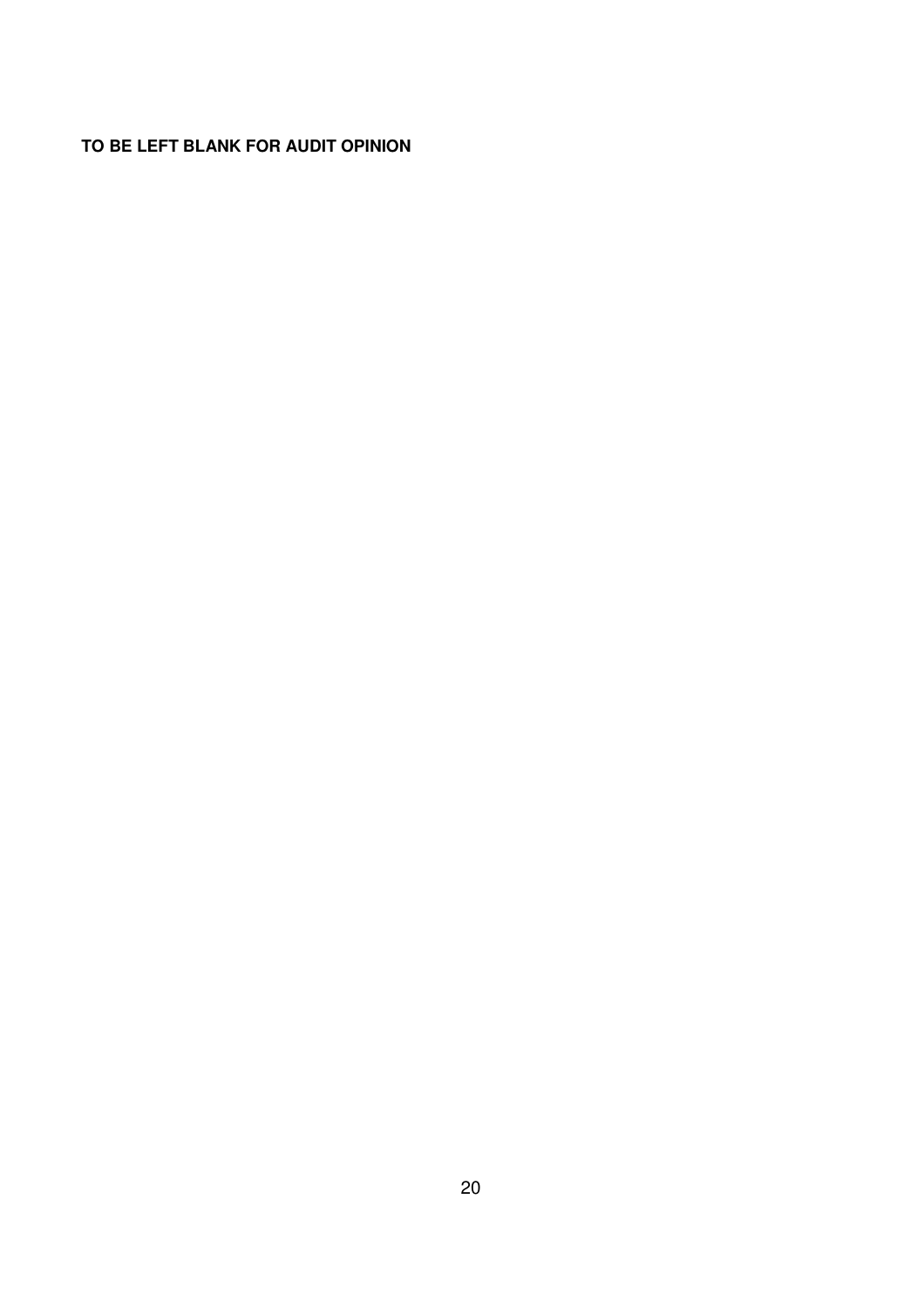# **THE FINANCIAL STATEMENTS MOVEMENT IN RESERVES STATEMENT**

This statement shows the movement in the year on the different reserves held by the authority, analysed into 'usable reserves' (i.e. those that can be applied to fund expenditure or reduce local taxation) and 'unusable reserves'. The Surplus or (Deficit) on the Provision of Services line shows the true economic cost of providing the authority's services, more details of which are shown in the Comprehensive Income and Expenditure Statement. These are different from the statutory amounts required to be charged to the General Fund Balance for council tax setting purposes. The Net Increase/Decrease before Transfers to Earmarked Reserves line shows the statutory General Fund Balance before any discretionary transfers to or from earmarked reserves undertaken by the council. For comparative purposes the 2012/13 movement in reserves statement has been restated to take account of IAS19 pension changes to disclosures for 2013/14. This does not affect the closing balance of reserves at 31 March 2013.

|                                                                                 | General<br>Fund<br><b>Balance</b><br>£000s | Earmarked<br>Reserves<br>£000s | Capital<br>Receipts<br>Reserve<br>£000s | Capital<br>Grants<br><b>Unapplied</b><br>£000s | Total<br>Usable<br>Reserves<br>£000s | Unusable<br><b>Reserves</b><br>£000s | Total<br><b>Authority</b><br><b>Reserves</b><br>£000s |
|---------------------------------------------------------------------------------|--------------------------------------------|--------------------------------|-----------------------------------------|------------------------------------------------|--------------------------------------|--------------------------------------|-------------------------------------------------------|
| Balance at 31 March 2012                                                        | 1,646                                      | 5,800                          | 2,026                                   | 26                                             | 9,498                                | 36,000                               | 45,498                                                |
| Movement in reserves during 2012/13                                             |                                            |                                |                                         |                                                |                                      |                                      |                                                       |
| Surplus or (deficit) on the provision of services (accounting basis)            | (789)                                      | 0                              | 0                                       | 0                                              | (789)                                | 0                                    | (789)                                                 |
| Other Comprehensive Income and Expenditure (see CIES)                           | 0                                          | 0                              | 0                                       | 0                                              | 0                                    | (3, 514)                             | (3, 514)                                              |
| <b>Total Comprehensive Income and Expenditure</b>                               | (789)                                      | 0                              | 0                                       | 0                                              | (789)                                | (3, 514)                             | (4, 303)                                              |
| Adjustments between accounting basis & funding basis under regulations (Note 7) | 1,185                                      | $\mathbf 0$                    | (313)                                   | 5                                              | 877                                  | (877)                                | 0                                                     |
| Net Increase/Decrease before Transfers to Earmarked Reserves                    | 396                                        | 0                              | (313)                                   | 5                                              | 88                                   | (4, 391)                             | (4, 303)                                              |
| Transfers to/from Earmarked Reserves (Note 8)                                   | (164)                                      | 164                            | 0                                       | 0                                              | 0                                    | 0                                    | 0                                                     |
| Increase or (decrease) in Year (Note 7)                                         | 232                                        | 164                            | (313)                                   | 5                                              | 88                                   | (4, 391)                             | (4, 303)                                              |
| Balance carried forward at 31 March 2013                                        |                                            | 5,964                          | 1,713                                   | 31                                             | 9,586                                | 31,609                               | 41,195                                                |
| Movement in reserves during 2013/14                                             |                                            |                                |                                         |                                                |                                      |                                      |                                                       |
| Surplus or (deficit) on the provision of services                               | 161                                        | $\mathbf 0$                    | 0                                       | 0                                              | 161                                  | $\mathsf 0$                          | 161                                                   |
| Other Comprehensive Income and Expenditure (see CIES)                           | 0                                          | $\mathbf 0$                    | $\mathbf 0$                             | 0                                              | 0                                    | 5,199                                | 5,199                                                 |
| <b>Total Comprehensive Income and Expenditure</b>                               | 161                                        | 0                              | 0                                       | 0                                              | 161                                  | 5,199                                | 5,360                                                 |
| Adjustments between accounting basis & funding basis under regulations (Note 7) | 545                                        | $\mathbf 0$                    | 781                                     | $\mathbf{1}$                                   | 1,327                                | (1, 327)                             | 0                                                     |
| Net Increase/Decrease before Transfers to Earmarked Reserves                    | 706                                        | 0                              | 781                                     | $\mathbf{1}$                                   | 1,488                                | 3,872                                | 5,360                                                 |
| Transfers to/from Earmarked Reserves (Note 8)                                   | (665)                                      | 665                            | 0                                       | 0                                              | 0                                    | 0                                    | 0                                                     |
| Increase or (decrease) in Year (Note 7)                                         | 41                                         | 665                            | 781                                     | $\mathbf{1}$                                   | 1,488                                | 3,872                                | 5,360                                                 |
| Balance carried forward at 31 March 2014                                        | 1,919                                      | 6,629                          | 2,494                                   | 32                                             | 11,074                               | 35,481                               | 46,555                                                |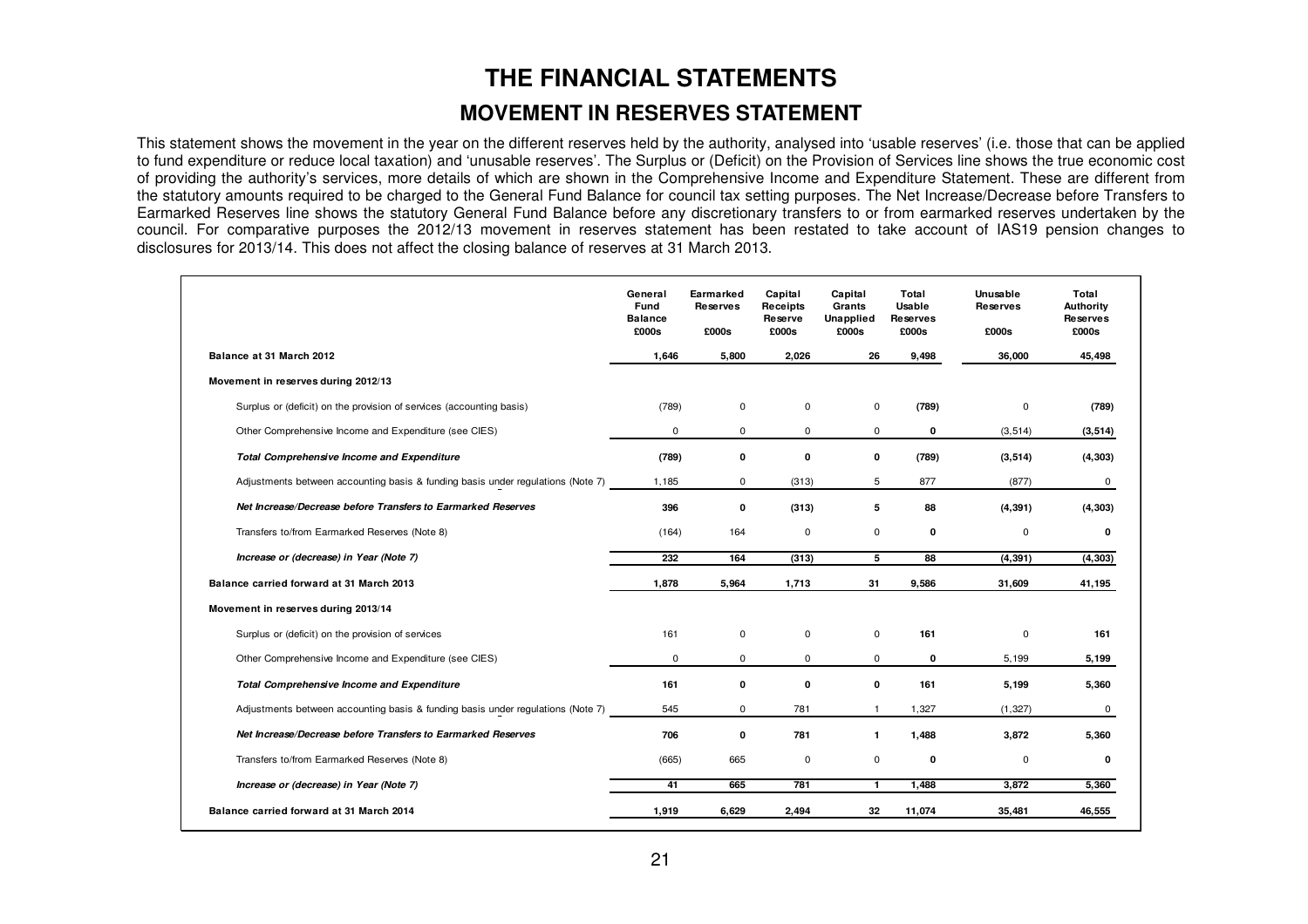# **COMPREHENSIVE INCOME AND EXPENDITURE STATEMENT**

This statement shows the accounting cost in the year of providing services in accordance with generally accepted accounting practices, rather than the amount to be funded from taxation. Authorities raise taxation to cover expenditure in accordance with regulations; this may be different from the accounting cost. The taxation position is shown in the Movement in Reserves Statement. For comparative purposes the 2012/13 comprehensive income and expenditure statement has been restated to take account of IAS19 pension changes to disclosure notes.

|                                            | 2012/13                         |                                    |                                                           |                                            | 2013/14                         |                                    |
|--------------------------------------------|---------------------------------|------------------------------------|-----------------------------------------------------------|--------------------------------------------|---------------------------------|------------------------------------|
| <b>Gross</b><br><b>Expendture</b><br>£000s | <b>Gross</b><br>Income<br>£000s | <b>Net</b><br>Expenditure<br>£000s |                                                           | <b>Gross</b><br><b>Expendture</b><br>£000s | <b>Gross</b><br>Income<br>£000s | <b>Net</b><br>Expenditure<br>£000s |
|                                            |                                 |                                    | Gross expenditure, gross income and net expenditure       |                                            |                                 |                                    |
| 5,319                                      |                                 |                                    | of continuing operations<br>Cultural and related services | 5,334                                      |                                 | 2,939                              |
| 6,166                                      | (2, 196)<br>(1,999)             | 3,123<br>4,167                     | Environmental and regulatory services                     | 8,700                                      | (2, 395)<br>(4,613)             | 4,087                              |
| 1,967                                      | (1, 338)                        | 629                                | Planning services                                         | 2,058                                      | (1, 572)                        | 486                                |
| 700                                        | (1,948)                         | (1, 248)                           | Highways and transport services                           | 648                                        | (2,096)                         | (1, 448)                           |
| 15,217                                     | (14, 573)                       | 644                                | Housing services                                          | 15,657                                     | (14, 758)                       | 899                                |
| 5,461                                      | (4,730)                         | 731                                | Central services to the public                            | 1,605                                      | (771)                           | 834                                |
| 1,537                                      | (19)                            | 1,518                              | Corporate and democratic core                             | 1,587                                      | (31)                            | 1,556                              |
| 138                                        | 0                               | 138                                | Non distributed costs                                     | 45                                         | $\Omega$                        | 45                                 |
| 36,505                                     | (26, 803)                       | 9,702                              | <b>Cost Of Services</b>                                   | 35,634                                     | (26, 236)                       | 9,398                              |
| 954                                        | 0                               | 954                                | Other Operating Expenditure (Note 9)                      | 455                                        | 0                               | 455                                |
| 1,219                                      | (148)                           | 1,071                              | Financing and investment income and expenditure (Note 10) | 1,268                                      | (135)                           | 1,133                              |
| 0                                          | (10, 938)                       | (10, 938)                          | Taxation and Non-Specific Grant Income (Note 11)          | 0                                          | (11, 147)                       | (11, 147)                          |
|                                            |                                 | 789                                | (Surplus) or Deficit on Provision of Services             |                                            |                                 | (161)                              |
|                                            |                                 | (167)                              | Surplus or deficit on revaluation of non current assets   |                                            |                                 | (797)                              |
|                                            |                                 | 3,681                              | Remeasurements of the net defined benefit liability       |                                            |                                 | (4, 402)                           |
|                                            |                                 | 3,514                              | Other Comprehensive Income and Expenditure                |                                            |                                 | (5, 199)                           |
|                                            |                                 |                                    |                                                           |                                            |                                 |                                    |

There have been no acquired operations or discontinued operations in the financial years 2012/13 and 2013/14.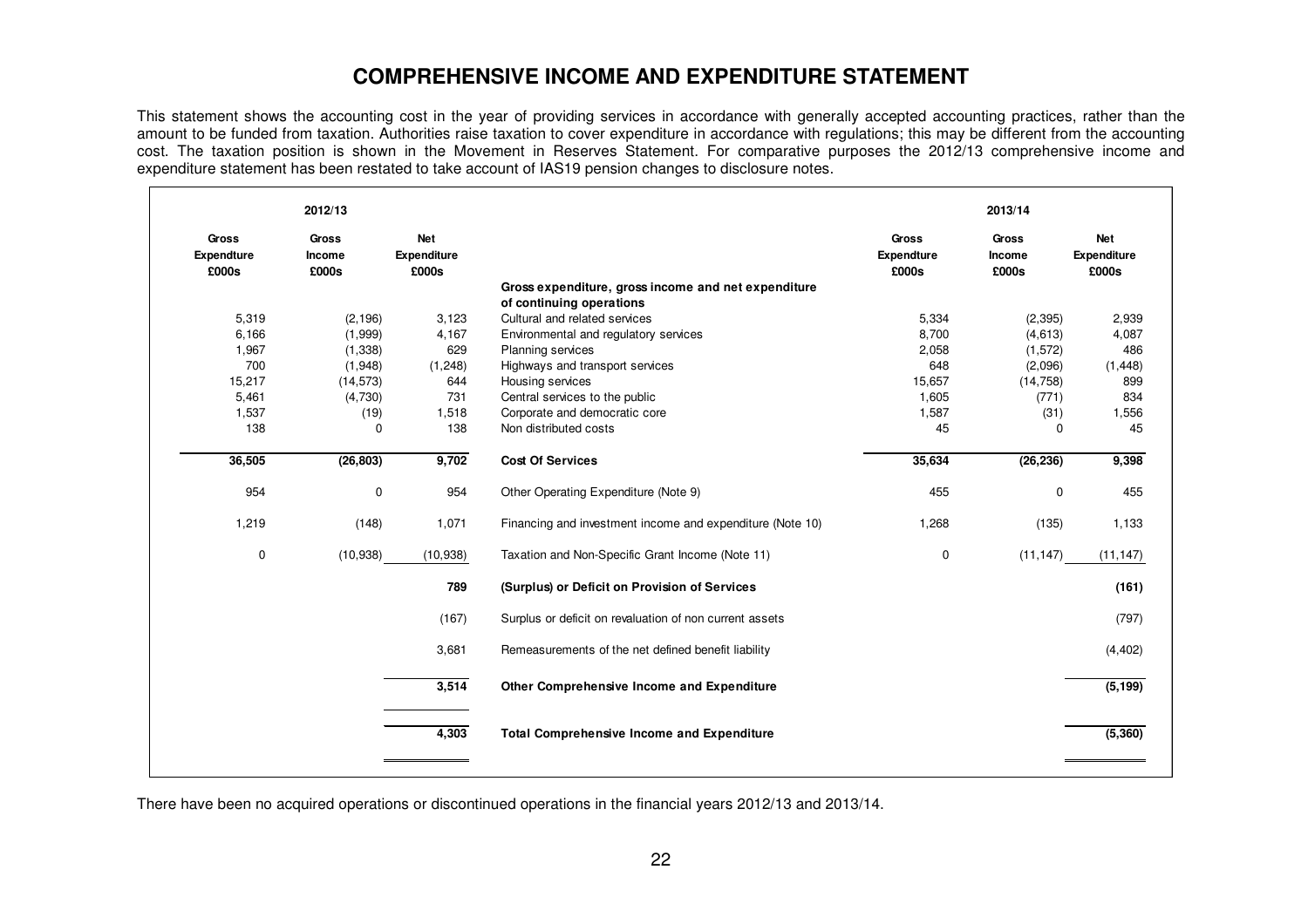# **BALANCE SHEET**

The Balance Sheet shows the value as at the Balance Sheet date of the assets and liabilities recognised by the authority. The net assets of the authority (assets less liabilities) are matched by the reserves held by the authority. Reserves are reported in two categories. The first category of reserves are usable reserves, i.e. those that the authority may use to provide services, subject to the need to maintain a prudent level of reserves and any statutory limitations on their use (for example, the Capital Receipts Reserve that may only be used to fund capital expenditure or repay debt). The second category of reserves is those that the authority is not able to use to provide services. This category of reserves includes reserves that hold unrealised gains and losses (for example, the Revaluation Reserve), where amounts would only become available to provide services if the assets are sold; and reserves that hold timing differences shown in the Movement in Reserves Statement line 'Adjustments between accounting basis and funding basis under regulations'.

| 31 March 2013<br>£000s |                                      | <b>Notes</b> | 31 March 2014<br>£000s |
|------------------------|--------------------------------------|--------------|------------------------|
|                        | 66,467 Property, Plant & Equipment   | 12           | 66,416                 |
|                        | 1,150 Investment Property            | 13           | 951                    |
|                        | 84 Intangible Assets                 | 14           | 84                     |
|                        | 1 Long Term Debtors                  | 23           | 0                      |
|                        | 67,702 Long Term Assets              |              | 67,451                 |
|                        | 33 Inventories                       | 16           | 24                     |
|                        | 5,219 Short Term Debtors             | 17           | 5,363                  |
|                        | 519 Cash and Cash Equivalents        | 18           | 3,146                  |
|                        | 471 Assets held for sale (<1yr)      | 19           | 422                    |
|                        | 6,242 Current Assets                 |              | 8,955                  |
|                        | (175) Short Term Borrowing           | 15           | (156)                  |
|                        | 0 Provisions                         | 21           | (217)                  |
|                        | (2,029) Short Term Creditors         | 20           | (2,970)                |
|                        | (2,204) Current Liabilities          |              | (3, 343)               |
|                        | (53) Provisions (>1yr)               | 21           | (52)                   |
|                        | (5,450) Long Term Borrowing          | 15           | (5, 450)               |
|                        | (25,042) Other Long Term Liabilities | 37 & 38      | (21,006)               |
|                        | (30,545) Long Term Liabilities       |              | (26, 508)              |
|                        | 41,195 Net Assets                    |              | 46,555                 |
|                        | 9,586 Usable reserves                | 22           | 11,074                 |
|                        | 31,609 Unusable Reserves             | 23           | 35,481                 |
|                        | 41,195 Total Reserves                |              | 46,555                 |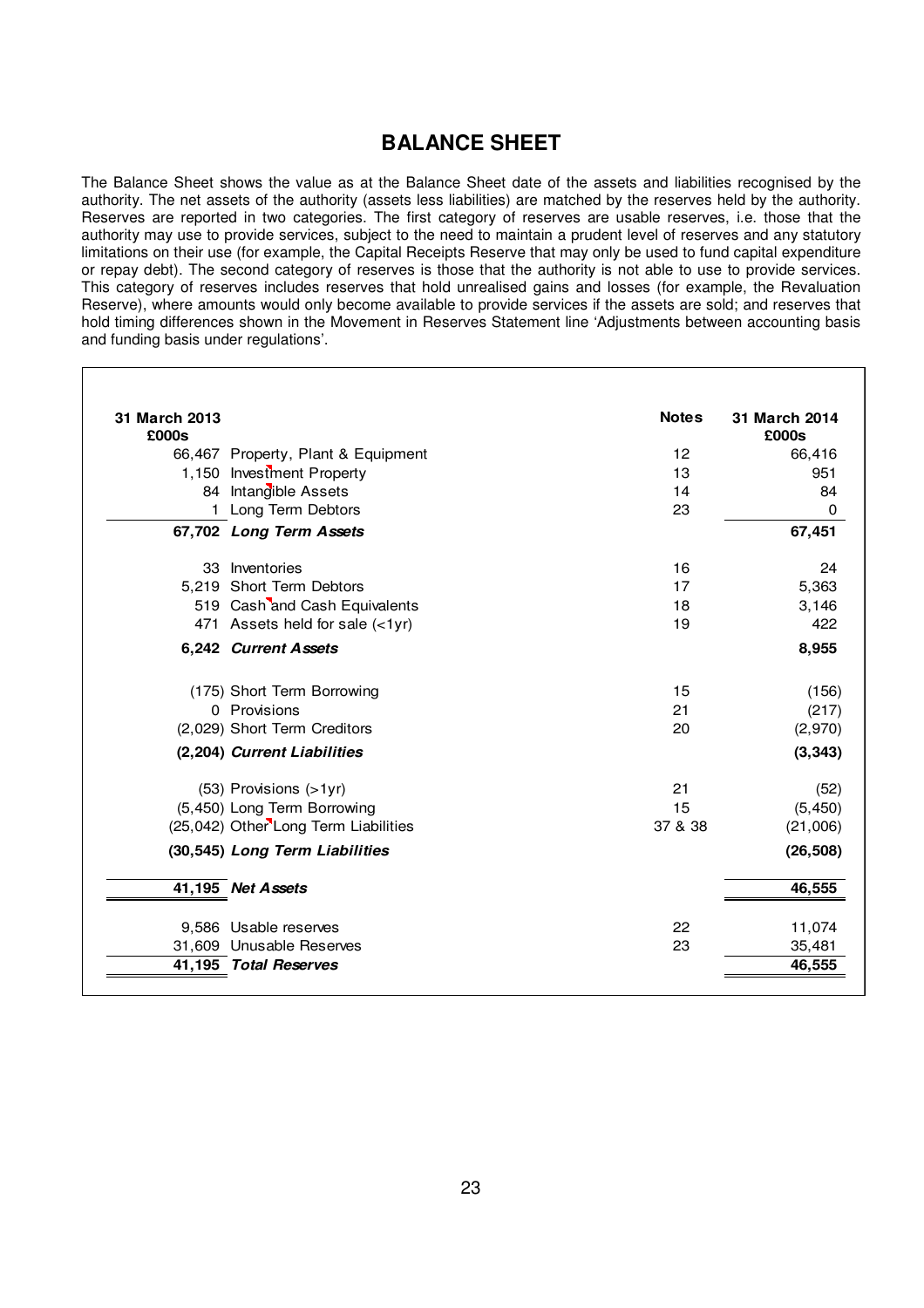# **CASH FLOW STATEMENT**

The Cash Flow Statement shows the changes in cash and cash equivalents of the authority during the reporting period. The statement shows how the authority generates and uses cash and cash equivalents by classifying cash flows as operating, investing and financing activities. The amount of net cash flows arising from operating activities is a key indicator of the extent to which the operations of the authority are funded by way of taxation and grant income or from the recipients of services provided by the authority. Investing activities represent the extent to which cash outflows have been made for resources which are intended to contribute to the authority's future service delivery. Cash flows arising from financing activities are useful in predicting claims on future cash flows by providers of capital (i.e. borrowing) to the authority. For comparative purposes the 2012/13 cash flow statement has been restated to take account of IAS19 pension changes to disclosure notes.

| 31 March<br>2013<br>£000s |                                                                                                                                          | 31 March<br>2014<br>£000s |
|---------------------------|------------------------------------------------------------------------------------------------------------------------------------------|---------------------------|
| (789)                     | Net surplus or (deficit) on the provision of services                                                                                    | 161                       |
| 1,311                     | Adjustments to net surplus or deficit on the provision of services for non-cash movements                                                | 4,166                     |
| (552)                     | Adjustments for items included in the net surplus or deficit on the provision of services that<br>are investing and financing activities | (1, 174)                  |
| (30)                      | Net cash flows from Operating Activities (Note 24)                                                                                       | 3,153                     |
| (1, 147)                  | Investing Activities (Note 25)                                                                                                           | (410)                     |
| (589)                     | Financing Activities (Note 26)                                                                                                           | (116)                     |
| (1,766)                   | Net increase or decrease in cash and cash equivalents                                                                                    | 2,627                     |
| 2,285                     | Cash and cash equivalents at the beginning of the reporting period                                                                       | 519                       |
| 519                       | Cash and cash equivalents at the end of the reporting period (Note 18)                                                                   | 3,146                     |

The cash flow statement has been prepared using the indirect method.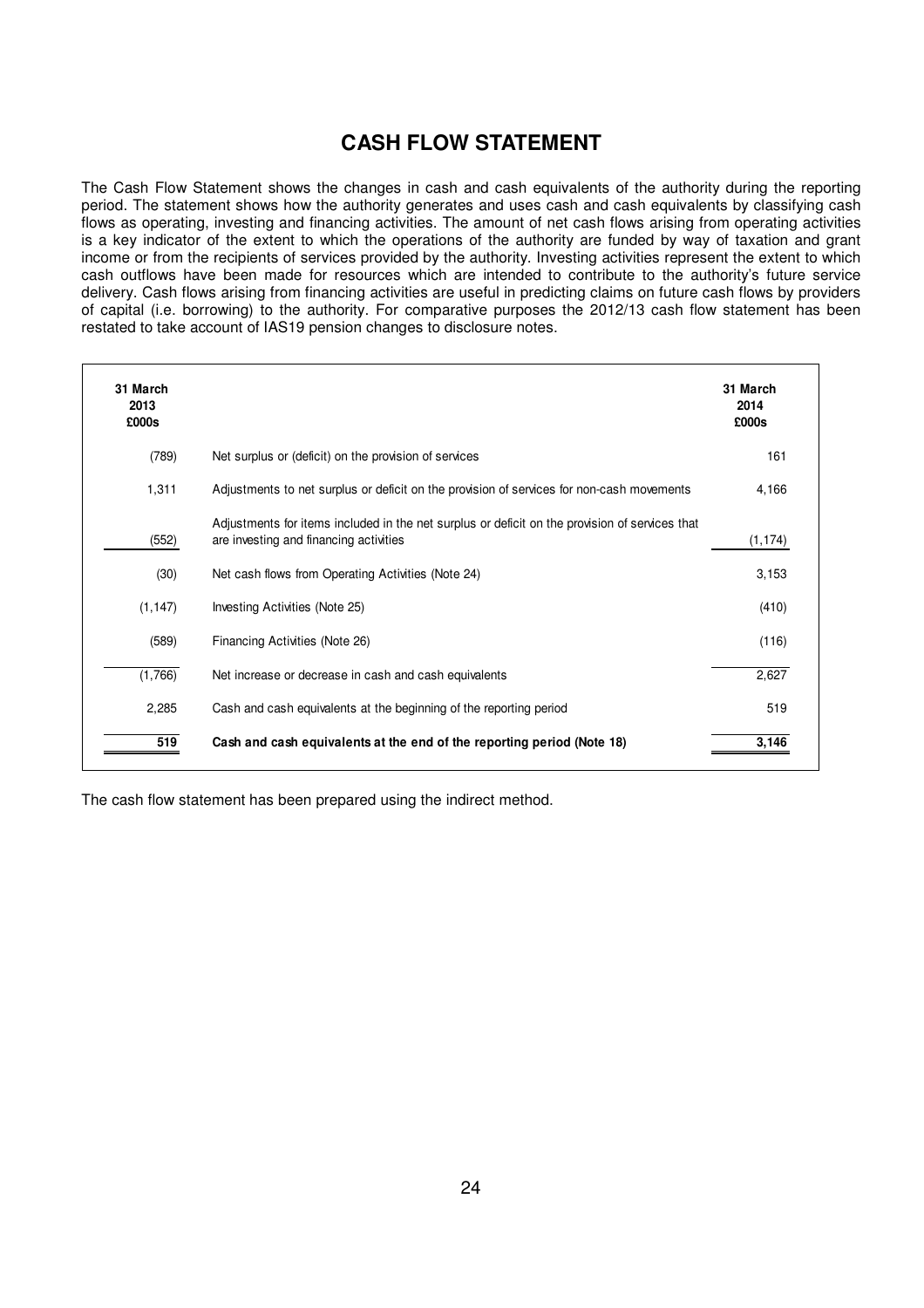# **NOTES TO THE ACCOUNTS**

# **1. ACCOUNTING POLICIES**

#### **a) General principles**

The Statement of Accounts summarises the Council's transactions for the 2013/14 financial year and its position at the year-end of 31 March 2014. The Council is required to prepare an annual Statement of Accounts by the Accounts and Audit (England) Regulations 2013, which those regulations require to be prepared in accordance with proper accounting practices. These practices primarily comprise the Code of Practice on Local Authority Accounting in the United Kingdom 2013/14 (the Code) and the Service Reporting Code of Practice for Local Authorities 2013/14, supported by International Financial Reporting Standards (IFRS) and statutory guidance issued under section 12 of the 2003 Act.

The accounting convention adopted in the Statement of Accounts is principally historical cost, modified by the revaluation of certain categories of non-current assets and financial instruments.

Accounting policies and estimation techniques have been selected and exercised, having regard to the accounting principles and concepts set out in FRS18, specifically the qualitative characteristics of financial information:

- Relevance
- **Reliability**
- **Comparability**
- Understandability
- **Materiality**

And pervasive accounting concepts:

- **Accruals**
- Going concern
- Primacy of legislative requirements.

#### **b) Accruals of income and expenditure**

Activity is accounted for in the year that it takes place, not simply when cash payments are made or received. In particular:

- Revenue from the sale of goods is recognised when the authority transfers the significant risks and rewards of ownership to the purchaser and it is probable that economic benefits or service potential associated with the transaction will flow to the authority.
- Revenue from the provision of services is recognised when the authority can measure reliably the percentage of completion of the transaction and it is probable that economic benefits or service potential associated with the transaction will flow to the authority.
- Supplies are recorded as expenditure when they are consumed where there is a gap between the date supplies are received and their consumption, they are carried as inventories on the Balance Sheet.
- Expenses in relation to services received (including services provided by employees) are recorded as expenditure when the services are received rather than when payments are made.
- Interest receivable on investments and payable on borrowings is accounted for respectively as income and expenditure on the basis of the effective interest rate for the relevant financial instrument rather than the cash flows fixed or determined by the contract.

Where revenue and expenditure have been recognised but cash has not been received or paid, a debtor or creditor for the relevant amount is recorded in the Balance Sheet. Where debts may not be settled, the balance of debtors is written down and a charge made to revenue for income that might not be collected.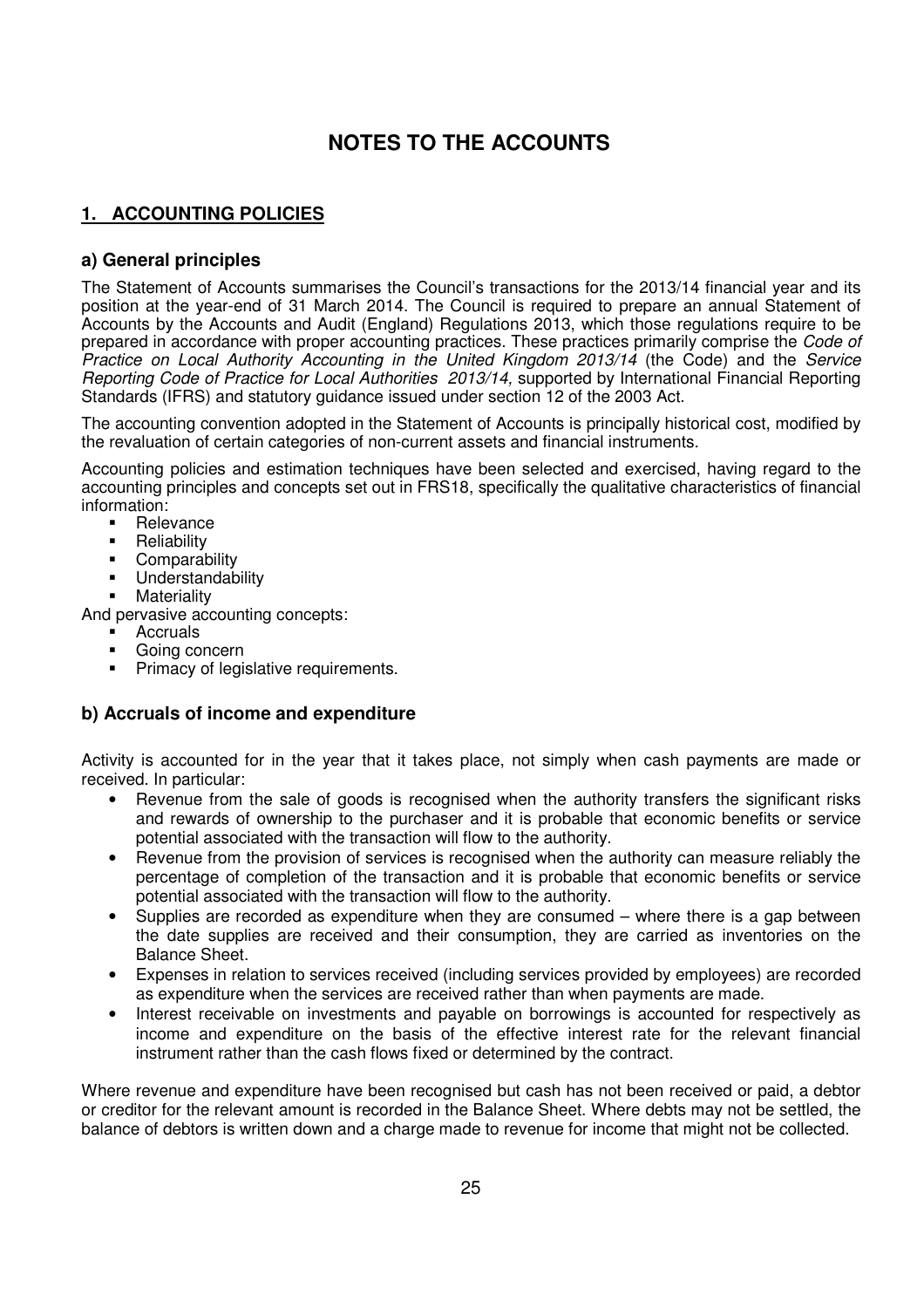#### **c) Cash and cash equivalents**

Cash is represented by cash in hand and deposits with financial instruments repayable without penalty on notice of not more than 24 hours. Cash equivalents are investments that mature on or before 1 July of the following financial year and that are readily convertible to known amounts of cash with insignificant risk of change in value.

In the cash flow statement, cash and cash equivalents are shown net of bank overdrafts that are repayable on demand and form an integral part of the authority's cash management.

#### **d) Charges to revenue for non-current assets**

Services and support services accounts are debited with the following amounts to record the cost of holding fixed assets during the year:

- depreciation attributable to the assets used by the relevant service
- revaluation and impairment losses on assets used by the service where there are no accumulated gains in the Revaluation Reserve against which the losses can be written off
- amortisation of intangible fixed assets attributable to the service

The Authority is not required to raise council tax to fund depreciation, revaluation and impairment losses or amortisations. However, it is required to make an annual contribution from revenue towards the reduction in its overall borrowing requirements (equal to an amount calculated on a prudent basis determined by the Authority in accordance with statutory guidance). Depreciation, revaluation and impairment losses or amortisations are therefore replaced by the contribution in the General Fund Balance (Minimum Revenue Provision), by way of an adjusting transaction with the Capital Adjustment Account in the Movement in Reserves Statement for the difference between the two.

#### **Minimum Revenue Provision**

The Local Government Act 2003 requires authorities to set aside an amount from revenue (Minimum Revenue Provision) for the repayment of external loans which have been taken out to fund capital expenditure. In line with CLG Regulations, the Council is required to approve an MRP Statement for each year. For capital expenditure incurred before 1 April 2008 the MRP policy is the Capital Financing Requirement method outlined in the MRP guidance provided to local authorities by The Department for Communities and Local Government as part of the implementation of the Local Authorities (Capital Finance and Accounting) (England)(Amendment) Regulations 2008 (SI 2008/414). From 1 April 2008 for all unsupported borrowing the MRP policy is the Asset Life Method whereby MRP will be based on the estimated life of the assets, in accordance with regulations, except in the case of finance leases where the annual lease liability will be taken as MRP.

#### **e) Contingent assets**

A contingent asset arises where an event has taken place that gives the council a possible asset whose existence will only be confirmed by the occurrence or otherwise of uncertain future events not wholly within the Council's control.

Contingent assets are not recognised in the Balance Sheet but are disclosed in a note to the accounts where it is probable that there will be an inflow of economic benefits or service potential.

#### **f) Contingent liabilities**

A contingent liability arises where an event has taken place that gives the council a possible obligation whose existence will only be confirmed by the occurrence or otherwise of uncertain future events not wholly within the council's control. Contingent liabilities also arise in circumstances where a provision would otherwise be made but either it is not probable that an outflow of resources will be required or the amount of the obligation cannot be measured reliably.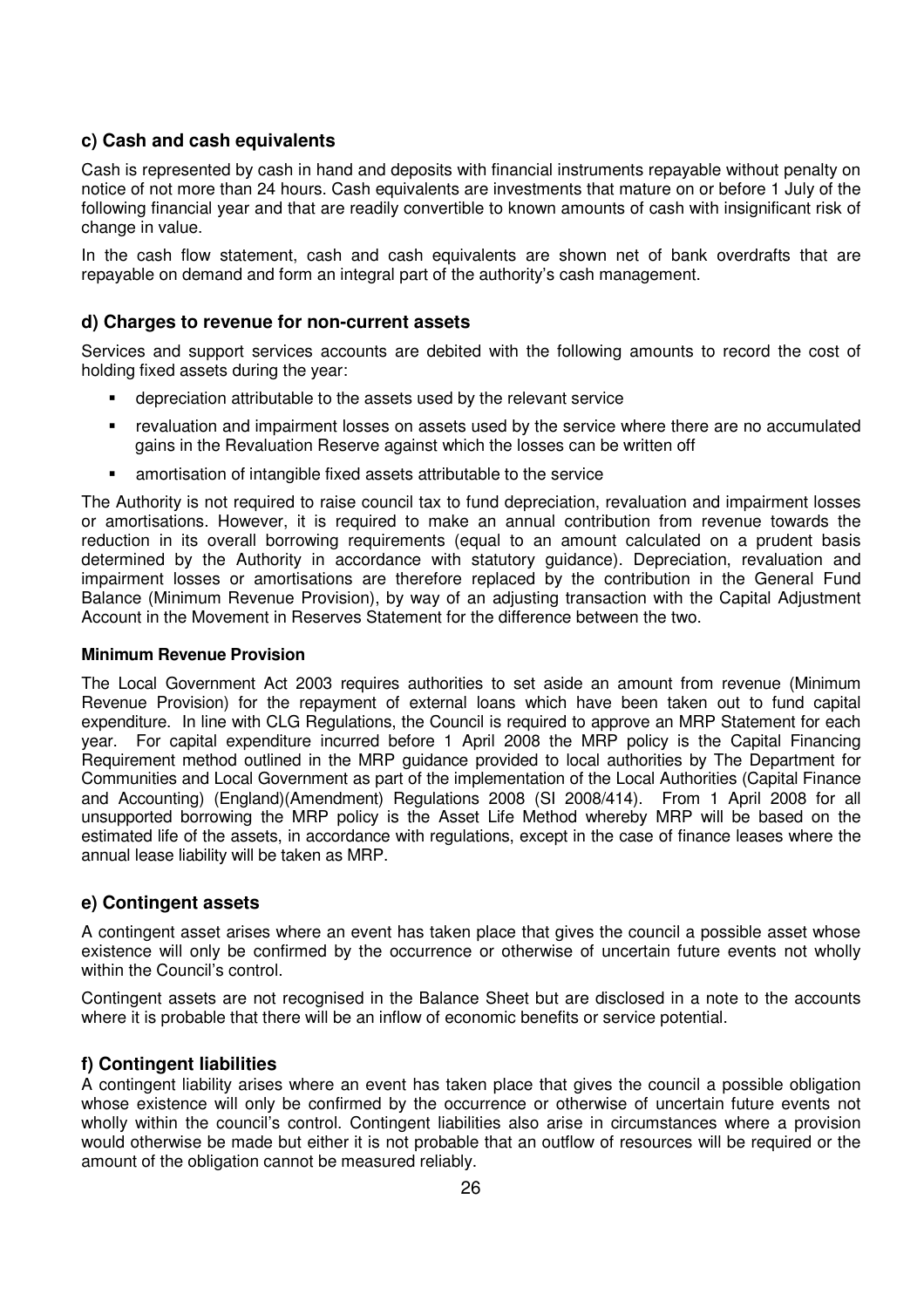Contingent liabilities are not recognised in the Balance Sheet but are disclosed by way of a note to the accounts.

#### **g) Council Tax and Non-Domestic Rate income**

Billing authorities in England are required by statute to maintain a separate fund for the collection and distribution of amounts due in respect of Council Tax and Non-Domestic Rates (NDR). In its capacity as a billing authority, the Council acts as an agent collecting and distributing Council Tax and NDR income on behalf of central government (NDR only), the major preceptors and itself.

Council Tax income in the Comprehensive Income and Expenditure Statement recognises income due, rather than income collected.

From 1 April 2013, the Council has been required to show Non-Domestic Rate income in the Comprehensive Income and Expenditure Statement as accrued income.

The Council's share of Collection Fund income and expenditure is recognised in the Comprehensive Income and Expenditure Statement in the Taxation and Non-Specific Grant Income and Expenditure section.

#### **h) Employee benefits**

#### **Benefits payable during employment**

Short-term employee benefits are those due to be settled within 12 months of the year-end. They include such benefits as wages and salaries, paid annual leave and paid sick leave and non-monetary benefits (e.g. cars) for current employees and are recognised as an expense for services in the year in which employees render service to the authority. An accrual is made for the cost of holiday entitlements (or other forms of leave such as flexi-time or time off in lieu) earned by employees but not taken before the year-end which employees can carry forward into the next financial year. The accrual is made at the pay rates applicable in the following accounting year, being the period in which the employee takes the benefit. The accrual is charged to the Surplus or Deficit on the provision of Services, but then reversed out through the Movement in Reserves Statement so that the holiday benefits are charged to revenue in the financial year in which the holiday absence occurs.

#### **Termination benefits**

Termination benefits are amounts payable as a result of a decision by the Council to terminate an officer's employment before the normal retirement date or an officer's decision to accept voluntary redundancy and are charged on an accruals basis to the relevant service line in the Comprehensive Income and Expenditure Statement when the Authority is demonstrably committed to the termination of the employment of an officer or group of officers or making an offer to encourage voluntary redundancy.

Where termination benefits involve the enhancement of pensions, statutory provisions require the General Fund balance to be charged with the amount payable by the authority to the pension fund or pensioner in the year, not the amount calculated according to the relevant accounting standards. In the Movement in Reserves Statement, appropriations are required to and from the Pensions Reserve to remove the notional debits and credits for pension enhancement termination benefits and replace them with debits for the cash paid to the pension fund and pensioners and any such amounts payable but unpaid at the yearend.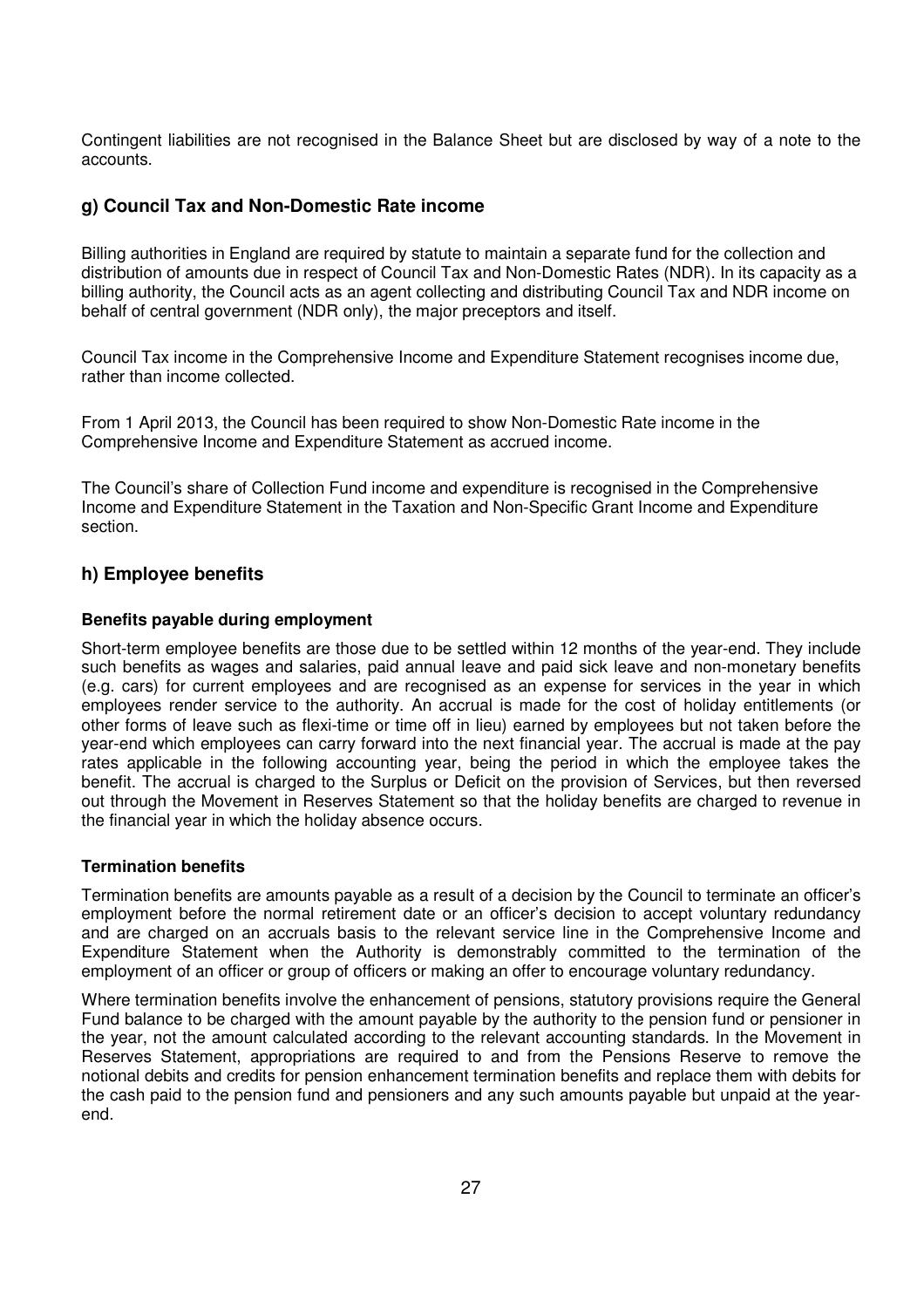#### **Post employment benefits**

The Council's employees are part of the Local Government Pension Scheme, administered by Derbyshire County Council (the pension fund). The scheme provides defined benefits to members (in the form of retirement lump sums and pensions), earned as employees work for the Council.

- The liabilities of the Derbyshire County Council pension fund attributable to the Council are included in the Balance Sheet on an actuarial basis using the projected unit cost method – i.e. an assessment of the future payments that will be made in relation to retirement benefits earned to date by employees, based on assumptions about mortality rates, employee turnover rates etc, and projections of earnings for current employees.
- Liabilities are discounted to their value at current prices, using a discount rate based on the indicative rate of return on high quality corporate bonds.
- The assets of Derbyshire County Council pension fund attributable to the Authority are included in the Balance Sheet at their fair value:
	- quoted securities current bid price
	- unquoted securities professional estimate
	- unitised securities current bid price
	- property market value.
- The change in the net pensions liability is analysed into the following components.
	- **Service cost comprising:**
	- current service cost the increase in liabilities as a result of years of service earned this year allocated in the Comprehensive Income and Expenditure Statement to the services for which the employees worked.
	- past service cost the increase in liabilities as a result of a scheme amendment or curtailment whose effect relates to years of service earned in earlier years will be debited to the Surplus or Deficit on the Provision of Services in the Comprehensive Income and Expenditure Statement as part of Non Distributed Costs.
	- net interest on the net defined benefit liability i.e. net interest expense for the authority the change during the period in the net defined benefit liability that arises from the passage of time charged to the Financing and Investment Income and Expenditure Statement. This is calculated by applying the discount rate used to measure the defined benefit obligation at the beginning of the period to the net defined benefit liability at the beginning of the period, taking into account any changes in the net defined benefit liability during the period as a result of contribution and benefit payments.

#### - **Remeasurement comprising:**

- the return on plan assets  $-$  excluding amounts included in net interest on the net defined benefit liability – charged to the Pensions Reserve as Other Comprehensive Income and Expenditure.
- actuarial gains and losses changes in the net pensions liability that arise because events have not coincided with assumptions made at the last actuarial valuation or because the actuaries have updated their assumptions – charged to the Pensions Reserve as Other Comprehensive Income and Expenditure.
- **Contributions paid to the Derbyshire County Council pension fund cash paid as** employer's contributions to the pension fund in settlement of liabilities; not accounted for as an expense.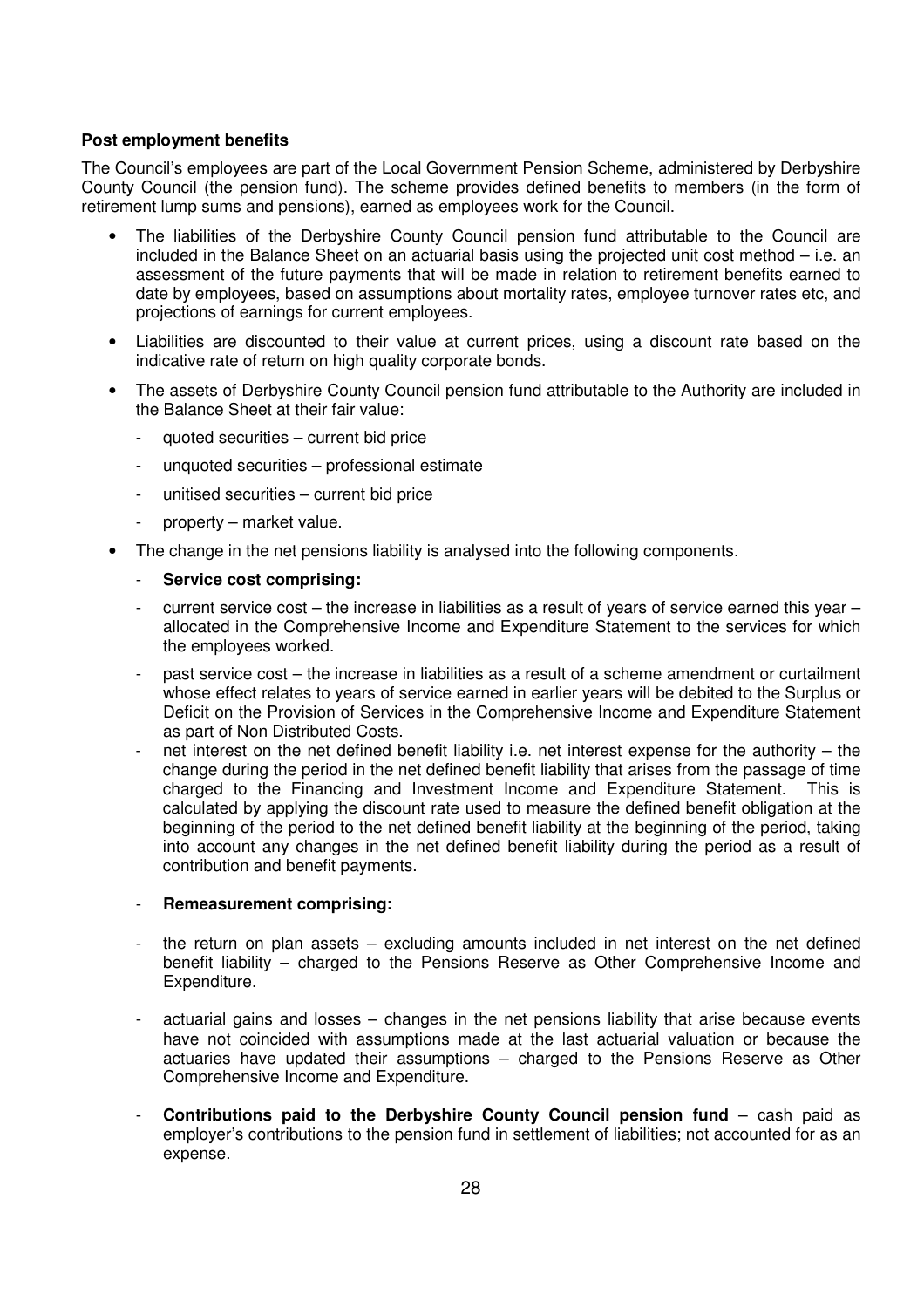In relation to retirement benefits, statutory provisions require the General Fund balance to be charged with the amount payable by the Authority to the pension fund or directly to pensioners in the year, not the amount calculated according to the relevant accounting standards. In the Movement in Reserves Statement, this means that there are appropriations to and from the Pensions Reserve to remove the notional debits and credits for retirement benefits and replace them with debits for the cash paid to the pension fund and pensioners and any such amounts payable but unpaid at the year-end. The negative balance that arises on the Pensions Reserve thereby measures the beneficial impact to the General Fund of being required to account for retirement benefits on the basis of cash flows rather than as benefits are earned by employees.

#### **Discretionary benefits**

The Authority also has restricted powers to make discretionary awards of retirement benefits in the event of early retirements. Any liabilities estimated to arise as a result of an award to any member of staff are accrued in the year of the decision to make the award and accounted for using the same policies as are applied to the Local Government Pension Scheme.

#### **i) Events after the balance sheet date**

Events after the Balance Sheet date are those events, both favourable and unfavourable, that occur between the end of the reporting period and the date when the Statement of Accounts is authorised for issue. Two types of event can be identified:

- those that provide evidence of conditions that existed at the end of the reporting period the Statement of Accounts is adjusted to reflect such events.
- Those that are indicative of conditions that arose after the reporting period the Statement of Accounts is not adjusted to reflect such events, but where a category of events would have a material effect, disclosure is made in the notes to the accounts of the nature of the events and their estimated financial effect.

Events taking place after the date of authorisation for issue are not reflected in the Statement of Accounts.

#### **j) Exceptional items, prior period adjustments, changes in accounting policies and estimates, and errors**

When items of income and expense are material, their nature and amount is disclosed separately, either on the face of the comprehensive Income and Expenditure Statement or in the notes to the accounts, depending on how significant the items are to an understanding of the Authority's financial performance.

Prior period adjustments may arise as a result of a change in accounting policies or to correct a material error. Changes in accounting estimates are accounted for prospectively, i.e. in the current and future years affected by the change and do not give rise to a prior period adjustment.

Changes in accounting policies are only made when required by proper accounting practices or the change provides more reliable or relevant information about the effect of transactions, other events and conditions on the Authority's financial position or financial performance. Where a change is made, it is applied retrospectively (unless stated otherwise) by adjusting opening balances and comparative amounts for the prior period as if the new policy had always been applied.

Material errors discovered in prior period figures are corrected retrospectively by amending opening balances and comparative amounts for the prior period.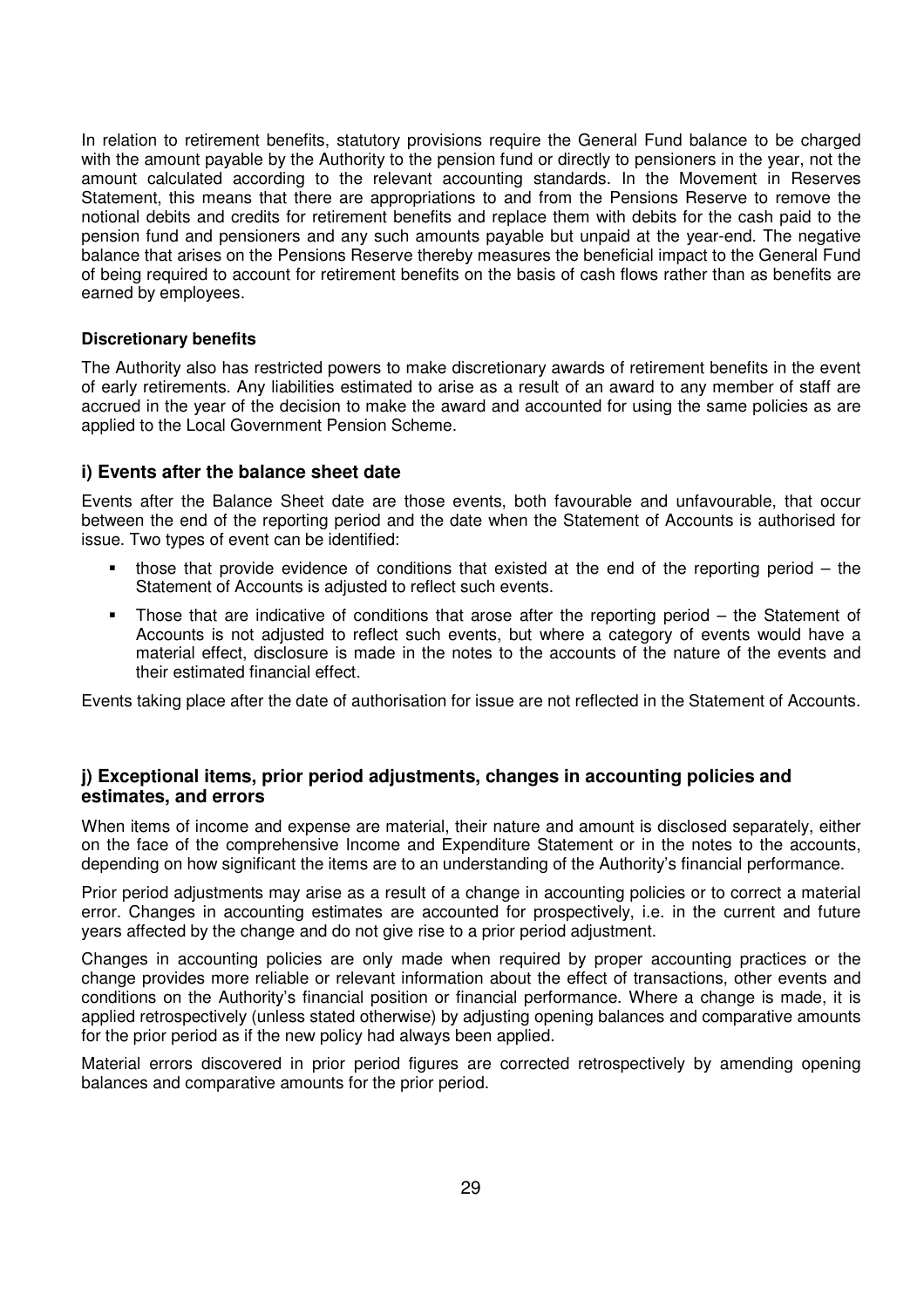#### **k) Financial instruments**

The term 'financial instrument' covers both financial assets and financial liabilities and includes both the most straightforward financial assets and liabilities such as trade receivables and trade payables and the most complex ones such as derivatives and embedded derivatives. At the present time this Council does not use an external fund manager.

#### **Financial Liabilities**

Financial liabilities are recognised on the Balance Sheet when the Council becomes a party to the contractual provisions of a financial instrument and are initially measured at fair value and are carried at amortised cost. Annual charges to the Financing and Investment Income and Expenditure line in the Comprehensive Income and Expenditure Statement for interest payable are based on the carrying amount of the liability, multiplied by the effective rate of interest for the instrument. The effective rate of interest is the rate that exactly discounts estimated future cash payments over the life of the instrument to the amount at which it was originally recognised.

For most of the borrowings that the Council has, this means that the amount presented in the Balance Sheet is the outstanding principal repayable (plus accrued interest); and interest charged to the Comprehensive Income and Expenditure Statement is the amount payable for year according to the loan agreement.

Gains and losses on the repurchase or early settlement of borrowing are credited and debited to the Financing and Investment Income and Expenditure line in the Comprehensive Income and Expenditure Statement in the year of repurchase or settlement. However, where repurchase has taken place as part of a restructuring of the loan portfolio that involves the modification or exchange of existing instruments, the premium or discount is respectively deducted from or added to the amortised cost of the new or modified loan and the write-down to the Comprehensive Income and Expenditure Statement is spread over the life of the loan by an adjustment to the effective interest rate. There were no early redemptions of loans during 2012/13 or 2013/14.

Where premiums and discounts have been charged to the Comprehensive Income and Expenditure Statement, regulations allow the impact on the general Fund Balance to be spread over future years. The Authority has a policy of spreading the gain or loss over the term that was remaining on the loan against which the premium was payable when it was repaid. The reconciliation of amounts charged to the Comprehensive Income and Expenditure Statement to the net charge required against the General Fund Balance is managed by a transfer to or from the Financial Instruments Adjustment Account in the Movement in Reserves Statement.

#### **Financial Assets**

Financial assets are classified into two types:

- loans and receivables assets that have fixed or determinable payments but are not quoted in an active market
- available-for-sale assets assets that have a quoted market price and/or do not have fixed or determinable payments. The Council does not hold this type of asset.

#### **Loans and Receivables**

Loans and receivables are recognised in the Balance Sheet when the Authority becomes a party to the contractual provisions of a financial instrument and are initially measured at fair value and carried at their amortised cost. Annual credits to the Financing Investment Income and Expenditure line of the Comprehensive Income and Expenditure Statement for interest receivable are based on the carrying amount of the asset multiplied by the effective rate of interest for the instrument. For most of the loans the Authority has made, this means that the amount presented in the Balance Sheet is the outstanding principal receivable (plus accrued interest) and interest credited to the Comprehensive Income and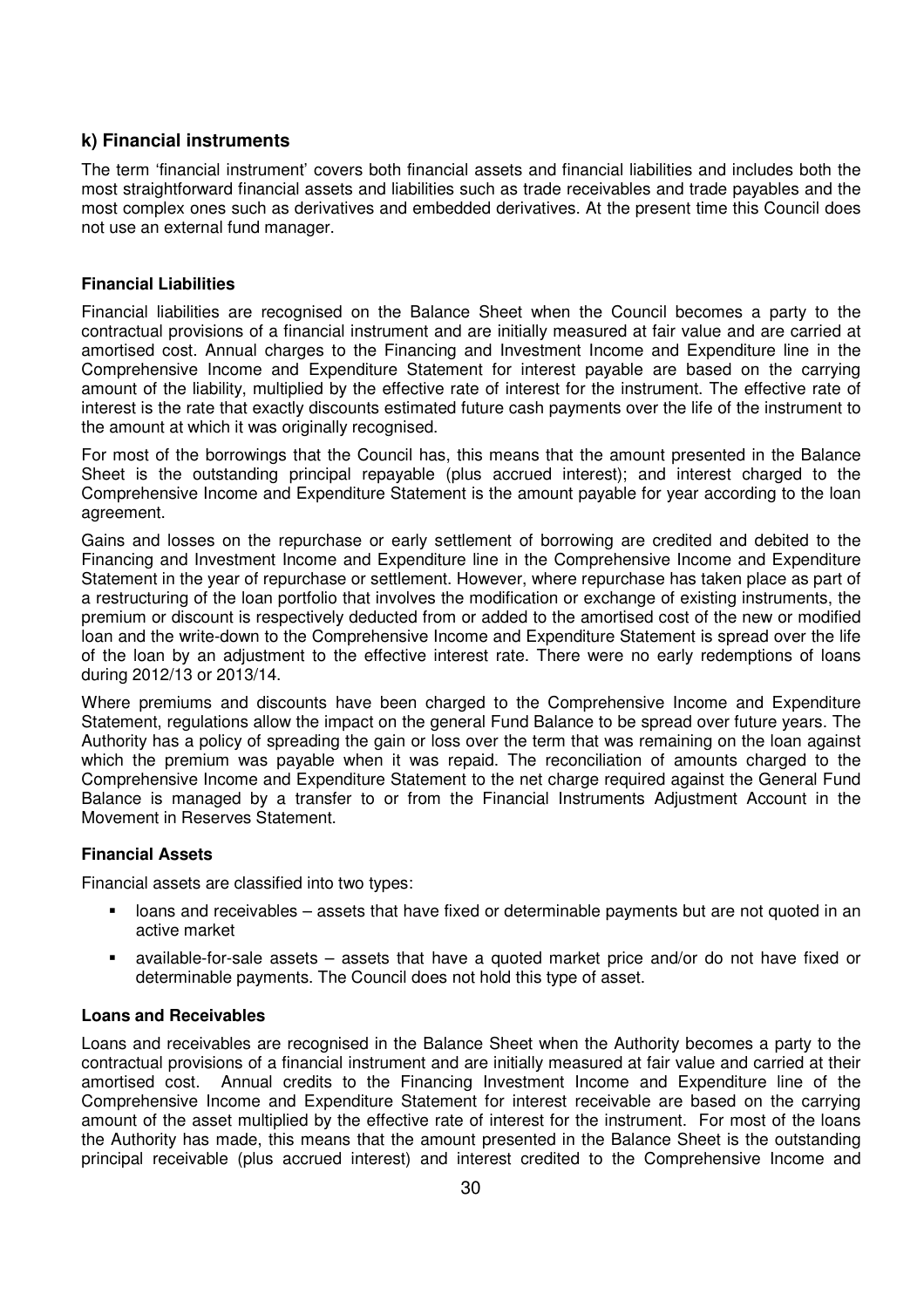Expenditure Statement is the amount receivable for the year in the loan agreement. The Council has not made any loans at less than market rates (soft loans).

#### **Instruments entered into before 1st April 2006**

The Council does not hold any instruments that were entered into before 1 April 2006.

#### **l) Foreign Currency Translation**

Where the Council has entered into a transaction denominated in a foreign currency, the transaction is converted into sterling at the exchange rate applicable on the date the transaction was effective.

#### **m) Government grants and other contributions**

Whether paid on account, by instalments or in arrears, government grants and third-party contributions and donations are recognised as due to the Council when there is reasonable assurance that:

- The Council will comply with the conditions attached to the payments; and
- The grants or contributions will be received.

Amounts recognised as due to the Council are not credited to the Comprehensive Income and Expenditure Statement until conditions attached to the grant or contribution have been satisfied. Conditions are stipulations that specify that the future economic benefits or service potential embodied in the asset acquired using the grant or contribution are required to be consumed by the recipient as specified, or future economic benefits or service potential must be returned to the transferor.

Monies advanced as grants and contributions for which conditions have not been satisfied are carried in the Balance Sheet as creditors. When conditions are satisfied, the grant or contribution is credited to the relevant service line (attributable revenue grants and contributions) or Taxation and Non-Specific Grant Income (non-ringfenced revenue grants and all capital grants) in the Comprehensive Income and Expenditure Statement.

Where revenue grants or contributions have been received and the conditions have been satisfied (or there were no conditions), the grant or contribution is credited to the Comprehensive Income and Expenditure Statement as shown above. However, it is Derbyshire Dales District Council's policy that where such a grant or contribution has been earmarked to finance future revenue expenditure, an amount equivalent to the grant or contribution will be transferred to the Revenue Grants Unapplied Reserve in the Movement in Reserves Statement. When the relevant expenditure has been incurred, the associated amount of grant is transferred from the Revenue Grants Unapplied Reserve in the Movement in Reserves **Statement** 

Where capital grants are credited to the Comprehensive Income and Expenditure Statement, they are reversed out of the General Fund Balance in the Movement in Reserves Statement. Where the grant has yet to be used to finance capital expenditure, it is posted to the Capital Grants Unapplied reserve. Where it has been applied, it is posted to the Capital Adjustment Account. Amounts in the Capital Grants Unapplied reserve are transferred to the Capital Adjustment Account once they have been applied to fund capital expenditure.

#### **n) Intangible assets**

Expenditure on non-monetary assets that do not have physical substance but are controlled by the Council as a result of past events (e.g. software licences) is capitalised when it is expected that future economic benefits or service potential will flow from the intangible asset to the Council.

Internally generated assets are capitalised where it is demonstrable that the project is technically feasible and is intended to be completed (with adequate resources being available) and the Authority will be able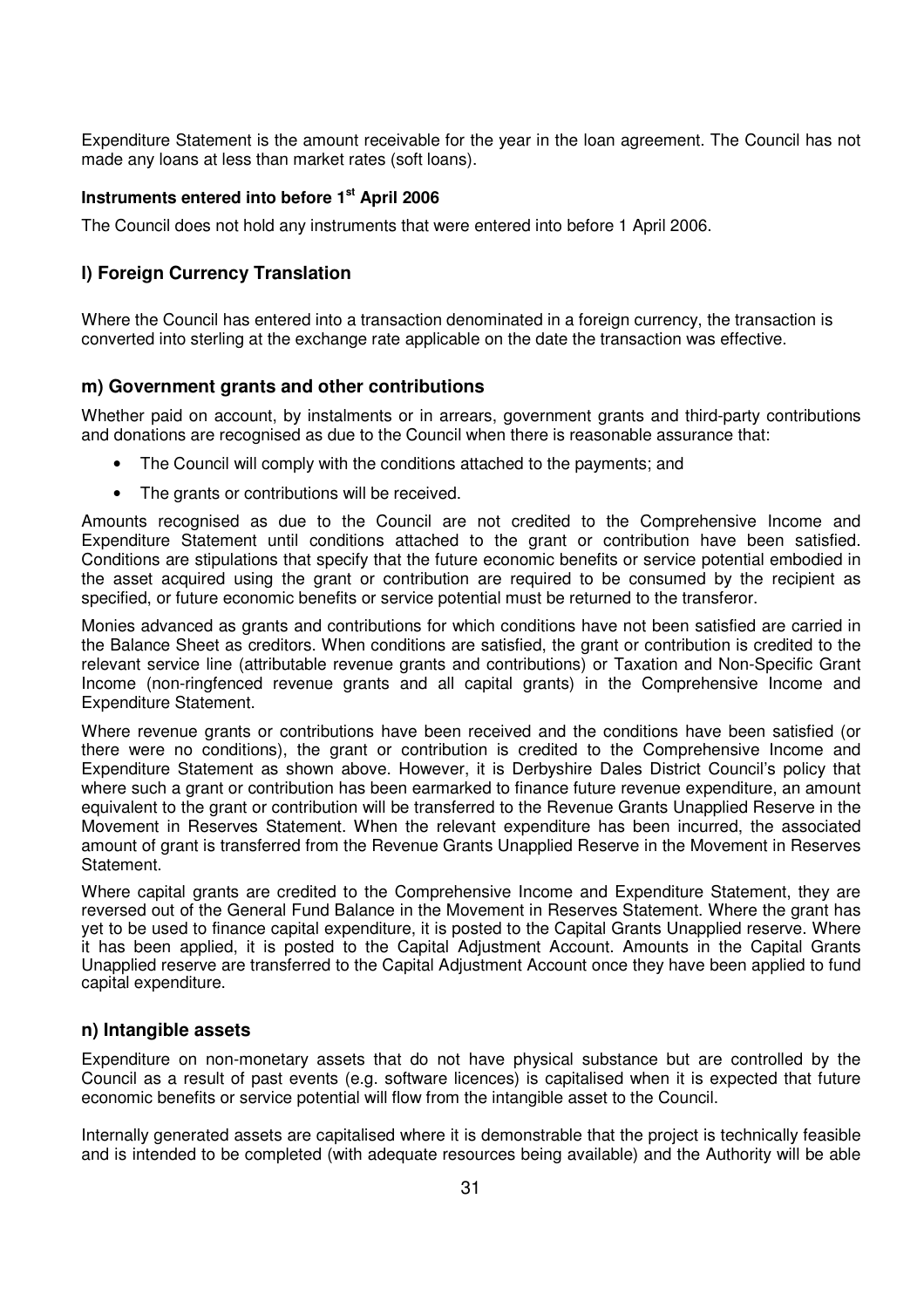to generate future economic benefits or deliver service potential by being able to sell or use the asset. Expenditure is capitalised where it can be measured reliably as attributable to the asset and is restricted to that incurred during the development phase (research expenditure cannot be capitalised).

Expenditure on the development of websites is not capitalised if the website is solely or primarily intended to promote or advertise the Authority's goods or services.

Intangible assets are measured initially at cost. Amounts are only revalued where the fair value of the assets held by the Authority can be determined by reference to an active market. In practice, no intangible asset held by the Authority meets this criterion, and they are therefore carried at amortised cost. The depreciable amount of an intangible asset is amortised over its useful life to the relevant service line(s) in the Comprehensive Income and Expenditure Statement. An asset is tested for impairment whenever there is an indication that the asset might be impaired – any losses recognised are posted to the relevant service line(s) in the Comprehensive Income and Expenditure Statement. Any gain or loss arising on the disposal or abandonment of an intangible asset is posted to the Other Operating Expenditure line in the Comprehensive Income and Expenditure Statement.

Where expenditure on intangible assets qualifies as capital expenditure for statutory purposes, amortisation, impairment losses and disposal gains and losses are not permitted to have an impact on the General Fund Balance. The gains and losses are therefore reversed out of the General Fund Balance in the Movement in Reserves Statement and posted to the Capital Adjustment Account and (for any sale proceeds greater than £10,000) the Capital Receipts Reserve.

#### **o) Inventories and long term contracts**

Inventories are included on the Balance Sheet at the lower of cost and net realisable value, calculated separately for each category of inventory. The cost of inventories is assigned using the First In, First Out costing formula.

The Council does not have any trading activities that generate income from long-term contracts.

#### **p) Investment property**

Investment properties are those that are used solely to earn rentals and/or for capital appreciation. The definition is not met if the property is used in any way to facilitate the delivery of services or production of goods or is held for sale.

Investment properties are measured initially at cost and subsequently at fair value, based on the amount at which the asset could be exchanged between knowledgeable parties at arm's length. Investment properties are not depreciated but are revalued annually according to market conditions at the year-end. Gains and losses on revaluation are posted to the Financing and Investment Income line in the Comprehensive Income and Expenditure Statement. The same treatment is applied to gains and losses on disposal.

Rentals received and expenses incurred in relation to investment properties are shown in the Financing and Investment Income line in the Comprehensive Income and Expenditure Statement. However, revaluation and disposal gains and losses are not permitted by statutory arrangements to have an impact on the General Fund Balance. The gains and losses are therefore reversed out of the General Fund Balance in the Movement in Reserves Statement and posted to the Capital Adjustment Account and (for any sale proceeds greater than £10,000) the Capital Receipts Reserve.

#### **q) Leases**

Leases are classified as finance leases where the terms of the lease transfer substantially all the risks and rewards incidental to ownership of the property, plant or equipment from the lessor to the lessee. All other leases are classified as operating leases.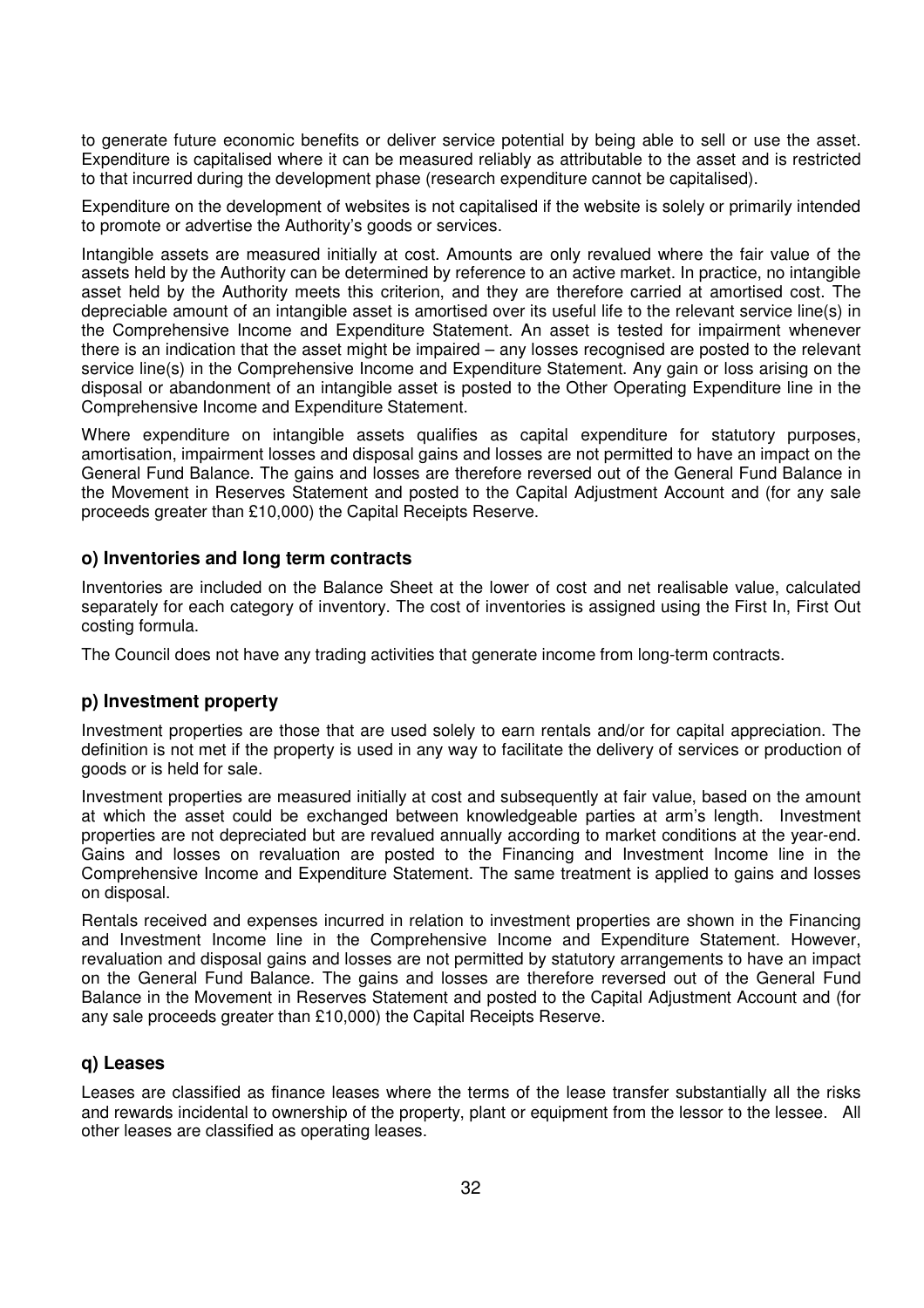Where a lease covers both land and buildings, the land and buildings elements are considered separately for classification.

Arrangements that do not have the legal status of a lease but convey a right to use an asset in return for payment are accounted for under this policy where fulfilment of the arrangement is dependent on the use of specific assets.

#### **The Authority as Lessee**

#### Finance Leases

Property, plant and equipment held under finance leases is recognised on the Balance Sheet at the commencement of the lease at its fair value measured at the lease's inception (or the present value of the minimum payments, if lower). The asset recognised is matched by a liability for the obligation to pay the lessor. Initial direct costs of the Council are added to the carrying amount of the asset. Premiums paid on entry into a lease are applied to writing down the lease liability. Contingent rents are charged as expenses in the periods in which they are incurred.

Lease payments are apportioned between:

- a charge for the acquisition of the interest in the property applied to write down the lease debtor (together with any premiums received), and
- finance income (credited to the Financing and Investment Income and Expenditure line in the Comprehensive Income and Expenditure Statement).

Property, plant and equipment recognised under finance leases is accounted for using the policies applied generally to such assets, subject to depreciation being charged over the lease term if this is shorter than the asset's estimated useful life (where ownership of the asset does not transfer to the Council at the end of the lease period).

The Council is not required to raise council tax to cover depreciation or revaluation and impairment losses arising on leased assets. Instead, a prudent annual contribution is made from revenue funds towards the deemed capital investment in accordance with statutory requirements. Depreciation and revaluation and impairment losses are therefore substituted be a revenue contribution in the General Fund Balance, by way of an adjusting transaction with the Capital Adjustment Account in the Movement in Reserves Statement for the difference between the two.

#### Operating Leases

Rentals paid under operating leases are charged to the Comprehensive Income and Expenditure Statement as an expense of the services benefitting from use of the leased property, plant or equipment. Charges are made on a straight-line basis over the life of the lease, even if this does not match the pattern of payments (e.g. there is a rent free period at the commencement of the lease).

#### **The Authority as Lessor**

#### Finance Leases

The Authority does not grant any finance leases for property, plant and equipment.

#### Operating Leases

Where the Authority grants an operating lease over a property or an item or plant or equipment, the asset is retained in the Balance Sheet. Rental Income is credited to the Other Operating Expenditure line in the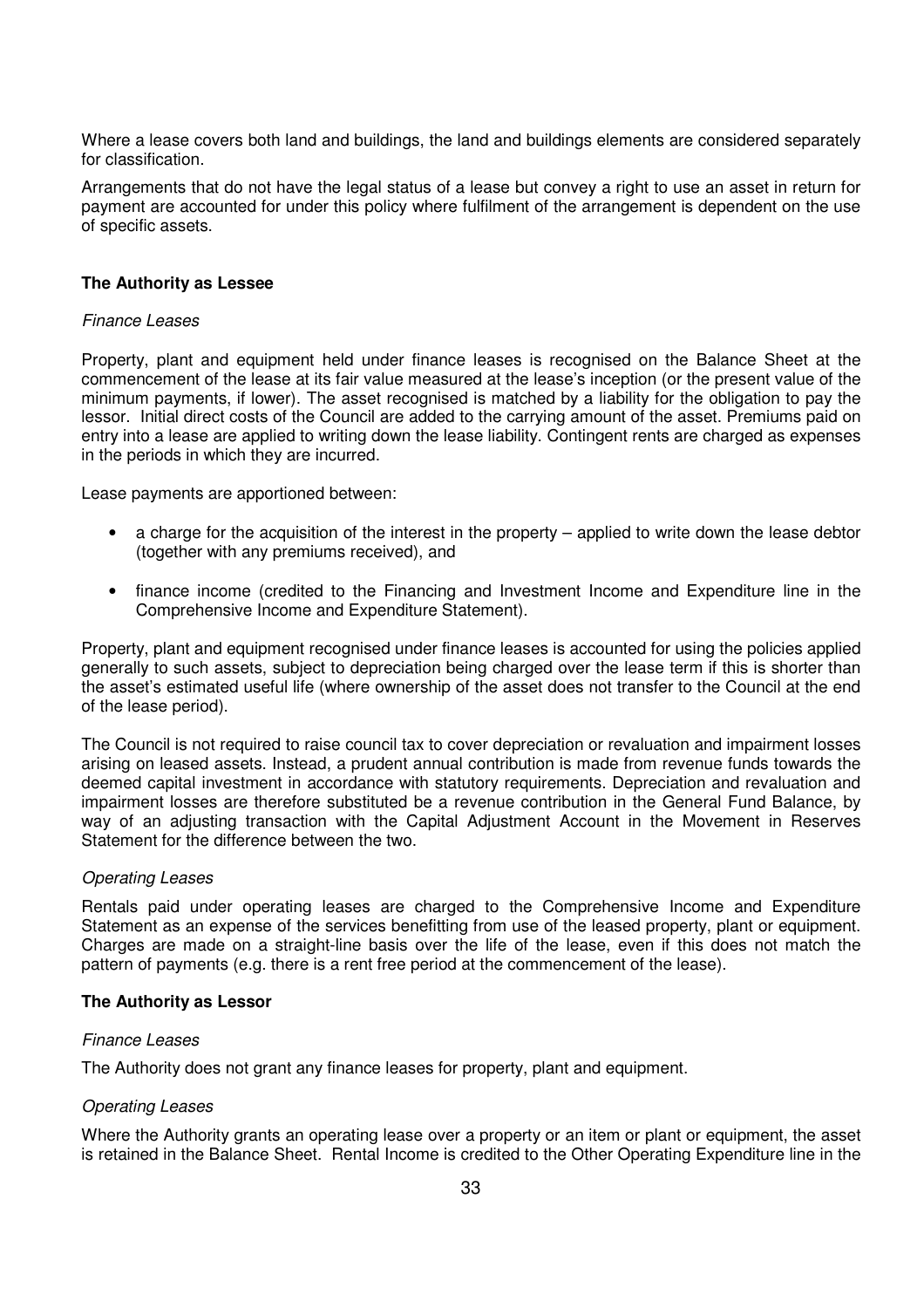Comprehensive Income and Expenditure Statement. Credits are made on a straight-line basis over the life of the lease, even if this does not match the pattern of payments (e.g. where a premium paid at the commencement of a lease). Initial direct costs incurred in negotiating and arranging the lease are added to the carrying amount of the relevant asset and charged as an expense over the lease term on the same basis as rental income.

### **r) Overheads and Support Services**

The costs of overheads and support services are charged to those that benefit from the supply or service in accordance with the principles of the CIPFA Service Reporting Code of Practice 2013/14 (SeRCOP). The total absorption costing principle is used – the full cost of overheads and support services are shared between users in proportion to the benefits received (using an appropriate basis such as staff time, floor area occupied or facility usage), with the exception of:

- Corporate and Democratic Core these costs relate to the Council's status as a multi-functional, democratic organisation
- Non-distributed costs these are the costs of discretionary benefits awarded to employees retiring early and impairment losses on Assets Held for Sale.

These two categories are defined in SeRCOP and accounted for as separate headings in the Comprehensive Income and Expenditure Statement, as part of the Net Cost of Services.

The cost of service strategy and regulation of any service to the public is charged to the relevant service revenue account.

### **s) Property, plant and equipment**

Assets that have physical substance and are held for use in the production or supply of goods or services, for rental to others, or for administrative purposes and that are expected to be used during more than one financial year are classified as Property, Plant and Equipment.

#### **Recognition**

Expenditure on the acquisition, creation or enhancement of Property, Plant and Equipment is capitalised on an accruals basis, provided that it is probable that the future economic benefits or service potential associated with the item will flow to the Authority and the cost of the item can be measured reliably. Expenditure that maintains but does not add to an asset's potential to deliver future economic benefits or service potential (i.e. repairs and maintenance) is charged as an expense when it is incurred.

#### **Measurement**

Assets are initially measured at cost, comprising:

- the purchase price
- any costs attributable to bringing the asset to the location and condition necessary for it to be capable of operating in the manner intended by management
- the initial estimate of the costs of dismantling and removing the item and restoring the site on which it is located

The Authority does not capitalise borrowing costs incurred whilst assets are under construction.

The cost of assets acquired other than by purchase is deemed to be its fair value, unless the acquisition does not have commercial substance (i.e. It will not lead to a variation in the cash flows of the Authority). In the latter case, where an asset is acquired via an exchange, the cost of the acquisition is the carrying amount of the asset given up by the Authority.

Assets are then carried in the Balance Sheet using the following measurement bases: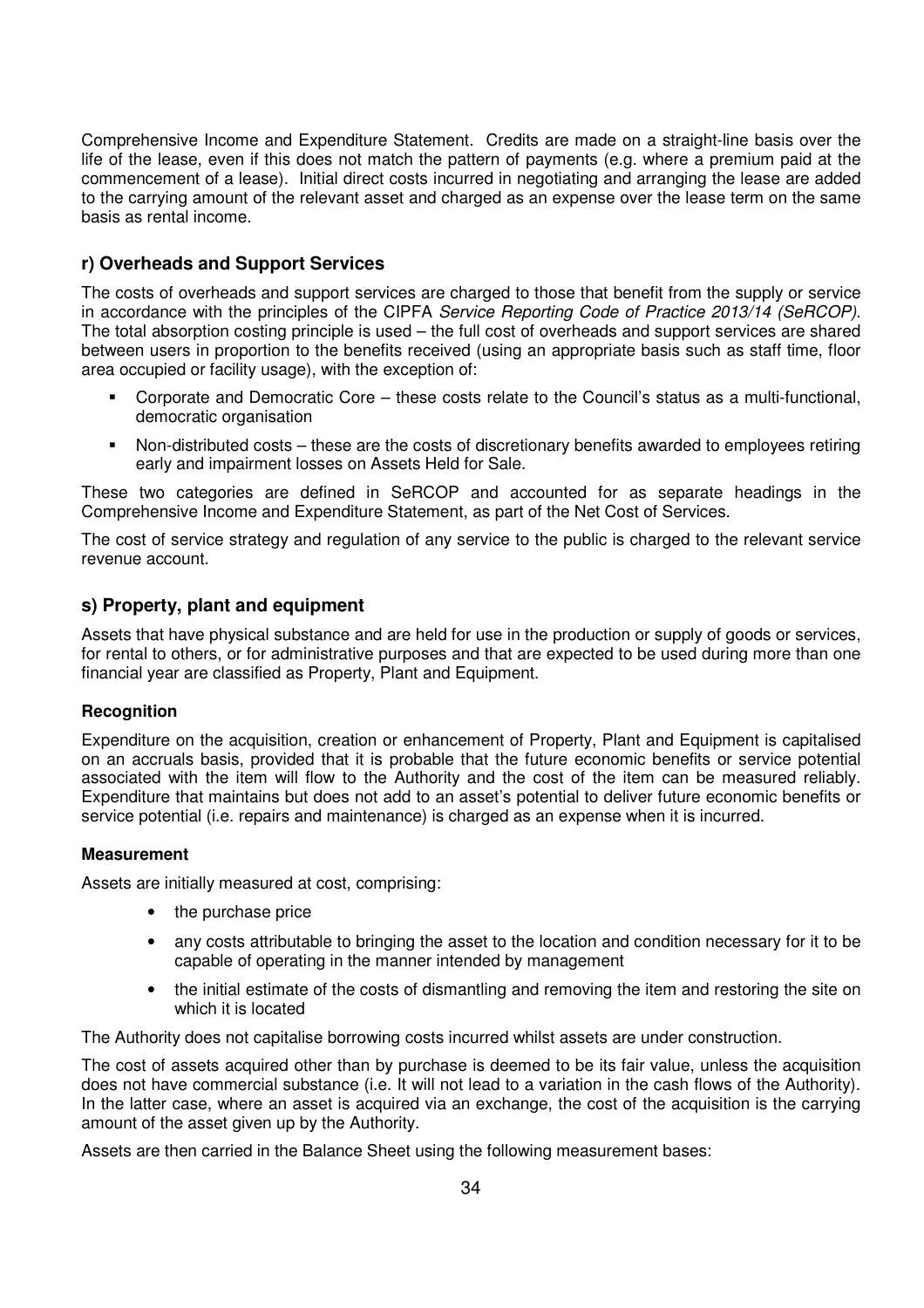- Infrastructure, community assets and assets under construction historical cost.
- All other assets fair value, determined as the amount that would be paid for the asset in its existing use (existing use value – EUV)

Where there is no market-based evidence of fair value because of the specialist nature of an asset, depreciated replacement cost (DRC) is used as an estimate of fair value.

Where non-property assets have short useful lives or low values (or both), depreciated historical cost basis is used as a proxy for fair value.

Assets included in the Balance Sheet at fair value are revalued sufficiently regularly to ensure that their carrying amount is not materially different from their fair value at the year-end, but as a minimum every five years. Increases in valuations are matched by credits to the Revaluation Reserve to recognise unrealised gains. Exceptionally, gains might be credited to the Comprehensive Income and Expenditure Statement where they arise from the reversal of a loss previously charged to a service.

Where decreases in value are identified, they are accounted for by:

- Where there is a balance of revaluation gains for the asset in the Revaluation Reserve, the carrying amount of the asset is written down against the balance (up to the amount of the accumulated gains).
- Where there is no balance in the Revaluation Reserve or an insufficient balance, the carrying amount of the asset is written down against the relevant service line(s) in the Comprehensive Income and Expenditure Statement.

The Revaluation Reserve contains revaluation gains recognised since 1 April 2007 only, the date of its formal implementation. Gains arising before that date have been consolidated into the Capital Adjustment Account.

#### **Impairment**

Assets are assessed at each year-end as to whether there is any indication that an asset may be impaired. Where indications exist and any possible differences are estimated to be material, the recoverable amount of the asset is estimated and, where this is less than the carrying amount of the asset, an impairment loss is recognised for the shortfall.

Where impairment losses are identified, they are accounted for by:

- Where there is a balance of revaluation gains for the asset in the Revaluation Reserve, the carrying amount of the asset is written down against that balance (up to the amount of the accumulated gains).
- Where the is no balance in the Revaluation Reserve or an insufficient balance, the carrying amount of the asset is written down against the relevant service line(s) in the Comprehensive Income and Expenditure Statement.

Where an impairment loss is reversed subsequently, the reversal is credited to the relevant service line(s) in the Comprehensive Income and Expenditure Statement, up to the amount of the original loss, adjusted for depreciation that would have been changed if the loss had not been recognised.

### **Depreciation**

Depreciation is provided for on all Property, Plant and Equipment assets by the systematic allocation of their depreciable amounts over their useful lives. An exception is made for assets without determinable finite useful life (i.e. freehold land and certain Community Assets) and assets that are not yet available for use (i.e. assets under construction).

Depreciation is calculated on the following bases: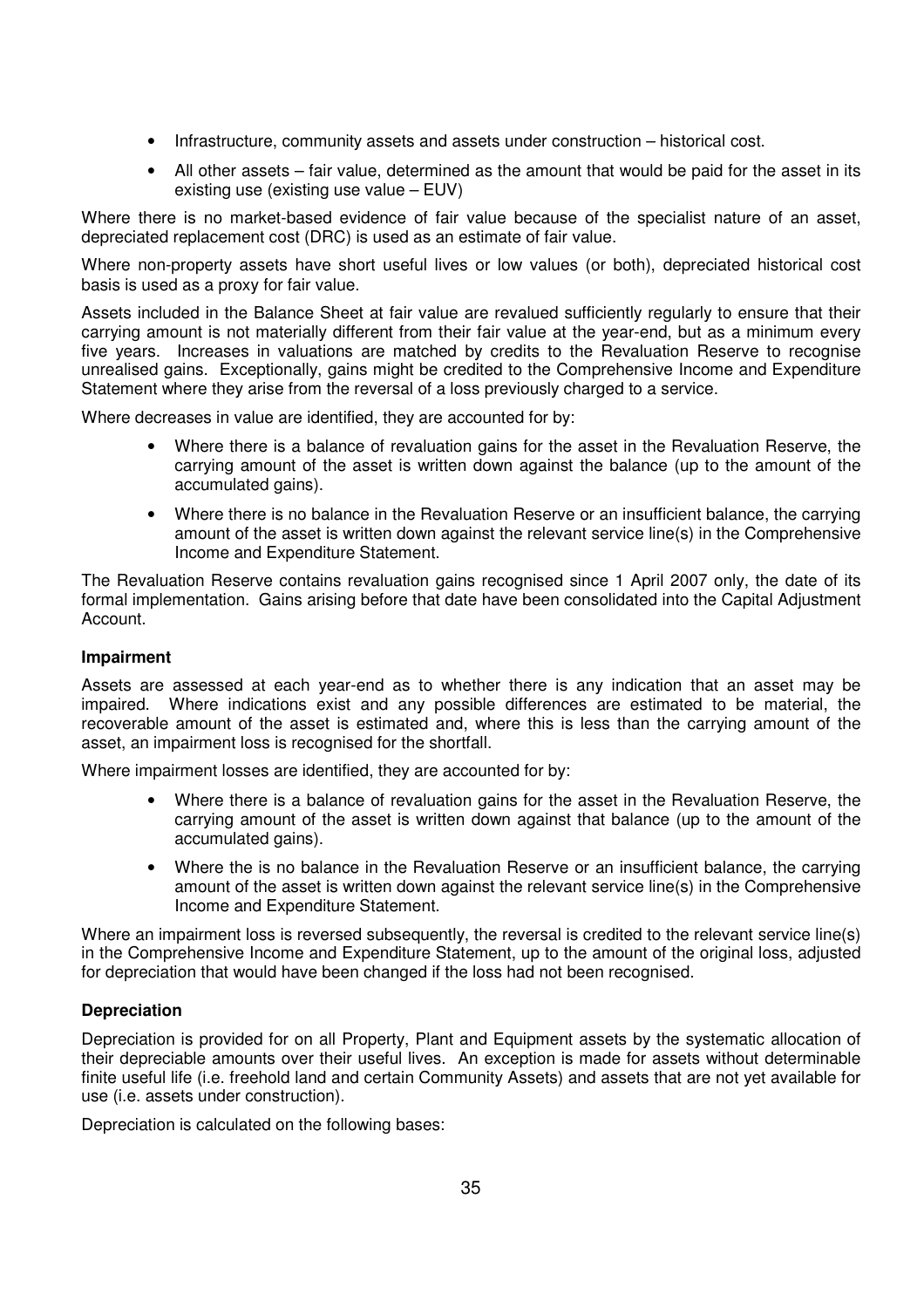- Buildings straight-line allocation over the useful life of the property as estimated by the valuer
- Vehicles, plant, furniture and equipment straight-line allocation over the useful life of the asset, as advised by a suitably qualified officer.

Where an item of Property, Plant and Equipment asset has major components whose cost is significant in relation to the total cost of the item, the components are depreciated separately.

Revaluation gains are also depreciated, with an amount equal to the difference between current value depreciation charged on assets and the depreciation that would have been chargeable on their historical cost being transferred each year from the Revaluation Reserve to the Capital Adjustment Account.

#### **Disposals and Non-current Assets Held for Sale**

When it becomes probable that the carrying amount of an asset will be recovered principally through a sale transaction rather than through its continuing use, it is reclassified as an Asset Held for Sale. The asset is revalued immediately before reclassification and then carried at the lower of this amount and fair value less costs to sell. Where there is a subsequent decrease to fair value less costs to sell, the loss is posted to the Other Operating Expenditure line in the Comprehensive Income and Expenditure Statement. Gains in fair value are recognised only up to the amount of any previously losses recognised in the Surplus or Deficit on Provision of Services. Depreciation is not charged on Assets Held for Sale.

If assets no longer meet the criteria to be classified as Assets Held for Sale, they are reclassified back to non-current assets and valued at the lower of their carrying amount before they were classified as held for sale; adjusted for depreciation, amortisation or revaluations that would have been recognised had they not been classified as Held for Sale, and their recoverable amount at the date of the decision not to sell.

Assets that are to be abandoned or scrapped are not reclassified as Assets Held for Sale

When an asset is disposed of or decommissioned, the carrying amount of the asset in the Balance Sheet (whether Property, Plant and Equipment or Assets Held for Sale) is written off to the Other Operating Expenditure line in the Comprehensive Income and Expenditure Statement as part of the gain or loss on disposal. Receipts from disposals (if any) are credited to the same line in the Comprehensive Income and Expenditure Statement also as part of the gain or loss on disposal (i.e. netted off against the carrying value of the asset at the time of disposal). Any revaluation gains accumulated for the asset in the Revaluation Reserve are transferred to the Capital Adjustment Account.

Amounts received for a disposal in excess of £10,000 are categorised as capital receipts. A proportion of receipts relating to housing disposals (75% for dwellings, 50% for land and other assets, net of statutory deductions and allowances) is payable to the Government. The only type of Council receipt this applies to is mortgage repayments in respect of Council House sales made prior to the Housing Stock Transfer in March 2002. The last mortgage was repaid in 2013/14. The balance of receipts is required to be credited to the Capital Receipts Reserve, and can then only be used for new capital investment (or set aside to reduce the Authority's underlying need to borrow (the capital financing requirement)). Receipts are appropriated to the Reserve from the General Fund Balance in the Movement in Reserves Statement.

The written-off value of disposals is not a charge against council tax, as the cost of fixed assets is fully provided for under separate arrangements for capital financing. Amounts are appropriated to the Capital Adjustment Account from the General Fund Balance in the Movement in Reserves Statement.

#### **t) Provisions**

Provisions are made where an event has taken place that gives the council a legal or constructive obligation that probably requires settlement by a transfer of economic benefits or service potential, and a reliable estimate can be made of the amount of the obligation. For instance, the council may be involved in a court case that could eventually result in the making of a settlement or the payment of compensation.

Provisions are charged as an expense to the appropriate service line in the Comprehensive Statement of Income and Expenditure in the year that the council becomes aware of the obligation, and are measured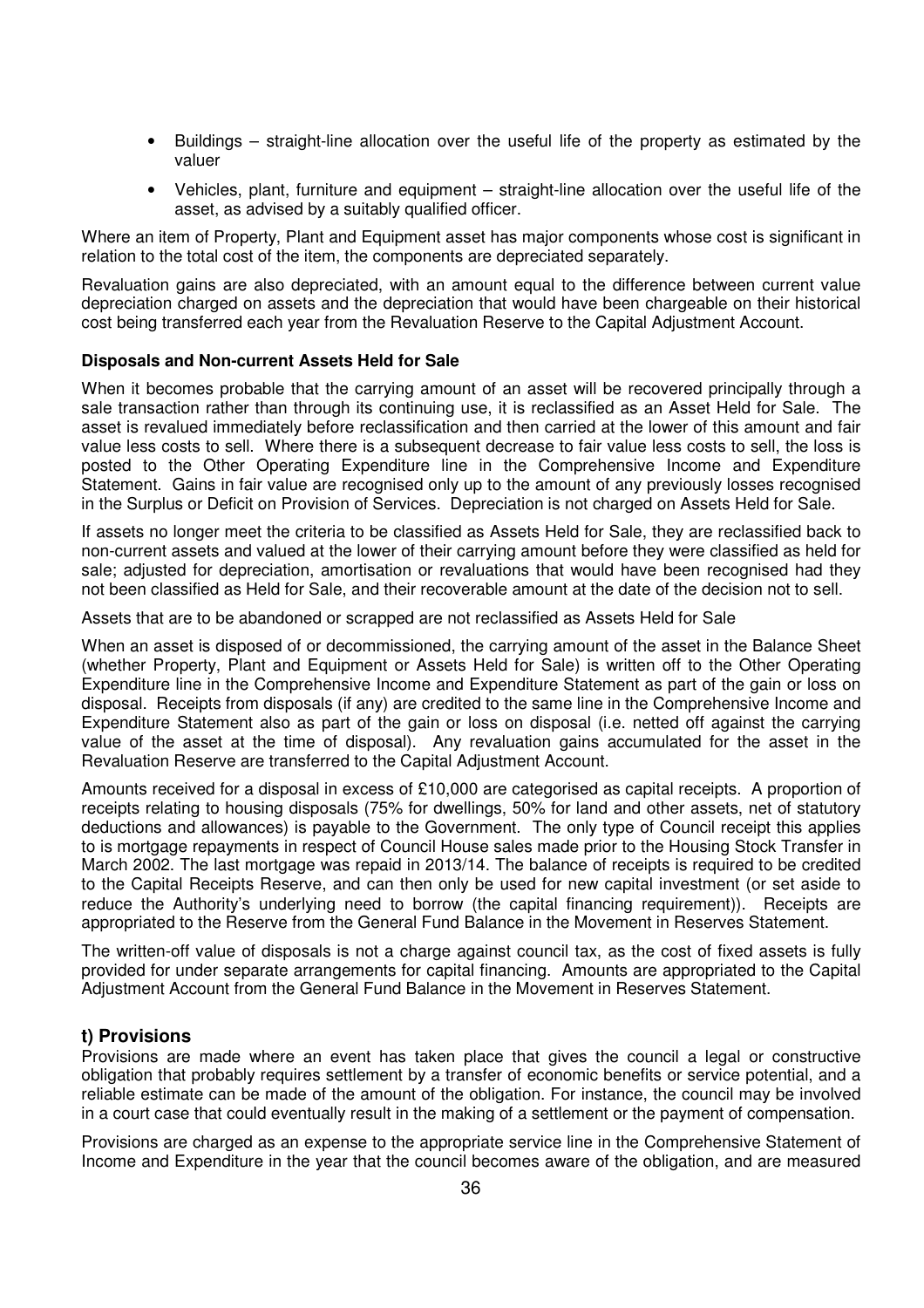at the best estimate at the balance sheet date of the expenditure required to settle the obligation, taking into account relevant risks and uncertainties.

When payments are eventually made, they are charged to the provision carried in the balance sheet. Estimated settlements are reviewed at the end of each financial year – where it becomes less than probable that a transfer of economic benefits will now be required (or a lower settlement than anticipated is made), the provision is reversed back to the relevant service.

Where some or all of the payment required to settle a provision is expected to be recovered from another party (e.g. from an insurance claim), this is only recognised as income for the relevant service if it is virtually certain that reimbursement will be received if the authority settles the obligation.

#### **u) Reserves**

The Council sets aside specific amounts as reserves for future policy purposes or to cover contingencies. Reserves are created by appropriating amounts out of the General Fund Balance in the Movement in Reserves Statement. When expenditure to be financed from a reserve is incurred, it is charged to the appropriate service in that year to score against the Surplus or Deficit on the Provision of Services in the Comprehensive Income and Expenditure Statement. The reserve is then appropriated back into the General Fund Balance in the Movement in Reserves Statement so that there is no net charge against council tax for the expenditure.

Certain reserves are kept to manage the accounting processes for non-current assets, financial instruments, retirement and employee benefits and these do not represent usable resources for the council. Such reserves are explained in the relevant accounting policies.

#### **v) Revenue expenditure funded from capital under statute**

Expenditure incurred during the year that may be capitalised under statutory provisions but does not result in the creation of non-current assets has been charged as expenditure to the relevant service in the Comprehensive Income and Expenditure Statement in the year. Where the Council has determined to meet the cost of this expenditure from existing capital resources or by borrowing, a transfer in the Movement in Reserves Statement from the General Fund Balance to the Capital Adjustment Account then reverses out the amounts charged so there is no impact on the level of council tax.

### **w) Value Added Tax (VAT)**

VAT payable is included as an expense only to the extent that it is not recoverable from Her Majesty's Revenue and Customs (HMRC). VAT receivable is excluded from income.

#### **x) Interests in Companies and Other Entities**

Councils often choose to conduct their activities not through a single legal entity but through several undertakings under the ultimate control of the Council. In these circumstances the financial reports of that Council would not present a full picture of its economic activities or financial position; group accounts are therefore required to reflect the full service delivery and economic effects to the parent Council. Derbyshire Dales District Council does not have any material interests in companies or other entities that have the nature of subsidiaries, associates and jointly controlled entities. Therefore, the Authority has not prepared group accounts.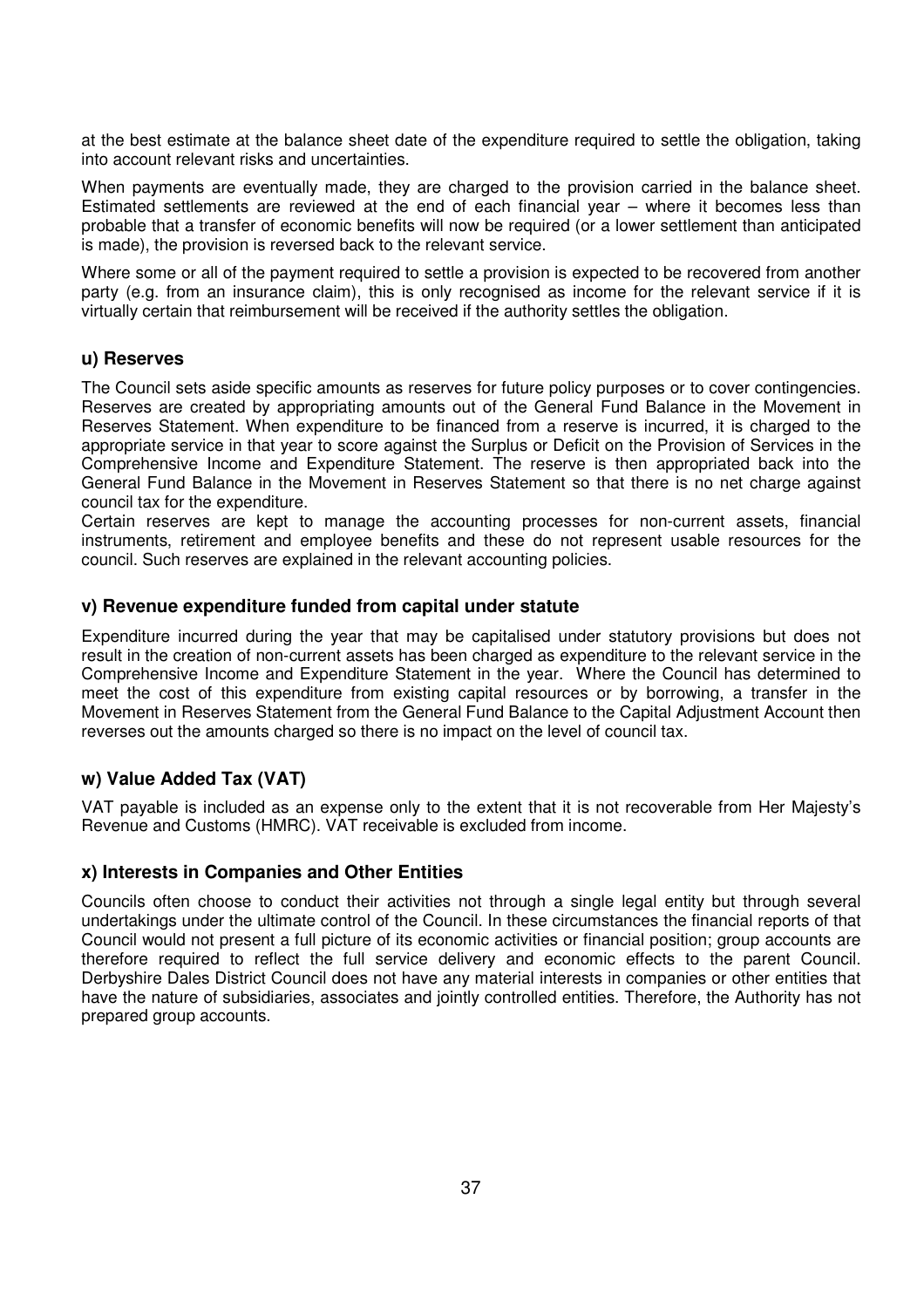## **2. ACCOUNTING STANDARDS THAT HAVE BEEN ISSUED BUT HAVE NOT YET BEEN ADOPTED**

The Code has introduced several changes in accounting standards which will be required from 1 April 2014. If these had been adopted for the financial year 2013/14 there would be no material changes as detailed below.

A number of new and revised standards have been issued addressing accounting for consolidation, involvements in joint arrangements and disclosure of involvements in other entities. These include:

- **IFRS 10 Consolidated Financial Statements** this standard introduces a new definition of control, which is used to determine which entities are consolidated for the purpose of group accounts.
- **IFRS 11 Joint Arrangements** this standard addresses the accounting requirements for a 'joint arrangement', which is defined as a contractual arrangement over which two or more parties have joint control. These are classified as either a joint venture or a joint operation.
- **IFRS 12 Disclosures of Interests in Other Entities –** this is a consolidated disclosure standard requiring a range of disclosures about an entity's interests in subsidiaries, joint arrangements, associates and unconsolidated 'structured entities'.
- **IAS 27 Separate Financial Statements and IAS 28 Investments in Associates and Joint Ventures –** these statements have been amended to conform to the changes in IFRS 10, IFRS 11 and IFRS 12.

The Council has no material interests in subsidiaries, joint arrangements, associates or unconsolidated 'structured entities'.

Other Standards:

- **IAS 32 Financial Instruments: Presentation** the Code references application guidance when offsetting a financial asset and liability. All gains and losses are identifies separately in the Comprehensive Income and Expenditure Statement and therefore no further disclosure is required.
- **IAS 1 Presentation of the Financial Statements –** the change clarifies the disclosure requirements in respect of comparative information of the preceding accounting period. The Statement of Accounts fully disclose comparative information for the preceding period and therefore these changes will not have a material impact on the Statement of Accounts.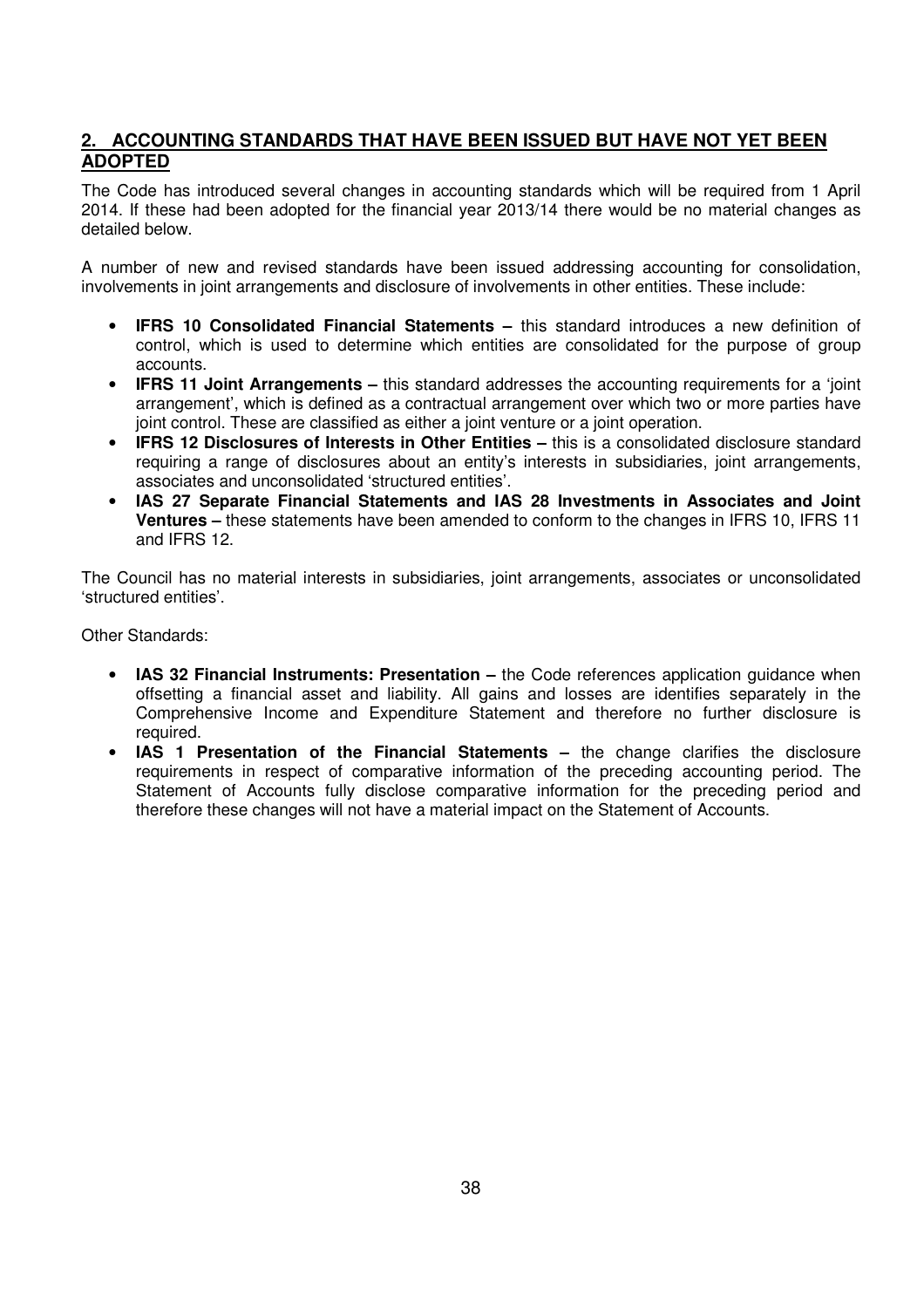### **3. ASSUMPTIONS MADE ABOUT THE FUTURE AND OTHER MAJOR SOURCES OF ESTIMATION UNCERTAINTY**

The Statement of Accounts contains estimated figures that are based on assumptions made by the Authority about the future or that are otherwise uncertain. Estimates are made taking into account historical experience, current trends and other relevant factors. However, because balances cannot be determined with certainty, actual results could be materially different from the assumptions and estimates. The items in the Authority's balance sheet at 31 March 2014 for which there is a significant risk of material adjustment in the forthcoming financial year are as follows:

| ltem                                                 | <b>Uncertainties</b>                                                                                                                                                                                                                                                                                                                                                                                                                                                                                                | Effect if actual results differ from<br>assumptions                                                                                                                                                                                                                                                                       |
|------------------------------------------------------|---------------------------------------------------------------------------------------------------------------------------------------------------------------------------------------------------------------------------------------------------------------------------------------------------------------------------------------------------------------------------------------------------------------------------------------------------------------------------------------------------------------------|---------------------------------------------------------------------------------------------------------------------------------------------------------------------------------------------------------------------------------------------------------------------------------------------------------------------------|
| Property, plant<br>and equipment                     | Assets are depreciated over useful lives that are<br>dependent on assumptions about the level of<br>repairs and maintenance that will be incurred in<br>relation to individual assets. The current economic<br>climate makes it uncertain that the authority will<br>be able to sustain its current spending on repairs<br>and maintenance, bringing into doubt the useful<br>lives assigned to assets.                                                                                                             | If the useful life of an asset is reduced,<br>depreciation increases and the carrying<br>amount of the asset falls.<br>estimated<br>the<br>It<br>is<br>that<br>annual<br>depreciation charge for buildings would<br>increase by £10,000 for every year that<br>useful lives had to be reduced.                            |
| Provision<br>tor<br>Insurance<br>Claims              | The Authority has made a provision for the<br>settlement of insurance claims, based on the<br>number of claims outstanding at the balance<br>sheet date and the estimated settlement costs. It<br>is not certain that all claims have been received<br>by the authority (public liability claims must be<br>made within three years of the accident or within<br>three years of reaching the age of 18 in the case<br>of claims involving children).                                                                | An increase of 10% in the total number of<br>claims would have the effect of adding<br>£3,000 to the provision.<br>The Authority has an insurances reserve<br>that is available to finance any unknown<br>liabilities incurred where<br>future<br>the<br>Council<br>has<br>not<br>the<br>externalised<br>insurance cover. |
| Provision<br>for<br><b>Business Rates</b><br>Appeals | Since the introduction of the Business Rates<br>Retention Scheme from 1 <sup>st</sup> April 2013, local<br>authorities are liable for their proportionate share<br>of successful appeals against business rates<br>charged to businesses in 2013/13 and earlier<br>years. A provision has been recognised for the<br>best estimate of this amount up to 31 March 2014.<br>The estimate has been calculated using the<br>Valuation Office ratings list of appeals and the<br>analysis of successful appeals to date. | If more appeals were successful than<br>estimated, the Council's liability would<br>increase. If appeal costs increased by<br>25% the Council would require<br>an<br>additional £55,000 to be set aside as an<br>allowance for its' proportionate share.                                                                  |
| Pensions<br>Liability                                | The estimation of the net liability to pay pensions<br>depends on a number of complex judgements<br>relating to the discounts used, the rate at which<br>salaries are projected to increase, changes in<br>retirement ages, mortality rates and expected<br>returns on pension fund assets. A firm of<br>consulting actuaries is engaged to provide the<br>Council with expert advice about the assumptions<br>to be applied.                                                                                       | See Pension Note 38                                                                                                                                                                                                                                                                                                       |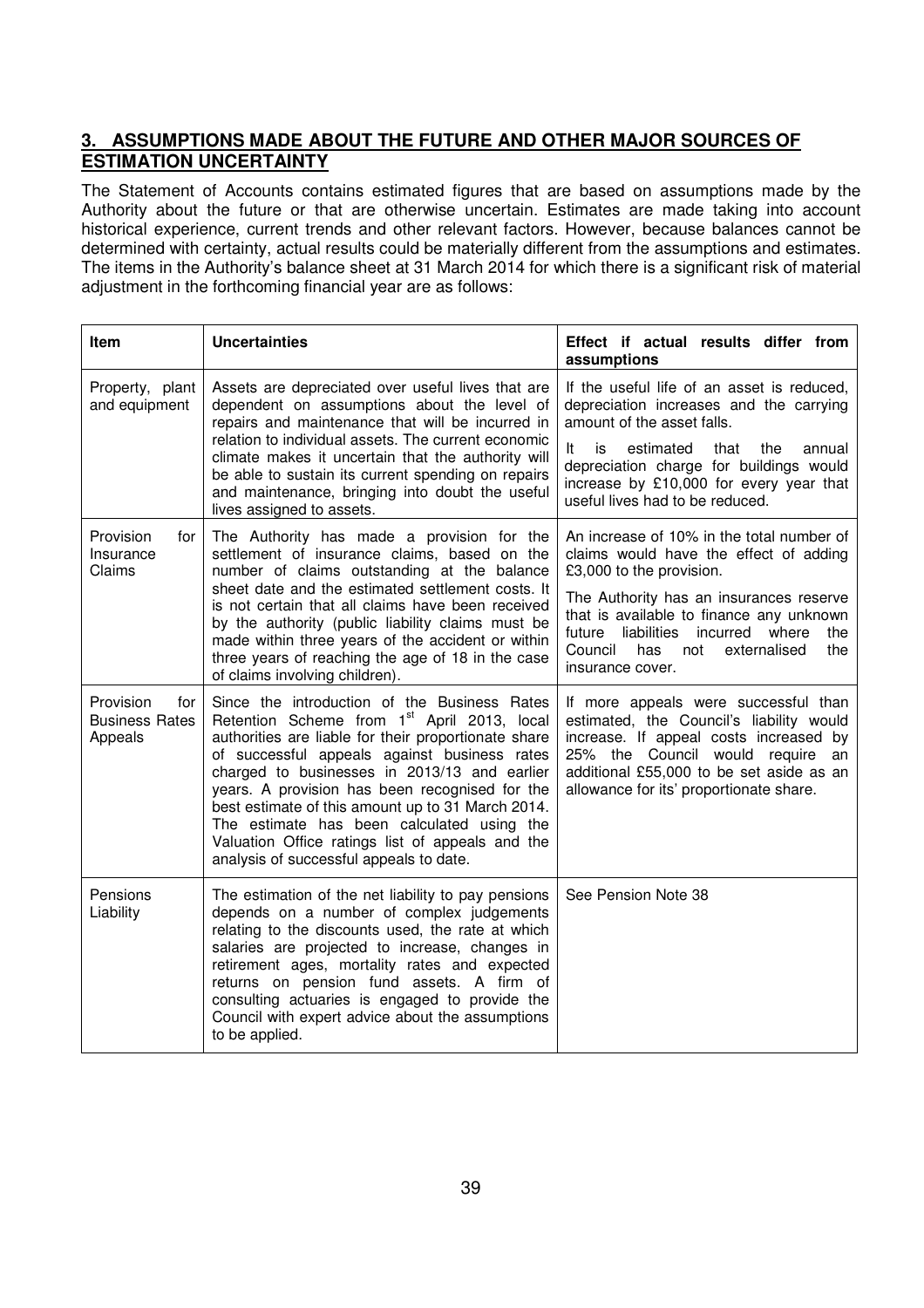| Arrears        | At 31 March 2014, the Authority had sundry<br>debtor invoice arrears of £1,163,000. A review of<br>the arrears, based on the age of the debts and the<br>likely levels of collection, suggested that an<br>impairment allowance of £40,000<br>was<br>appropriate. However, in the current economic<br>climate it is not certain that such an allowance<br>would be sufficient.                        | If collection rates were to deteriorate, a<br>doubling of the amount of the impairment<br>of doubtful debts relating to debtor<br>invoices would require an additional<br>£40,000 to be set aside as an allowance.                  |
|----------------|-------------------------------------------------------------------------------------------------------------------------------------------------------------------------------------------------------------------------------------------------------------------------------------------------------------------------------------------------------------------------------------------------------|-------------------------------------------------------------------------------------------------------------------------------------------------------------------------------------------------------------------------------------|
| Arrears (cont) | At 31 March 2014, the Authority had arrears of<br>relating to Housing<br>£570.000<br>Benefit I<br>Overpayments. A review of the arrears, based on<br>the age of the debts and the likely levels of<br>collection, suggested that an impairment<br>allowance of £102,000 was appropriate. However,<br>in the current economic climate it is not certain<br>that such an allowance would be sufficient. | If collection rates were to deteriorate, a<br>doubling of the amount of the impairment<br>of doubtful debts relating to housing<br>benefit overpayments would require an<br>additional £102,000 to be set aside as an<br>allowance. |

This list does not include assets and liabilities that are carried at fair value based on a recently observed market price.

### **4. CRITICAL JUDGEMENTS IN APPLYING ACCOUNTING POLICIES**

In applying the accounting policies set out in Note 1, the Authority has had to make certain judgements about complex transactions or those involving uncertainty about future events. The critical judgements made in the Statement of Accounts are:

#### **Funding**

There is a high degree of uncertainty about future levels of funding for local government. The Council has set aside amounts in provisions, working balances and reserves which it believes are appropriate for the local circumstances, taking into accounts the level of general fund spending, risks, robustness of estimates and past track record in financial management. However, the Council has determined that this uncertainty is not yet sufficient to provide an indication that the assets of the Council might be impaired as a result of a need to close facilities and reduce levels of service provision.

#### **Asset valuations**

The Council revalues its non-current assets using the fair value approach. The valuer exercises judgement to determine whether there is market based evidence that may be used for the valuation. Where there is no such evidence, the Council has used the depreciated replacement cost method to calculate the fair value.

#### **Asset componentisation**

The Council has used components to assist in the valuation of its assets. The valuer has used his judgement to determine which assets should be componentised (allowing for a de-minimis level), and for those assets, which individual components it is appropriate to use.

#### **Property, plant and equipment**

The Council's assets are depreciated over useful lives that depend on judgements made such as the level of maintenance that will be undertaken and the use of the asset.

#### **Leases**

The assets used by the waste collection contractor have been reviewed to determine whether they meet the criteria for an embedded lease. The current contract commenced in August 2012 and is due to run for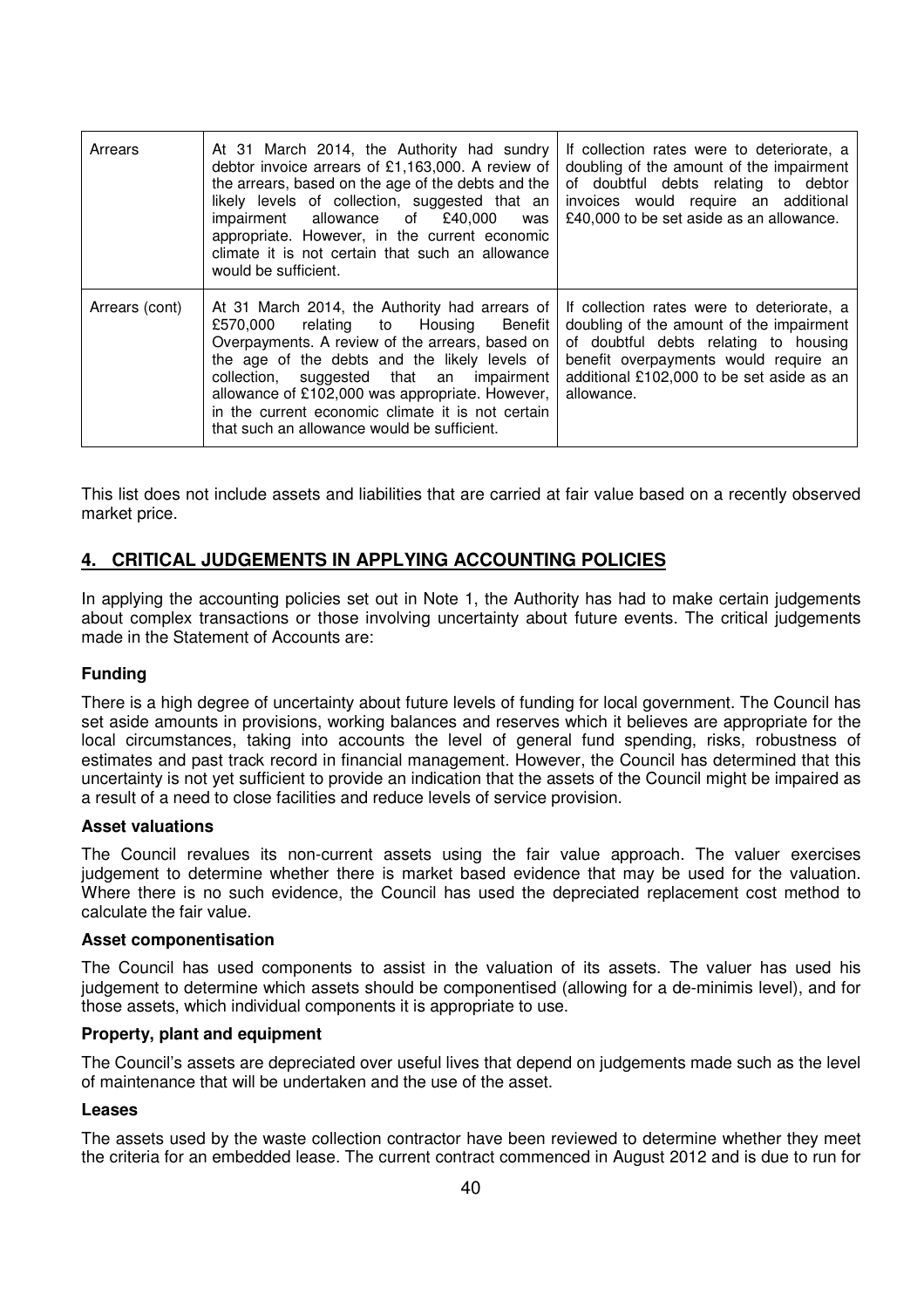eight years. The depot used by the contractor is not solely used by this Authority so this does not meet the criteria for an embedded lease. However, for vehicles, it has been determined that under the present contract conditions there is an embedded finance lease. In assessing this lease the Council has estimated the implied interest rate within the lease to calculate interest and principal payments.

Some of the Council's vehicles are leased from Derbyshire County Council. The agreement has been reviewed and it has been determined that this arrangement is a finance lease, as all the risks and rewards fall to the Council.

Some of the Council's land is leased to third parties. It has been determined that three of these properties are investment properties and that the associated leases are operating leases.

#### **Investment Properties**

Investment properties have been identified using the criteria of being held for rental income or for capital appreciation. These criteria are subject to interpretation.

#### **Group Boundaries and Trust Funds**

The group boundaries have been estimated using the criteria set out in the Code. Using those criteria the Council has not identified any entities within the group boundary that would require it to complete group accounts.

The Authority is the trustee of the Ernest Bailey Charity, a charity that provides benefits for the inhabitants of the Matlock area. It has been determined that the Authority does not have control of the Trust and it is not a subsidiary of the Authority.

#### **5. MATERIAL ITEMS OF INCOME AND EXPENSE**

For 2013/14, there are no material items of income and expenses not already disclosed elsewhere in the accounts.

### **6. EVENTS AFTER THE REPORTING PERIOD**

The Statement of Accounts was authorised for issue by the Head of Finance on 30 June 2014. Events taking place after this date are not reflected in the financial statements or notes. Where events taking place before this date provided information about conditions existing at 31 March 2014, the figures in the financial statements and notes have been adjusted in all material respects to reflect the impact of this information.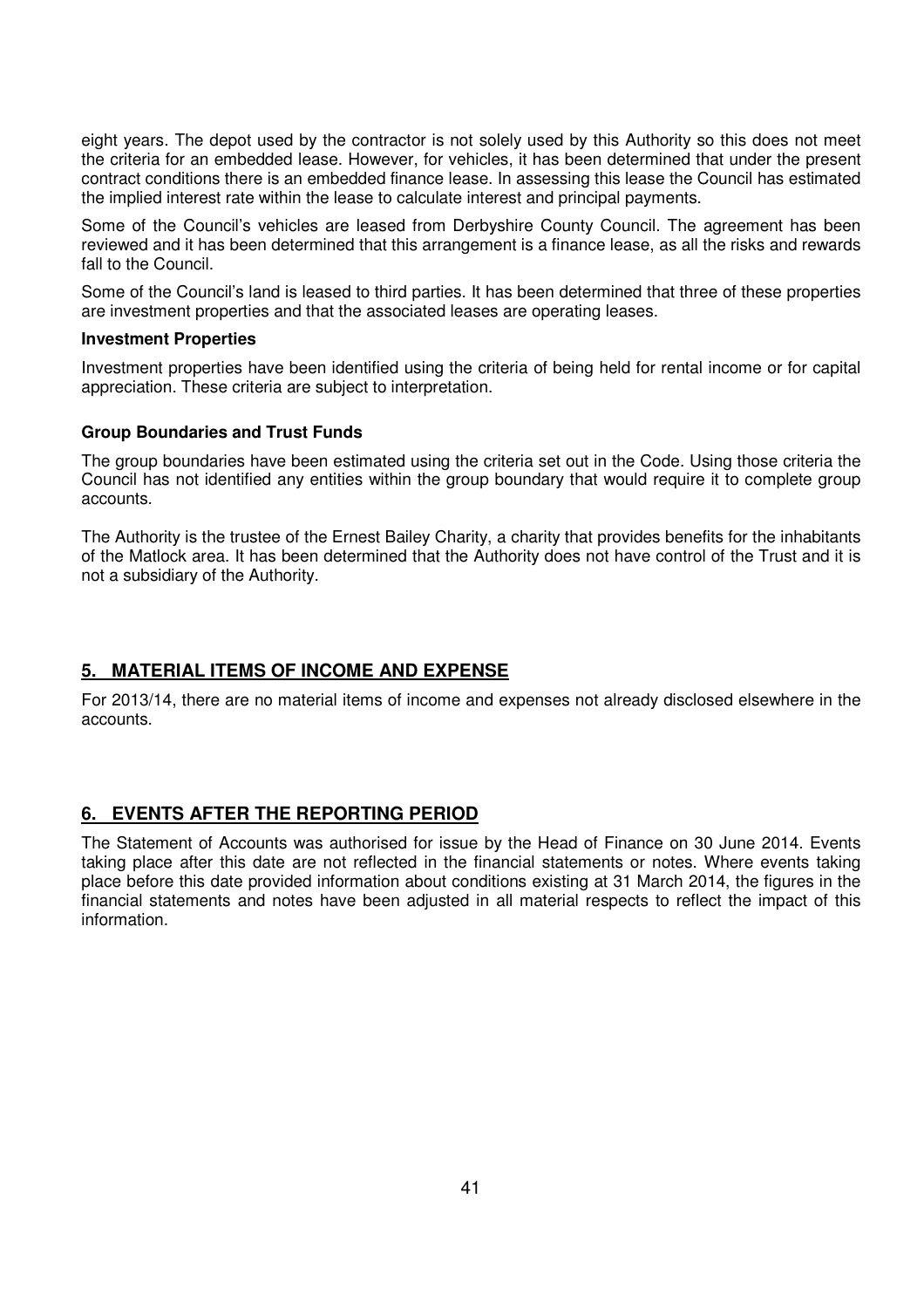## **7. ADJUSTMENTS BETWEEN ACCOUNTING BASIS AND FUNDING BASIS UNDER REGULATIONS**

This note details the adjustments that are made in the Movement in Reserves Statement to the total comprehensive income and expenditure recognised by the Authority in the year in accordance with proper accounting practice to the resources that are specified by statutory provisions as being available to the Authority to meet future capital and revenue expenditure.

|                                                                                                                                                                           |                      |        | <b>Usable Reserves</b>            |                   |                      |
|---------------------------------------------------------------------------------------------------------------------------------------------------------------------------|----------------------|--------|-----------------------------------|-------------------|----------------------|
| 2012/13                                                                                                                                                                   | General Fund Balance |        | Reserve                           | Grants Unapplied  | Movement in Unusable |
|                                                                                                                                                                           |                      |        |                                   |                   |                      |
|                                                                                                                                                                           |                      |        |                                   |                   |                      |
|                                                                                                                                                                           |                      |        |                                   |                   |                      |
|                                                                                                                                                                           |                      | £'000s | <b>Capital Receipts</b><br>£'000s | Capital<br>£'000s | Reserves<br>£'000s   |
|                                                                                                                                                                           |                      |        |                                   |                   |                      |
| Adjustments primarily involving the Capital Adjustment Account:<br>Reversal of items debited or credited to the Comprehensive Income and<br><b>Expenditure Statement:</b> |                      |        |                                   |                   |                      |
| Charges for depreciation and impairment of non-current assets                                                                                                             | 1,522                |        |                                   |                   | (1, 522)             |
| Impairment on assets held for sale                                                                                                                                        | 2                    |        |                                   |                   | (2)                  |
| Amortisation of Intangible Assets                                                                                                                                         | 44                   |        |                                   |                   | (44)                 |
| Capital grants and contributions applied                                                                                                                                  | (39)                 |        |                                   |                   | 39                   |
| Revenue expenditure funded from capital under statute                                                                                                                     | 143                  |        |                                   |                   | (143)                |
| Movement in the fair value of investment properties                                                                                                                       | (47)                 |        |                                   |                   | 47                   |
| Amounts of non-current assets written off on disposal or sale as part of the<br>gain/loss on disposal to the Comprehensive Income and Expenditure                         |                      |        |                                   |                   |                      |
| Statement                                                                                                                                                                 | 228                  |        |                                   |                   | (228)                |
| Insertion of items not debited or credited to the Comprehensive Income and<br><b>Expenditure Statement</b>                                                                |                      |        |                                   |                   |                      |
| Statutory provision for the repayment of debt                                                                                                                             | (312)                |        |                                   |                   | 312                  |
| Capital expenditure charged against the General Fund Balance<br>Adjustments primarily involving the Capital Grants Unapplied Account:                                     | (244)                |        |                                   |                   | 244                  |
|                                                                                                                                                                           |                      |        |                                   |                   |                      |
| Capital grants and contributions unapplied credited to the Comprehensive<br>Income and Expenditure Statement                                                              | (5)                  |        |                                   | 5                 |                      |
| Adjustments primarily involving the Capital Receipts Reserve:                                                                                                             |                      |        |                                   |                   |                      |
| Transfer of cash sale proceeds credited as part of the gain/loss on disposal to                                                                                           |                      |        |                                   |                   |                      |
| the Comprehensive Income and Expenditure Statement                                                                                                                        | (507)                |        | 507                               |                   |                      |
| Use of the Capital Receipts Reserve to finance new capital expenditure                                                                                                    |                      |        | (820)                             |                   | 820                  |
| Contribution from the Capital Receipts Reserve to finance the payments to                                                                                                 |                      |        |                                   |                   |                      |
| the Government's housing capital receipts pool                                                                                                                            | 1                    |        | (1)                               |                   |                      |
| Adjustments primarily involving the Deferred Receipts Reserve:                                                                                                            |                      |        |                                   |                   |                      |
| Transfer of deferred sale proceeds credited as part of the gain/loss on                                                                                                   |                      |        |                                   |                   |                      |
| disposal to the Comprehensive Income and Expenditure Statement<br>Adjustments primarily involving the Financial Instruments Adjustment                                    |                      |        | 1                                 |                   | (1)                  |
| Account:                                                                                                                                                                  |                      |        |                                   |                   |                      |
| Amount by which finance costs charged to the Comprehensive Income and                                                                                                     |                      |        |                                   |                   |                      |
| Expenditure Statement are different from the amount required in accordance                                                                                                |                      |        |                                   |                   |                      |
| with statutory requirements                                                                                                                                               | (111)                |        |                                   |                   | 111                  |
| Adjustments primarily involving the Pensions Reserve:                                                                                                                     |                      |        |                                   |                   |                      |
| Amount by which pension costs calculated in accordance with The Code (ie                                                                                                  | 505                  |        |                                   |                   | (505)                |
| Adjustments primarily involving the Collection Fund Adjustment<br>Account:                                                                                                |                      |        |                                   |                   |                      |
| Amount by which council tax and NDR income included in the                                                                                                                |                      |        |                                   |                   |                      |
| Comprehensive Income and Expenditure Statement is different from the<br>amount taken to the General Fund balance in accordance with regulations                           | (22)                 |        |                                   |                   | 22                   |
| Adjustments primarily involving the Accumulated Absences Account:                                                                                                         |                      |        |                                   |                   |                      |
| Amount by which officer remuneration charged to the Comprehensive Income                                                                                                  |                      |        |                                   |                   |                      |
| and Expenditure Statement on a accruals basis is different from remuneration<br>chargeable in the year in accordance with statutory requirements                          |                      |        |                                   |                   |                      |
|                                                                                                                                                                           | 27                   |        |                                   |                   | (27)                 |
|                                                                                                                                                                           |                      |        |                                   |                   |                      |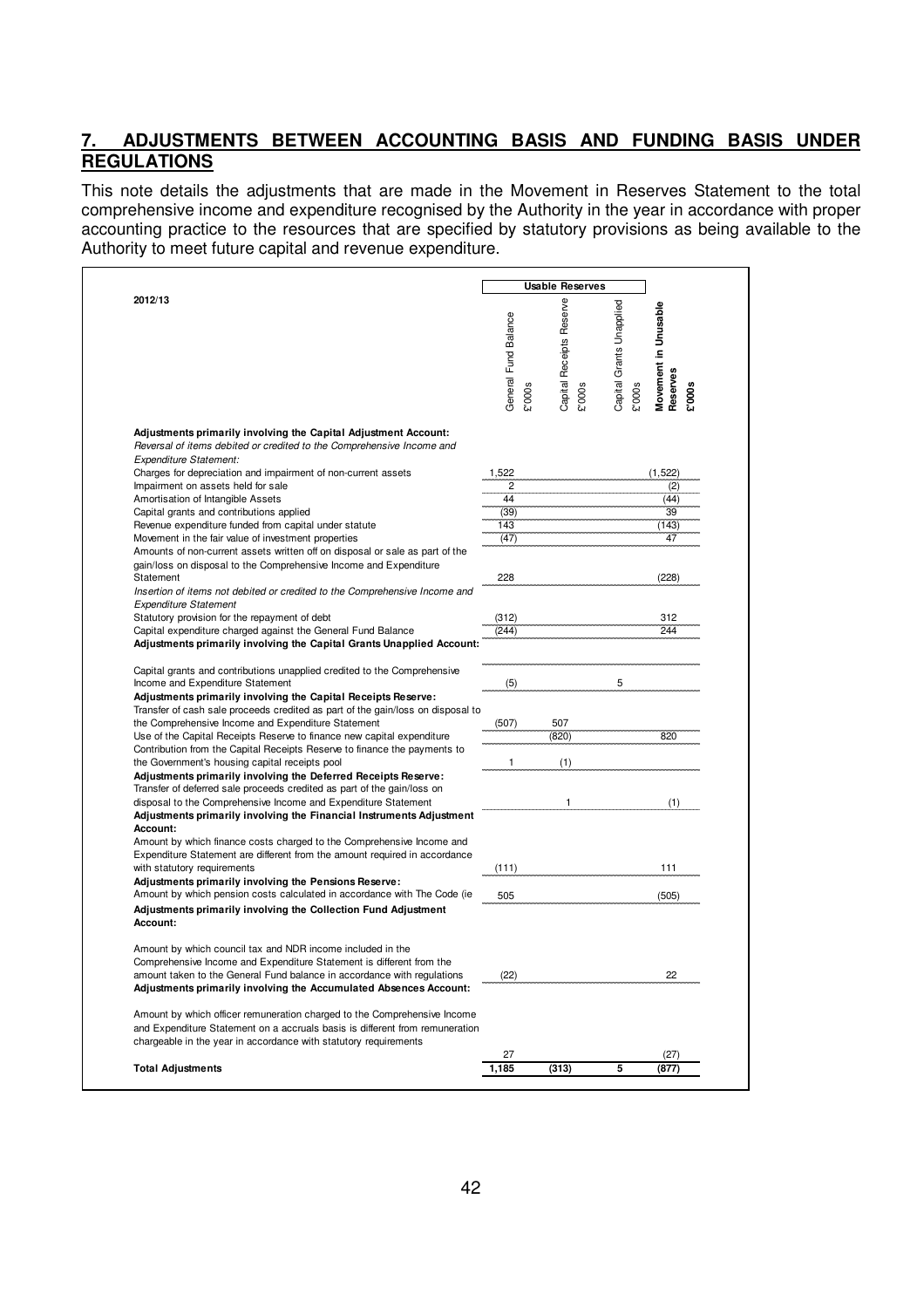| 2013/14                                                                                                                                             |                      |        | <b>Usable Reserves</b>             |                                    |                                                  |
|-----------------------------------------------------------------------------------------------------------------------------------------------------|----------------------|--------|------------------------------------|------------------------------------|--------------------------------------------------|
|                                                                                                                                                     | General Fund Balance | £'000s | Capital Receipts Reserve<br>£'000s | Capital Grants Unapplied<br>£'000s | Movement in Unusable<br>Reserves<br><b>20003</b> |
| Adjustments primarily involving the Capital Adjustment Account:                                                                                     |                      |        |                                    |                                    |                                                  |
| Reversal of items debited or credited to the Comprehensive Income and<br><b>Expenditure Statement:</b>                                              |                      |        |                                    |                                    |                                                  |
| Charges for depreciation and impairment of non-current assets                                                                                       | 1,358                |        |                                    |                                    | (1, 358)                                         |
| Impairment on assets held for sale                                                                                                                  |                      |        |                                    |                                    | 0                                                |
| Amortisation of Intangible Assets                                                                                                                   | 30                   |        |                                    |                                    | (30)                                             |
| Capital grants and contributions applied                                                                                                            | (20)                 |        |                                    |                                    | 20                                               |
| Revenue expenditure funded from capital under statute                                                                                               | 75<br>199            |        |                                    |                                    | (75)<br>(199)                                    |
| Movement in the fair value of investment properties<br>Amounts of non-current assets written off on disposal or sale as part of the                 |                      |        |                                    |                                    |                                                  |
| gain/loss on disposal to the Comprehensive Income and Expenditure                                                                                   |                      |        |                                    |                                    |                                                  |
| Statement                                                                                                                                           | 279                  |        |                                    |                                    | (279)                                            |
| Insertion of items not debited or credited to the Comprehensive Income and<br><b>Expenditure Statement</b>                                          |                      |        |                                    |                                    |                                                  |
| Statutory provision for the repayment of debt                                                                                                       | (527)                |        |                                    |                                    | 527                                              |
| Capital expenditure charged against the General Fund Balance                                                                                        | (460)                |        |                                    | (7)                                | 467                                              |
| Adjustments primarily involving the Capital Grants Unapplied Account:                                                                               |                      |        |                                    |                                    |                                                  |
| Capital grants and contributions unapplied credited to the Comprehensive                                                                            |                      |        |                                    |                                    |                                                  |
| Income and Expenditure Statement                                                                                                                    | (8)                  |        |                                    | 8                                  |                                                  |
| Adjustments primarily involving the Capital Receipts Reserve:                                                                                       |                      |        |                                    |                                    |                                                  |
| Transfer of cash sale proceeds credited as part of the gain/loss on disposal to<br>the Comprehensive Income and Expenditure Statement               |                      |        | 1,147                              |                                    |                                                  |
| Use of the Capital Receipts Reserve to finance new capital expenditure                                                                              | (1, 147)             |        | (366)                              |                                    | 366                                              |
| Contribution from the Capital Receipts Reserve to finance the payments to                                                                           |                      |        |                                    |                                    |                                                  |
| the Government's housing capital receipts pool                                                                                                      |                      |        | 0                                  |                                    |                                                  |
| Adjustments primarily involving the Deferred Receipts Reserve:                                                                                      |                      |        |                                    |                                    |                                                  |
| Transfer of deferred sale proceeds credited as part of the gain/loss on                                                                             |                      |        |                                    |                                    |                                                  |
| disposal to the Comprehensive Income and Expenditure Statement                                                                                      | 1                    |        |                                    |                                    | (1)                                              |
| Adjustments primarily involving the Financial Instruments Adjustment                                                                                |                      |        |                                    |                                    |                                                  |
| Account:                                                                                                                                            |                      |        |                                    |                                    |                                                  |
| Amount by which finance costs charged to the Comprehensive Income and<br>Expenditure Statement are different from the amount required in accordance |                      |        |                                    |                                    |                                                  |
| with statutory requirements                                                                                                                         | (111)                |        |                                    |                                    | 111                                              |
| Adjustments primarily involving the Pensions Reserve:                                                                                               |                      |        |                                    |                                    |                                                  |
| Amount by which pension costs calculated in accordance with The Code (ie                                                                            |                      |        |                                    |                                    |                                                  |
| in accordance with IAS19) are different from the contributions due under the                                                                        |                      |        |                                    |                                    |                                                  |
| pensions scheme regulations                                                                                                                         | 805                  |        |                                    |                                    | (805)                                            |
| Adjustments primarily involving the Collection Fund Adjustment                                                                                      |                      |        |                                    |                                    |                                                  |
| Account:                                                                                                                                            |                      |        |                                    |                                    |                                                  |
| Amount by which council tax and NDR income included in the                                                                                          |                      |        |                                    |                                    |                                                  |
| Comprehensive Income and Expenditure Statement is different from the<br>amount taken to the General Fund balance in accordance with regulations     | 74                   |        |                                    |                                    |                                                  |
| Adjustments primarily involving the Accumulated Absences Account:                                                                                   |                      |        |                                    |                                    | (74)                                             |
| Amount by which officer remuneration charged to the Comprehensive Income                                                                            |                      |        |                                    |                                    |                                                  |
| and Expenditure Statement on a accruals basis is different from remuneration                                                                        |                      |        |                                    |                                    |                                                  |
| chargeable in the year in accordance with statutory requirements                                                                                    | (3)                  |        |                                    |                                    | 3                                                |
|                                                                                                                                                     |                      |        |                                    |                                    |                                                  |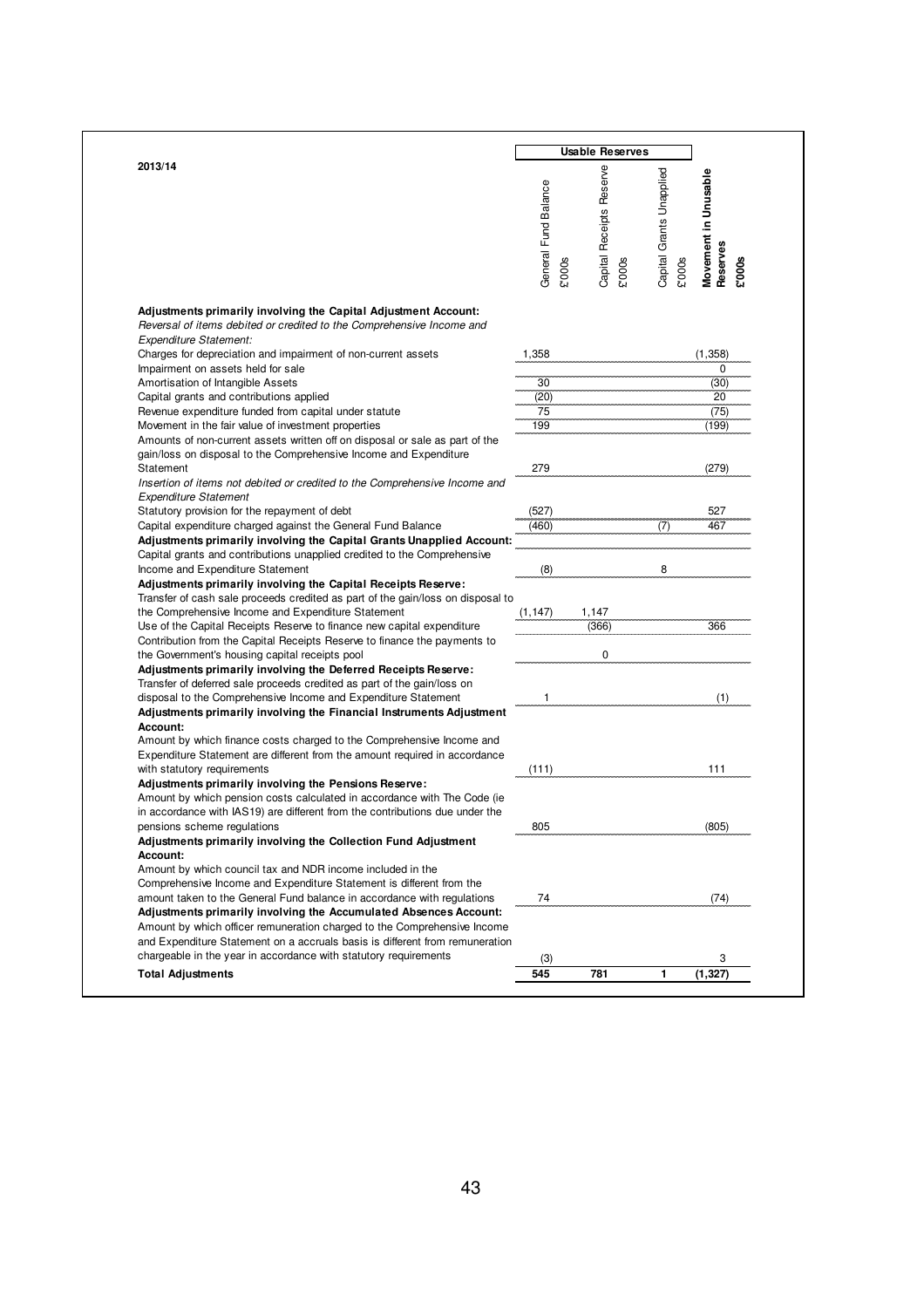## **8. TRANSFERS TO / FROM EARMARKED RESERVES**

This note sets out the amounts set aside from the General Fund balances in earmarked reserves to provide financing for future expenditure plans and the amounts posted back from earmarked reserves to meet General Fund expenditure in 2013/14.

|                                  | Balance at<br>1st April 2013<br>£'000s | Receipts<br>in year<br>£'000s | Payments<br>in year<br>£'000s | Balance at<br>31st March 2014<br>£'000s | Movement<br>2013/14<br>£'000s | Movement<br>2012/13<br>£'000s |
|----------------------------------|----------------------------------------|-------------------------------|-------------------------------|-----------------------------------------|-------------------------------|-------------------------------|
| <b>Bakewell ABC Repairs</b>      | 31                                     | 0                             | (17)                          | 14                                      | (17)                          | n                             |
| Capital Improvements             | 57                                     |                               | 0                             | 57                                      | 0                             |                               |
| Car Parking Machine Replacements | $\mathbf{0}$                           | 250                           | 0                             | 250                                     | 250                           |                               |
| Carsington Improvements          | 69                                     | $\Omega$                      | (33)                          | 36                                      | (33)                          | $\mathbf{0}$                  |
| <b>Committed Expenditure</b>     | 241                                    | 195                           | (212)                         | 224                                     | (17)                          | (6)                           |
| <b>Concessionary Fares</b>       | $\Omega$                               | 0                             | 0                             | $\Omega$                                | $\mathbf{0}$                  | (10)                          |
| Direct Revenue Financing         | 1,727                                  | $\Omega$                      | (265)                         | 1,462                                   | (265)                         | (74)                          |
| Economic Development             | 65                                     | 315                           | (4)                           | 376                                     | 311                           | $\Omega$                      |
| Elections                        | 84                                     | 10                            | 0                             | 94                                      | 10                            | 10                            |
| Information Technology           | 488                                    | 101                           | (45)                          | 544                                     | 56                            | $\mathbf{0}$                  |
| Insurances                       | 489                                    | $\Omega$                      | (6)                           | 483                                     | (6)                           | (30)                          |
| Invest to Save                   | $\mathbf{0}$                           | 165                           | 0                             | 165                                     | 165                           | 0                             |
| Job Evaluation                   | 383                                    | 0                             | 0                             | 383                                     | $\Omega$                      | $\mathbf{0}$                  |
| Local Plan                       | 124                                    | 0                             | (60)                          | 64                                      | (60)                          | (5)                           |
| Member / Officer Indemnity       | 25                                     | $\Omega$                      | 0                             | 25                                      | 0                             | 0                             |
| <b>Property Repairs</b>          | 0                                      | 254                           | 0                             | 254                                     | 254                           | $\mathbf{0}$                  |
| Revenue Grants Unapplied         | 1,742                                  | 452                           | (789)                         | 1,405                                   | (337)                         | 39                            |
| Vehicle Renewals                 | 288                                    | 540                           | (186)                         | 642                                     | 354                           | 89                            |
| <b>Wheeled Bins</b>              | 151                                    | $\Omega$                      | <sup>0</sup>                  | 151                                     | $\Omega$                      | 151                           |
|                                  | 5,964                                  | 2,282                         | (1,617)                       | 6,629                                   | 665                           | 164                           |

### Reserves are held for the following purposes:

| <b>Reserve</b>                            | <b>Purpose</b>                                                                                                                                                                                                                                                     |  |  |  |
|-------------------------------------------|--------------------------------------------------------------------------------------------------------------------------------------------------------------------------------------------------------------------------------------------------------------------|--|--|--|
| <b>Bakewell ABC Repairs</b>               | To meet future repair requirements at the Agricultural Business Centre.                                                                                                                                                                                            |  |  |  |
| Capital Improvements                      | Created from the saving arising from the property repairs tender, to<br>provide funding for capital improvements.                                                                                                                                                  |  |  |  |
| Machine<br>Parking<br>Car<br>Replacements | To finance replacement car parking machines throughout the District, to<br>enable the Council to provide customers with additional payment<br>methods and to meet the needs of disabled users.                                                                     |  |  |  |
| Carsington Improvements                   | To finance new or improved facilities for visitors to Carsington Reservoir<br>or to mitigate any adverse effect on the locality caused by the<br>development of the reservoir or the attraction of visitors to it, after<br>consultations with Severn Trent Water. |  |  |  |
| <b>Committed Expenditure</b>              | To finance expenditure committed in the Council's accounts as at 31st<br>March but not yet due.                                                                                                                                                                    |  |  |  |
| <b>Concessionary Fares</b>                | To meet any increased costs arising from the judicial review; to meet any<br>increased costs arising from appeals by bus operators; to meet<br>increased costs due to inflation over and above grant increases.                                                    |  |  |  |
| Direct Revenue Financing                  | For future application to capital schemes, representing the Direct<br>Revenue Financing provided for capital schemes where slippage has<br>occurred.                                                                                                               |  |  |  |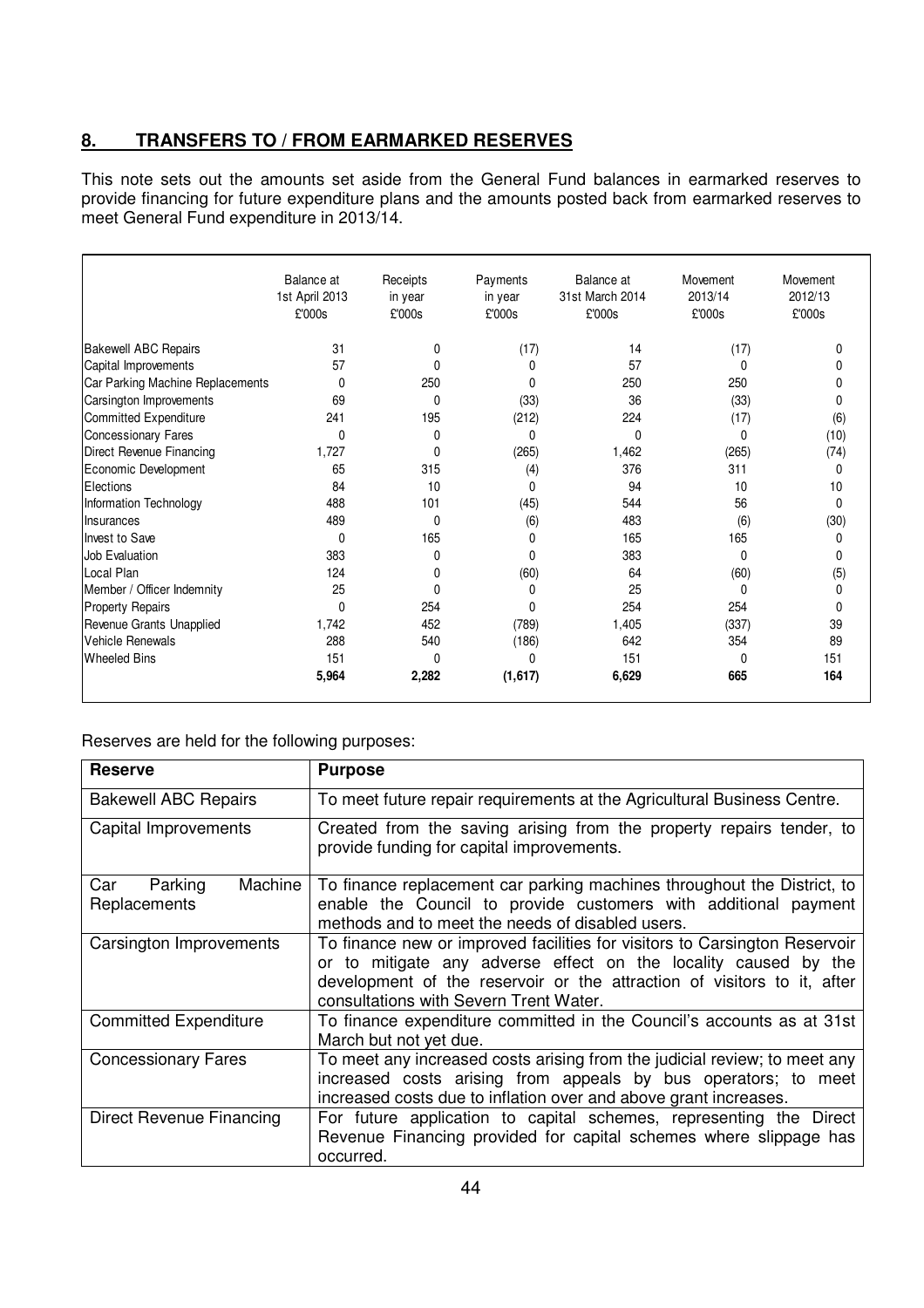| <b>Economic Development</b> | To finance economic development schemes within the District.                                                                                                                                                                                                                                                                                                                                                                                          |
|-----------------------------|-------------------------------------------------------------------------------------------------------------------------------------------------------------------------------------------------------------------------------------------------------------------------------------------------------------------------------------------------------------------------------------------------------------------------------------------------------|
| Elections                   | To finance future District Council elections, by spreading the estimated<br>costs annually.                                                                                                                                                                                                                                                                                                                                                           |
| Information Technology etc. | To acquire items of information and communications technology, such as<br>personal computers and telephone systems and in connection with the<br>Council's IT systems development strategy.                                                                                                                                                                                                                                                           |
| Insurances                  | To finance any unknown future liabilities incurred where the Council has<br>not externalised the insurance cover, mainly where quotations from<br>external insurers are not cost effective when compared to the value of<br>claims likely to be made such as for terrorism. Also covered are losses<br>falling within the levels of excess on all other policies and levies under<br>the Municipal Insurance Ltd Scheme of Arrangement (see note 40). |
| <b>Invest to Save</b>       | To provide funds that can be used to finance schemes that will result in<br>future ongoing savings.                                                                                                                                                                                                                                                                                                                                                   |
| <b>Job Evaluation</b>       | To finance the extra costs of the Council's Job Evaluation exercise.                                                                                                                                                                                                                                                                                                                                                                                  |
| Local Plan                  | To finance the costs of the Council's Local Plan.                                                                                                                                                                                                                                                                                                                                                                                                     |
| Member / Officer Indemnity  | This reserve provides for risks not covered by insurance. The main risks<br>comprise acts or omissions found to be ultra vires and defence costs of<br>criminal proceedings.                                                                                                                                                                                                                                                                          |
| <b>Property Repairs</b>     | To finance future repairs to Council property that falls outside the usual<br>maintenance programme.                                                                                                                                                                                                                                                                                                                                                  |
| Revenue Grants Unapplied    | The balance of grants received but not yet spent, set aside to finance<br>expenditure in future years.                                                                                                                                                                                                                                                                                                                                                |
| <b>Vehicle Renewals</b>     | To fund the replacement of the Council's vehicle fleet. The balance on<br>this reserve has been re-examined based on the current fleet of vehicles.                                                                                                                                                                                                                                                                                                   |
| <b>Wheeled Bins</b>         | To finance the future purchase of any replacement wheeled bins<br>required by the Council.                                                                                                                                                                                                                                                                                                                                                            |

# **9. OTHER OPERATING EXPENDITURE**

| 2012/2013<br>£'000s |                                                        | 2013/2014<br>£'000s |
|---------------------|--------------------------------------------------------|---------------------|
| 1,233               | Parish Precepts                                        | 1,226               |
| 0                   | Local Council Tax Support Scheme - Payment to Parishes | 96                  |
| (279)               | Gains/losses on the disposal of non-current assets     | (867)               |
| 954                 |                                                        | 455                 |
|                     |                                                        |                     |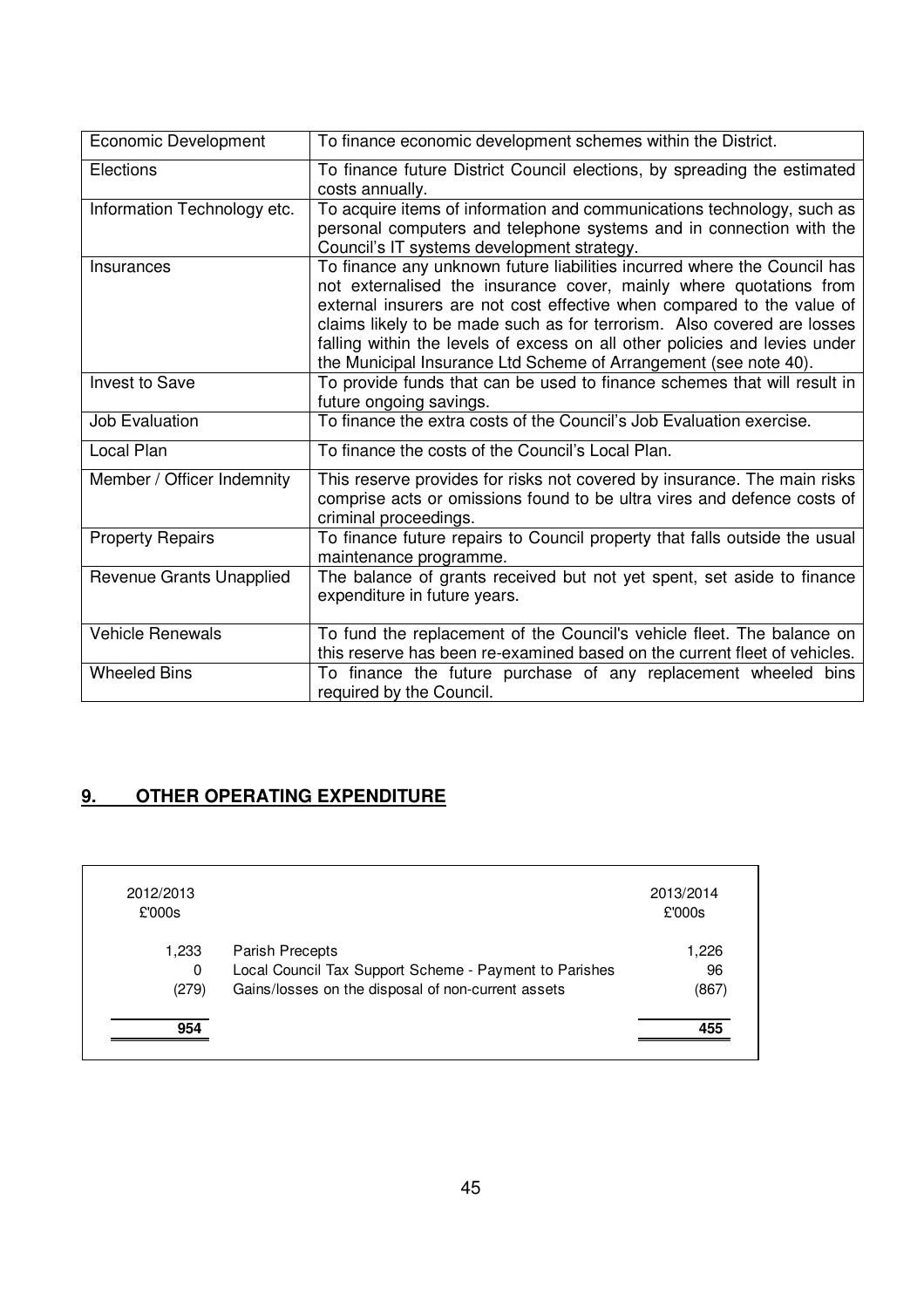## **10. FINANCING AND INVESTMENT INCOME AND EXPENDITURE**

| 2012/2013<br>£'000s |                                                             | 2013/2014<br>£'000s |
|---------------------|-------------------------------------------------------------|---------------------|
| 226                 | Interest payable on debt                                    | 225                 |
| 104                 | Interest element of finance lease                           | 101                 |
| 880                 | Net interest on the pensions net defined benefit liability  | 935                 |
| (50)                | Interest receivable and similar income                      | (38)                |
| (89)                | Income and expenditure in relation to investment properties | (90)                |
| 1,071               |                                                             | 1,133               |

# **11. TAXATION AND NON SPECIFIC GRANT INCOME**

| 2012/2013<br>£'000s |                                   | 2013/2014<br>£'000s |
|---------------------|-----------------------------------|---------------------|
|                     | Non-ringfenced government grants  |                     |
| 61                  | Revenue Support Grant             | 2,200               |
| 142                 | Council Tax Freeze Grant          | 57                  |
| 316                 | New Homes Bonus                   | 548                 |
| 141                 | Local Services Support Grant      | $\Omega$            |
| $\Omega$            | Rural Services Delivery Grant     | 38                  |
| $\Omega$            | <b>Small Business Rate Relief</b> | 492                 |
| 234                 | Disabled Facilities Grants        | 177                 |
| 0                   | Capitalisation Fund Allocation    | 12 <sup>2</sup>     |
| 894                 |                                   | 3,524               |
| 6,871               | Council tax income                | 6,472               |
| 3,128               | Non-domestic rates distribution   | 1,123               |
| 45                  | Capital grants and contributions  | 28                  |
| 10,938              |                                   | 11,147              |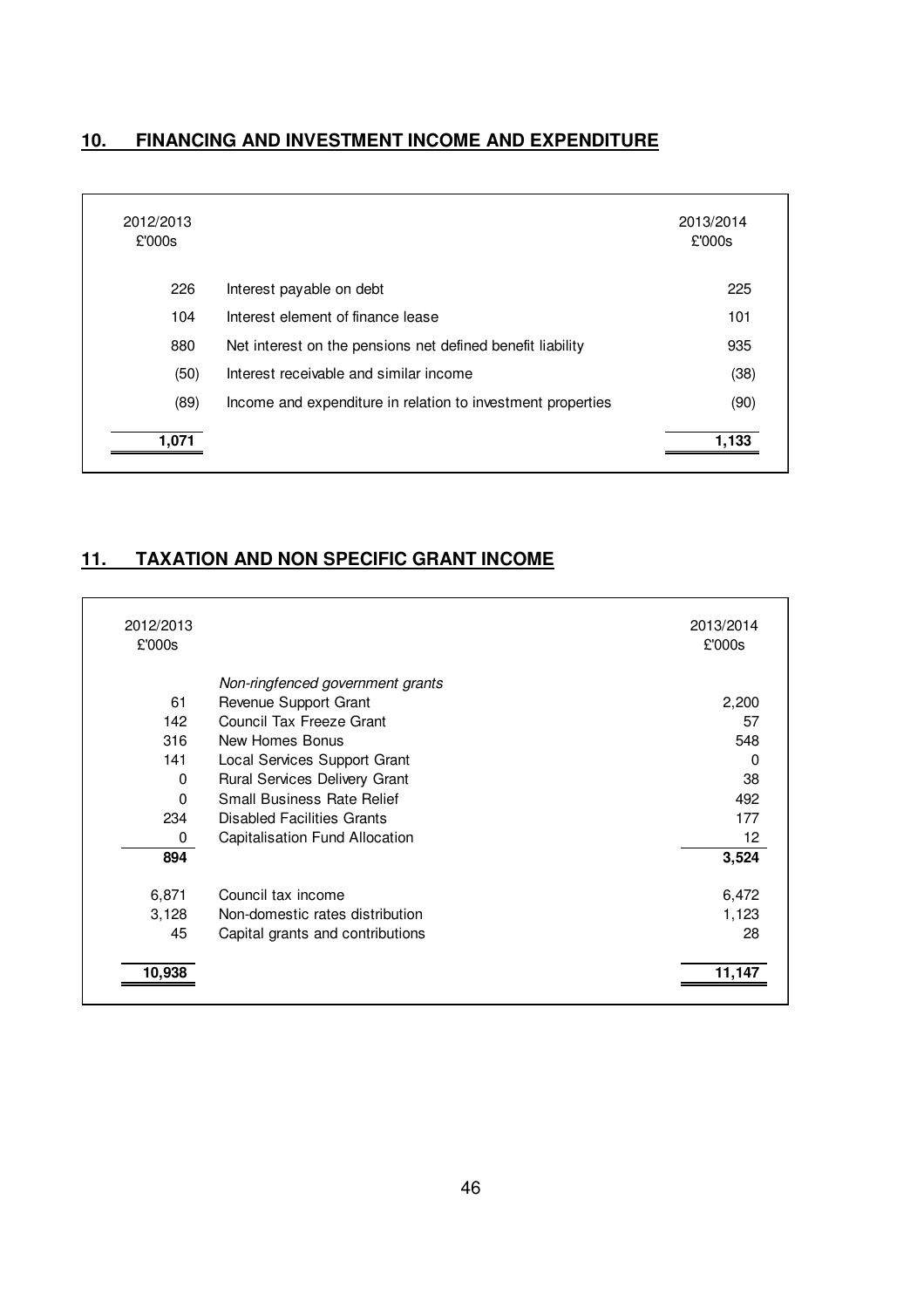## **12. PROPERTY, PLANT AND EQUIPMENT**

| <b>Property, Plant and Equipment</b><br>As at 31st March 2013                            | Land and<br><b>Buildings</b><br>£'000s | Community<br>Assets<br>£'000s | Infrastructure<br>Assets<br>£'000s | Vehicles,<br>Plant,<br>Equipment<br>£'000s | Assets<br>Under<br>Construction<br>£'000s | Total<br>£'000s |
|------------------------------------------------------------------------------------------|----------------------------------------|-------------------------------|------------------------------------|--------------------------------------------|-------------------------------------------|-----------------|
| <b>Cost or Valuation</b>                                                                 |                                        |                               |                                    |                                            |                                           |                 |
| At 1 April 2012                                                                          | 52,576                                 | 5,877                         | 2,589                              | 7,868                                      | 20                                        | 68,930          |
| Additions                                                                                | 545                                    | 96                            | 24                                 | 3,668                                      | $\pmb{0}$                                 | 4,333           |
| Revaluation<br>increases/(decreases) to<br><b>Revaluation Reserve</b>                    | (35)                                   |                               |                                    | (59)                                       |                                           | (94)            |
| Revaluation<br>increases/(decreases) to<br>(Surplus)/Deficit on provision of<br>services | 39                                     |                               |                                    | (5)                                        |                                           | 34              |
|                                                                                          |                                        |                               |                                    |                                            |                                           |                 |
| Disposals                                                                                | (536)                                  |                               |                                    | (181)                                      |                                           | (717)           |
| Reclassifications                                                                        | 64                                     |                               |                                    | (456)                                      | (20)                                      | (412)           |
| At 31 March 2013                                                                         | 52,653                                 | 5,973                         | 2,613                              | 10,835                                     | $\pmb{0}$                                 | 72,074          |
| <b>Accumulated Depreciation and Impairment</b>                                           |                                        |                               |                                    |                                            |                                           |                 |
| At 1 April 2012                                                                          | 2,100                                  | $\pmb{0}$                     | $\pmb{0}$                          | 2,700                                      | $\pmb{0}$                                 | 4,800           |
| Depreciation Charge                                                                      | 760                                    |                               |                                    | 796                                        |                                           | 1,556           |
| Depreciation written out on<br>revaluation                                               | (202)                                  |                               |                                    | (59)                                       |                                           | (261)           |
| Disposals                                                                                | (307)                                  |                               |                                    | (181)                                      |                                           | (488)           |
| At 31 March 2013                                                                         | 2,351                                  | 0                             | 0                                  | 3,256                                      | $\mathbf 0$                               | 5,607           |
| <b>Net Book Value</b>                                                                    |                                        |                               |                                    |                                            |                                           |                 |
| At 31 March 2013                                                                         | 50,302                                 | 5,973                         | 2,613                              | 7,579                                      | $\mathbf 0$                               | 66,467          |
| At 31 March 2012                                                                         | 50,476                                 | 5,877                         | 2,589                              | 5,168                                      | 20                                        | 64,130          |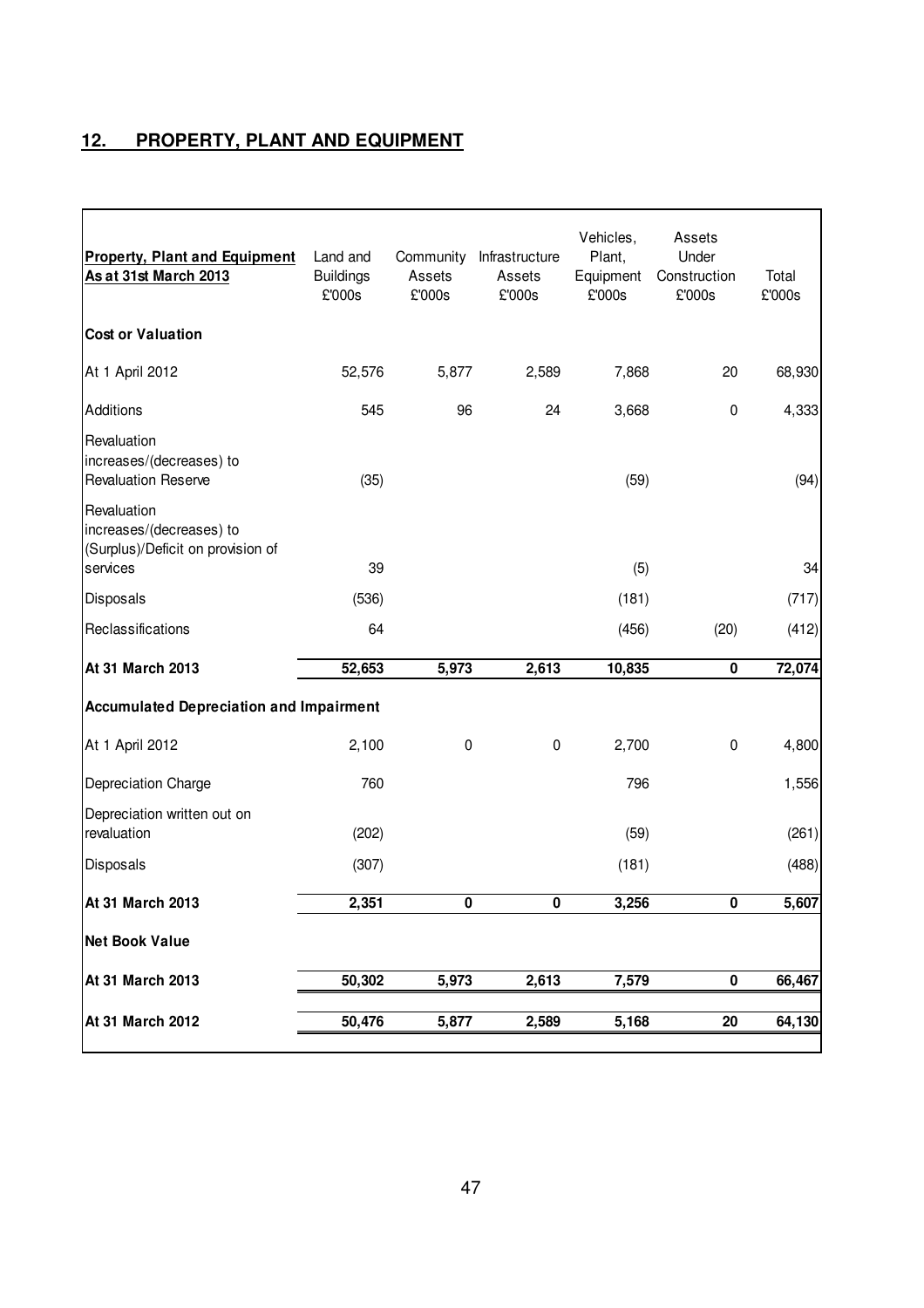| <b>Property, Plant and Equipment</b><br>As at 31st March 2014                            | Land and<br><b>Buildings</b><br>£'000s | Community<br>Assets<br>£'000s | Infrastructure<br>Assets<br>£'000s | Vehicles,<br>Plant,<br>Equipment<br>£'000s | Assets<br>Under<br>Construction<br>£'000s | Total<br>£'000s |
|------------------------------------------------------------------------------------------|----------------------------------------|-------------------------------|------------------------------------|--------------------------------------------|-------------------------------------------|-----------------|
| <b>Cost or Valuation</b>                                                                 |                                        |                               |                                    |                                            |                                           |                 |
| At 1 April 2013                                                                          | 52,653                                 | 5,973                         | 2,613                              | 10,835                                     | $\pmb{0}$                                 | 72,074          |
| Additions                                                                                | 224                                    | 253                           | 10                                 | 251                                        |                                           | 738             |
| Revaluation<br>increases/(decreases) to<br><b>Revaluation Reserve</b>                    | 99                                     |                               |                                    |                                            |                                           | 99              |
| Revaluation<br>increases/(decreases) to<br>(Surplus)/Deficit on provision of<br>services | 398                                    |                               |                                    |                                            |                                           | 398             |
| Disposals                                                                                | (370)                                  |                               |                                    | (22)                                       |                                           | (392)           |
| Reclassifications                                                                        | (556)                                  |                               |                                    | 556                                        |                                           | 0               |
| At 31 March 2014                                                                         | 52,448                                 | 6,226                         | 2,623                              | 11,620                                     | 0                                         | 72,917          |
| <b>Accumulated Depreciation and Impairment</b>                                           |                                        |                               |                                    |                                            |                                           |                 |
| At 1 April 2013                                                                          | 2,351                                  | 0                             | $\pmb{0}$                          | 3,256                                      | $\pmb{0}$                                 | 5,607           |
| Depreciation Charge                                                                      | 691                                    |                               |                                    | 1,016                                      |                                           | 1,707           |
| Depreciation written out on<br>revaluation                                               | (700)                                  |                               |                                    |                                            |                                           | (700)           |
| Disposals                                                                                | (91)                                   |                               |                                    | (22)                                       |                                           | (113)           |
| At 31 March 2014                                                                         | 2,251                                  | 0                             | 0                                  | 4,250                                      | 0                                         | 6,501           |
| <b>Net Book Value</b>                                                                    |                                        |                               |                                    |                                            |                                           |                 |
| At 31 March 2014                                                                         | 50,197                                 | 6,226                         | 2,623                              | 7,370                                      | $\pmb{0}$                                 | 66,416          |
| At 31 March 2013                                                                         | 50,302                                 | 5,973                         | 2,613                              | 7,579                                      | $\pmb{0}$                                 | 66,467          |

The measurement bases used for determining the gross carrying amount of property, plant and equipment is set out in Note 1 (s) Accounting Policies.

### **Depreciation**

The following useful lives and depreciation rates have been used in the calculation of depreciation:

- Operational buildings 1 to 60 years
- Vehicles, plant and equipment 3 to 10 years

The depreciation methods used are set out in Note 1 (s) Accounting Policies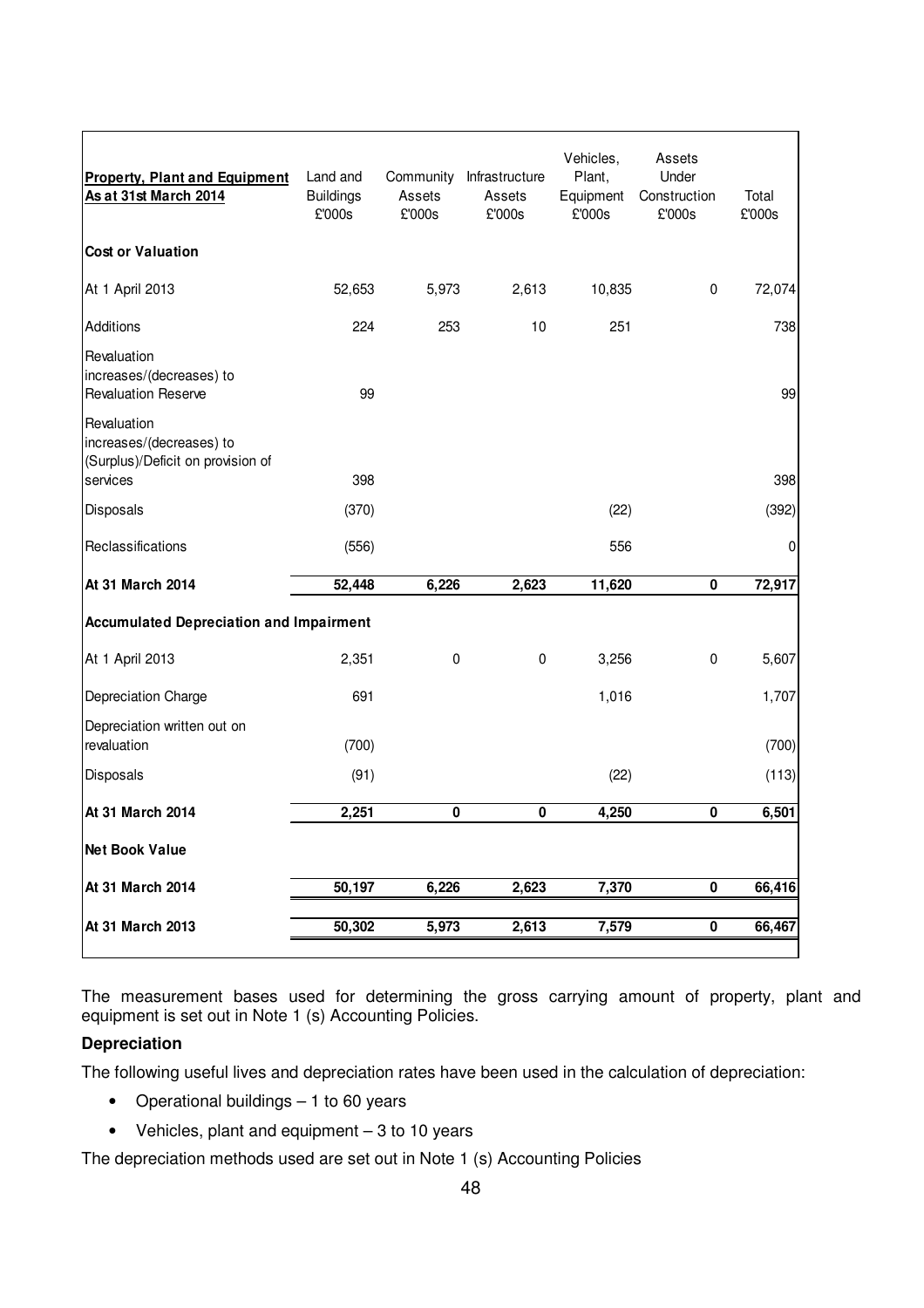### **Commitments Under Capital Contracts**

As at 31 March 2014 the Council has entered into a number of contracts for the construction or enhancement of property, plant and equipment. The major outstanding commitments at 31 March 2014 are:

| Ashbourne Leisure Centre Changing Rooms Upgrade | £308,000 |
|-------------------------------------------------|----------|
| St Giles Churchyard Retaining Wall              | £230,000 |
| Jubilee Bridge Refurbishment                    | £208,000 |

#### **Revaluations**

The Council carries out a rolling programme that ensures that all Property, Plant and Equipment required to be measured at fair value is revalued at least every five years. At 1 April 2014 the Council revalued Bakewell Agricultural Business Centre. In addition, a review of all other assets was undertaken to determine any further action required. A review of assets was undertaken to determine if any impairment had taken place, and where appropriate values were amended. All valuations were carried out internally. Valuations of land and buildings were carried out in accordance with the methodologies and bases for estimation set out in the professional standards of the Royal Institute of Chartered Surveyors. Plant and machinery is included in the valuation of buildings. The assumptions made in producing the various valuations are set out in a valuation certificate and report.

|                         | Land and<br><b>Buildings</b><br>£000's | Vehicles,<br>Plant,<br>Equipment<br>£000's | Community<br>Assets<br>£000's | Infrastructure<br>Assets<br>£000's | Total<br>£000's |
|-------------------------|----------------------------------------|--------------------------------------------|-------------------------------|------------------------------------|-----------------|
| Carried at historical   |                                        |                                            |                               |                                    |                 |
| cost                    | 0                                      | 7,799                                      | 6,226                         | 2,623                              | 16,648          |
| valued at fair value as |                                        |                                            |                               |                                    |                 |
| at:                     |                                        |                                            |                               |                                    |                 |
| 31 March 2014           | 8,153                                  | 556                                        | 0                             | 0                                  | 8,709           |
| 31 March 2013           | 11,541                                 | 2,605                                      | 0                             | 0                                  | 14,146          |
| 31 March 2012           | 8,378                                  | 0                                          | 0                             | 0                                  | 8,378           |
| 31 March 2011           | 18,705                                 | 660                                        | 0                             | 0                                  | 19,365          |
| 31 March 2010           | 5,671                                  | 0                                          | 0                             | 0                                  | 5,671           |
|                         | 52,448                                 | 11,620                                     | 6,226                         | 2,623                              | 72,917          |

### **Heritage Assets**

The Council has a small number of heritage assets which are treated in accordance with the Council's accounting policies. All the heritage assets have indefinite lives and are therefore not subject to depreciation. The Council's identified heritage assets are as follows:

#### **War memorials**

The Council has 7 war memorials situated throughout the district. Due to their age, there is no reliable information as to their cost and the lack of comparable data does not afford a meaningful valuation. The assets are not separately identified on the balance sheet. Future identified measurements will be at historic cost.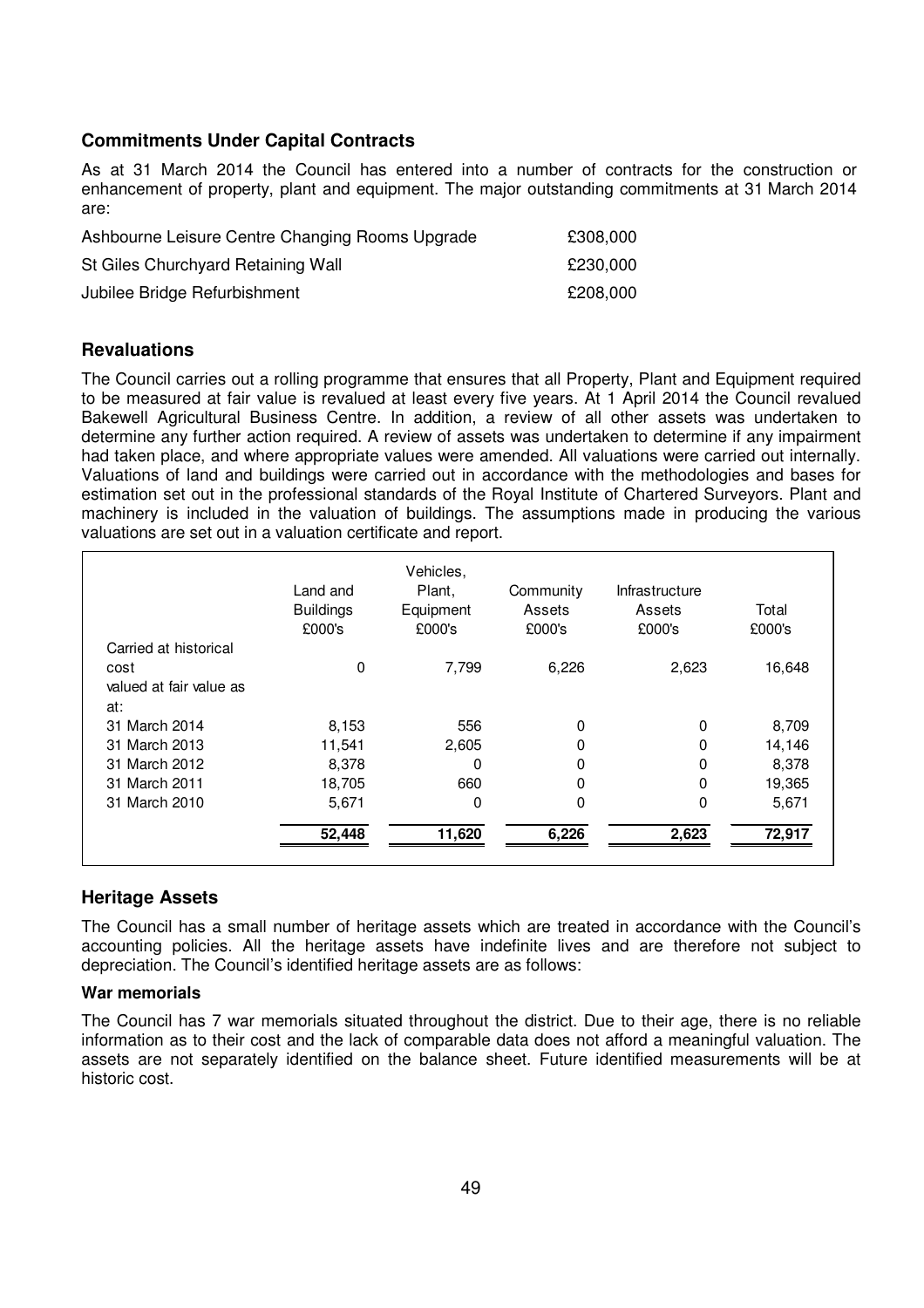#### **Churchyard gates, St. Oswald's Church, Ashbourne**

The original cost of these gates is unknown. The Council restored the gates in 1999/2000 at a cost of £19,000 and they are held on the balance sheet at this amount. A separate valuation has not been undertaken on this asset due to the lack of comparable data.

#### **De minimis**

The de minimis level for individual heritage assets is £25,000. Any assets identified below this level will remain in their existing categories (including those above).

### **13. INVESTMENT PROPERTY**

The following items of income and expense have been accounted for in the Financing and Investment Income and Expenditure line in the Comprehensive Income and Expenditure Statement:

| 2012/13<br>£'000s |                                                               | 2013/14<br>£'000s |
|-------------------|---------------------------------------------------------------|-------------------|
| 97                | Rental income from investment property                        | 97                |
| (7)               | Direct operating expenses arising from investment<br>property | (7)               |
| 90                | Net gain $/$ (loss)                                           | ۹N                |

The Authority's investment properties are leased to third parties on terms ranging from 21 years to 125 years.

The following table summarises the movement in the fair value of investment properties over the year:

|                                                | 2013/14<br>£'000s |
|------------------------------------------------|-------------------|
| <b>Balance at 1 April</b>                      | 1,150             |
| Net gains / losses from fair value adjustments | (199)             |
| <b>Balance at 31 March</b>                     | 951               |
|                                                |                   |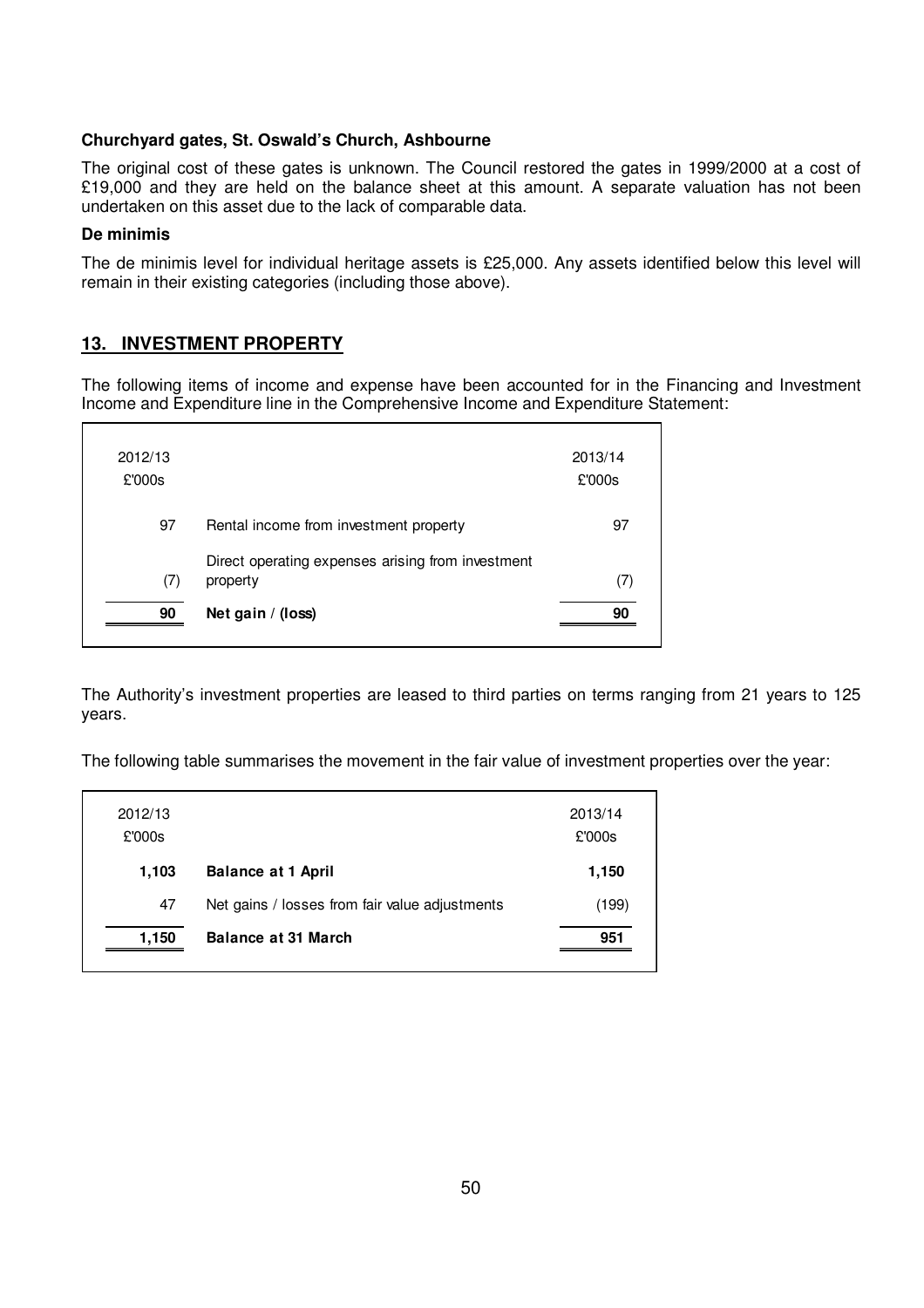### **14. INTANGIBLE ASSETS**

The Authority accounts for its software licences and some other licences as intangible assets, to the extent that the software is not an integral part of a particular IT system and accounted for as part of the hardware item of Property, Plant and Equipment. The intangible assets include only purchased licences, there are no items of internally generated software.

All software is given a finite useful life, based on the assessments of the period that the software is expected to be of use to the Authority. The useful life assigned to the major software suites used by the Authority is 4 years.

The carrying amount of intangible assets is amortised on a straight-line basis. Amortisation of intangible assets is included in the relevant service line of the Comprehensive Income and Expenditure Statement.

| 2012/13<br>£'000s |                                     | 2013/14<br>£'000s |
|-------------------|-------------------------------------|-------------------|
|                   | <b>Balance at 1 April:</b>          |                   |
| 155               | <b>Gross Carrying Amounts</b>       | 120               |
| (59)              | Accumulated amortisation            | (36)              |
| 96                | Net carrying amount at 1 April      | 84                |
| 32                | Additions                           | 30                |
| (44)              | Amortisation for the period         | (30)              |
| (67)              | Disposals: Gross Carrying Amount    | (54)              |
| 67                | Disposals: Accumulated amortisation | 54                |
| 84                | Net carrying amount at 31 March     | 84                |
|                   | Comprising:                         |                   |
| 120               | Gross carrying amounts              | 96                |
| (36)              | Accumulated amortisation            | (12)              |
|                   |                                     |                   |

Amortisation methods are explained in Accounting Policies on page 31.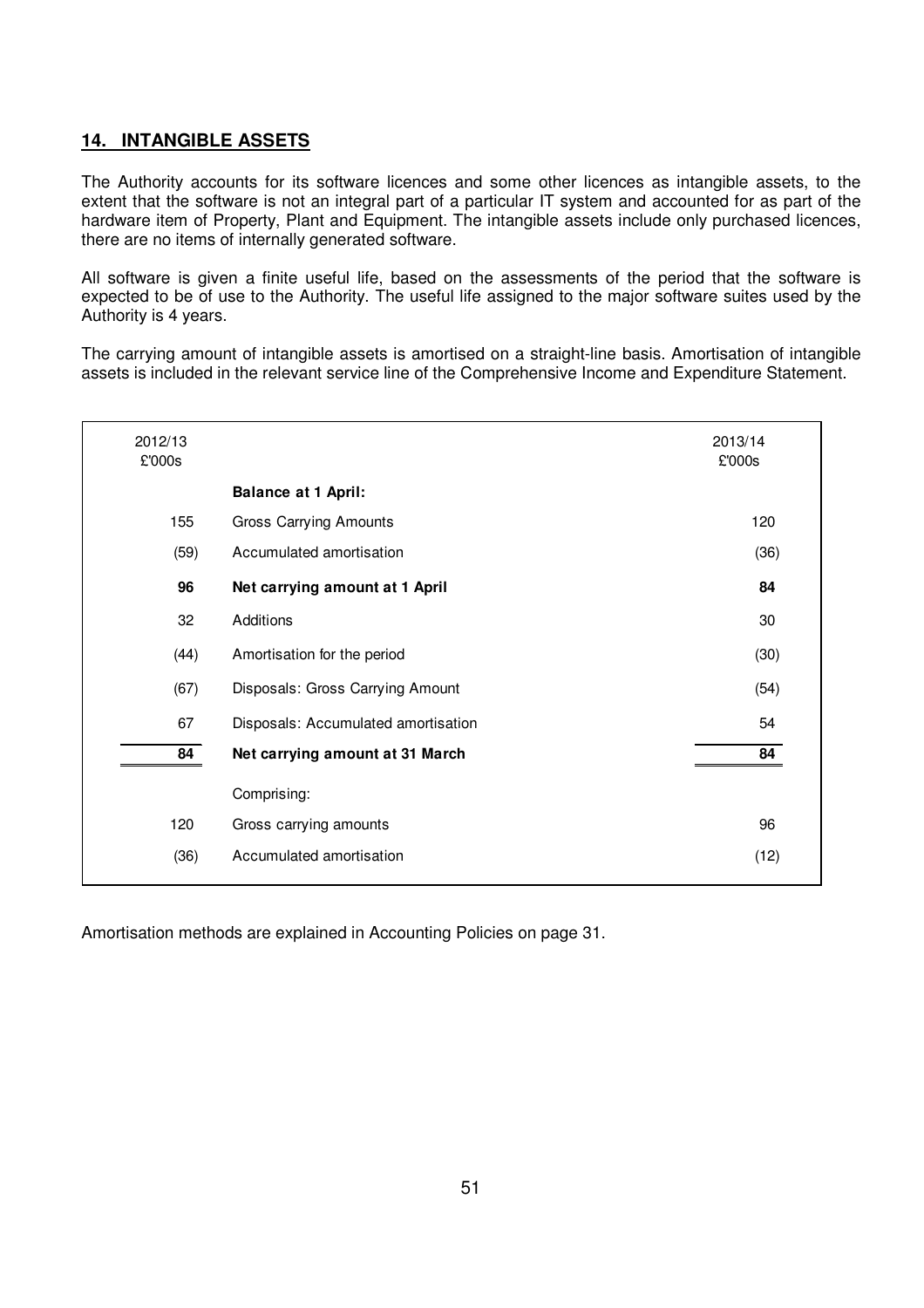## **15. FINANCIAL INSTRUMENTS**

### **Categories of Financial Instruments**

The following categories of financial instruments are carried in the Balance Sheet:

|                                         | Long-term                             |        | Current                               |        |
|-----------------------------------------|---------------------------------------|--------|---------------------------------------|--------|
| Investments                             | 31 March 2013 31 March 2014<br>£000's | £000's | 31 March 2013 31 March 2014<br>£000's | £000's |
| Loans and Receivables                   | 1                                     | 0      | 5,165                                 | 6,294  |
| <b>Total investments</b>                |                                       | 0      | 5,165                                 | 6,294  |
| <b>Borrowings</b>                       |                                       |        |                                       |        |
| Financial liabilities at amortised cost | 5,450                                 | 5,450  | 1,634                                 | 2,073  |
| <b>Total borrowings</b>                 | 5,450                                 | 5,450  | 1,634                                 | 2,073  |

### **Items of Income, Expense, Gains and Losses**

|                                | <b>Financial Liabilities</b> |                   | <b>Financial Assets</b> |                   |
|--------------------------------|------------------------------|-------------------|-------------------------|-------------------|
|                                | 2012/13<br>£000's            | 2013/14<br>£000's | 2012/13<br>£000's       | 2013/14<br>£000's |
| Interest Expense               | 226                          | 225               | $\Omega$                | 0                 |
| <b>Interest Payable</b>        | 226                          | 225               |                         |                   |
| Interest Income                | 0                            | 0                 | (50)                    | (38)              |
| Interest and Investment Income | 0                            | 0                 | (50)                    | (38)              |
| Net (Gain) / Loss for the year | 226                          | 225               | (50)                    | (38)              |

### **Fair values of Assets and Liabilities**

Financial liabilities, financial assets represented by loans and receivables and long-term debtors are carried in the Balance Sheet at amortised cost. Their fair value can be assessed by calculating the present value of the cash flows that will take place over the remaining term of the instruments, using the following assumptions:

- **For PWLB loans, premature repayment rates from the PWLB have been applied to provide the** fair value under PWLB debt redemption procedures
- No early repayment or impairment is recognised
- Where an instrument will mature in the next twelve months, the carrying amount is assumed to approximate to fair value
- The fair value of trade and other receivables is taken to be the invoiced or billed amount.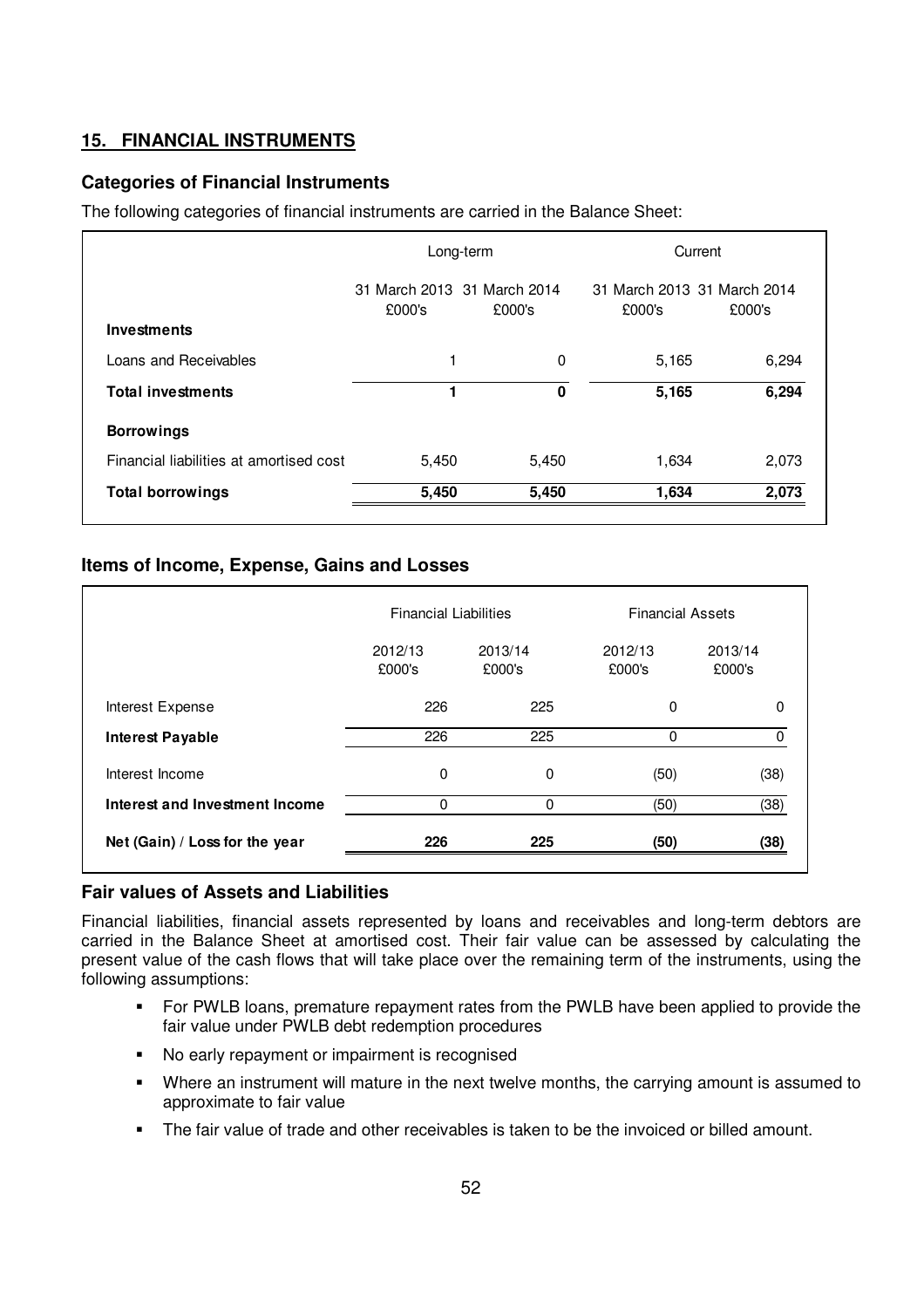The fair values calculated are as follows:

|                                                        | 31 March 2013                |                      | 31 March 2014<br>Carrying |                      |  |
|--------------------------------------------------------|------------------------------|----------------------|---------------------------|----------------------|--|
|                                                        | Carrying<br>Amount<br>£000's | Fair Value<br>£000's | Amount<br>£000's          | Fair Value<br>£000's |  |
| Non Public Works Loan Board<br>Public Works Loan Board | 175<br>5,450                 | 175<br>6,706         | 156<br>5,450              | 156<br>6,336         |  |
| <b>Total Debt</b>                                      | 5,625                        | 6,881                | 5,606                     | 6,492                |  |
| <b>Trade Creditors</b>                                 | 1,460                        | 1,460                | 1,917                     | 1,917                |  |
| <b>Total Financial Liabilities</b>                     | 7,085                        | 8,341                | 7,523                     | 8,409                |  |
| Loans and Receivables                                  | 2,300                        | 2,300                | 3,385                     | 3,385                |  |
| Long Term Debtors                                      | 1                            |                      | 0                         | 0                    |  |
| <b>Trade Debtors</b>                                   | 2,865                        | 2,865                | 2,909                     | 2,909                |  |
| <b>Total Loans and Receivables</b>                     | 5,166                        | 5,166                | 6,294                     | 6,294                |  |

As at the 31<sup>st</sup> March 2014 the fair value of the liabilities is higher than the carrying amount because the Authority's loan is a fixed rate loan where the interest rate payable is higher than the prevailing rates at the Balance Sheet date. This shows a notional future loss (based on economic conditions at 31 March 2014) arising from a future commitment to pay interest to lenders below current market rates.

Short term debtors and creditors are carried at cost as this is a fair approximation of their value.

### **16. INVENTORIES**

|                             | Balance at<br>1 April   | <b>Purchases</b> | Recognised<br>as expense<br>in year | Balance at<br>31 March |
|-----------------------------|-------------------------|------------------|-------------------------------------|------------------------|
| <b>Fuel and Oils</b>        |                         |                  |                                     |                        |
| 2012/13                     | $\overline{2}$          | 29               | (27)                                | 4                      |
| 2013/14                     | $\overline{\mathbf{4}}$ | 26               | (29)                                | 1                      |
|                             |                         |                  |                                     |                        |
| <b>Tourism Publications</b> |                         |                  |                                     |                        |
| 2012/13                     | 6                       | 8                | (12)                                | 2                      |
| 2013/14                     | $\overline{c}$          | 1                | 0                                   | 3                      |
|                             |                         |                  |                                     |                        |
| <b>Caddy Liners</b>         |                         |                  |                                     |                        |
| 2012/13                     | 0                       | 38               | (11)                                | 27                     |
| 2013/14                     | 27                      | 0                | (7)                                 | 20                     |
|                             |                         |                  |                                     |                        |
| Total                       |                         |                  |                                     |                        |
| 2012/13                     | 8                       | 75               | (50)                                | 33                     |
| 2013/14                     | 33                      | 27               | (36)                                | 24                     |
|                             |                         |                  |                                     |                        |
|                             |                         |                  |                                     |                        |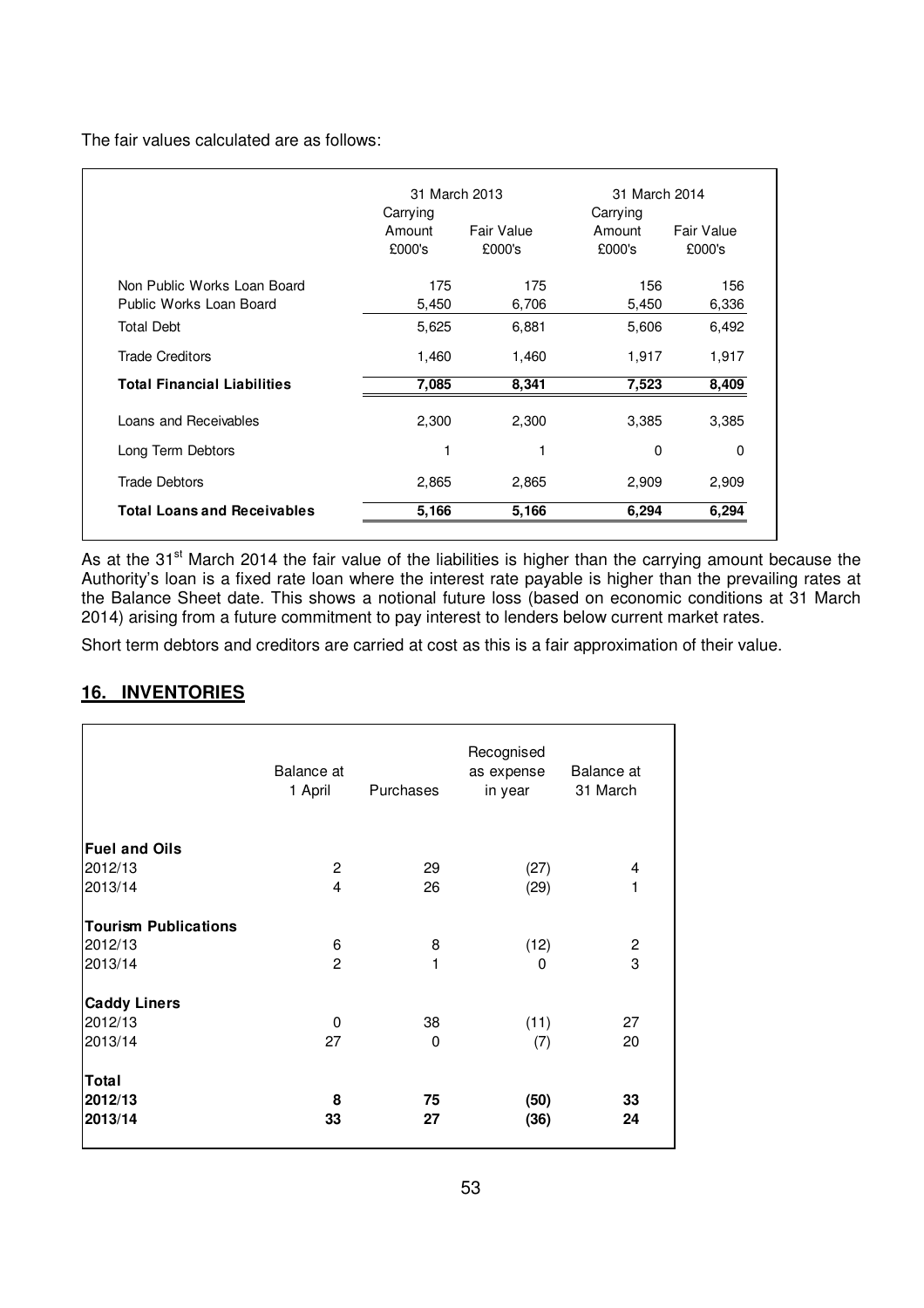## **17. DEBTORS**

| 31 March 2013<br>£'000s |                                        | 31 March 2014<br>£'000s |
|-------------------------|----------------------------------------|-------------------------|
| 1,001                   | <b>Central Government Bodies</b>       | 764                     |
| 1,997                   | <b>Other Local Authorities</b>         | 1,754                   |
| 3                       | <b>NHS Bodies</b>                      | 6                       |
| 248                     | Council Tax Payers - Derbyshire Dales  | 189                     |
| 5                       | Business Ratepayers Derbyshire Dales * | 393                     |
| 1,965                   | <b>Other Entities and Individuals</b>  | 2,257                   |
| 5,219                   |                                        | 5,363                   |

\* New system from 1<sup>st</sup> April 2013

## **18. CASH AND CASH EQUIVALENTS**

| 31 March 2013<br>£'000s |                                     | 31 March 2014<br>£'000s |
|-------------------------|-------------------------------------|-------------------------|
| (1,781)                 | Cash and Bank                       | (239)                   |
| 2,300                   | Bank Instant Access Deposit Account | 3,385                   |
| 519                     |                                     | 3,146                   |

# **19. ASSETS HELD FOR SALE**

The Council holds the following current assets with the intent of selling them within 12 months of the balance sheet date.

| 2012/13<br>£'000s |                                                                            | 2013/14<br>£'000s |
|-------------------|----------------------------------------------------------------------------|-------------------|
| 60                | <b>Balance at 1 April</b>                                                  | 471               |
| 412               | Assets newly classified as held for sale:<br>Property, Plant and Equipment | 0                 |
| (1)               | Revaluation gains / losses                                                 | (49)              |
| 471               | <b>Balance at 31 March</b>                                                 | 422               |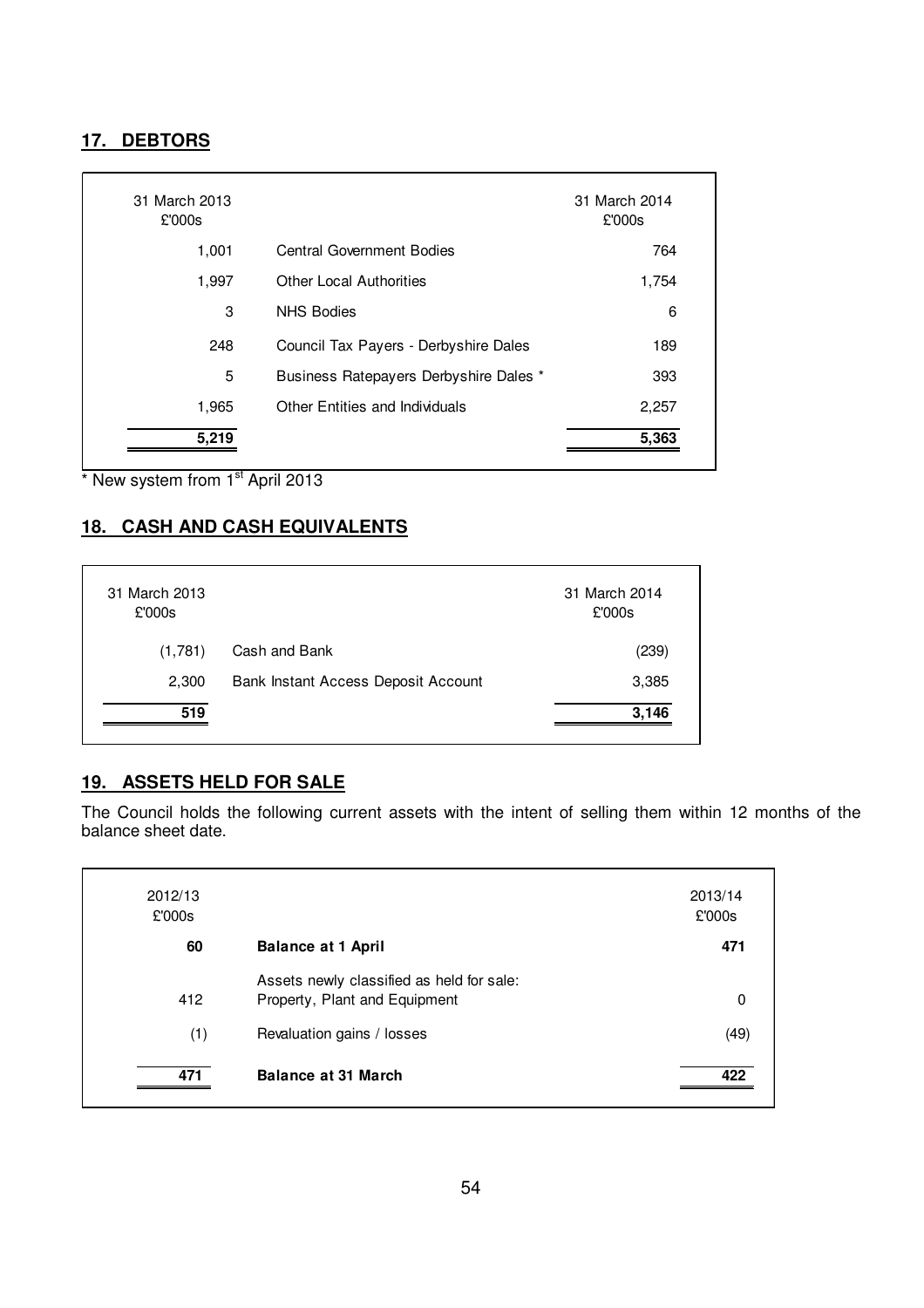### **20. CREDITORS**

| 31 March 2013<br>£'000s |                                       | 31 March 2014<br>£'000s |
|-------------------------|---------------------------------------|-------------------------|
| 296                     | <b>Central Government Bodies</b>      | 943                     |
| 488                     | <b>Other Local Authorities</b>        | 466                     |
| 107                     | Council Tax Payers - Derbyshire Dales | 115                     |
| 0                       | Business Ratepayers Derbyshire Dales* | 175                     |
| 1,138                   | Other Entities and Individuals        | 1,271                   |
| 2,029                   |                                       | 2,970                   |

New system from 1<sup>st</sup> April 2013

#### **21. PROVISIONS**

|                                       | Long Term<br><b>Insurances</b><br>£'000s | <b>Short Term</b><br>NNDR<br>Appeals<br>£'000s | <b>NNDR</b><br><b>Backdated</b><br>Appeals<br>£'000s | Total<br>£'000s |
|---------------------------------------|------------------------------------------|------------------------------------------------|------------------------------------------------------|-----------------|
| Balance at 1 April 2012               | 51                                       | 0                                              | 0                                                    | 51              |
| Additional provisions made in 2012/13 | 9                                        | 0                                              | 0                                                    | 9               |
| Amounts used in 2012/13               | (7)                                      | 0                                              | 0                                                    | (7)             |
| Unused amounts reversed in 2012/13    | $\Omega$                                 | 0                                              | $\Omega$                                             | O               |
| Balance at 31 March 2013              | 53                                       | $\bf{0}$                                       | $\Omega$                                             | 53              |
| Additional provisions made in 2013/14 | 11                                       | 61                                             | 156                                                  | 228             |
| Amounts used in 2013/14               | (12)                                     | 0                                              | 0                                                    | (12)            |
| Balance at 31 March 2014              | 52                                       | 61                                             | 156                                                  | 269             |
|                                       |                                          |                                                |                                                      |                 |

#### **Insurance claims**

The Insurances Provision was established to provide for claims that are pending in respect of uninsured losses, arising where there is no externally provided cover, such as where quotations from external insurers are not cost effective when compared with the value of claims likely to be made. Also covered are losses falling within the levels of excess on all other policies. All of the insurance claims are individually insignificant. They relate to personal injuries where the Authority is alleged to be at fault (e.g. through a failure to repair a car park properly) or vehicle accidents. Provision has been made for those claims where it is deemed probable that the Authority will have to make a settlement, based on past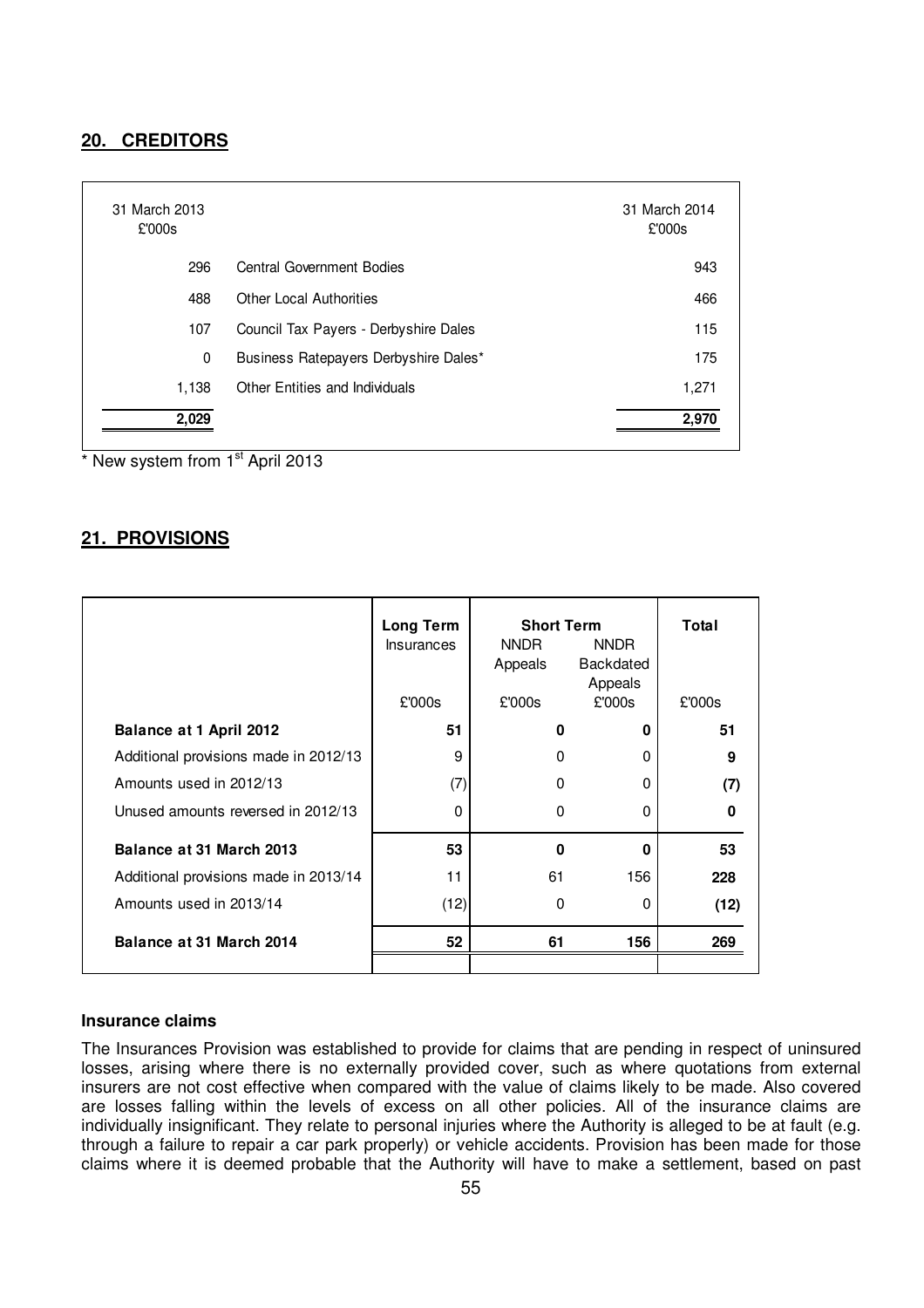experience about court decisions about liability and the amount of damages payable. It is not clear when all the outstanding claims will be settled as some, especially personal accident claims involving minors, can take several years to settle. The Authority may be reimbursed by its insurers for amounts above a £2,500 excess and, where there is reasonable assurance that this will be so, the income has been recognised.

#### **NDR Backdated Appeals**

Details of this provision can be found in Notes 3 and 6 to the Collection Fund on pages 86 and 88. The amounts shown in the table above reflects the District Council's share of the provision for appeals.

### **22. USABLE RESERVES**

Movements in the Authority's usable reserves are detailed in the Movement In Reserves Statement. The table below shows the balances at 31 March:

| 31 March 2013<br>£'000s |                                                               | 31 March 2014<br>£'000s |
|-------------------------|---------------------------------------------------------------|-------------------------|
| 1,878                   | Revenue Accounts<br>General Fund                              | 1,919                   |
| 345<br>5,619            | <b>Earmarked Reserves</b><br>Capital<br>Revenue               | 949<br>5,680            |
| 1,713<br>31             | Other<br>Capital Receipts Reserve<br>Capital Grants Unapplied | 2,494<br>32             |
| 9,586                   | <b>Total Usable Reserves</b>                                  | 11,074                  |

### **23. UNUSABLE RESERVES**

| 31 March 2013<br>£'000s |                                           | 31 March 2014<br>£'000s |
|-------------------------|-------------------------------------------|-------------------------|
| 17,436                  | <b>Revaluation Reserve</b>                | 17,962                  |
| 41,410                  | Capital Adjustment Account                | 41,120                  |
| (4,770)                 | Financial Instruments Adjustment Account  | (4,659)                 |
|                         | Deferred Receipts Reserve                 | 0                       |
| (22, 358)               | Pensions Reserve                          | (18, 761)               |
| (33)                    | <b>Collection Fund Adjustment Account</b> | (107)                   |
| (77)                    | Accumulated Absences Reserve              | (74)                    |
| 31,609                  | <b>Total Unusable Reserves</b>            | 35,481                  |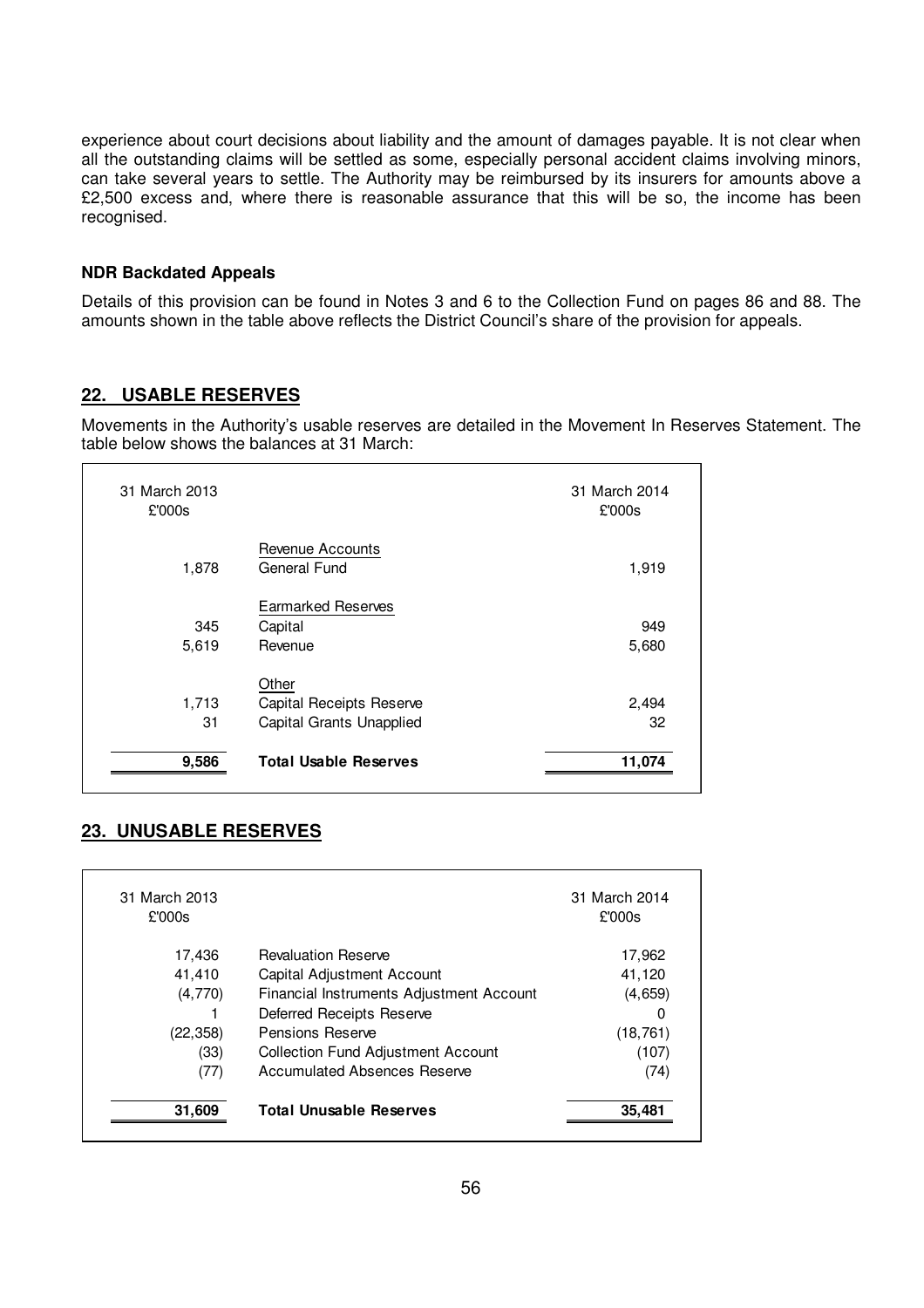### **Revaluation Reserve**

The Revaluation Reserve contains the gains made by the Authority arising from increases in the value of its Property, Plant and Equipment. The balance is reduced when assets with accumulated gains are:

- Revalued downwards or impaired and the gains are lost
- Used in the provision of services and the gains are consumed through depreciation, or
- Disposed of and the gains are realised.

The Reserve contains only revaluation gains accumulated since 1 April 2007, the date that the Reserve was created. Accumulated gains arising before that date are consolidated into the balance on the Capital Adjustment Account.

|       | 2012/13<br>£'000s |                                                                                                                              |       | 2013/14<br>£'000s |
|-------|-------------------|------------------------------------------------------------------------------------------------------------------------------|-------|-------------------|
|       | 17,535            | <b>Balance at 1 April</b>                                                                                                    |       | 17,436            |
| 287   |                   | Upward revaluation of assets                                                                                                 | 797   |                   |
| (120) |                   | Downward revaluation of assets and impairment losses not<br>charged to the Surplus/Deficit on the Provision of Services      | 0     |                   |
|       | 167               | Surplus or deficit on revaluation of non-current assets not<br>posted to the Surplus or Deficit on the Provision of Services |       | 797               |
| (212) |                   | Difference between fair value depreciation and historical cost<br>depreciation                                               | (217) |                   |
| (54)  |                   | Accumulated gains on assets sold or scrapped                                                                                 | (54)  |                   |
|       | (266)             | Amount written off to Capital Adjustment Account                                                                             |       | (271)             |
|       | 17,436            | <b>Balance at 31 March</b>                                                                                                   |       | 17.96             |

### **Capital Adjustment Account**

The Capital Adjustment Account absorbs the timing differences arising from the different arrangements for the consumption of non-current assets and for financing the acquisition, construction or enhancement of those assets under statutory provisions. The Account is debited with the cost of acquisition, construction or enhancement as depreciation, impairment losses and amortisations are charged to the Comprehensive Income and Expenditure Statement (with reconciling postings from the Revaluation Reserve to convert fair value figures to a historical cost basis). The Account is credited with the amounts set aside by the Authority as finance for the costs of acquisition, construction and enhancement.

The Account contains revaluation gains accumulated on Property, Plant and Equipment before April 2007, the date that the Revaluation reserve was created to hold such gains.

Note 7 provides details of the source of all the transactions posted to the Account, apart from those involving the Revaluation Reserve.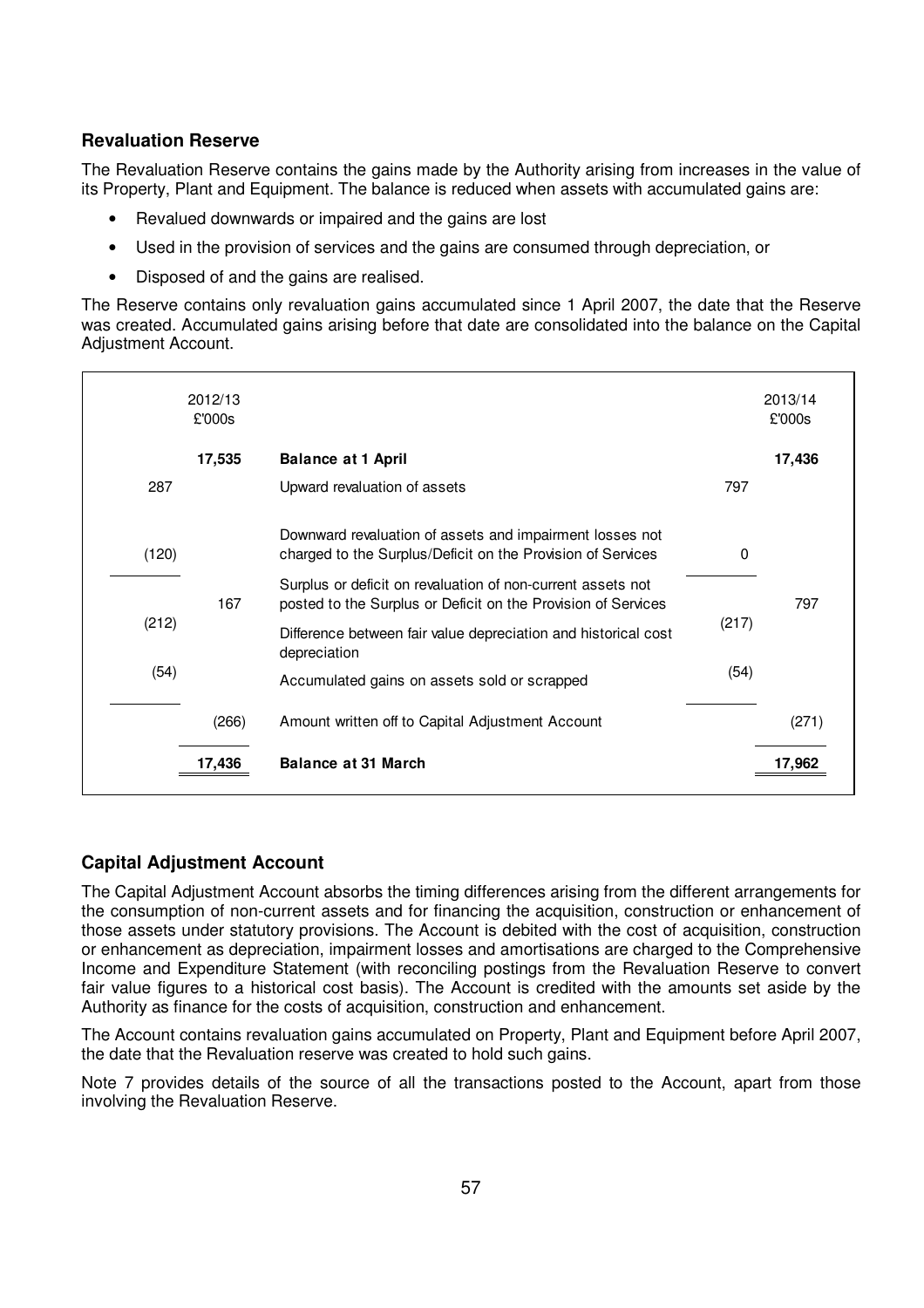|          | 2012/13<br>£'000s |                                                                                                                                                                            |          | 2013/14<br>£'000s |
|----------|-------------------|----------------------------------------------------------------------------------------------------------------------------------------------------------------------------|----------|-------------------|
|          | 41,621            | <b>Balance at 1 April</b>                                                                                                                                                  |          | 41,410            |
|          |                   | Reversal of Items relating to capital expenditure debited<br>or credited to the Comprehensive Income and<br><b>Expenditure Statement:</b>                                  |          |                   |
| (1, 524) |                   | Charges for depreciation and impairment of non-<br>current assets                                                                                                          | (1, 358) |                   |
| (44)     |                   | Amortisation of intangible assets                                                                                                                                          | (30)     |                   |
| (143)    |                   | Revenue expenditure funded from capital under<br>statute                                                                                                                   | (75)     |                   |
| (228)    |                   | Amounts of non-current assets written off on<br>disposal or sale as part of the gain / loss on<br>disposal to the Comprehensive Income and<br><b>Expenditure Statement</b> | (279)    |                   |
|          | (1,939)           |                                                                                                                                                                            |          | (1, 742)          |
|          | 266               | Adjusting amounts written out of the Revaluation<br>Reserve                                                                                                                |          | 271               |
|          | (1,673)           | Net written out amount of the cost of non-current<br>assets consumed in the year                                                                                           |          | (1, 471)          |
|          |                   | Capital financing applied in the year:                                                                                                                                     |          |                   |
| 820      |                   | Use of the Capital Receipts Reserve to finance new<br>capital expenditure                                                                                                  | 366      |                   |
| 39       |                   | Capital grants and contributions credited to the<br>Comprehensive Income and Expenditure<br>Statement that have been applied to capital<br>financing                       | 20       |                   |
| 0        |                   | Application of grants to capital financing from the<br>Capital grants Unapplied Account                                                                                    |          |                   |
| 312      |                   | Statutory provision for the financing of capital<br>investment charged against the General Fund<br><b>Balance</b>                                                          | 527      |                   |
| 244      |                   | Capital expenditure charged against General Fund<br>balances                                                                                                               | 467      |                   |
|          | 1,415             |                                                                                                                                                                            |          | 1,380             |
|          | 47                | Movements in the market value of investment<br>Properties debited or credited to the Comprehensive<br>Income and Expenditure Statement                                     |          | (199)             |
|          | 41,410            | <b>Balance at 31 March</b>                                                                                                                                                 |          | 41,120            |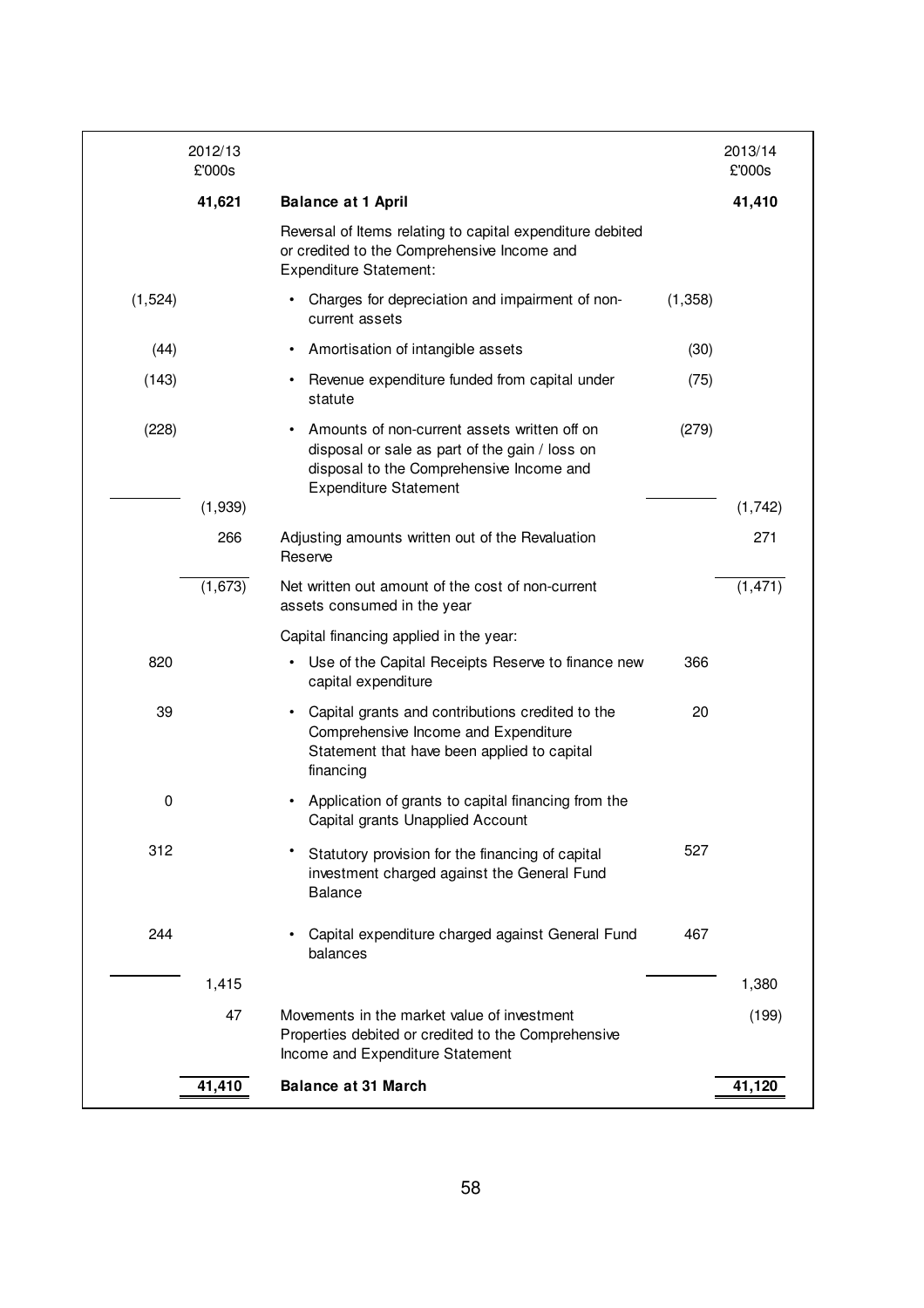### **Financial Instruments Adjustment Account**

The Financial Instruments Adjustment Account absorbs the timing differences arising from the different arrangements for accounting for income and expenses relating to certain financial instruments and for bearing losses or benefitting from gains per statutory provisions. The Authority uses the Account to manage premiums paid on the early repayment of loans, which were redeemed in 2003/04. Premiums are excluded from the Comprehensive Income and Expenditure Statement but included in the Movement in Reserves Statement. Over time, the expense is posted back to the General fund Balance in accordance with statutory arrangements for spreading the burden on council tax. In this Authority's case, the period to charge the premium is 50 years.

|     | 2012/13<br>£'000s |                                                                                                                                                                                                        | 2013/14<br>£'000s |
|-----|-------------------|--------------------------------------------------------------------------------------------------------------------------------------------------------------------------------------------------------|-------------------|
|     | (4,881)           | <b>Balance at 1 April</b>                                                                                                                                                                              | (4,770)           |
| 111 |                   | Proportion of premiums incurred in previous financial<br>years to be charged against the General Fund<br>Balance in accordance with statutory requirements                                             | 111               |
|     | 111               | Amount by which finance costs charged to the<br>Comprehensive Income and Expenditure Statement<br>are different from finance costs chargeable in the year<br>in accordance with statutory requirements | 111               |
|     |                   | <b>Balance at 31 March</b>                                                                                                                                                                             |                   |

### **Deferred Receipts Reserve**

The Deferred Receipts Reserve holds the gains recognised on the disposal of non-current assets but for which cash settlement has yet to take place. Under statutory arrangements, the Authority does not treat these gains as usable for financing new expenditure until they are backed by cash receipts. When the deferred cash settlement eventually takes place, amounts are transferred to the Deferred Receipts Reserve. For this Authority, Deferred Receipts arise from mortgages on Council Houses sold.

| 2012/13<br>£'000s |                                                               | 2013/14<br>£'000s |
|-------------------|---------------------------------------------------------------|-------------------|
| $\mathbf{2}$      | <b>Balance at 1 April</b>                                     |                   |
| (1)               | Transfer to the Capital Receipts Reserve upon receipt of cash | 1)                |
|                   | <b>Balance at 31 March</b>                                    |                   |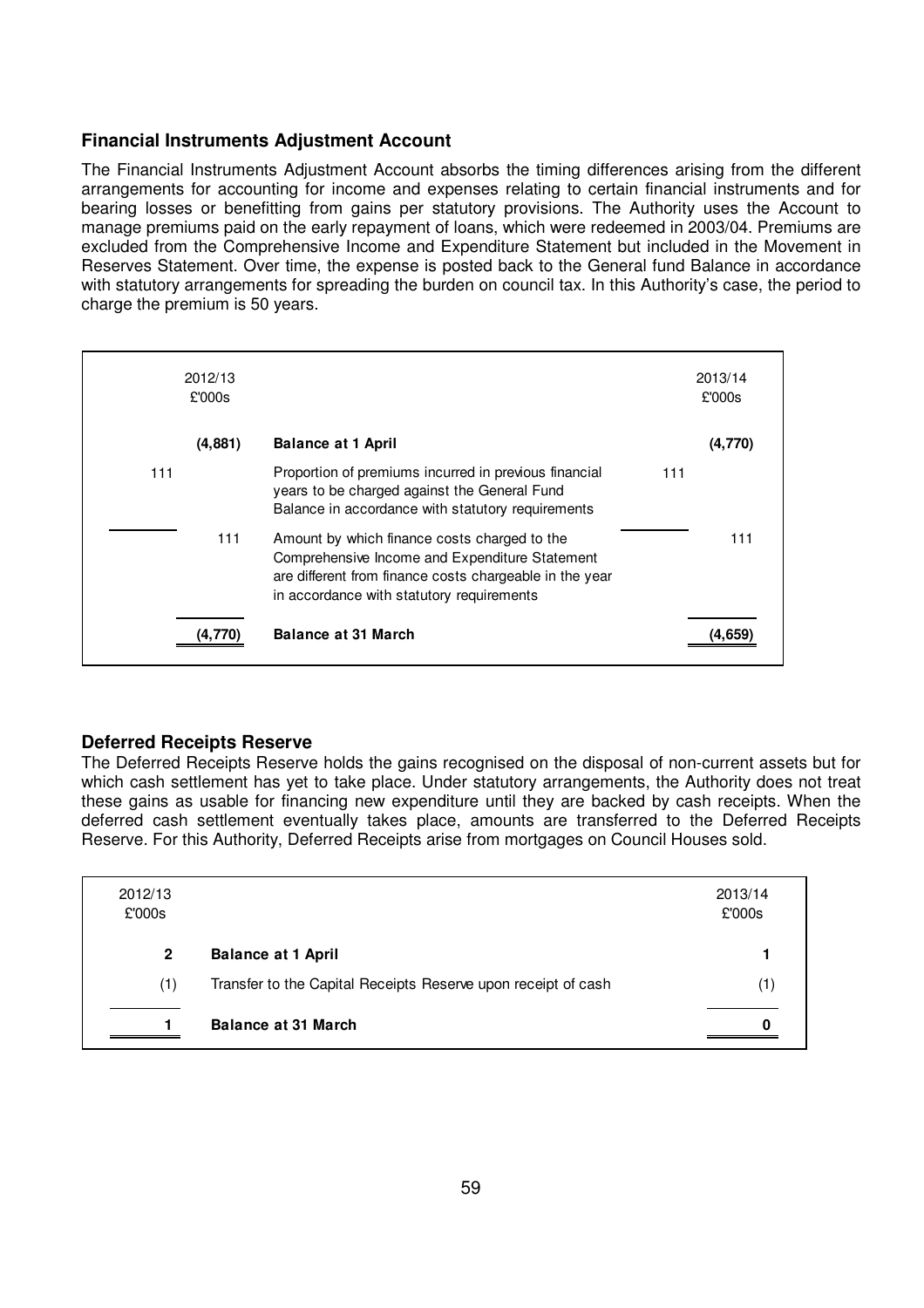### **Pensions Reserve**

The Pensions Reserve absorbs the timing differences arising from the different arrangements for accounting for post employment benefits and for funding benefits in accordance with statutory provisions. The Authority accounts for post employment benefits in the Comprehensive Income and Expenditure Statement as the benefits are earned by employees accruing years of service, updating the liabilities recognised to reflect inflation, changing assumptions and investment returns on any resources set aside to meet the costs. However, statutory arrangements require benefits earned to be financed as the authority makes employer's contributions to the pension fund or eventually pays any pension for which it is directly responsible. The debit balance on the Pensions Reserve therefore shows a substantial shortfall in the benefits earned by past and current employees and the resources the Authority has set aside to meet them. The statutory arrangements will ensure that funding will have been set aside by the time that the benefits come to be paid.

| 2012/13<br>£'000s |                                                                                                                                                                                                 | 2013/14<br>£'000s |
|-------------------|-------------------------------------------------------------------------------------------------------------------------------------------------------------------------------------------------|-------------------|
| (18, 172)         | <b>Balance at 1 April</b>                                                                                                                                                                       | (22, 358)         |
| (3,681)           | Remeasurements of net defined liability                                                                                                                                                         | 4,402             |
| (1,898)           | Reversal of items relating to retirement benefits debited or credited to the<br>Surplus or Deficit on the Provision of Services in the Comprehensive Income and<br><b>Expenditure Statement</b> | (2, 100)          |
| 1,393             | Employer's pensions contributions payable in the year                                                                                                                                           | 1.295             |
| 22,358            | Balance at 31 March                                                                                                                                                                             | (18.76            |

### **Collection Fund Adjustment Account**

The Collection Fund Adjustment Account manages the differences arising from the recognition of council tax income in the Comprehensive Income and Expenditure Statement as it falls due from taxpayers compared with the statutory arrangements for paying across amounts to the General Fund from the Collection Fund.

| 2012/13<br>£'000s |                                                                                                                                                                                                                       | 2013/14<br>£'000s |
|-------------------|-----------------------------------------------------------------------------------------------------------------------------------------------------------------------------------------------------------------------|-------------------|
|                   | (55) Balance at 1 April<br>Amount by which council tax income credited to the Comprehensive<br>Income and Expenditure Statement is different from council tax income                                                  | (33)              |
|                   | 22 calculated for the year in accordance with statutory arrangements                                                                                                                                                  | 6                 |
|                   | Amount by which Business Rate income credited to the Comprehensive<br>Income and Expenditure Statement is different from business rate income<br>0 calculated for the year in accordance with statutory arrangements* | (80)              |
|                   | <b>Balance at 31 March</b>                                                                                                                                                                                            |                   |
| (33)<br>$\cdot$   | act a<br>1.0011                                                                                                                                                                                                       |                   |

\*Introduced from 1<sup>st</sup> April 2013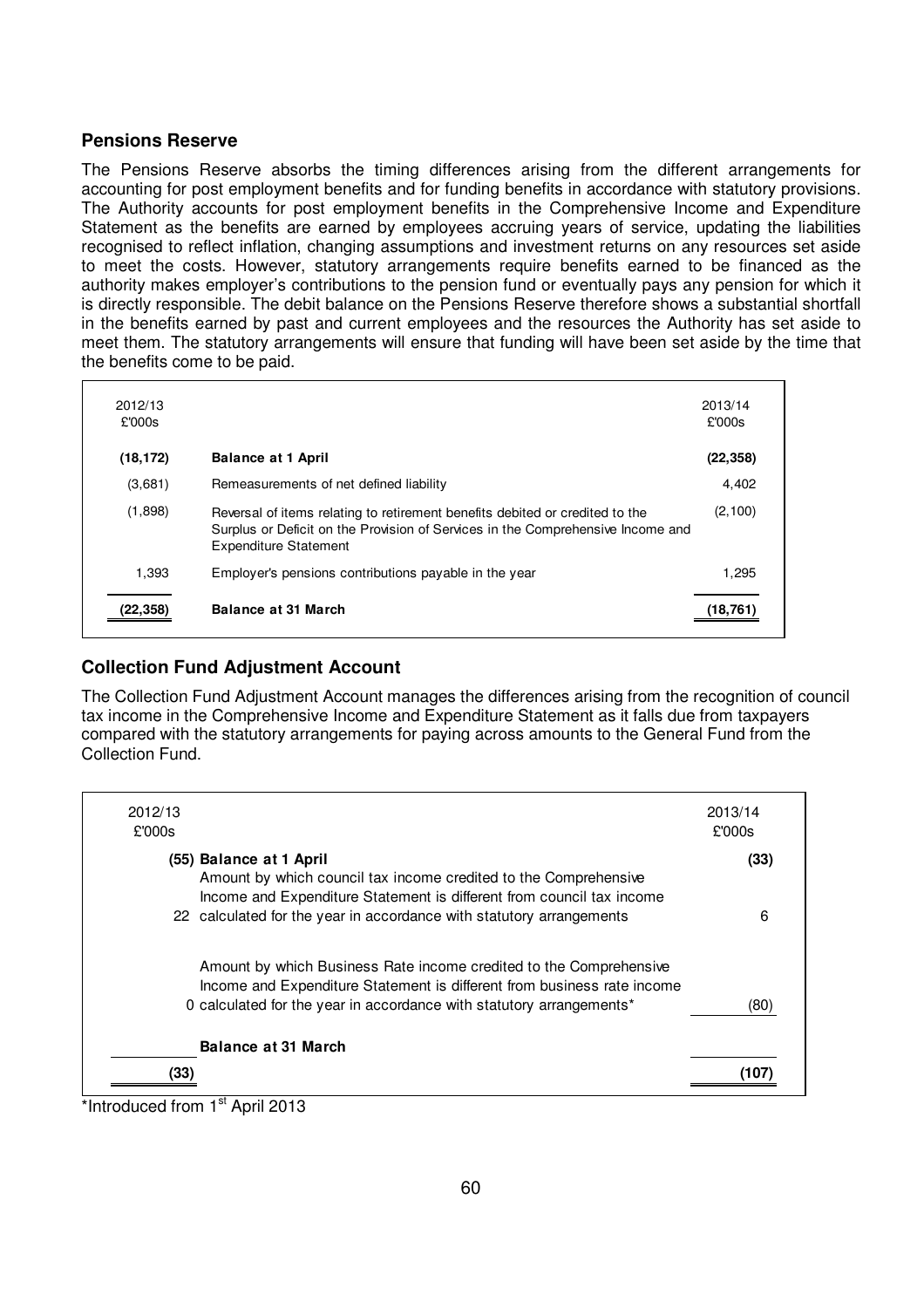#### **Accumulated Absences Account**

The Accumulated Absences Account absorbs the differences that would otherwise arise on the General Fund Balance from accruing for compensated absences earned but not taken in the year, e.g. annual leave entitlement carried forward at 31 March. Statutory arrangements require that the impact on the General Fund Balance is neutralised by transfers to or from the Account.

| 2012/13<br>£'000s                                                              | 2013/14<br>£'000s |
|--------------------------------------------------------------------------------|-------------------|
| (50) Balance at 1 April                                                        | (77)              |
| 50 Settlement or cancellation of accrual made at the end of the preceding year | 77                |
| (77) Amounts accrued at the end of the current year                            | (74)              |
| (77) Balance at 31 March                                                       |                   |

## **24. CASH FLOW STATEMENT – OPERATING ACTIVITIES**

| 2012/13 Restated |        |                                                                                                           | 2013/14  |          |
|------------------|--------|-----------------------------------------------------------------------------------------------------------|----------|----------|
| £'000s           | £'000s |                                                                                                           | £'000s   | £'000s   |
|                  | (789)  | Net Surplus or (Deficit) on the Provision of Services                                                     |          | 161      |
|                  |        | Adjustments for non-cash movements                                                                        |          |          |
| 1,556            |        | Depreciation                                                                                              | 1,358    |          |
| (32)             |        | Impairment and upward valuations                                                                          |          |          |
| 44               |        | Amortisation                                                                                              | 30       |          |
| 200              |        | Increase/Decrease in Creditors                                                                            | 826      |          |
|                  |        | Increase/Decrease in Interest and Dividend Debtors                                                        |          |          |
| (1, 120)         |        | Increase/Decrease in Debtors                                                                              | 444      |          |
| (25)             |        | Increase/Decrease in Inventories                                                                          | 9        |          |
| 505              |        | Movement in Pension Liability                                                                             | 805      |          |
| 2                |        | Contributions to/(from) Provisions                                                                        | 216      |          |
|                  |        | Carrying amount of non-current assets and non-current assets held                                         |          |          |
| 228              |        | for sale, sold or derecognised                                                                            | 279      |          |
| (47)             |        | Movement in Investment Property Values                                                                    | 199      |          |
|                  | 1,311  |                                                                                                           |          | 4,166    |
|                  |        | Adjustments for investing or financing activities                                                         |          |          |
|                  |        | Capital Grants credited to surplus or deficit on the provision of                                         |          |          |
| (45)             |        | services                                                                                                  | (28)     |          |
|                  |        | Proceeds from the sale of property plant and equipment, investment                                        |          |          |
| (507)            |        | property and intangible assets                                                                            | (1, 146) |          |
|                  | (552)  |                                                                                                           |          | (1, 174) |
|                  |        |                                                                                                           |          |          |
|                  | (30)   | <b>Net Cash Flows from Operating Activities</b>                                                           |          | 3,153    |
|                  |        |                                                                                                           |          |          |
|                  |        | Operating Activities within the cash flow statement include the following cash flows relating to interest |          |          |
|                  |        |                                                                                                           |          |          |
| 50               |        | Interest Received                                                                                         | 38       |          |
| (330)            |        | Interest Paid                                                                                             | (326)    |          |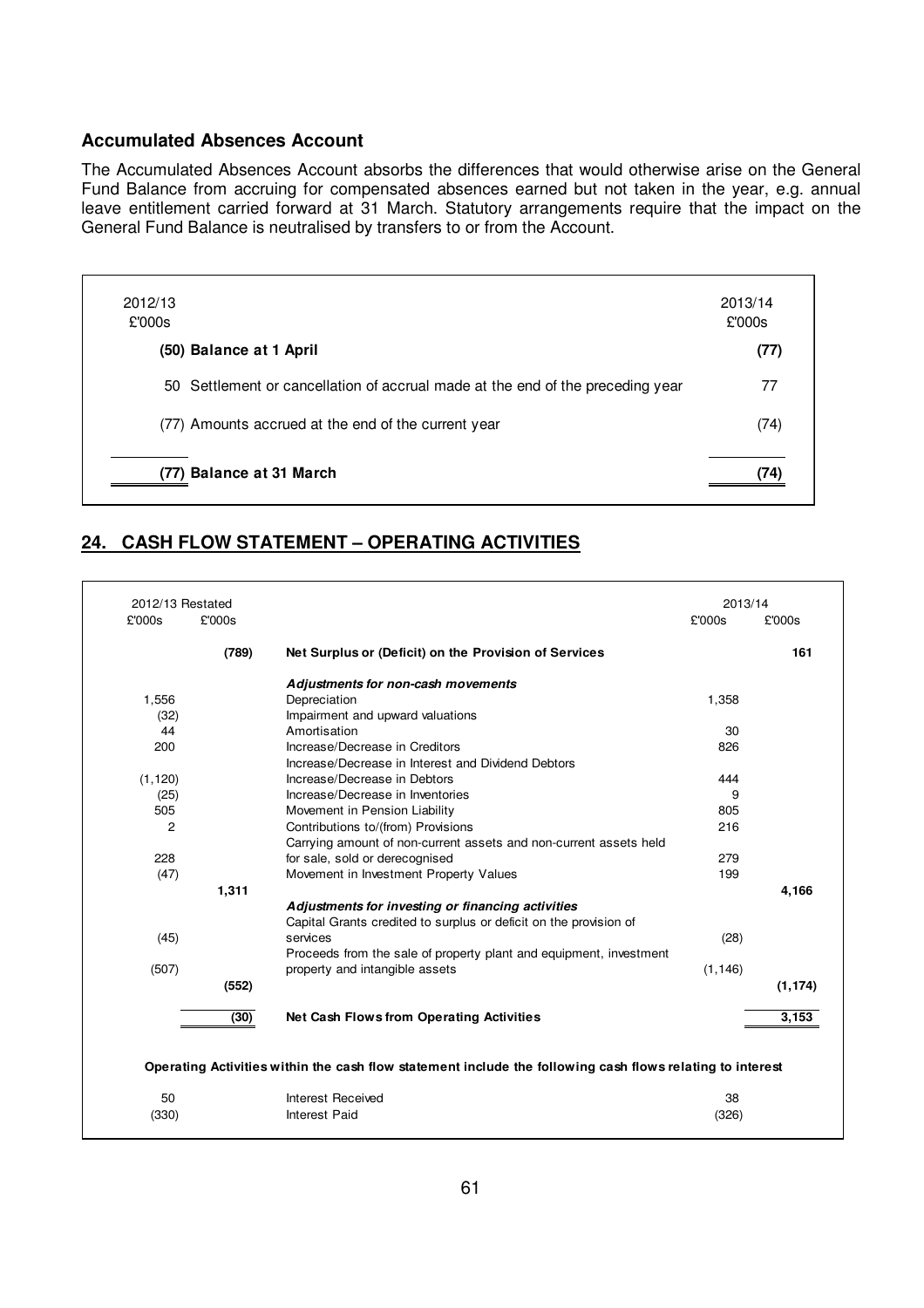## **25. CASH FLOW STATEMENT – INVESTING ACTIVITIES**

| 2012/13<br>£'000s                                                                                         | 2013/14<br>£'000s |
|-----------------------------------------------------------------------------------------------------------|-------------------|
| (1,777) Purchase of property, plant and equipment, investment property and<br>intangible assets           | (860)             |
| 578 Proceeds from the sale of property, plant and equipment, investment<br>property and intangible assets | 1.193             |
| 52 Other receipts from investing activities                                                               | (743)             |
| (1,147) Net cashflows from investing activities                                                           | (410)             |

## **26. CASH FLOW STATEMENT – FINANCING ACTIVITIES**

| 2012/13<br>£'000s                                                  | 2013/14<br>£'000s |
|--------------------------------------------------------------------|-------------------|
| (306) Billing Authorities - Council Tax and NNDR adjustments       | 342               |
| Repayment of Short-Term and Long-Term Borrowing                    | (19)              |
| (283) Cash payments for the reduction of a finance lease liability | (439)             |
| (589) Net cashflows from financing activities                      | (116)             |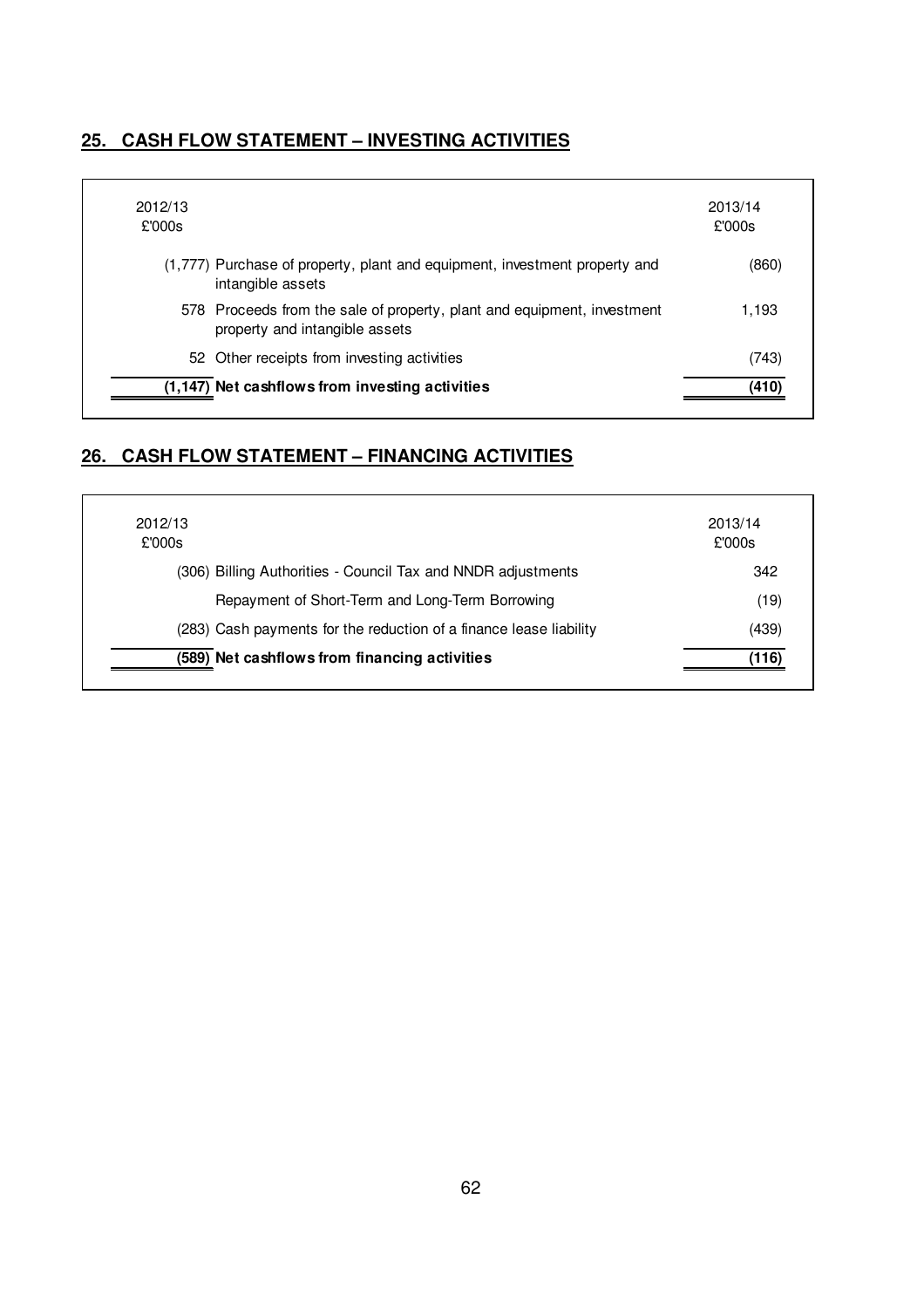## **27. AMOUNTS REPORTED FOR RESOURCE ALLOCATION DECISIONS**

The analysis of income and expenditure by service on the face of the Comprehensive Income and Expenditure Statement is that specified by the Best Value Accounting Code of Practice. However, decisions about resource allocation are taken by the Council on the basis of budget reports analysed across the key policy committees.

|                     | <b>Derbyshire Dales District Council</b><br><b>Committee Income and Expenditure</b> |                     |        |                               |                     |                     |                     |           |
|---------------------|-------------------------------------------------------------------------------------|---------------------|--------|-------------------------------|---------------------|---------------------|---------------------|-----------|
|                     |                                                                                     | 2012/13             |        |                               |                     | 2013/14             |                     |           |
| Community           | Corporate                                                                           | Environment         | Total  |                               | Community           | Corporate           | Environment         | Total     |
| Committee<br>£000's | Committee<br>£000's                                                                 | Committee<br>£000's | £000's |                               | Committee<br>£000's | Committee<br>£000's | Committee<br>£000's | £000's    |
| 2,984               | 2,953                                                                               | 2,486               |        | 8,423 Employees               | 2,575               | 2,994               | 2,596               | 8,165     |
| 785                 | 421                                                                                 | 866                 |        | 2,072 Premises                | 850                 | 418                 | 886                 | 2,154     |
| 62                  | 191                                                                                 | 939                 |        | 1,192 Transport               | 44                  | 186                 | 984                 | 1,214     |
| 1,800               | 1,364                                                                               | 4,633               |        | 7,797 Supplies and Services   | 2,517               | 1,564               | 5,558               | 9,639     |
| 17,683              | $\Omega$                                                                            | 0                   |        | 17,683 Transfer Payments      | 13,730              | 0                   | 0                   | 13,730    |
| 1,240               | 2,383                                                                               | 920                 |        | 4,543 Support Service Charges | 1,349               | 2,753               | 941                 | 5,043     |
| 663                 | 189                                                                                 | 667                 |        | 1,519 Capital Charges         | 594                 | 421                 | 571                 | 1,586     |
| 25,217              | 7,501                                                                               | 10,511              |        | 43,229 Total expenditure      | 21,659              | 8,336               | 11,536              | 41,531    |
| (21, 172)           | (5, 176)                                                                            | (7, 188)            |        | (33,536) Income               | (17, 583)           | (5, 917)            | (8,633)             | (32, 133) |
| 4,045               | 2,325                                                                               | 3,323               |        | 9,693 Net expenditure         | 4,076               | 2,419               | 2,903               | 9,398     |

### **Reconciliation of Committee Income and Expenditure to Cost of services in the Comprehensive Income and Expenditure Statement**

This reconciliation shows how the figures in the analysis of committee income and expenditure relate to the amounts included in the Cost of services line of the Comprehensive Income and Expenditure Statement.

| 2012/13<br>£000's |                                                                                                                                               | 2013/14<br>£000's |
|-------------------|-----------------------------------------------------------------------------------------------------------------------------------------------|-------------------|
| 9,693             | Net expenditure in the Committee Analysis                                                                                                     | 9,398             |
| 9                 | Amounts in the Cost of Services in the Comprehensive Income and Expenditure<br>Statement not reported to management in the Committee Analysis | 0                 |
| 9.702             | <b>Cost of Services</b>                                                                                                                       | a zag             |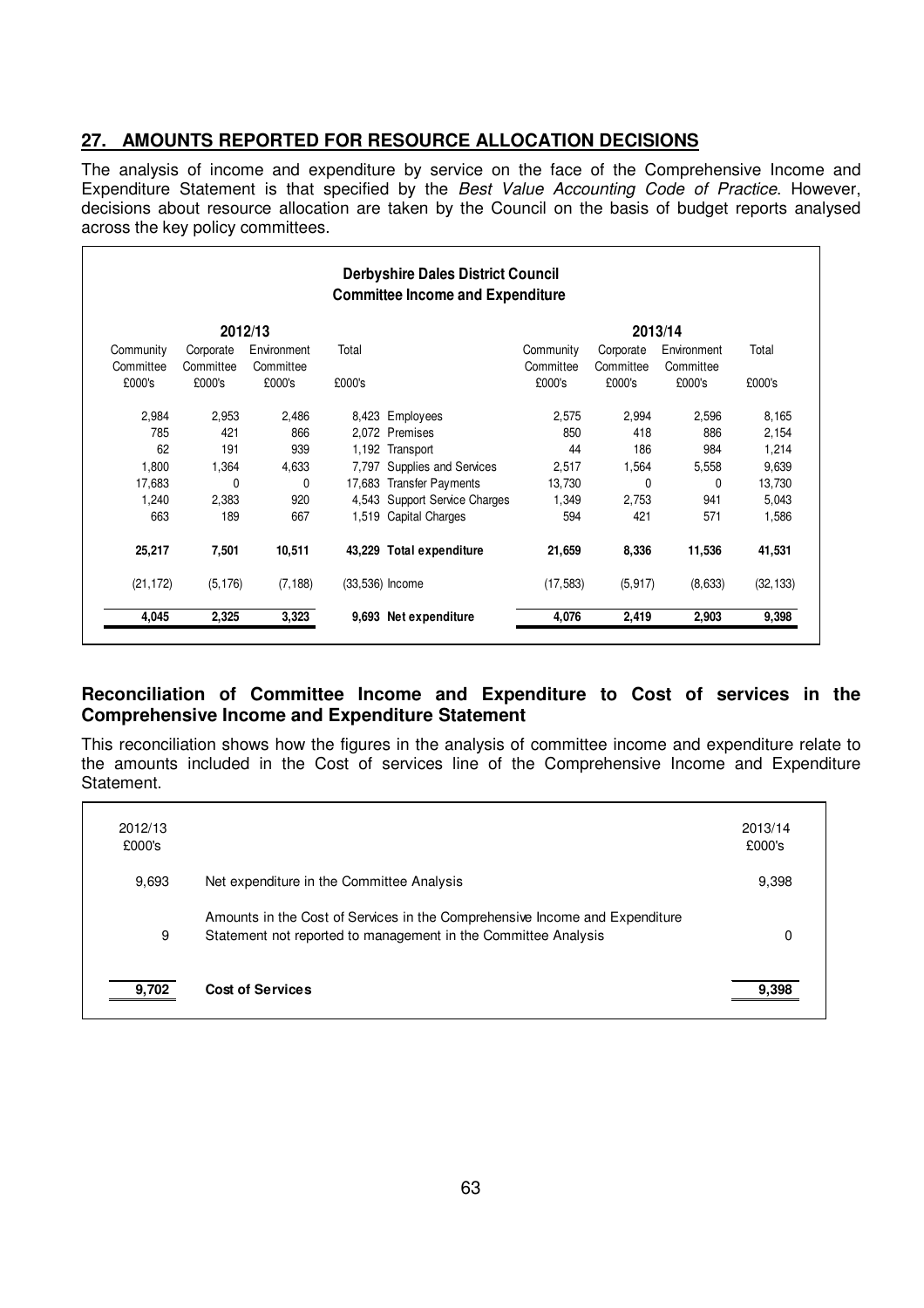## **Reconciliation to subjective analysis**

This reconciliation shows how the figures in the analysis of committee income and expenditure relate to a subjective analysis of the Surplus or Deficit on the Provision of Services included in the Comprehensive Income and Expenditure Statement.

| 2012/13                                                                           | Committee<br>Analysis<br>£'000s | Corporate<br>Amounts<br>£'000s | Total<br>£'000s |
|-----------------------------------------------------------------------------------|---------------------------------|--------------------------------|-----------------|
| Fees, charges and other service income                                            | (13, 221)                       | 0                              | (13, 221)       |
| Financing and investment income (including expected<br>return on pensions assets) | 0                               | 2,441                          | 2,441           |
| Income from council tax                                                           | 0                               | (6, 871)                       | (6, 871)        |
| Government grants and other contributions                                         | (20, 315)                       | (4,067)                        | (24, 382)       |
| <b>Total Income</b>                                                               | (33, 536)                       | (8, 497)                       | (42, 033)       |
| Employee expenses                                                                 | 8,423                           | 0                              | 8,423           |
| Rent Allowances & Council Tax Benefits                                            | 17,683                          | 0                              | 17,683          |
| Support service recharges                                                         | 4,543                           | 0                              | 4,543           |
| Depreciation, amortisation and impairment                                         | 1,519                           | 0                              | 1,519           |
| Other service expenses                                                            | 11,061                          | 9                              | 11,070          |
| Interest payments (including pensions interest costs)                             | 0                               | (1,370)                        | (1, 370)        |
| Town and Parish Council Precepts                                                  | 0                               | 1,233                          | 1,233           |
| Gain or loss on Disposal of Non Current Assets                                    | 0                               | (279)                          | (279)           |
| <b>Total Expenditure</b>                                                          | 43,229                          | (407)                          | 42,822          |
| (Surplus) or deficit on the provision of services                                 | 9,693                           | (8,904)                        | 789             |
|                                                                                   |                                 |                                |                 |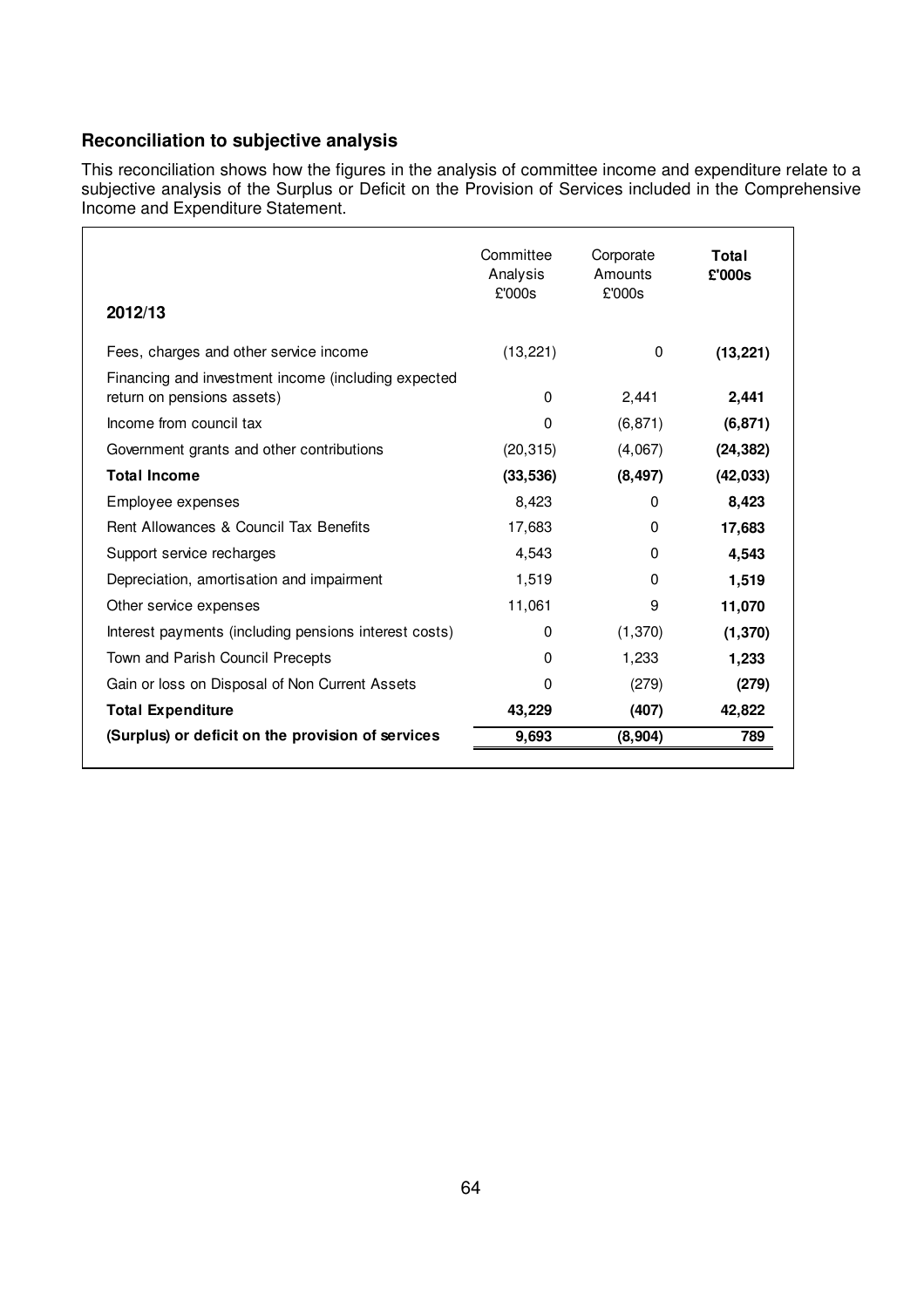## **Reconciliation to subjective analysis (continued)**

| 2013/14                                                                           | Committee<br>Analysis<br>£'000s | Corporate<br>Amounts<br>£'000s | Total<br>£'000s |
|-----------------------------------------------------------------------------------|---------------------------------|--------------------------------|-----------------|
| Fees, charges and other service income                                            | (15, 564)                       | 0                              | (15, 564)       |
| Financing and investment income (including expected<br>return on pensions assets) | 0                               | 2,469                          | 2,469           |
| Income from council tax                                                           | 0                               | (6, 472)                       | (6, 472)        |
| Government grants and other contributions                                         | (16, 569)                       | (4,675)                        | (21, 244)       |
| <b>Total Income</b>                                                               | (32, 133)                       | (8,678)                        | (40, 811)       |
| Employee expenses                                                                 | 8,165                           | 0                              | 8,165           |
| Rent Allowances & Council Tax Benefits                                            | 13,730                          | 0                              | 13,730          |
| Support service recharges                                                         | 5,043                           | 0                              | 5,043           |
| Depreciation, amortisation and impairment                                         | 1,586                           | 0                              | 1,586           |
| Other service expenses                                                            | 13,007                          | 0                              | 13,007          |
| Interest payments (including pensions interest costs)                             | 0                               | (1, 336)                       | (1, 336)        |
| Town and Parish Council Precepts                                                  | 0                               | 1,226                          | 1,226           |
| Payments to Parishes - Council Tax Support Scheme                                 |                                 | 96                             | 96              |
| Gain or loss on Disposal of Non Current Assets                                    | $\Omega$                        | (867)                          | (867)           |
| <b>Total Expenditure</b>                                                          | 41,531                          | (881)                          | 40,650          |
| (Surplus) or deficit on the provision of services                                 | 9,398                           | (9, 559)                       | (161)           |

## **28. ACQUIRED AND DISCONTINUED OPERATIONS**

The Authority has no operations that have been acquired or discontinued in 2012/13 or 2013/14.

## **29. AGENCY SERVICES**

The Council operates as an agent for Derbyshire County Council in respect of highways cleansing and verge mowing. In 2013/14 the expenditure was £395,000 (2012/13 £394,000).

In 2013/14 the Council acted as an agent for Central Government, Derbyshire County Council and Derbyshire Fire Authority in collecting Non-Domestic Rates, and as an agent for major precepting authorities in collecting their shares of council tax. Further information of the amounts collected is given in the section for the Collection Fund, commencing on page 82.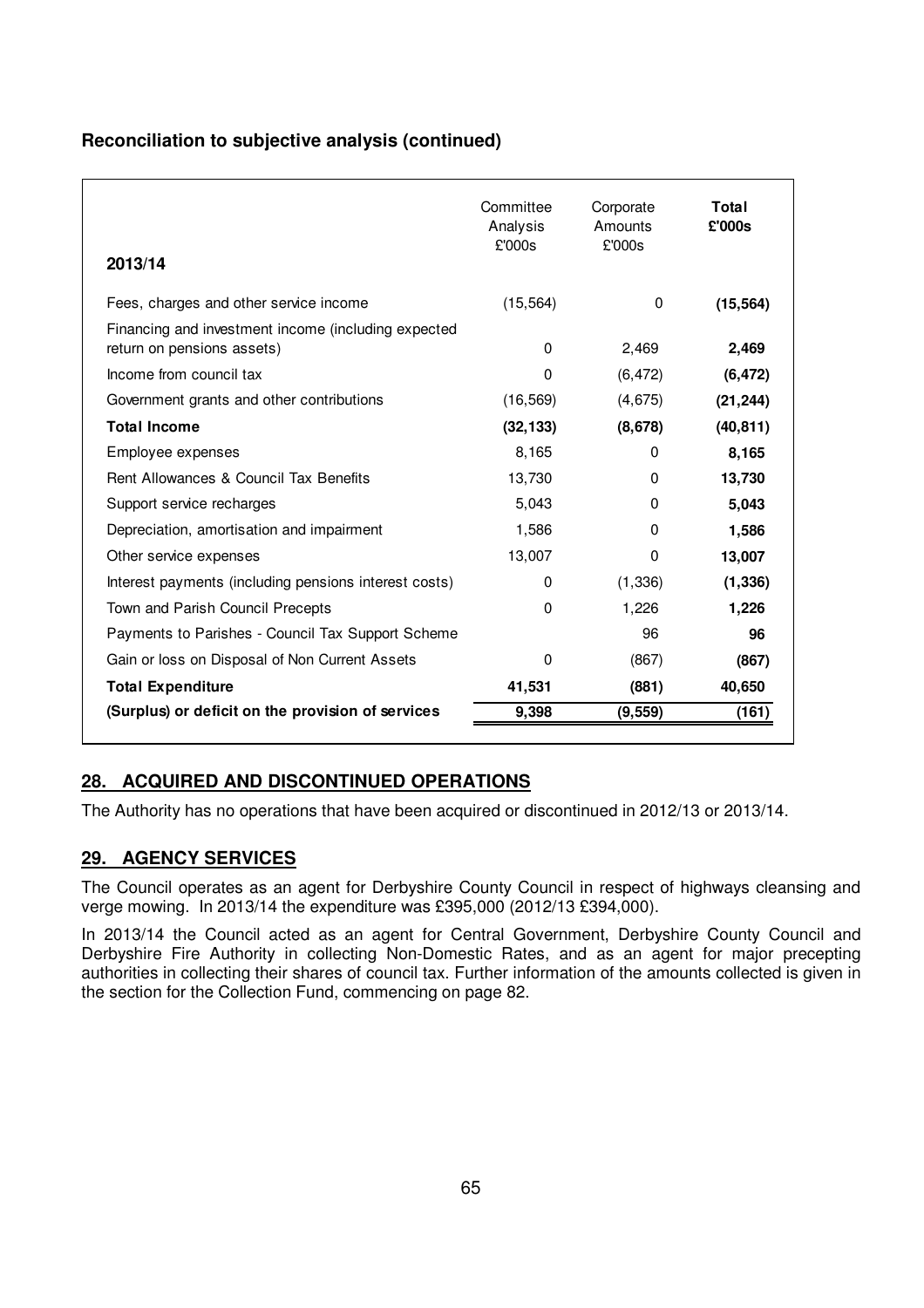## **30. EXTERNAL AUDIT COSTS**

| 2012/13<br>£'000s |                                           | 2013/14<br>£'000s |
|-------------------|-------------------------------------------|-------------------|
|                   | <b>Audit Commission</b>                   |                   |
| (4)               | <b>Statutory External Audit</b>           |                   |
| 7                 | Certification of Grant Claims and Returns |                   |
|                   | <b>KPMG LLP</b>                           |                   |
| 50                | <b>Statutory External Audit</b>           | 50                |
| 12                | Certification of Grant Claims and Returns |                   |
| 65                | <b>Total Fees</b>                         | 50                |

The Authority paid the following fees relating to external audit:

### **31. MEMBERS' ALLOWANCES**

Members allowances paid during 2013/14 amounted to £214,000 (2012/13 £212,000). In addition, travel expenses amounting to £12,000 were paid (2012/13 £9,000).

## **32. EXIT PACKAGES AND TERMINATION BENEFITS**

| <b>Exit Packages</b><br>cost band |             | Number of compulsory<br>redundancies |             | Number of other<br>departures agreed | Total number of exit<br>packages by cost band |                | Total cost of exit packages<br>in each band |                   |
|-----------------------------------|-------------|--------------------------------------|-------------|--------------------------------------|-----------------------------------------------|----------------|---------------------------------------------|-------------------|
|                                   | 2012/13     | 2013/14                              | 2012/13     | 2013/14                              | 2012/13                                       | 2013/14        | 2012/13<br>£'000s                           | 2013/14<br>£'000s |
| £0 - £20,000                      |             | $\mathbf 0$                          | $\mathbf 0$ | $\overline{4}$                       |                                               | $\overline{4}$ |                                             | 29                |
| £20,001 -<br>£40,000              | $\Omega$    | 0                                    | $\mathbf 0$ |                                      | $\mathbf 0$                                   |                | 0                                           | 26                |
| £40,001 -<br>£60,000              | $\mathbf 0$ | 0                                    | $\mathbf 0$ | 1                                    | 0                                             |                | 0                                           | 53                |
| £60,001<br>£80,000                | 0           | 0                                    | $\mathbf 0$ | 1                                    | 0                                             | 1              | $\mathbf 0$                                 | 71                |
| Total                             |             | 0                                    | $\bf{0}$    |                                      |                                               |                |                                             | 179               |

The total costs of £179,000 (2012/13 £1,000), have been agreed, accrued for and charged to the authority's Comprehensive Income & Expenditure Statement in the current year.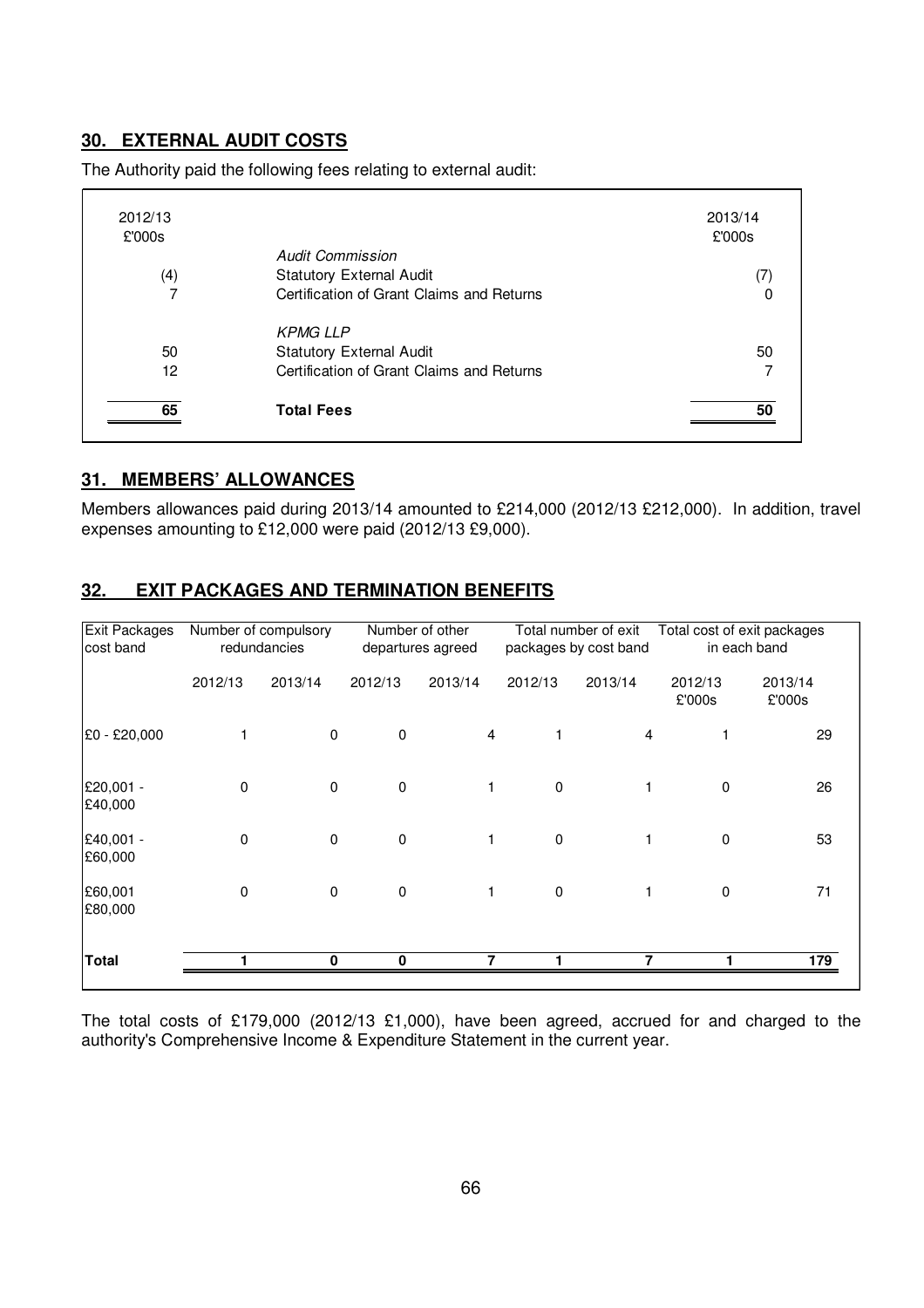## **33. OFFICERS' REMUNERATION**

The remuneration paid to the Authority's senior employees is as follows:

| Post Holder                               |         | Salary,<br>Fees and<br>Allowances<br>£'000s | Benefits in<br>Kind<br>£'000s | Employer's<br>Pension<br>Contributions<br>£'000s | Total<br>Remuneration<br>£'000s |
|-------------------------------------------|---------|---------------------------------------------|-------------------------------|--------------------------------------------------|---------------------------------|
| <b>Chief Executive</b>                    | 2013/14 | 98                                          | 1                             | 11                                               | 110                             |
|                                           | 2012/13 | 112                                         | 2                             | 11                                               | 125                             |
| Corporate Director - Community Engagement | 2013/14 | 80                                          | 6                             | 9                                                | 95                              |
|                                           | 2012/13 | 80                                          | 6                             | 9                                                | 95                              |
| Corporate Director - Regulatory Services  | 2013/14 | 74                                          | 3                             | 9                                                | 86                              |
|                                           | 2012/13 | 71                                          | 3                             | 8                                                | 82                              |
| <b>Head of Resources</b>                  | 2013/14 | 66                                          | 3                             | 8                                                | 77                              |
|                                           | 2012/13 | 66                                          | 3                             | 8                                                | 77                              |
| Head of Regeneration & Policy             | 2013/14 | 60                                          | 3                             | $\overline{7}$                                   | 70                              |
|                                           | 2012/13 | 59                                          | 4                             | $\overline{7}$                                   | 70                              |
| Head of Corporate Services                | 2013/14 | 60                                          | 3                             | $\overline{7}$                                   | 70                              |
|                                           | 2012/13 | 57                                          | 3                             | 7                                                | 67                              |
|                                           |         |                                             |                               |                                                  |                                 |

The Council does not have any other employees whose remuneration exceeded £50,000, excluding employer's pension contributions, during the 2013/14 financial year.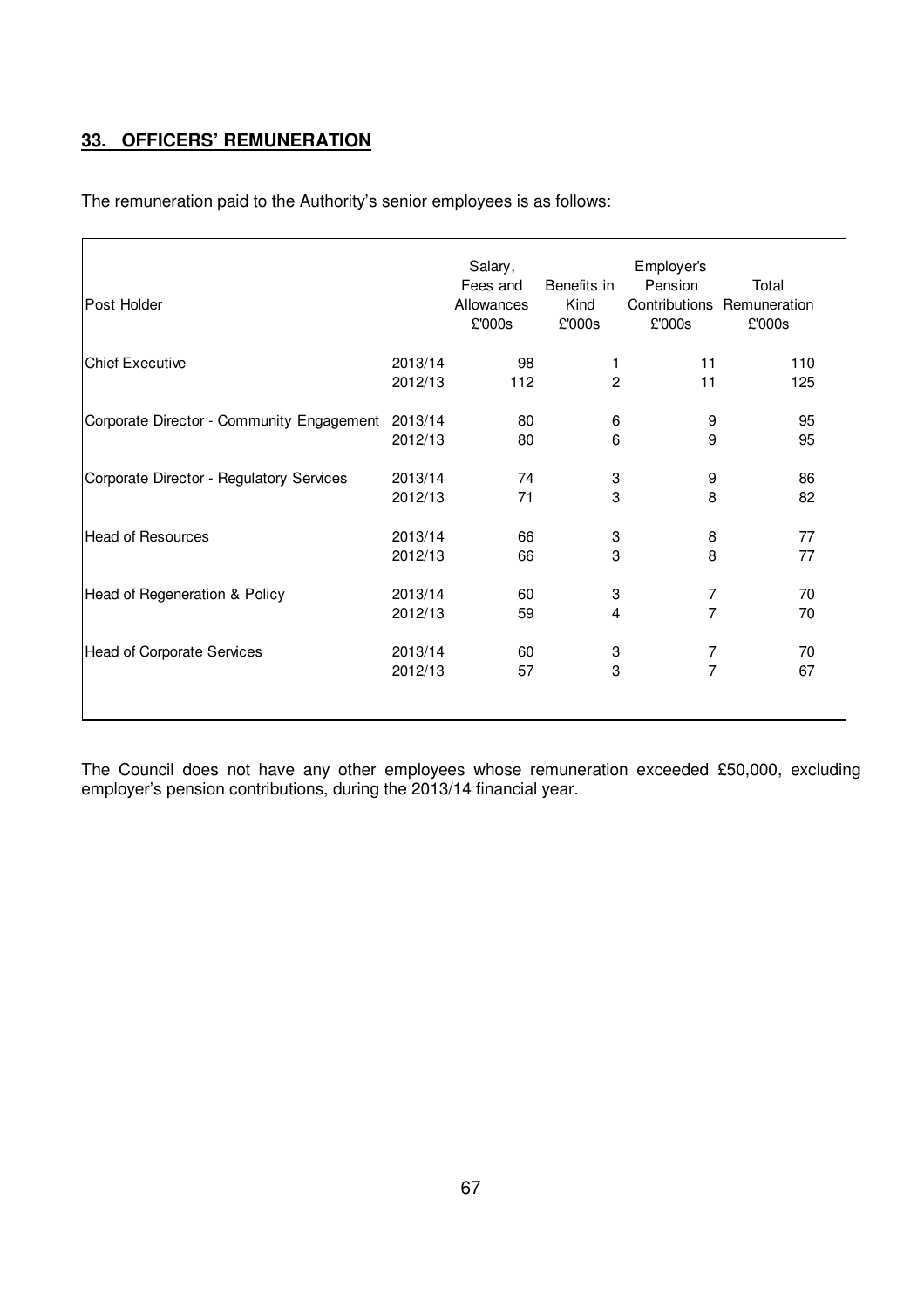## **34. GOVERNMENT AND NON GOVERNMENT GRANTS**

The Authority credited the following grants, contributions and donations to the Comprehensive Income and Expenditure Statement in the year:

| 2012/13<br>£'000s |                                                                                                 | 2013/14<br>£'000s |
|-------------------|-------------------------------------------------------------------------------------------------|-------------------|
|                   | Credited to Taxation and Non specific Grant Income                                              |                   |
| 3,128             | Re-distributed National Non-Domestic Rates (NNDR)                                               | 0                 |
| 0                 | <b>Retained Business Rates</b>                                                                  | 1,356             |
| 61                | Total Formula Grant / Revenue Support Grant                                                     | 2,200             |
| 142               | Council Tax Freeze Grant                                                                        | 57                |
| 141               | <b>Local Services Support Grant</b>                                                             | $\mathbf 0$       |
| 316               | New Homes Bonus                                                                                 | 548               |
| 0                 | Rural Services Delivery Grant                                                                   | 38                |
| 0                 | Small Business Rate                                                                             | 492               |
| 234               | <b>Disabled Facilities Grants</b>                                                               | 177               |
| 0                 | Capitalisation Fund Allocation                                                                  | 11                |
| 45                | Recognised capital grants and contributions                                                     | 28                |
| 4,067             |                                                                                                 | 4,907             |
|                   | <b>Credited to Services</b>                                                                     |                   |
|                   | <b>Government Grants</b>                                                                        |                   |
| 3,988             | <b>Council Tax Benefits</b>                                                                     | $\Omega$          |
| 13,683            | <b>Rent Allowances</b>                                                                          | 13,568            |
| 24                | Discretionary Housing Payments                                                                  | 79                |
| 343               | Housing and Council Tax Benefits Administration                                                 | 338               |
| 84                | Localised Council Tax Implementation                                                            | 37                |
| 0                 | <b>Council Tax Transition Grant</b>                                                             | 15                |
| 146               | <b>NNDR Cost of Collection</b>                                                                  | 146               |
| 125               | Election Grant - Police and Crime Commissioner                                                  | 0                 |
|                   | <b>Other Contrbutions</b>                                                                       |                   |
| 50                | Contributions towards Community Safety                                                          | 39                |
| 42                | Contributions towards Sports Development/Active Lifestyles                                      | 65                |
| 0                 | Contribution - Serco - Damaged Wheeled Bins                                                     | 12                |
| 0                 | Contribution - Housing - Smartshare                                                             | 26                |
| 0                 | Contribution - Zurich Municipal Risk Management                                                 | 12                |
| 0                 | Derbyshire County Council - Elections                                                           | 122               |
| 537               | Derbyshire County Council Recycling Credits                                                     | 803               |
| 314<br>140        | Derbyshire County Council Homelessness Grants                                                   | 303<br>0          |
| 41                | Derbyshire County Council Recycling - Kitchen Caddies<br>Derbyshire County Council Fuel Poverty | 71                |
| 0                 | <b>IDEA Economic Growth Advisor</b>                                                             | 15                |
| 22                | RRS LPA Funding (Recycling Advisors)                                                            | 18                |
| 166               | Section 106 Agreements                                                                          | 255               |
|                   |                                                                                                 |                   |
| 147               | Grants and contributions that were individually below £10,000                                   | 184               |
| 19,852            |                                                                                                 | 16,108            |
|                   |                                                                                                 |                   |
| 23,919            | Total of all grants, contributions and donations                                                | 21,015            |
|                   |                                                                                                 |                   |

The Council has received a number of revenue grants that have yet to be recognised as income as they have conditions attached to them that could the monies or property to be returned to the giver.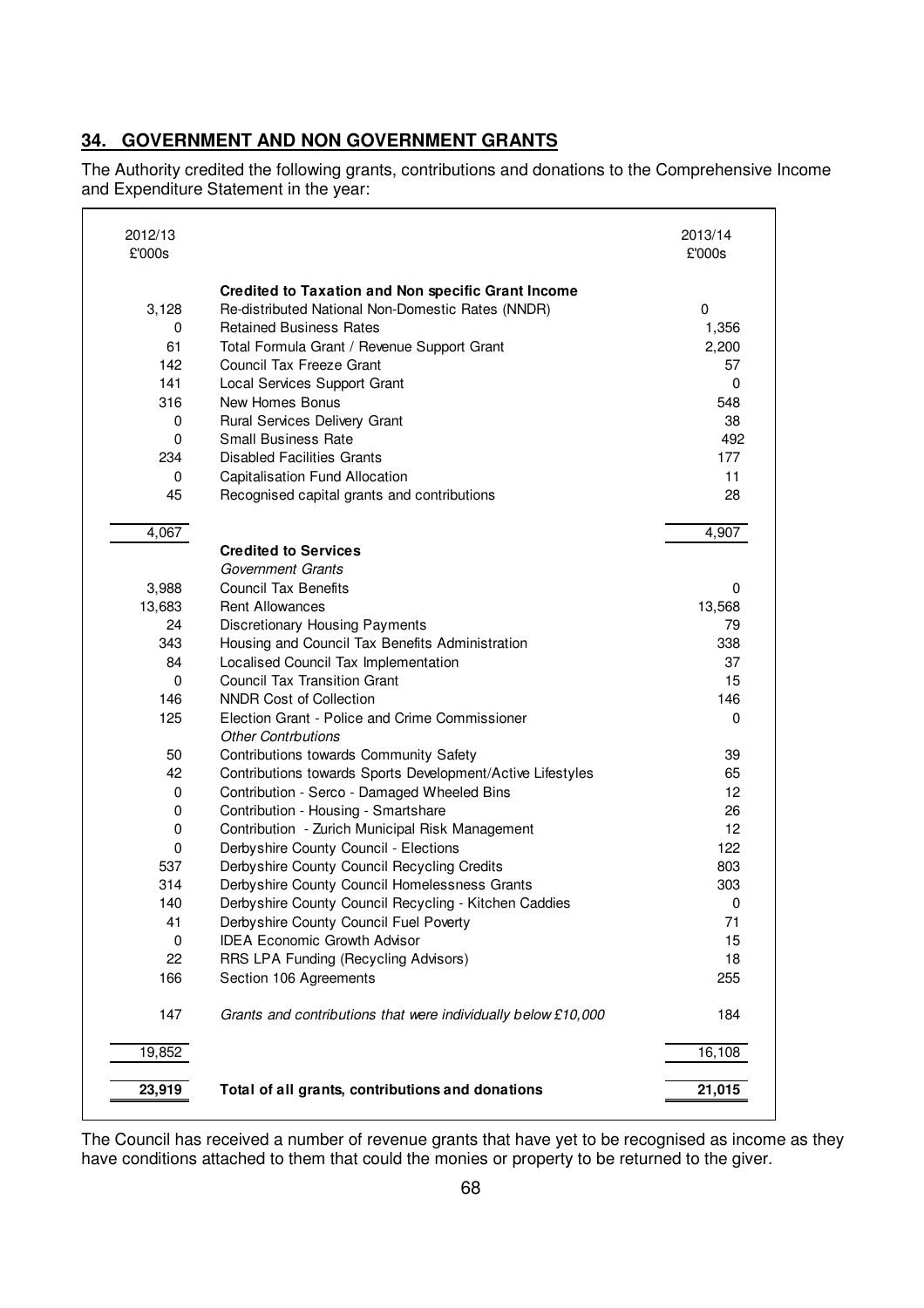The year end balances are as follows:

| 2012/13<br>£'000s |                            | 2013/14<br>£'000s |
|-------------------|----------------------------|-------------------|
| 5                 | Neighbourhood Planning     |                   |
| 95                | Section 106 Agreements     | 102               |
| 23                | Insurance Bonus            | 8                 |
| 10                | Affordable Warmth Training | 10                |
| 0                 | <b>INSPIRE Annexe III</b>  |                   |
| 0                 | Transparency               | 3                 |
| 133               |                            | 131               |

There are no capital grants that fall into this category.

### **35. RELATED PARTIES**

The Authority is required to disclose material transactions with related parties – bodies or individuals that have the potential to control or influence the Council or to be controlled or influenced by the Council. Disclosure of these transactions allows readers to assess the extent to which the Council might have been constrained in its ability to operate independently or might have secured the ability to limit another party's ability to bargain freely with the Council. This note does not include transactions with related parties that are disclosed elsewhere in the accounts, such as:

| $\bullet$ | Precepts from other local authorities | Notes to Collection Fund |
|-----------|---------------------------------------|--------------------------|
| $\bullet$ | <b>Parish Precepts</b>                | Note 9                   |
| $\bullet$ | <b>Government Grants</b>              | Note 34                  |
| $\bullet$ | <b>Pension Contributions</b>          | Note 38                  |
| $\bullet$ | <b>Members Allowances</b>             | Note 31                  |
| $\bullet$ | <b>Officers Remuneration</b>          | Note 33                  |
| $\bullet$ | <b>Exit Packages</b>                  | Note 32                  |
|           |                                       |                          |

**The UK government** has effective control over the general operations of the Council – it is responsible for providing the statutory framework within which the Council operates, provides much of the Council's funding in the form of grants and prescribes the terms of many of the transactions that the Council has with other parties (e.g. council tax bills and housing benefits). Grants received from government departments are set out in the subjective analysis in Note 34.

**Members of the Council** have direct control over the Council's financial and operating policies. There are a number of Councillors who serve on outside bodies that receive some form of financial support from Derbyshire Dales District Council. During 2013/14 the following payments were made to the organisations in which members have an interest:

- Rural Action Derbyshire: Grants £5,000 (2012/13 Grants £5,000)
- Dales Housing Ltd: Grants £57,000 (2012/13 Grants £55,000)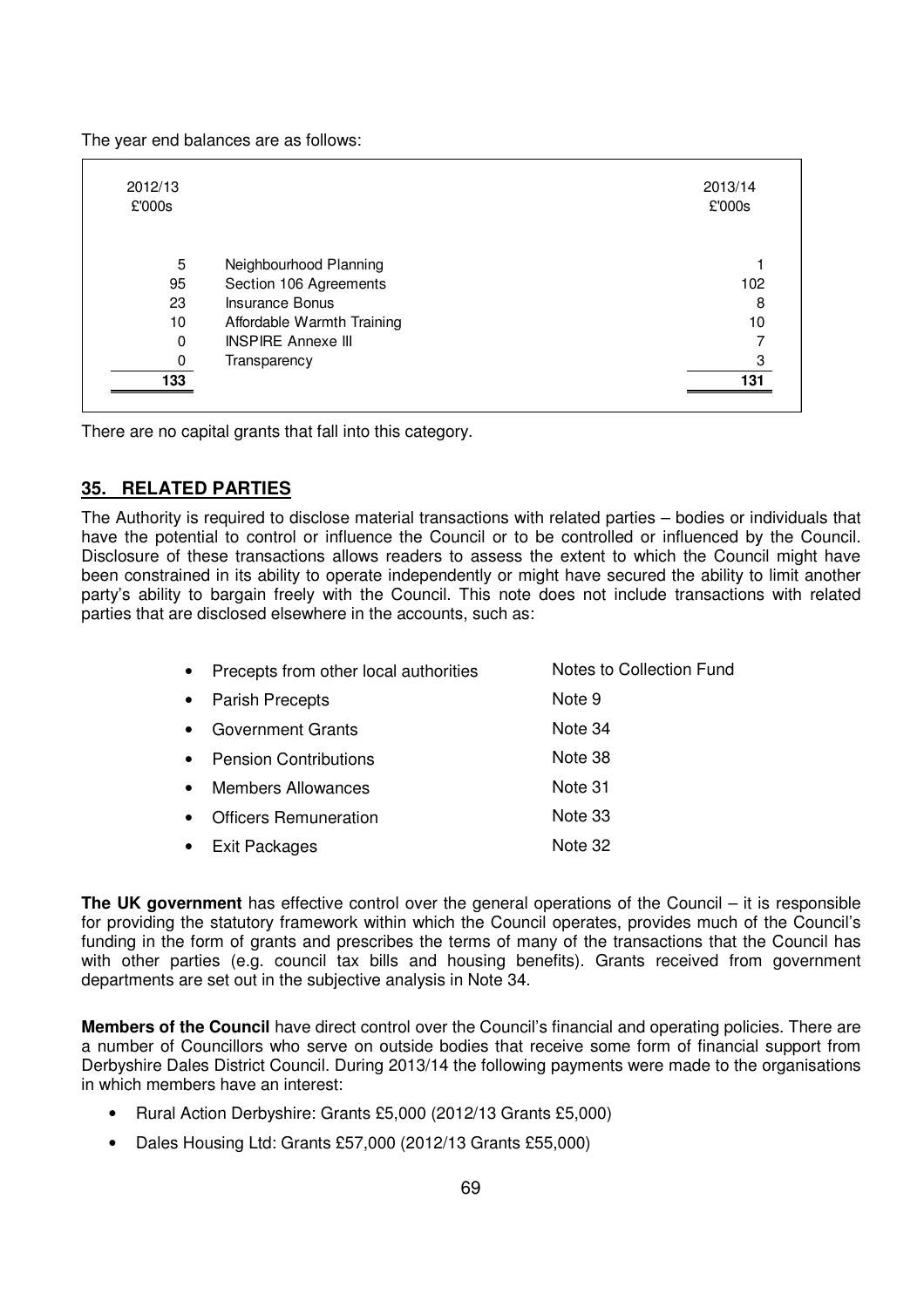- Mid-Derbyshire Citizen's Advice Bureau: Grants £29,000, Money Advice Service £67,000 (2012/13 Grants £35,000, Money Advice Service £64,000)
- Derbyshire Dales CVS: Grants £73,000 (2012/13 Grants £50,000)
- Derwent Valley Community Rail Partnership: Grants £2,000 (2012/13 Grants £2,000)

The decisions regarding these payments were taken by officers under delegated authority, with the exception of the payments relating to the Money Advice Service that were approved by the former Partnership and Regeneration Committee.

# **36. CAPITAL EXPENDITURE AND FINANCING**

The total amount of capital expenditure incurred in the year is shown in the table below, together with the resources that have been used to finance it. Where capital expenditure is to be financed in future years by charges to revenue as assets are used by the Authority, the expenditure results in an increase in the Capital Financing Requirement (CFR), a measure of the capital expenditure incurred historically by the Authority that has yet to be financed. The CFR is analysed in the second part of this note.

| 31 March 2013<br>£'000s |                                                                                                                                      | 31 March 2014<br>£'000s |
|-------------------------|--------------------------------------------------------------------------------------------------------------------------------------|-------------------------|
| 5,893                   | <b>Opening Capital Financing Requirement</b>                                                                                         | 8,977                   |
|                         | <b>Capital Investment</b>                                                                                                            |                         |
| 4,366                   | Property, Plant and Equipment                                                                                                        | 829                     |
| 569                     | Revenue Expenditure Funded from Capital                                                                                              | 815                     |
|                         | <b>Sources of finance</b>                                                                                                            |                         |
| (820)                   | Capital Receipts                                                                                                                     | (366)                   |
| (234)                   | Government Grants and Contributions                                                                                                  | (177)                   |
| (81)                    | <b>Other Grants and Contributions</b>                                                                                                | (90)                    |
| (404)                   | Direct revenue contributions                                                                                                         | (1, 011)                |
| (312)                   | Minimum Revenue Provision                                                                                                            | (527)                   |
| 8,977                   | <b>Closing Capital Financing Requirement</b>                                                                                         | 8,450                   |
|                         | <b>Explanation of movements in year</b><br>Increase /(Decrease) in underlying need to<br>borrow (unsupported by government financial |                         |
| 3,396                   | assistance)                                                                                                                          | (527)                   |
|                         | Increase / (Decrease) in Capital Financing                                                                                           |                         |
| 3,084                   | Requirement                                                                                                                          | (527                    |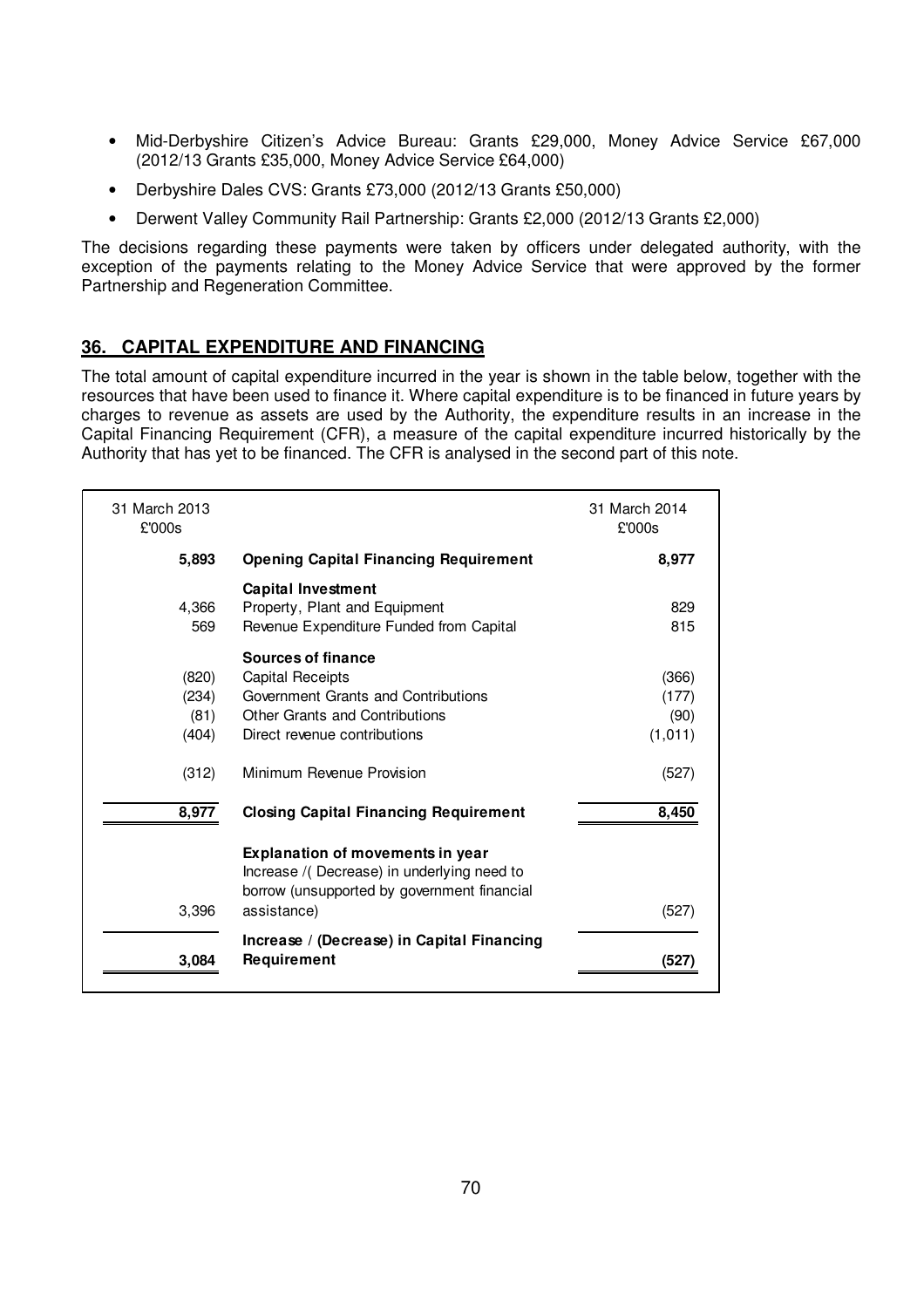# **37. LEASES**

### **Derbyshire Dales District Council as Lessee**

#### **Finance leases**

The Council holds finance leases in respect of cleansing vehicles. The Council's waste collection contract also includes an embedded finance lease in respect of refuse vehicles.

The assets acquired under these leases are carried as Property, Plant and Equipment in the Balance Sheet at the following net amounts:

| 31 March 2013<br>£000's |                                        | 31 March 2014<br>£000's |
|-------------------------|----------------------------------------|-------------------------|
| 2.575                   | Vehicles, Plant, Furniture & Equipment | 2,134                   |
| 2,575                   |                                        | 2.134                   |

The Council is committed to making minimum payments under these leases comprising settlement of the long-term liability for the interest in the property acquired by the Council and finance costs that will be payable by the Council in future years while the liability remains outstanding. The future minimum lease payments are made up of the following amounts:

| 31 March 2013<br>£000's |                                                                                    | 31 March 2014<br>£000's |
|-------------------------|------------------------------------------------------------------------------------|-------------------------|
|                         | Finance lease liabilities (net present value of<br>future minimum lease payments): |                         |
| 440                     | current                                                                            | 461                     |
| 2.244                   | non-current                                                                        | 1,784                   |
| 280                     | Finance costs payable in future years                                              | 179                     |
| 2,964                   | Future minimum lease payments                                                      | 2.424                   |

The minimum lease payments will be payable over the following periods:

| 31 March 2013<br>£000's |                                                   | 31 March 2014<br>£000's |
|-------------------------|---------------------------------------------------|-------------------------|
| 540                     | Not later than one year                           | 540                     |
| 1,888                   | Later than one year and not later than five years | 1,730                   |
| 536                     | Later than five years                             | 154                     |
| 2,964                   | Future minimum lease payments                     | 2.424                   |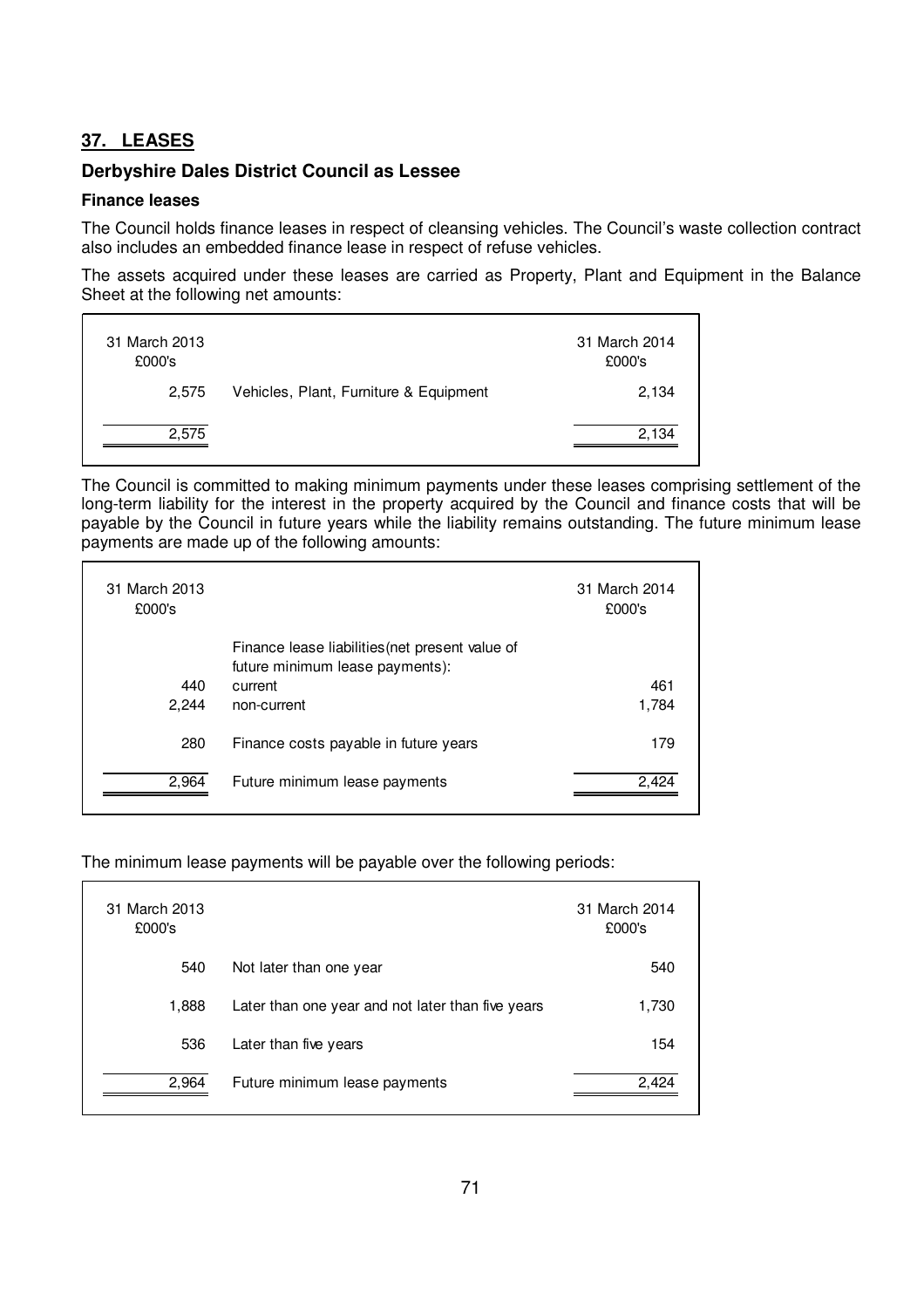The finance lease liabilities will be payable over the following periods:

| 31 March 2013<br>£000's |                                                   | 31 March 2014<br>£000's |
|-------------------------|---------------------------------------------------|-------------------------|
| 440                     | Not later than one year                           | 461                     |
| 1,717                   | Later than one year and not later than five years | 1,633                   |
| 527                     | Later than five years                             | 151                     |
| 2,684                   | Future minimum lease payments                     | 2.245                   |

The minimum lease payments do not include rents that are contingent on events taking place after the lease was entered into, such as adjustments following rent reviews. There were no contingent rents payable by the Council in 2012/13 or 2013/14.

### **Operating leases**

Operating lease payments for 2012/13 amounted to £65,000 and were in relation to the Council's contract for refuse collection, within which there was an embedded lease for vehicles. This contract was terminated in 2012/13 and the Council no longer has any operating leases.

### **Derbyshire Dales District Council as Lessor**

#### **Finance leases**

The Council does not lease out any assets on finance leases.

#### **Operating leases**

The Authority leases out property under operating leases for the following purposes:

- for the provision of community services, such as sports facilities, tourism services and community centres
- for economic development purposes to provide suitable, affordable accommodation for local businesses.

The future minimum lease payments due under non-cancellable leases in future years are:

| 31 March 2013<br>£000's |                                                   | 31 March 2014<br>£000's |
|-------------------------|---------------------------------------------------|-------------------------|
| 153                     | Not later than one year                           | 153                     |
| 511                     | Later than one year and not later than five years | 539                     |
| 6,580                   | Later than five years                             | 6,409                   |
| 7.244                   |                                                   | 7,101                   |

The minimum lease payments receivable do not include rents that are contingent upon events taking place after the lease was entered into, such as adjustments following rent reviews.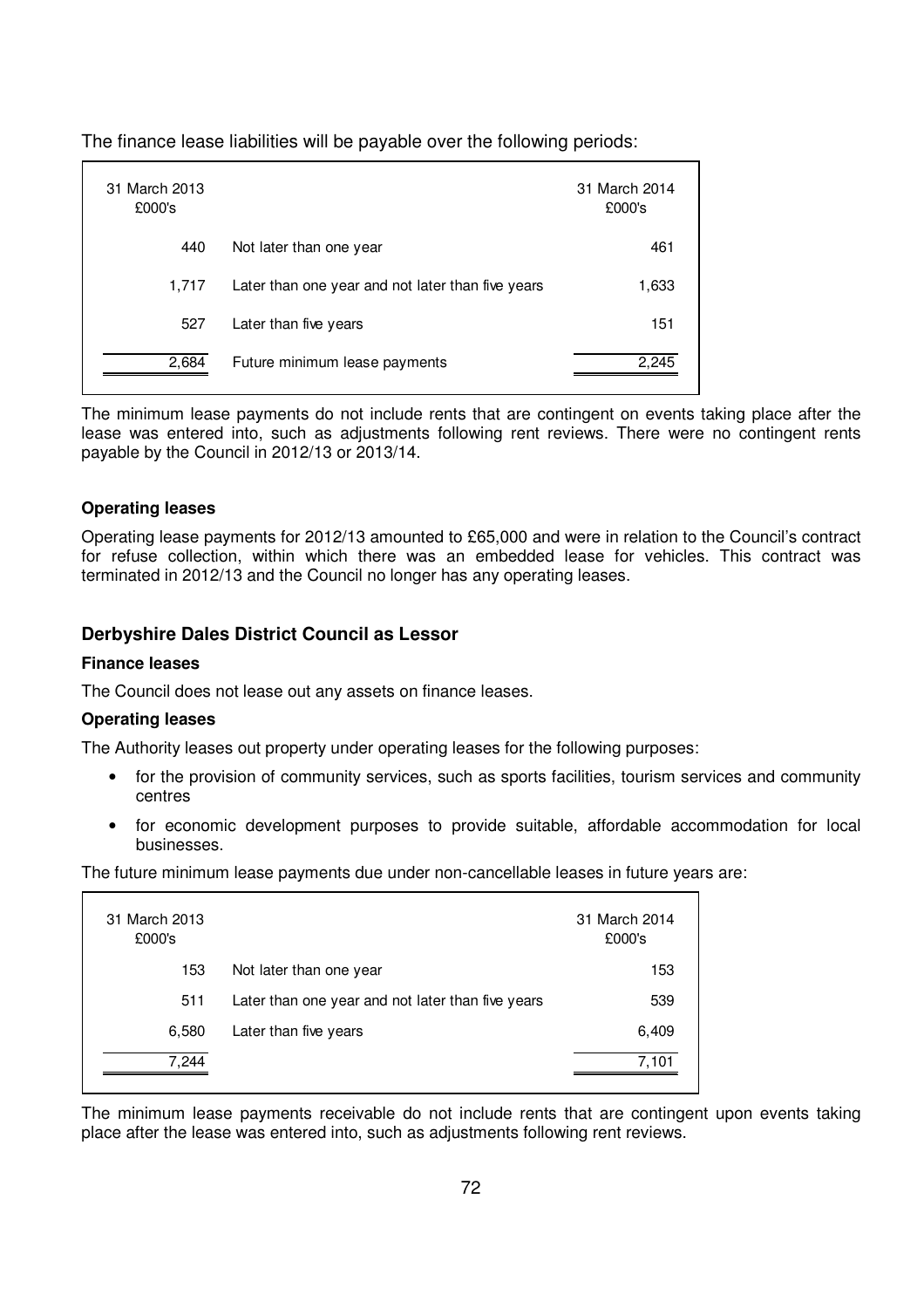# **38. POST EMPLOYMENT BENEFITS: DEFINED BENEFIT PENSION SCHEME**

#### **Participation in pensions scheme**

As part of the terms and conditions of employment of its officers and other employees, the Council makes contributions towards the cost of post employment benefits. Although these benefits will not actually be payable until employees retire, the Authority has a commitment to make the payments that needs to be disclosed at the time that employees earn their future entitlement.

The Council participates in the Local Government Pension Scheme (LGPS), which is administered by Derbyshire County Council. This is a funded defined benefit final salary scheme, meaning that the Council and participating employees pay contributions into a fund, calculated at a level that is intended to balance the pension liabilities with investment assets.

#### **Transactions relating to retirement benefits**

We recognise the cost of retirement benefits in the reported cost of services when they are earned by employees, rather than when the benefits are eventually paid as pensions. However, the charge we are required to make against the council tax (determined by statute) is based on the cash payable in the year, so the real cost of retirement benefits is reversed out of the General Fund via the Movement in Reserves Statement. The following transactions have been made in the Comprehensive Income and Expenditure Statement and the General Fund balance via the Movement in Reserves Statement during the year:

| <b>Restated</b><br>2012/13 |                                                                                              | 2013/14  |
|----------------------------|----------------------------------------------------------------------------------------------|----------|
| £000s                      |                                                                                              | £000s    |
|                            | <b>Comprehensive Income and Expenditure Statement</b>                                        |          |
|                            | Service Cost                                                                                 |          |
| 985                        | Current service cost                                                                         | 1,157    |
| 33                         | Past service cost (including curtailments)                                                   | 8        |
| 1,018                      | <b>Total Service Costs</b>                                                                   | 1,165    |
|                            | Financing and Investment income and Expenditure                                              |          |
| (1,700)                    | Interest Income on plan assets                                                               | (1,662)  |
| 2,580                      | Interest cost on defined benefit obligation                                                  | 2,597    |
| 880                        | <b>Total Net Interest</b>                                                                    | 935      |
| 1,898                      | Total Post Employment Benefit Charged to the Surplus or Deficit on the Provision of Services | 2,100    |
|                            | Remeasurements of the Net Defined Liability Compromising                                     |          |
| (3,006)                    | Return on plan assets excluding amounts included in net interest                             | (1, 452) |
| 598                        | Actuarial Losses arising from changes in demographic assumptions                             | (559)    |
| 6,089                      | Actuarial Losses arising from changes in financial assumptions                               | (117)    |
|                            | Other                                                                                        | (2, 274) |
| 3,681                      | Total remeasurements recognised in other comprehensive income                                | (4, 402) |
|                            |                                                                                              |          |
| 5,579                      | Total Post Employment Benefits Charged to the Comprehensive Income and Expenditure Staten    | (2,302)  |
|                            | <b>Movement in Reserves Statement</b>                                                        |          |
| (1,898)                    | Reversal of net charges made to the Surplus or Deficit for the Provision of Services         | (2,100)  |
| 1,393                      | Employer's contributions payable to scheme                                                   | 1,295    |
|                            |                                                                                              |          |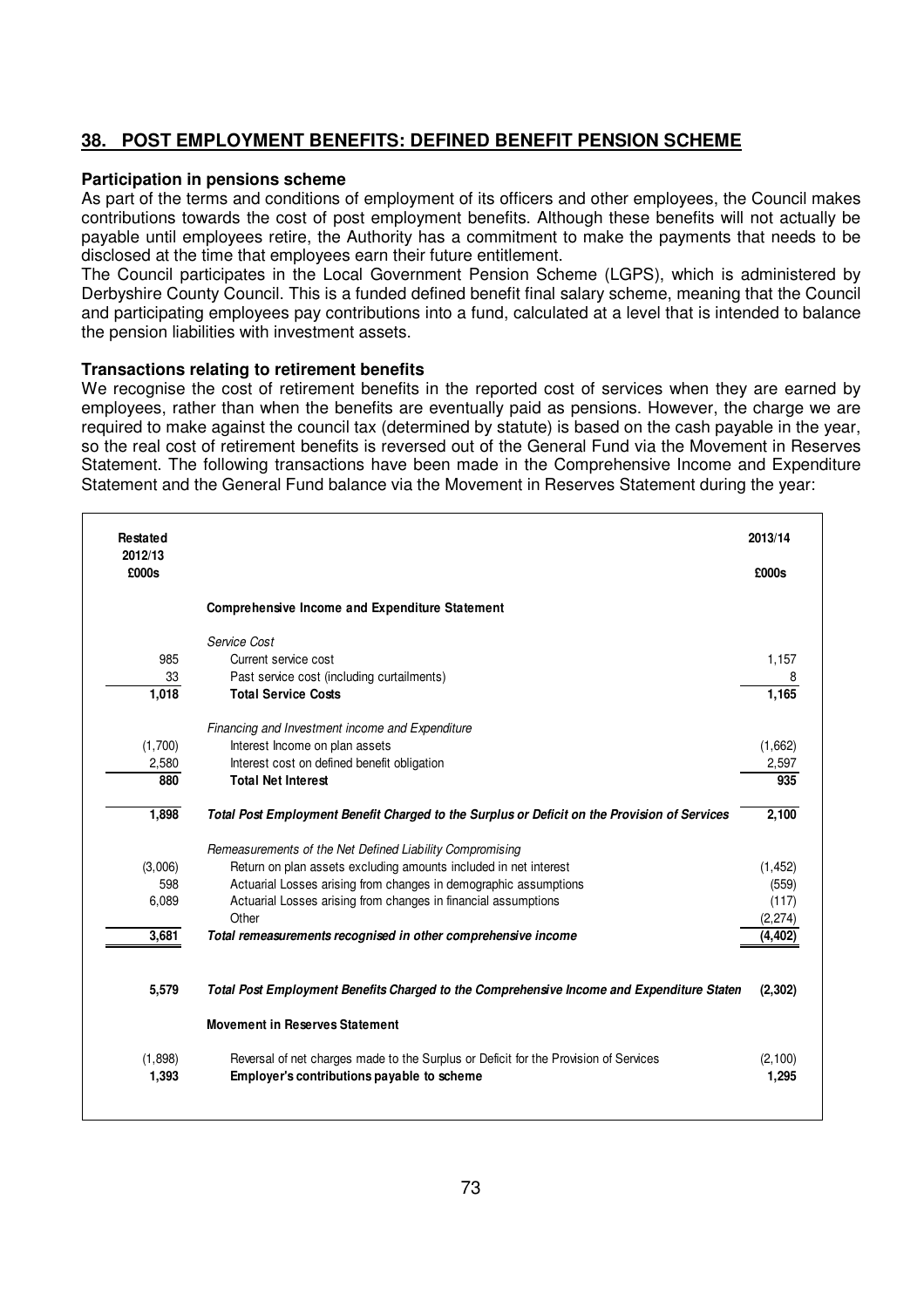Pension Assets and Liabilities Recognised in the Balance Sheet

The amount included in the Balance Sheet arising from the authority's obligation in respect of its defined benefit scheme is as follows:

| 31 March<br>2013<br>£000s |                                                       | 31 March<br>2014<br>£000s |
|---------------------------|-------------------------------------------------------|---------------------------|
| (39,774)                  | Fair Value of employer assets                         | (42, 512)                 |
| 60,658                    | Present value of funded liabilities                   | 59,776                    |
| 1,474                     | Present value of unfunded liabilities                 | 1,497                     |
| 22,358                    | Net Liability Arising from Defined Benefit Obligation | 18,761                    |

Some of the scheme liabilities are "unfunded" (see note at the foot of the table below). This means that they are not a liability of the Local Government Pension Scheme, and are instead met by the employer out of its own financial resources. At this Council, unfunded liabilities are mostly Compensatory Added Years benefits awarded to current pensioners when they first retired and they are all wholly unfunded.

Reconciliation of present value of the scheme liabilities (defined benefit obligation):

| 2012/13<br>£000s |                                                                  | 2013/14<br>£000s |
|------------------|------------------------------------------------------------------|------------------|
| 52,495           | Opening fair value of scheme liabilities                         | 62,132           |
| 985              | Current service cost                                             | 1,157            |
| 2,580            | Interest cost                                                    | 2,597            |
| 343              | Contributions from scheme partcipants                            | 321              |
|                  | Remeasurement gain                                               |                  |
| 598              | Actuarial Losses arising from changes in demographic assumptions | (559)            |
| 6,089            | Actuarial Losses arising from changes in financial assumptions   | (117)            |
| 0                | Other                                                            | (2, 274)         |
| 33               | Past Service Cost                                                | 8                |
| (991)            | <b>Benefits Paid</b>                                             | (1,992)          |
| 62,132           | <b>Closing Fair Value of Scheme Liabilities</b>                  | 61,273           |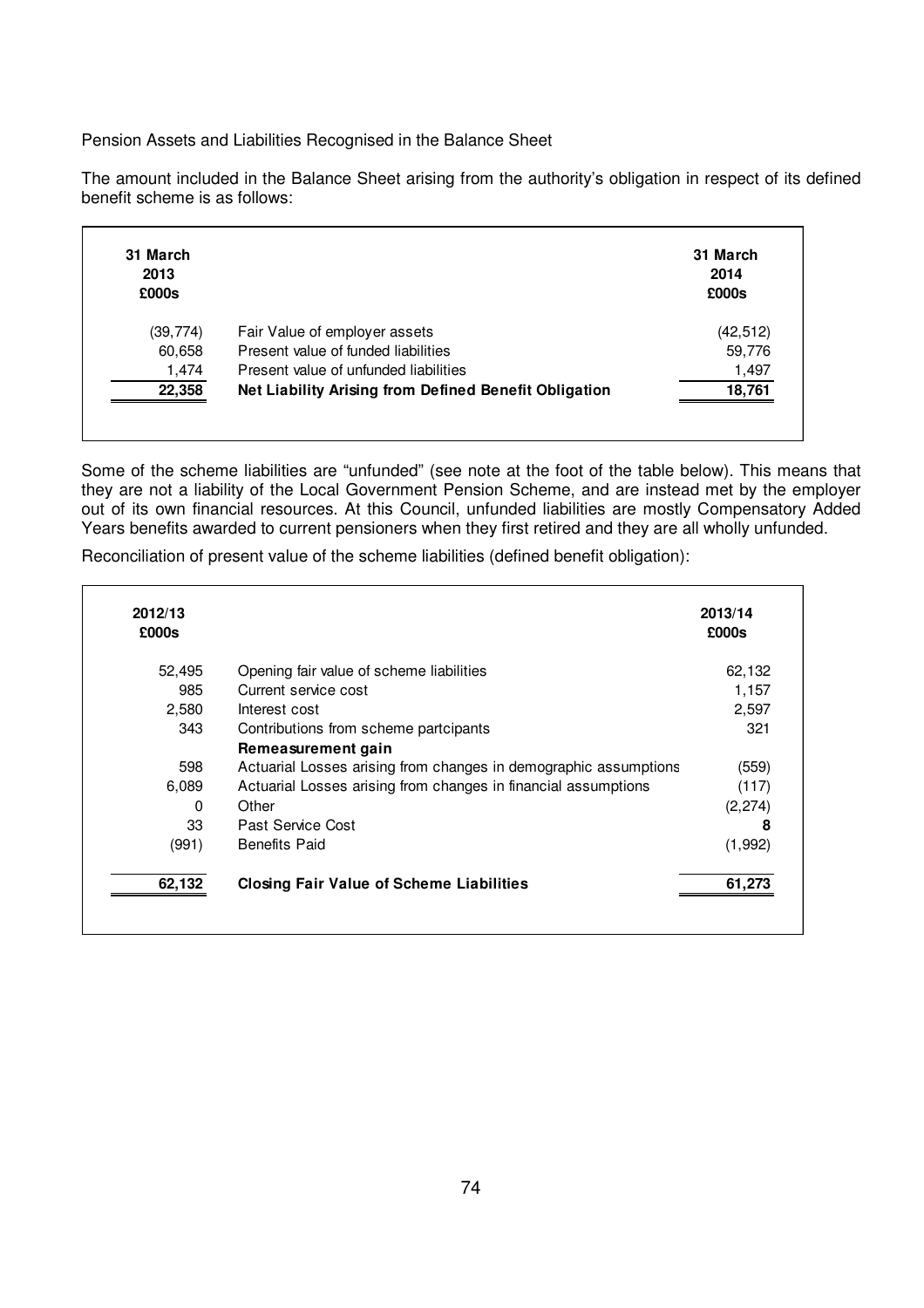Reconciliation of fair value of the scheme (plan) assets:

| 2012/13<br>£000s |                                                                  | 2013/14<br>£000s |
|------------------|------------------------------------------------------------------|------------------|
| 34,323           | Opening Fair value of scheme assets                              | 39,774           |
| 1,700            | Interest Income                                                  | 1,662            |
|                  | Remeasurement gain                                               |                  |
| 3,006            | Return on plan assets excluding amounts included in net interest | 1,452            |
| 1,393            | Contributions from employer                                      | 1,295            |
| 343              | Contributions from employees into the scheme                     | 321              |
| (991)            | Benefits paid                                                    | (1,992)          |
| 39,774           | <b>Closing Fair Value of Scheme Assets</b>                       | 42,512           |

Pension Scheme Assets Comprised:

|                                            | Period Ended 31 March 2013 |                   |          |            |
|--------------------------------------------|----------------------------|-------------------|----------|------------|
|                                            | Quoted Prices in           | Quoted Prices not |          | Percentage |
|                                            | <b>Active Markets</b>      | in active markets | Total    | of Total   |
| <b>Asset Category</b>                      | £'000                      | £'000             | £'000    | Assets     |
| <b>Equity Securities:</b>                  |                            |                   |          |            |
| Consumer                                   | 3,110.8                    |                   | 3,110.8  | 8%         |
| Manufacturing                              | 5,751.3                    |                   | 5,751.3  | 14%        |
| <b>Energy and Utilities</b>                | 3,427.1                    |                   | 3,427.1  | 8%         |
| <b>Financial Institutions</b>              | 6,485.0                    |                   | 6,485.0  | 16%        |
| Health and Care                            | 2,030.3                    |                   | 2,030.3  | 5%         |
| Information Technology                     | 1,119.4                    |                   | 1,119.4  | 3%         |
| Other                                      | 495.0                      |                   | 495.0    | 1%         |
| <b>Debt Secuities:</b>                     |                            |                   |          |            |
| Corporate Bonds (investment Grade)         | 217.4                      |                   | 217.4    | $1\%$      |
| <b>UK Government</b>                       | 5,499.2                    |                   | 5,499.2  | 14%        |
| Other                                      | 1,045.1                    |                   | 1,045.1  | 3%         |
| <b>Private Equity:</b>                     |                            |                   |          |            |
| All                                        | 213.2                      | 116.9             | 330.2    | $1\%$      |
| <b>Real Estate:</b>                        |                            |                   |          |            |
| <b>UK Property</b>                         | 1,237.3                    | 654.5             | 1,891.8  | 5%         |
| <b>Investment Funds &amp; Unit Trusts:</b> |                            |                   |          |            |
| Equities                                   | 4,401.9                    | 78.4              | 4,480.4  | 11%        |
| <b>Bonds</b>                               |                            | 1,101.1           | 1,101.1  | 3%         |
| Infrastructure                             |                            | 178.1             | 178.1    | $0\%$      |
| <b>Cash and Cash Equivalents:</b>          |                            |                   |          |            |
| All                                        | 2,611.9                    |                   | 2,611.9  | 7%         |
| <b>Totals</b>                              | 37,644.9                   | 2,129.0           | 39,774.1 | 100%       |
|                                            |                            |                   |          |            |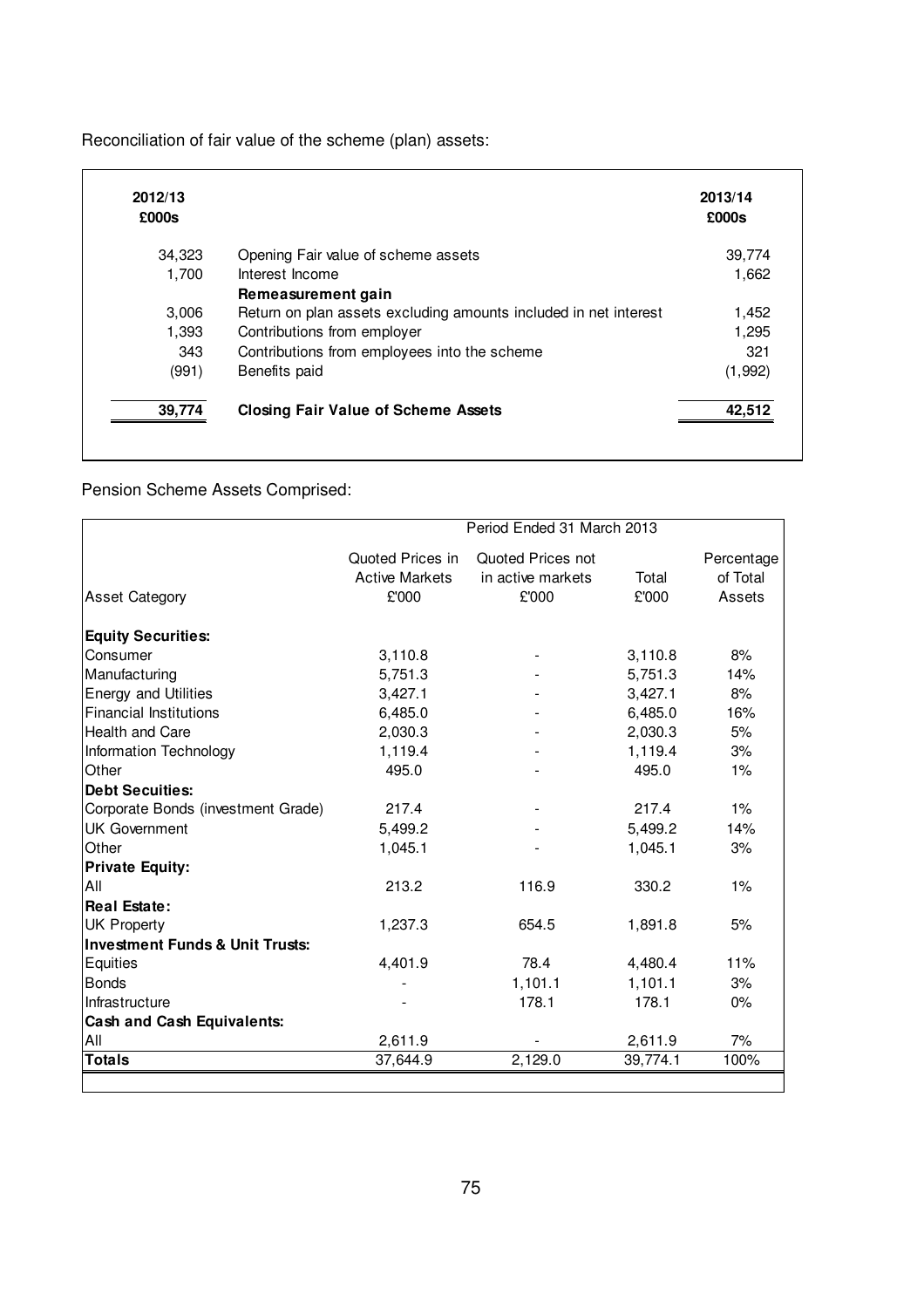|                                            | Period Ended 31 March 2014 |                                    |          |            |
|--------------------------------------------|----------------------------|------------------------------------|----------|------------|
|                                            |                            | Quoted Prices in Quoted Prices not |          | Percentage |
|                                            | <b>Active Markets</b>      | in active markets                  | Total    | of Total   |
| <b>Asset Category</b>                      | £'000                      | £'000                              | £'000    | Assets     |
| <b>Equity Securities:</b>                  |                            |                                    |          |            |
| Consumer                                   | 3,665.9                    |                                    | 3,665.9  | 9%         |
| Manufacturing                              | 6,022.3                    |                                    | 6,022.3  | 14%        |
| <b>Energy and Utilities</b>                | 3,793.8                    |                                    | 3,793.8  | 9%         |
| <b>Financial Institutions</b>              | 7,388.1                    |                                    | 7,388.1  | 17%        |
| <b>Health and Care</b>                     | 2,260.6                    |                                    | 2,260.6  | 5%         |
| Information Technology                     | 1,184.7                    |                                    | 1,184.7  | 3%         |
| Other                                      | 623.9                      |                                    | 623.9    | 1%         |
| <b>Debt Secuities:</b>                     |                            |                                    |          |            |
| Corporate Bonds (investment Grade)         | 211.0                      |                                    | 211.0    | $1\%$      |
| <b>UK Government</b>                       | 5,279.8                    |                                    | 5,279.8  | 12%        |
| Other                                      | 1,236.7                    |                                    | 1,236.7  | 3%         |
| <b>Private Equity:</b>                     |                            |                                    |          |            |
| All                                        | 208.8                      | 119.1                              | 327.9    | 1%         |
| <b>Real Estate:</b>                        |                            |                                    |          |            |
| <b>UK Property</b>                         | 1,258.7                    | 739.4                              | 1,998.1  | 5%         |
| <b>Investment Funds &amp; Unit Trusts:</b> |                            |                                    |          |            |
| Equities                                   | 4,631.0                    | 86.7                               | 4,717.7  | 11%        |
| <b>Bonds</b>                               |                            | 1,255.9                            | 1,255.9  | 3%         |
| Infrastructure                             |                            | 186.8                              | 186.8    | $0\%$      |
| <b>Cash and Cash Equivalents:</b>          |                            |                                    |          |            |
| All                                        | 2,359.3                    |                                    | 2,359.3  | 6%         |
| <b>Totals</b>                              | 40,125.0                   | 2,388.0                            | 42,512.0 | 100%       |

# **Basis for estimating assets and liabilities**

Liabilities have been assessed on an actuarial basis using the projected unit credit method, an estimate of the pensions that will be payable in future years dependent on assumptions about mortality rates, salary levels, etc. Hymans Robertson LLP, an independent firm of actuaries, has assessed the pension scheme liabilities with estimates for the Council being based on the latest full valuation of the scheme as at 31st March 2013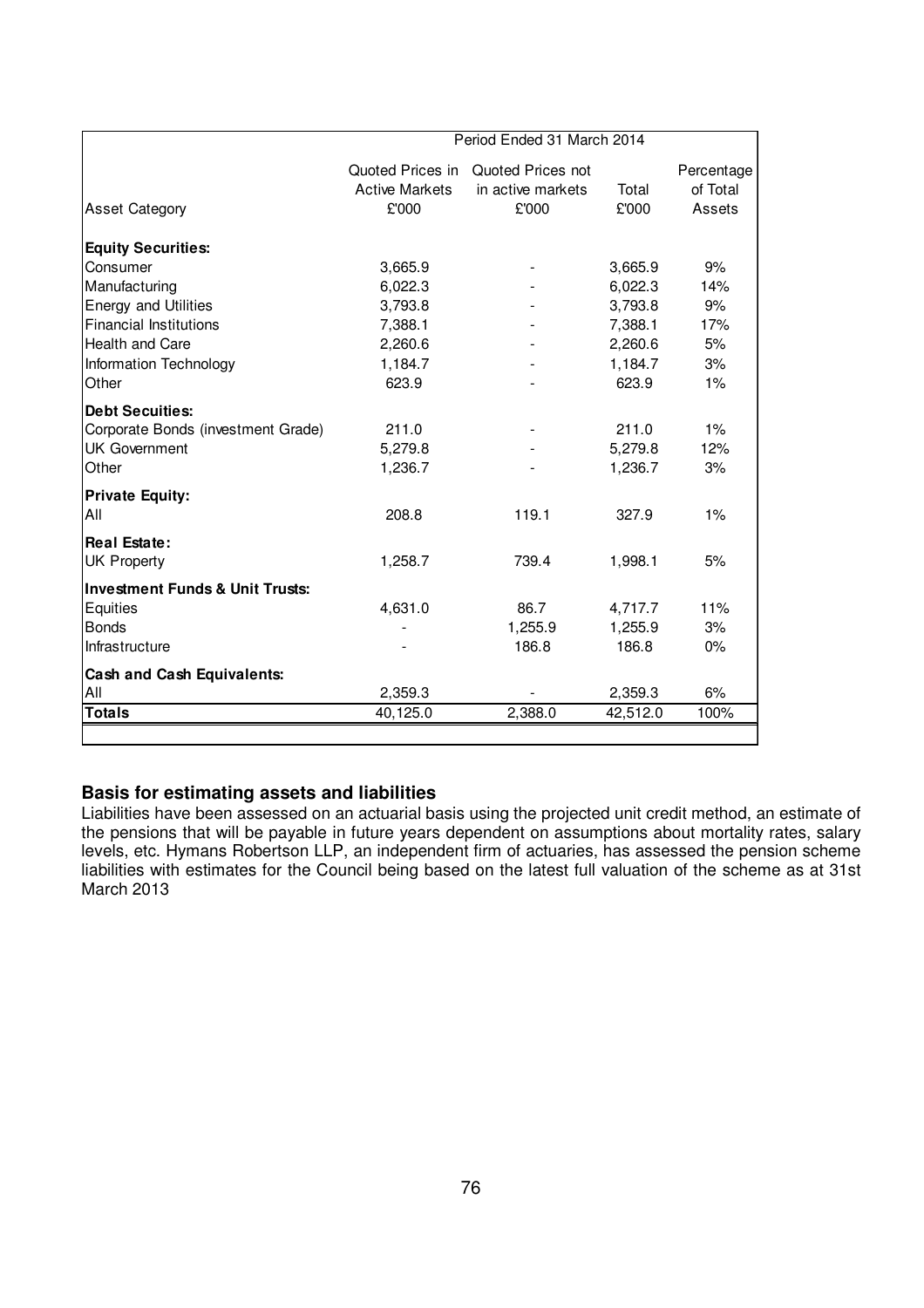| 31 March 2013 |                                                                        | 31 March 2014 |
|---------------|------------------------------------------------------------------------|---------------|
|               | Mortality assumptions:                                                 |               |
|               | Longevity at 65 for current pensioners:                                |               |
| 22.2          | Men                                                                    | 22.0          |
| 24.8          | Women                                                                  | 24.2          |
|               | Longevity at 65 for future pensioners:                                 |               |
| 24            | Men                                                                    | 24.1          |
| 26.8          | Women                                                                  | 26.6          |
| 4.15%         | Rate of increase in salaries                                           | 3.60%         |
| 2.4%          | Rate of increase in pensions                                           | 2.8%          |
| 4.2%          | Rate used to discount scheme liabilities                               | 4.3%          |
|               | Take-up of option to elect to take annual pension into retirement lump |               |
| 50%           | sum pre April 2008 Service                                             | 50%           |
|               | Take-up of option to elect to take annual pension into retirement lump |               |
| 75%           | sum for post-April 2008 Service                                        | 75%           |
|               |                                                                        |               |
|               |                                                                        |               |
|               |                                                                        |               |
|               |                                                                        |               |

The significant assumptions used by the actuary have been:

The estimation of the defined benefit obligations is sensitive to the actuarial assumptions set out in the table above. The sensitivity analysis below based on reasonable possible changes to the assumptions occurring at the end of the reporting period and assumes for each change that the assumption analysed changes while all the other assumptions remain constant . The assumptions in longevity, for example, assume that life expectancy increases or decreases for men and women. In practice this is unlikely to occur and changes in some of the assumptions may be interrelated. The estimations in the sensitivity analysis have followed the accounting policies for the scheme, i.e. on an actuarial basis using the projected unit cost method. The methods and types of assumptions used in preparing the sensitivity analysis below did not change from those used in 2012/13.

| Change in Assumptions at 31 March 2014     | Approximate % Increase<br>to Employer Liability | Aproximate Monetary<br>Amount (£000) |
|--------------------------------------------|-------------------------------------------------|--------------------------------------|
| 10.5% decrease in Real Discount Rate       | 10%                                             | 6,031                                |
| 1 year increase in member life expectancy  | 3%                                              | 1,838                                |
| 0.5% increase in the Salary Increase Rate  | 3%                                              | 1,939                                |
| 0.5% increase in the Pension Increase Rate | 7%                                              | 4.024                                |

#### **Impact on the Authority's Cash Flows**

The objectives of the scheme are to keep employers' contributions at as constant a rate as possible. The Council has agreed a strategy with the scheme's actuary to achieve a funding level of 100% over the next 3 years. Funding levels are monitored on an annual basis. The next triennial valuation is due to be completed on 31 March 2016.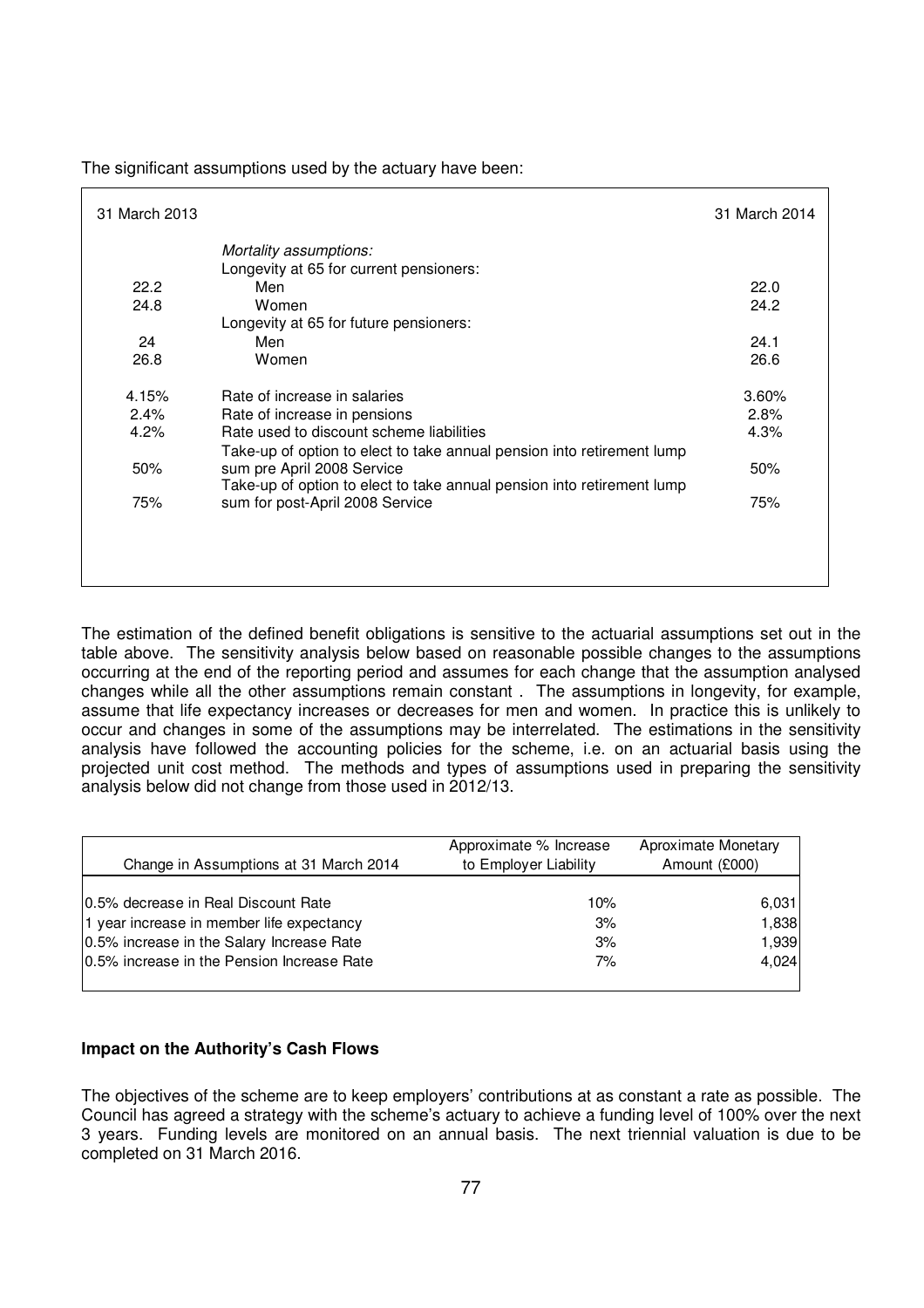The scheme will need to take account of the national changes to the scheme under the Public Pensions Services Act 2013. Under the act, the Local Government Pension Scheme in England and Wales and other main existing public services schemes may not provide benefits in relation to services after 31 March 2014. The act provides for scheme regulations to be made within a common framework, to establish new career average revalued earnings schemes to pay pensions and other benefits.

The liabilities show the underlying commitments that the council has in the long run to pay post employment (retirement) benefits. The total liability of £18,761,000 has a substantial impact on the net worth of the council as recorded in the Balance Sheet. However, statutory arrangements for funding the deficit mean that the financial position of the council remains healthy:

- the deficit on the local government scheme will be made good by increased contributions over the remaining working life of employees (i.e. before payments fall due), as assessed by the scheme actuary; and
- finance is only required to be raised to cover discretionary benefits when the pensions are actually paid.

The council anticipates paying contributions of £1,196,000 to the scheme in 2014/15.

The weighted average duration of the defined benefit obligation for scheme members is 18.3 years.

### **39. CONTINGENT LIABILITIES**

#### **Housing Stock Transfer Warranties**

As part of the Housing Stock Transfer in March 2002, the Council gave warranties for sewers and environmental pollution to Dales Housing. The environmental warranty means that the Council is responsible for the remediation costs of environmental pollution at any of the transferred properties until March 2033. At 31<sup>st</sup> March 2013 the cost of remediation work is estimated at £2.8m. No claims have been received to date. The risk of the warranty being called is considered to be low. No specific financial provision has been made in the accounts at this time, but the situation will be monitored annually.

#### **Municipal Mutual Insurance**

Another contingent liability arises from the Municipal Mutual Insurance Ltd (MMI) Scheme of Arrangement. In 1992, MMI, then the principal insurer of local government, avoided insolvency by entering a Scheme of Arrangement. The "arrangement" with creditors enabled MMI to pay outstanding claims on the basis that, should there be insufficient assets, participating creditors would be subject to "claw back" of previously paid claims. On the basis of a potential £30m share of surplus funds at the time, Derbyshire Dales District Council, along with 728 other authorities, participated in the scheme. In the case of this council the "claw back" is limited to a maximum of £141,000. The directors of MMI triggered the Scheme of Arrangement on 13 November 2012. In 2013 MMI's administrators informed the Council that under the Scheme of Arrangement an initial levy of 15% of total claim payments was required. The scheme administrators advised the Council that the 15% levy amounted to £21,000. The Levy Notice and demand for payment was issued in 2013/14 and the sum of £21,000 was paid during the year. There are sufficient monies in the Insurances Reserve to finance the outstanding liability of £120,000.

There is the possibility that the Council may face liability for the repayment of charges made for replies to Local Search Enquiries, depending on the resolution of legal issues in relation to the Environmental Information Regulations. The potential liability for this Council is estimated at £35,000. The Local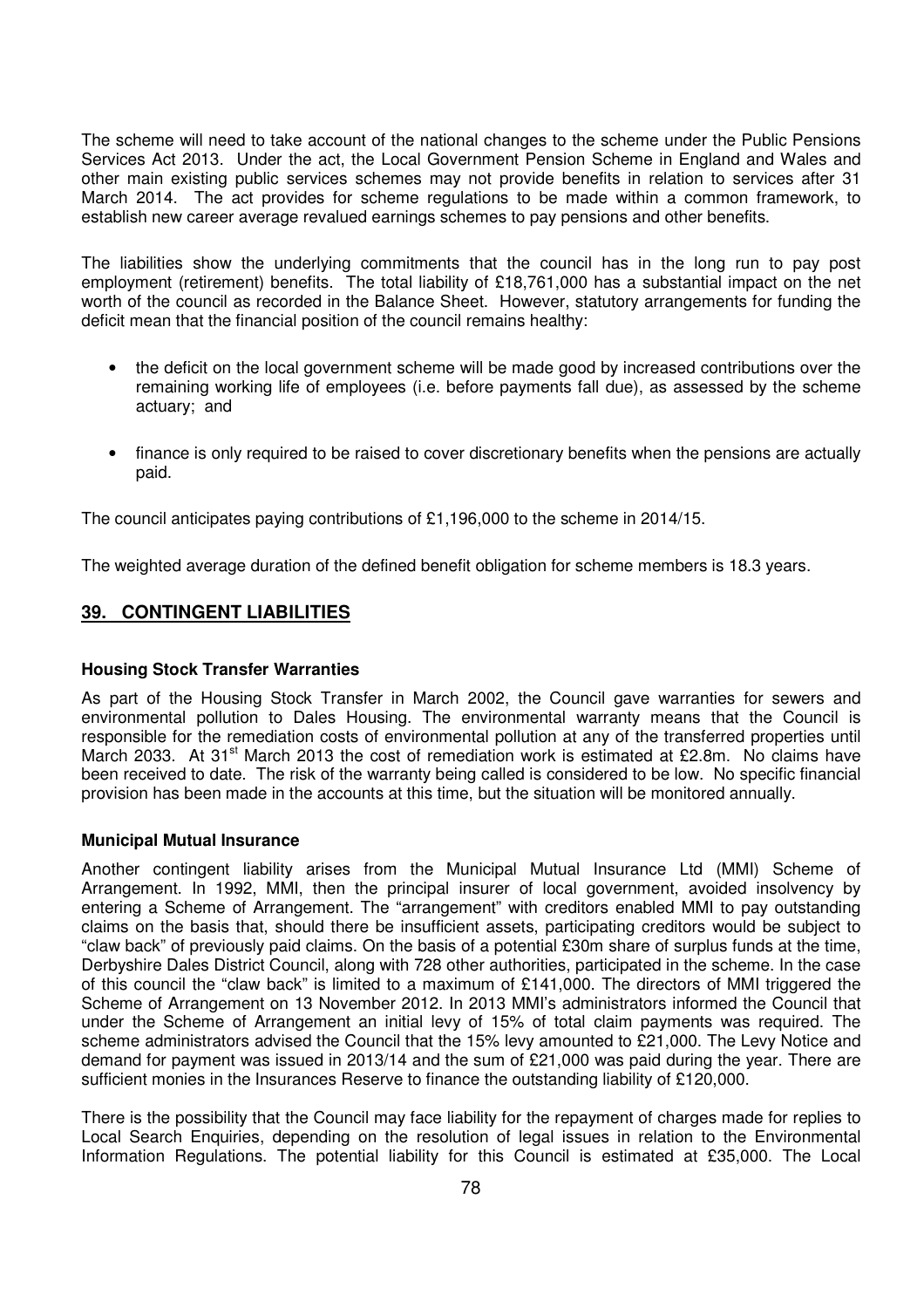Government Association is co-ordinating a legal challenge on behalf of all authorities and lobbying for funding from Central Government, should this fail. The Council has already received £35,000 from Central Government in respect of this liability; and have paid out during 2013/14 £20,000. The balance of £15,000 is being held in a reserve pending the resolution of the legal issues.

#### **Business Rates Appeals**

The Council has made a provision for business rate appeals based upon its best estimates of the liability at the year end for appeals already lodged. It is not possible to quantify the appeals that have not yet been lodged with the Valuation Office. This means that there is a risk that national and local appeals may have a future impact on the Council's accounts.

#### **Pension Guarantee**

The Council has entered into a long term contract for Revenues and Benefits and Accounts Payable services that have been outsourced to Arvato Public Sector Services Limited with effect from June 2013. This involved the transfer of Council employees to Arvato Public Sector Services Limited. Employees' rights are protected under the provision in Transfer of Undertakings (Protection of Employment) Regulations 2006 (TUPE). However, pension rights are not fully covered within TUPE regulations.

The Best Value Authorities Staff Transfers (Pension) Direction 2007 made under section 101 of the Local Government Act 2003 means that the Council must secure pension protection for the TUPE transfer which must be the same as, broadly comparable to, or better than, those they had a right to acquire prior to the transfer. This in turn means that the new service providers seek "admitted body" status within the Derbyshire pension Fund to comply with the requirement.

The legislative framework governing access to the Derbyshire Pension Fund means that public bodies can only obtain "admitted status" if there is a sponsoring body that is willing to provide a guarantee. For contracts with non-public bodies the ultimate responsibility remains with the sponsoring body. The guarantee means that if an admitted body fails to pay its pension obligations to the Derbyshire Pension Fund then the Council will take on these obligations.

The Council has given a full guarantee in respect of employees transferred to Arvato Public Sector Services Limited. As at 31 March 2014, the guarantee has not been exercised. The Council has mitigated its risk by requiring the parent company, Arvato Limited, to provide a guarantee.

### **40. CONTINGENT ASSETS**

#### **VAT Claim: Overpayment relating to off-street parking**

The Council has lodged a claim for overpaid VAT with Her Majesty's Revenue and Customs (HMRC). The claim relates to off-street parking and it has not been determined at the date of signing these accounts. At the present time it is not known whether the Council will receive payments. The outcome will be determined by HMRC or a decision of the VAT tribunal or courts. The Council has lodged claims totalling £4m (plus interest) for the period ending 31 March 2012. A further claim for the period 1 April 2012 to 31 March 2014 is due to be submitted; this amounts to £774,000 (plus interest). The probability of success in this case is uncertain.

#### **VAT Claim: Overpayment relating to trade waste**

The Council has lodged a claim with HMRC for overpaid VAT relating to trade waste charges. The claim has not been determined at the date of signing these accounts and it is not known whether the Council will receive payments. The outcome will be determined by HMRC or a decision of the VAT tribunal or courts. The Council has lodged a claim totalling £182,000 (plus interest) for the period 1 March 2008 to 28 February 2012. No VAT is due for the period after 28 February 2012 as the Council did not charge VAT after that date following notification by HMRC of a change in policy. The probability of success in this case is uncertain.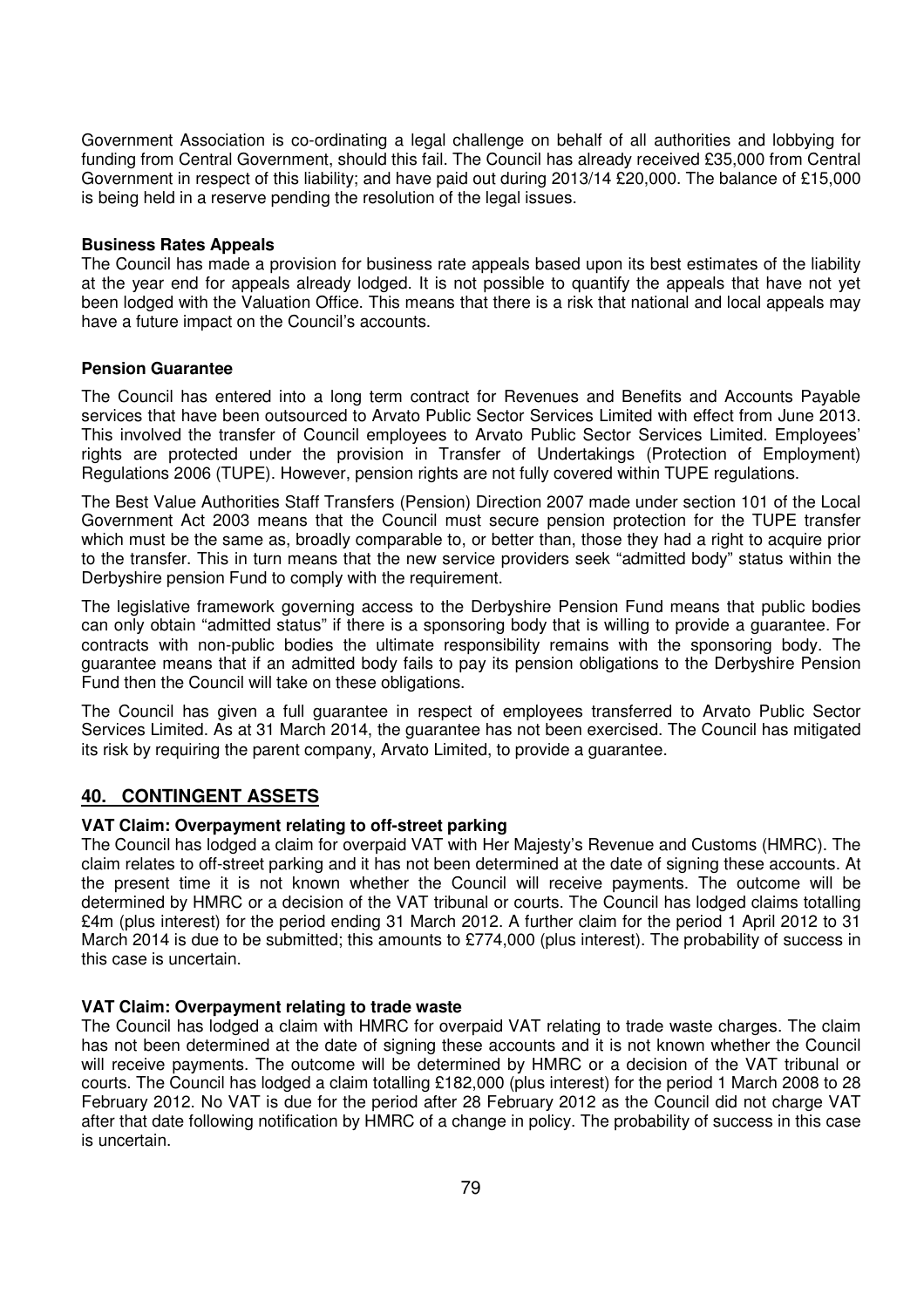# **41. NATURE AND EXTENT OF RISKS ARISING FROM FINANCIAL INSTRUMENTS**

The Authority's activities expose it to a variety of financial risks:

- credit risk the possibility that other parties might fail to pay amounts due to the Authority
- liquidity risk the possibility that the Authority might not have funds available to meet its commitments to make payments
- market risk the possibility that financial loss might arise for the Authority as a result of changes in measures such as interest rates and stock market movements.

The Authority's overall risk management programme focuses on the unpredictability of financial markets and seeks to minimise potential adverse effects on the resources available to fund services. Risk management is carried out by a central team, under policies approved by Derbyshire Dales District Council in the Annual Treasury Management Strategy. The Council provides written principles for overall risk management, as well as written policies covering specific areas, such as interest rate risk, credit risk and the investment of surplus cash.

### **Credit Risk**

Credit risk arises from deposits with banks and financial institutions, as well as credit exposures to the authority's customers. This risk is minimised through the Annual Investment Strategy, which requires that deposits are not made with financial institutions unless they meet minimum credit criteria, as laid down in the Treasury Management Strategy. The Annual Investment Strategy also imposes a maximum sum to be invested with a financial institution located within each category.

The credit criteria in respect of financial assets held by the authority are detailed below:

|                                                           | Limit per Organisation |
|-----------------------------------------------------------|------------------------|
| National Westminster Bank PLC (Council's Bankers)         | £6m                    |
| Major Banks and their wholly owned subsidiaries           | £3m                    |
| Building Societies with assets in excess of £0.75 billion | £3m                    |
| Local Authorities and other major precepting Authorities  | £3m                    |
| Debt Management Account Deposit Facility                  | No Limit               |
|                                                           |                        |

Customers for goods and services are assessed, taking into account their financial position, past experience and other factors, with individual credit limits being set in accordance with internal ratings in accordance with parameters set by Derbyshire Dales District Council.

The Authority's maximum exposure to credit risk in relation to its investments in banks and building societies cannot be assessed generally as the risk of any institution failing to make interest payments or repay the principal lump sum will be specific to each individual institution. Recent experience has shown that it is rare for such entities to be unable to meet their commitments. A risk of irrecoverability applies to all of the Authority's deposits, but there was no evidence at the 31<sup>st</sup> March 2014 that this was likely to crystallise.

No credit limits were exceeded during the reporting period.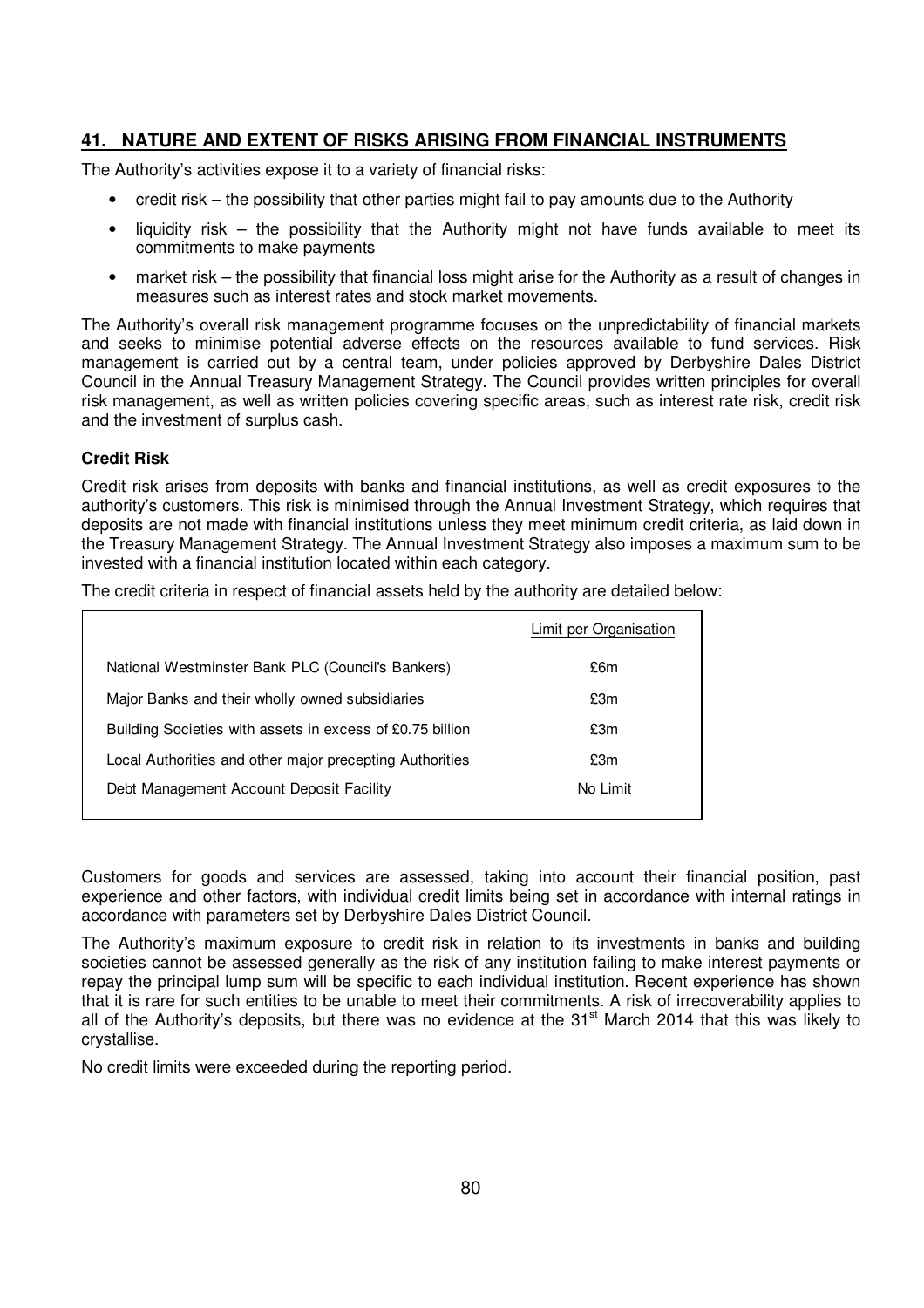| 31 March 2013<br>£000's |                        | 31 March 2014<br>£000's |
|-------------------------|------------------------|-------------------------|
| 810                     | Less than three months | 1035                    |
| 40                      | Three to six months    | 15                      |
| 110                     | Six months to one year | 22                      |
| 116                     | More than one year     | 91                      |
| 1076                    |                        | 1,163                   |
|                         |                        |                         |

The Authority does not allow credit for customers. The past due but not impaired amount can be analysed by age as follows:

#### **Liquidity Risk**

The Authority has a comprehensive cash flow management system that seeks to ensure that cash is available as needed to achieve its service objectives. If unexpected movements happen, the authority has easily redeemable investments in the money markets. There is no significant risk that it will be unable to raise finance to meet its commitments under financial instruments. There is also no risk that the authority will be bound to replenish a significant proportion of its borrowings at a time of unfavourable interest rates as its one borrowed loan matures in 2056. The Council keeps under review the possibility of redeeming its loan early where it would be economic to do so. The Council also has Bank Overdraft arrangements and is able to borrow from the money market.

The maturity analysis of financial liabilities is as follows:

| 31 March 2013<br>£000's |                                   | 31 March 2014<br>£000's |
|-------------------------|-----------------------------------|-------------------------|
| 175                     | Less than one year                | 156                     |
| 0                       | Between one and twenty five years | 0                       |
| 5,450                   | More than twenty five years       | 5,450                   |
| 5,625                   |                                   | 5,606                   |
|                         |                                   |                         |

All trade and other payables are due to be paid in less than one year.

#### **Market Risk – Interest Rate Risk**

The Authority is exposed to risk in terms of its exposure to interest rate movements on its borrowings and investments. Movements in interest rates would have the following effects:

- borrowings at variable rates the interest expense charged to the Comprehensive Income and Expenditure Statement will rise
- borrowings at fixed rates the fair value of the liabilities borrowings will fall
- investments at variable rates the interest income credited to the Comprehensive Income and Expenditure Statement will rise
- Investments at fixed rates the fair value of the asset will fall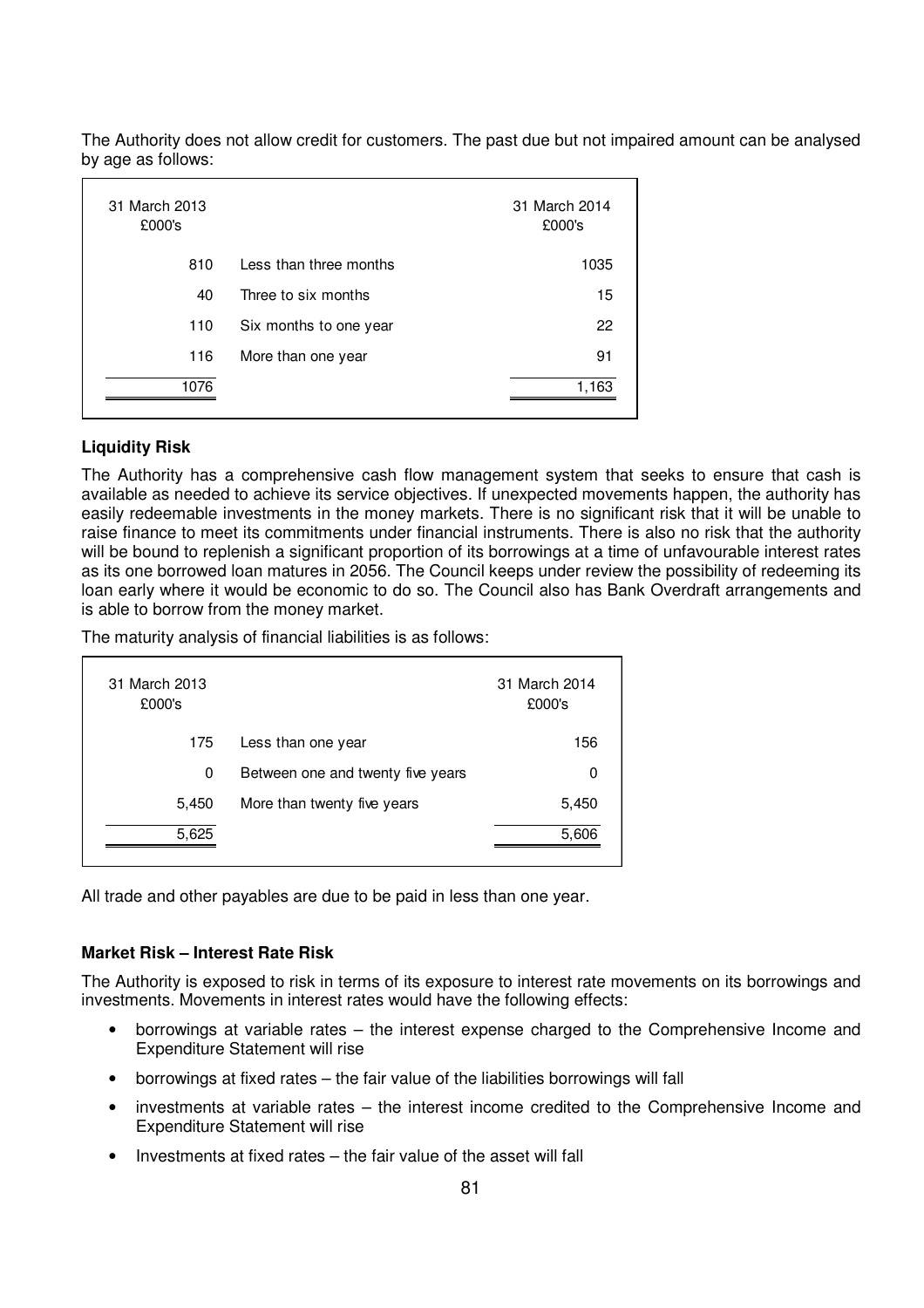Borrowings are not carried at fair value, so nominal gains and losses on fixed rate borrowings would not impact on the Surplus or Deficit on the Comprehensive Income and Expenditure Statement. Movements in the fair value of fixed rate investments that have a quoted market price will be reflected in the Comprehensive Income and Expenditure Statement. The Council does not currently borrow from the money markets for its financial needs as it has funds invested with its bank. The principal amount deposited at 31<sup>st</sup> March 2014 was £3.4 million. The Council does not have any variable rate loans.

The treasury management team has an active strategy which is assessed regularly for assessing interest risk exposure that feeds into the setting of the annual budget. Significant variations are, therefore, determined at an early stage.

### **Price Risk**

The Authority does not invest in equity shares, gilts or Certificates of Deposit and thus has no exposure to loss arising from movements in their prices due to market conditions.

#### **Foreign Exchange Risk**

The Authority has no financial assets or liabilities that are denominated in foreign currencies and thus has no exposure to loss arising from movements in exchange rates.

### **42. ERNEST BAILEY TRUST FUND**

The Council is the Trustee of the Ernest Bailey Charity. It discharges its functions as Trustee through a Committee, comprised of the ward members for the area of benefit from the Charity. The fund has not been consolidated in the accounts of the Council. At the 31<sup>st</sup> March 2014 it has invested £150,000 with the Council and receives interest. The table below sets out the working balance of the Charity. The proceeds from this trust fund may only be used for charitable purposes for the benefit of the inhabitants of the Matlock area (which includes Darley Dale, Tansley, Matlock Bath and Cromford).

| 31 March 2013<br>£'000s |                              | 31 March 2014<br>£'000s |
|-------------------------|------------------------------|-------------------------|
| 9                       | <b>Balance at 1st April</b>  | 9                       |
| 3                       | Interest on Investment       | 2                       |
| 12                      | Total                        | 11                      |
| (3)                     | Less: Grants                 | (2)                     |
| 9                       | <b>Balance at 31st March</b> | 9                       |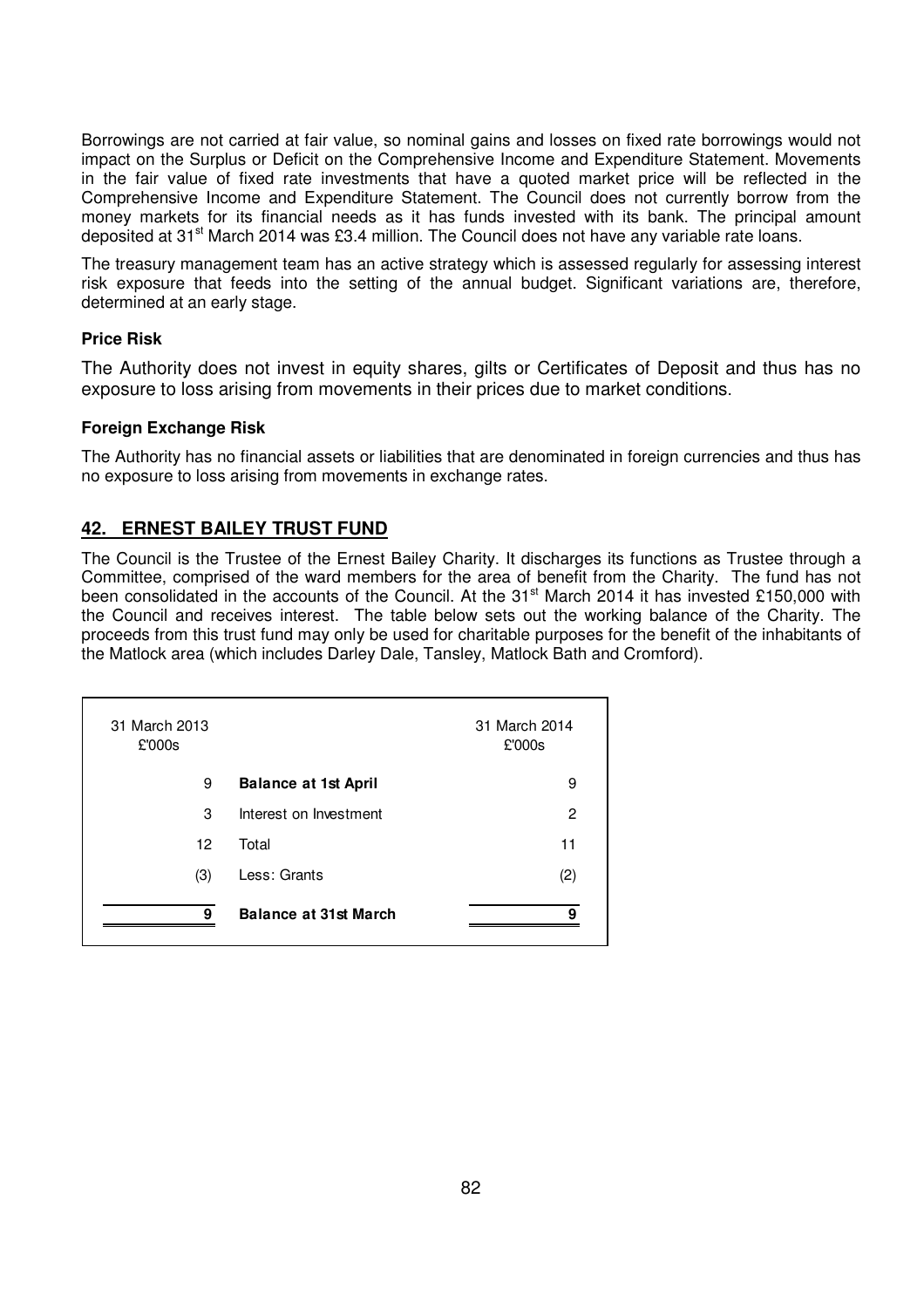# **OTHER FINANCIAL STATEMENTS**

# **THE COLLECTION FUND**

The Collection Fund is an agent's statement that reflects the statutory obligation for billing authorities to maintain a separate Collection Fund. The statement shows the transactions of the billing authority in relation to the collection from taxpayers and distribution to local authorities and the Government of council tax and non-domestic rates. Administration costs are borne by the General Fund.

| 2012/13<br>£000s |                                                             | <b>Notes</b> | 2013/14<br>£000s<br><b>Council Tax</b> | 2013/14<br>£000s<br><b>NDR</b> | 2013/14<br>£000s<br>Total |
|------------------|-------------------------------------------------------------|--------------|----------------------------------------|--------------------------------|---------------------------|
|                  | Income                                                      |              |                                        |                                |                           |
| 41,910           | Income receivable from Council Tax payers                   | Note 2       | 42,834                                 | 0                              | 42,834                    |
|                  | Transfers from the General Fund:                            |              |                                        |                                |                           |
| 3,937            | - Council Tax Benefits                                      |              | $\mathbf 0$                            | 0                              | 0                         |
| 16,695           | Income collectable from Business Ratepayers                 | Note 3       | $\pmb{0}$                              | 17,206                         | 17,206                    |
| $\mathbf 0$      | Transitional protection payments                            |              | $\mathbf 0$                            | 24                             | 24                        |
| 324              | Contribution towards previous year's estimated deficit      | Note 4       | 67                                     | $\Omega$                       | 67                        |
| 62,866           | <b>Total Income</b>                                         |              | 42,901                                 | 17,230                         | 60,131                    |
|                  | <b>Expenditure</b>                                          |              |                                        |                                |                           |
|                  | Precepts and Demands:                                       |              |                                        |                                |                           |
| 32,179           | - Derbyshire County Council                                 |              | 29,812                                 | 0                              | 29,812                    |
| 4,891            | - Police and Crime Commissioner for Derbyshire              |              | 4,620                                  | $\mathbf{0}$                   | 4,620                     |
| 2,006            | - Derbyshire Fire and Rescue                                |              | 1,859                                  | 0                              | 1,859                     |
| 6,899            | - Derbyshire Dales District Council                         |              | 6,475                                  | 0                              | 6,475                     |
|                  | <b>Business Rates:</b>                                      | Note 3       |                                        |                                |                           |
| 16,392           | - Payments to the National Pool                             |              | $\mathbf 0$                            | $\mathbf{0}$                   | 0                         |
| 0                | - Payments to Government                                    |              | $\mathbf 0$                            | 8,264                          | 8,264                     |
| 0                | - Payments to Derbyshire County Council                     |              | $\mathbf 0$                            | 1,488                          | 1,488                     |
| 0                | - Payments to Derbyshire Fire Authority                     |              | 0                                      | 165                            | 165                       |
| $\mathbf{0}$     | - Payments to Derbyshire Dales District Council             |              | $\Omega$                               | 6,612                          | 6,612                     |
|                  | Transfer to General Fund - Cost of Collection for           |              |                                        |                                |                           |
| 146              | <b>Business Rates</b>                                       |              | $\mathbf 0$                            | 146                            | 146                       |
|                  | Bad and Doubtful Debts:                                     |              |                                        |                                |                           |
| 207              | - Allowance for impairment                                  | Note 5       | 93                                     | 213                            | 306                       |
| 0                | - Provision for appeals                                     | Note 6       | $\mathbf 0$                            | 542                            | 542                       |
| 62,720           | <b>Total Expenditure</b>                                    |              | 42,859                                 | 17,430                         | 60,289                    |
| 146              | Increase/(decrease) in Fund balance for the year            |              | 42                                     | (200)                          | (158)                     |
|                  | <b>Collection Fund Balance</b>                              |              |                                        |                                |                           |
| (367)            | Balance brought forward at 1 April                          |              | (221)                                  | $\pmb{0}$                      | (221)                     |
| 146              | Increase/(decrease) in Fund balance for the year (as above) |              | 42                                     | (200)                          | (158)                     |
| (221)            | Balance carried forward at 31 March                         |              | (179)                                  | (200)                          | (379)                     |
|                  | Allocated to:                                               |              |                                        |                                |                           |
| (154)            | - Derbyshire Dales District Council                         |              | (125)                                  | (80)                           | (205)                     |
| (24)             | - Derbyshire County Council                                 |              | (19)                                   | (18)                           | (37)                      |
| (10)             | - Police and Crime Commissioner for Derbyshire              |              | (8)                                    | (2)                            | (10)                      |
| (33)             | - Derbyshire Fire Authority                                 |              | (27)                                   | (100)                          | (127)                     |
|                  |                                                             |              |                                        |                                |                           |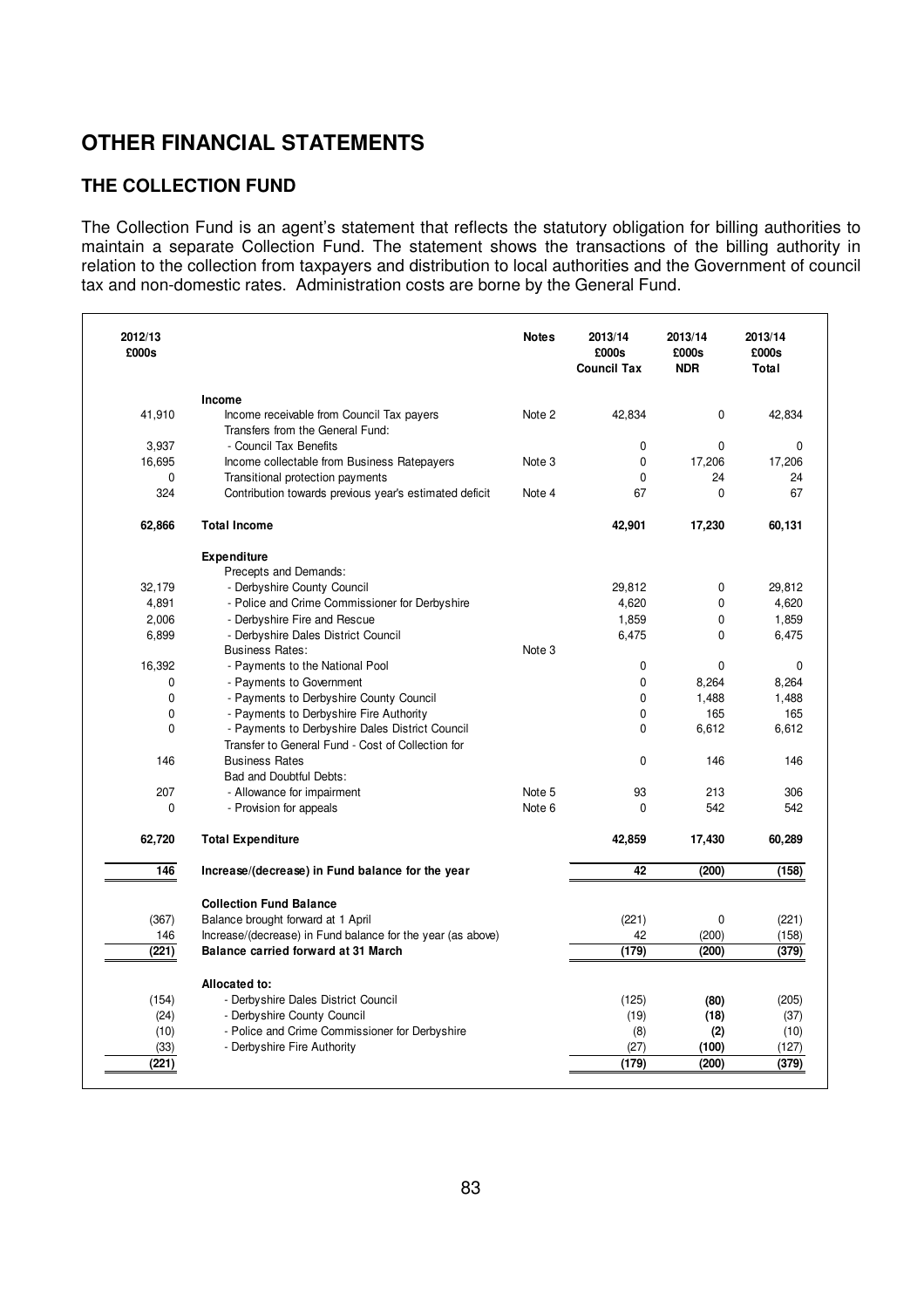# **INTRODUCTION**

Collection fund surpluses or deficits declared by the billing authority in relation to Council Tax are charged or paid to the relevant precepting bodies in the subsequent financial year, pro-rata to precepts issued.

In 2013/14, the local government finance regime was revised with the introduction of the retained non domestic rates scheme. The main aim of the scheme is to give Council's a greater incentive to grow businesses in the District. It does, however, also increase the financial risk due to non-collection and the volatility of the NDR tax base.

The scheme allows the Council to retain a proportion of the total NDR received. Derbyshire Dales share is 40% with the remainder paid to precepting bodies. For Derbyshire Dales the NDR precepting bodies are Central Government (50% share), Derbyshire County Council (9% share) and Derbyshire Fire Authority (1% share).

NDR surpluses or deficits declared by the billing authority in relation to the Collection Fund are charged or paid to the relevant precepting bodies in the subsequent year in their respective proportions.

# **NOTES TO THE COLLECTION FUND**

#### **1. Accounting Policies for the Collection Fund**

- Revenue support grant and amounts distributed from the NDR national pool are paid directly to all billing and precepting authorities and are not credited to the Collection Fund statement. They will be disclosed on the face of the Comprehensive Income and Expenditure Account Statements of the recipient authorities.
- Precepts for major preceptors and the billing authority's demand on the fund are paid out of the Collection Fund and credited to the Comprehensive Income and Expenditure Account Statements of the respective precepting and billing authorities. However, the transactions presented in the Collection Fund Statement are limited to the cash flows permitted by statute for the full financial year, whereas each authority will recognise income on a full accruals basis (i.e. sharing out the full surplus or deficit on the Collection Fund at the end of the year, even though it will be distributed to or recovered from the authorities in a subsequent financial year).
- Parish precepts are paid from the General Fund of billing authorities and are disclosed on the face of the Comprehensive Income and Expenditure Account Statement.
- Interest is not payable on cash flow transfers between the General Fund and the Collection Fund.
- The year-end surplus or deficit on the Collection Fund is to be distributed between billing and precepting authorities on the basis of the estimates made on 15 January of the year-end balance.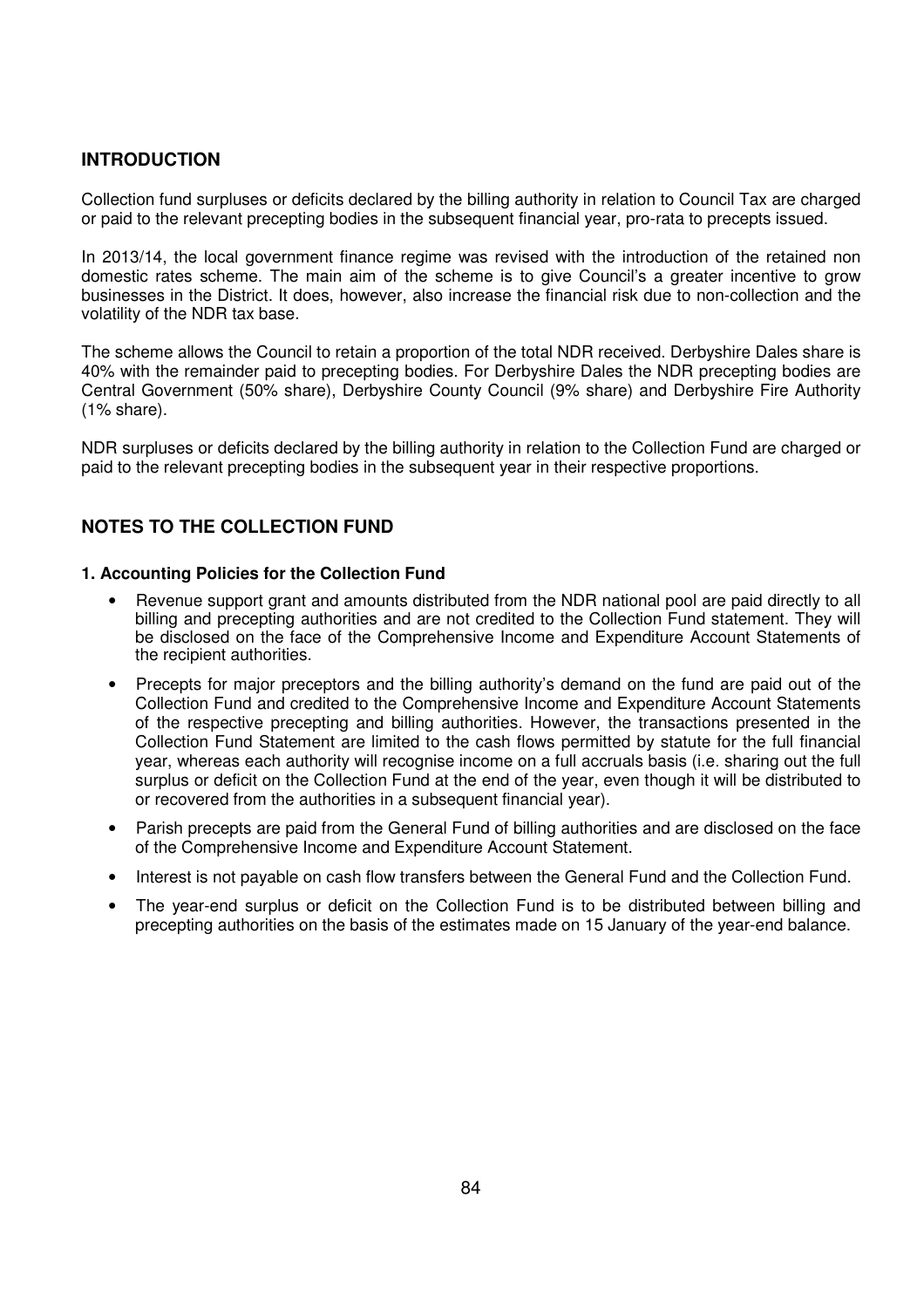#### **Note 2: Council Tax**

The council tax base is the amount that setting a Council Tax of £1 for a band D property (the standard band) would raise in revenue. The Council Tax base for 2013/14 was 27,675.18 (29,872.48 in 2012/13). This reduction between financial years is as a result of the Governments council Tax Localisation changes which revised the way Central Government pay Council Tax benefit compensation to the Council. The tax base for 2013/14 was calculated as follows:

| Band  | Number of<br>Dwellings on<br>valuation list | Number of Dwellings,<br>adjusted for discounts,<br>exemptions and reliefs | Ratio to<br>Band D | Equivalent number of<br>Band D full charge<br>properties | Council Tax Base<br>(assuming 99.3%<br>collection rate) |
|-------|---------------------------------------------|---------------------------------------------------------------------------|--------------------|----------------------------------------------------------|---------------------------------------------------------|
| X*    | 4                                           | 2.82                                                                      | 5/9                | 1.57                                                     | 1.56                                                    |
| A     | 3,476                                       | 1,952.59                                                                  | 6/9                | 1,301.76                                                 | 1,291.31                                                |
| B     | 7.044                                       | 5,060.64                                                                  | 7/9                | 3,936.05                                                 | 3,904.55                                                |
| C     | 7,245                                       | 5,927.60                                                                  | 8/9                | 5,269.00                                                 | 5,226.86                                                |
| D     | 5,482                                       | 4,803.91                                                                  | 9/9                | 4,803.91                                                 | 4,765.46                                                |
| E     | 4,713                                       | 4,280.65                                                                  | 11/9               | 5.231.90                                                 | 5,190.02                                                |
| F     | 2,901                                       | 2,692.20                                                                  | 13/9               | 3,888.75                                                 | 3,857.71                                                |
| G     | 2.073                                       | 1,950.62                                                                  | 15/9               | 3,251.09                                                 | 3,225.13                                                |
| H     | 113                                         | 107.18                                                                    | 18/9               | 214.36                                                   | 212.58                                                  |
| Total | 33,051                                      | 26.778.21                                                                 |                    | 27,898.39                                                | 27,675.18                                               |

\* Properties in Band A that receive disabled relief.

The total precepts and demands (£42,766,000) were divided by the tax base to derive the Council Tax for the year for a Band D property. Thus, in 2013/14 the Council set a Band D Council Tax of £1,545.32, including the average parish council charge of £44.32 (2012/13 £1,539.06 including £41.27 for average parish). The council tax for a band D property can be analysed as follows:

| 2012/13  |                                   | 2013/14  |
|----------|-----------------------------------|----------|
| £s       |                                   | £s       |
| 1,077.22 | Derbyshire County Council         | 1,077.22 |
| 163.74   | Derbyshire Police Authority       | 166.95   |
| 67.17    | Derbyshire Fire & Rescue          | 67.17    |
| 189.66   | Derbyshire Dales District Council | 189.66   |
| 1,497.79 |                                   | 1,501.00 |
| 41.27    | Average parish council            | 44.32    |
| 1,539.06 | <b>Average Band D Council Tax</b> | 1,545.32 |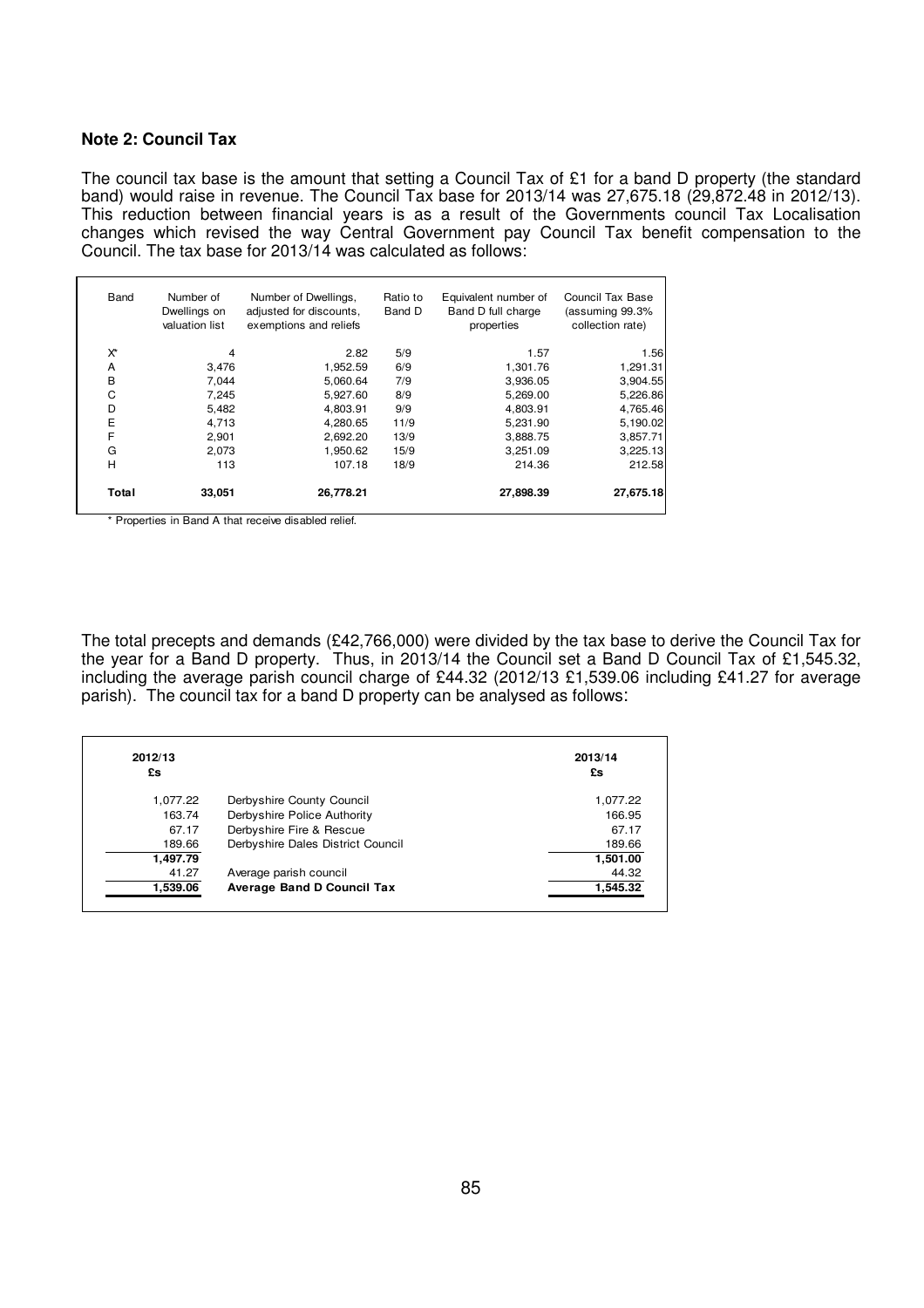The council tax income collected from taxpayers can be analysed as follows

| 2012/13<br>£000s |                                                         | 2013/14<br>£000s |
|------------------|---------------------------------------------------------|------------------|
| 51,240           | Debit for year                                          | 51,663           |
| (27)             | Increased/(reduced) charges                             | (47)             |
| (51)             | Disabled persons reductions                             | (52)             |
| (1,507)          | Exemptions                                              | (725)            |
| (3, 514)         | Sole resident discounts                                 | (3, 554)         |
| (159)            | Discounts for empty properties, exempt and second homes | (676)            |
| (135)            | Disregarded persons discount                            | (152)            |
| $\Omega$         | Local Council Tax Discounts                             | 0                |
| (3,937)          | Council tax benefits                                    | (3,623)          |
| 41,910           |                                                         | 42,834           |

#### **Note 3: Business Rates**

The Council collects Non-Domestic Rates (NDR) for its area based on local rateable values provided by the Valuation Office Agency (VOA) multiplied by a uniform business rate set nationally by Central Government. In previous financial years the total amount due, less certain allowances, was paid to the national non-domestic rates pool (the NDR pool) administered by Central Government, which, in turn, paid to Local Authorities their share of the pool, such shares being based on a standard amount per head of the local adult population.

In 2013/14, the administration of NDR changed following the introduction of a business rates retention scheme which aims to give Council's a greater incentive to grow businesses but also increases the financial risk due to volatility and non-collection of rates. Instead of paying NDR to the central pool, local authorities retain a proportion of the total collectable rates due. In the case of Derbyshire Dales the local share is 40%. The remainder is distributed to preceptors and in the case of Derbyshire Dales these are Central Government (50%0, Derbyshire County Council (9%) and Derbyshire Fire Authority (1%).

The business rates shares payable for 2013/14 were estimated before the start of the financial year as £8,264,000 to Central Government, £1,488,000 to Derbyshire County Council, £165,000 to Derbyshire Fire Authority and £6,612,000 to Derbyshire Dales District Council. These sums have been paid in 2013/14 and charged to the collection fund in year.

When the scheme was introduced, Central Government set a baseline level for each authority identifying the expected level of retained business rates and a top up or tariff amount to ensure that all authorities receive their baseline amounts. Tariffs due from authorities payable to Central Government are used to finance the top ups to those authorities who do not achieve their targeted baseline funding. In this respect Derbyshire Dales has to pay a tariff to the General Fund in 2013/14 to the value of £5,256,000.

In addition to the tariff, a 'levy' figure is calculated at 50% of the growth above the baseline amount. For Derbyshire Dales the value of the levy is £153,000.

In addition to the local management of business rates, authorities are expected to finance appeals made in respect of rateable values as defined by VOA and hence business rates outstanding as at 31 March 2014. As such, authorities are required to make a provision for these amounts. Appeals are charged and provided for in proportion of the precepting shares. The total provision charged to the collection fund for 2013/14 has been calculated at £542,000.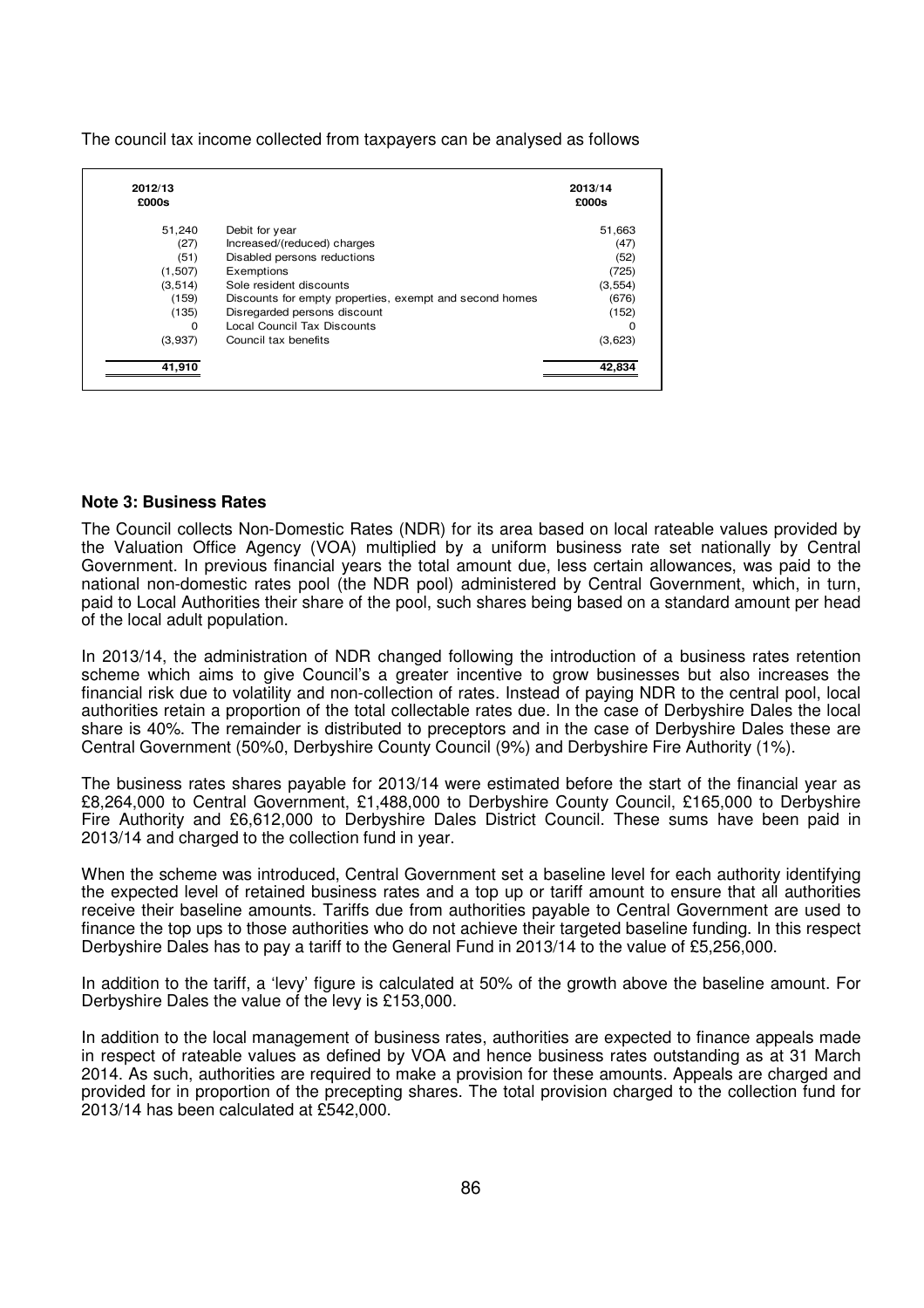For 2013/14, the total non-domestic rateable value at the year- end is £46,711,880 for 3894 properties. The national multipliers for 2013/14 were 46.2p for qualifying Small Businesses, and the standard multiplier being 47.1p for all other businesses (45.0p and 45.8p respectively in 2012/13).

| 2012/13<br>£000s |                                                    | 2013/14<br>£000s |
|------------------|----------------------------------------------------|------------------|
|                  |                                                    |                  |
| 20,275           | Debit for year                                     | 22,120           |
| (94)             | Increased/(reduced) charges                        | (642)            |
| 386              | Transitional Loss/ Relief                          | (24)             |
| (2,309)          | <b>Small Business Rate Relief</b>                  | (2,600)          |
| 238              | Small Business Rate Relief Supplement              | 280              |
| (1,587)          | <b>Other Mandatory Reliefs</b>                     | (1, 591)         |
| (321)            | Discretionary Reliefs and Remissions               | (314)            |
| 0                | Local Discounts                                    | (23)             |
| (34)             | Deferral Scheme Reductions (introduced 2009/10)    | 0                |
| (4)              | Interest Payable in Respect of Reduced Assessments | 0                |
| 145              | General Fund Contribution to Discretionary Reliefs | O                |
|                  |                                                    |                  |
| 16,695           | Net Business Rate Income                           | 17.206           |

### **Note 4: Contribution towards previous year's estimated (surplus)/deficit for council tax**

| 2012/13<br>£000s |                                                               | 2013/14<br>£000s |
|------------------|---------------------------------------------------------------|------------------|
| 227              | Derbyshire County Council                                     | 47               |
| 35               | Police and Crime Commissioner for Derbyshire                  |                  |
| 14               | Derbyshire Fire Authority                                     | 3                |
| 48               | Derbyshire Dales District Council (including parish councils) | 10               |
| 324              |                                                               |                  |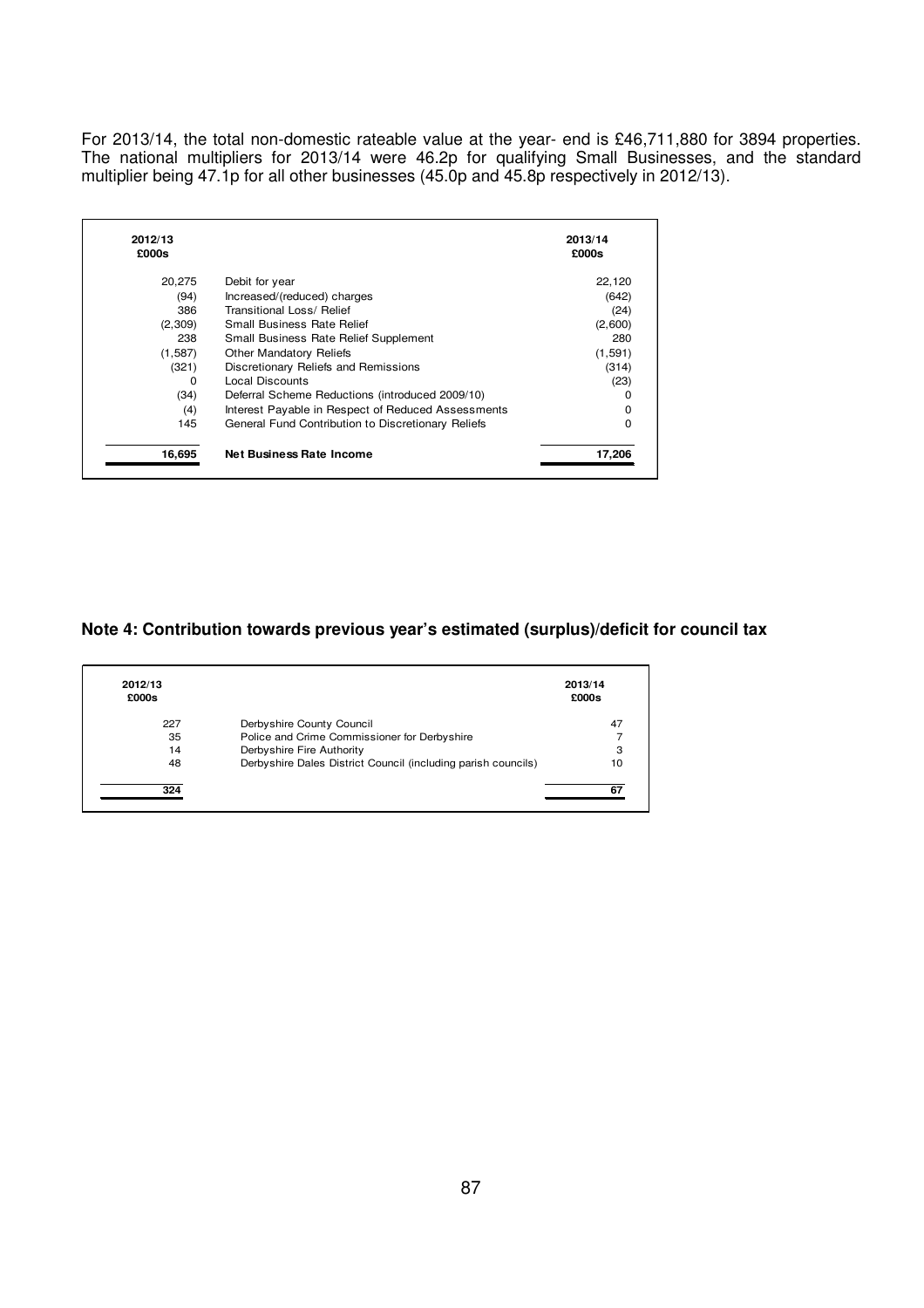#### **Note 5: Impairment Allowance**

The Collection Fund account provides for bad debts on council tax arrears on the basis of prior years experience and current years collection rates.

| 2012/13<br>£000s |                            | 2013/14<br>£000s |
|------------------|----------------------------|------------------|
| 153              | Balance at 1 April         | 165              |
| (38)             | Write offs during year     | (94)             |
| 50               | Contribution to provision  | 93               |
| 165              | <b>Balance at 31 March</b> | 164              |

The Council's proportion of the balance at  $31<sup>st</sup>$  March 2014 is £25,000 (31 $<sup>st</sup>$  March 2013 £25,000).</sup>

The Collection Fund account also provides for bad debts on NDR arrears.

| 2012/13<br>£000s |                            | 2013/14<br>£000s |
|------------------|----------------------------|------------------|
| 332              | Balance at 1 April         | 117              |
| (372)            | Write offs during year     | (132)            |
| 157              | Contribution to provision  | 213              |
| 117              | <b>Balance at 31 March</b> | 198              |

The Council's proportion of the balance at 31<sup>st</sup> March 2014 is 40% i.e. £79,000

### **Note 6: Provision for Appeals**

The Collection Fund account also provides for provision for appeals against the rateable valuation set by the Valuation Office Agency (VOA) not settled as at 31<sup>st</sup> March 2014. 2013/14 is the first year of this provision.

| 2012/13<br>£000s |                            | 2013/14<br>£000s |
|------------------|----------------------------|------------------|
| 0                | Contribution to provision  | 542              |
| $\Omega$         | <b>Balance at 31 March</b> | 542              |

The Council's proportion of this provision is 40% i.e. £217,000.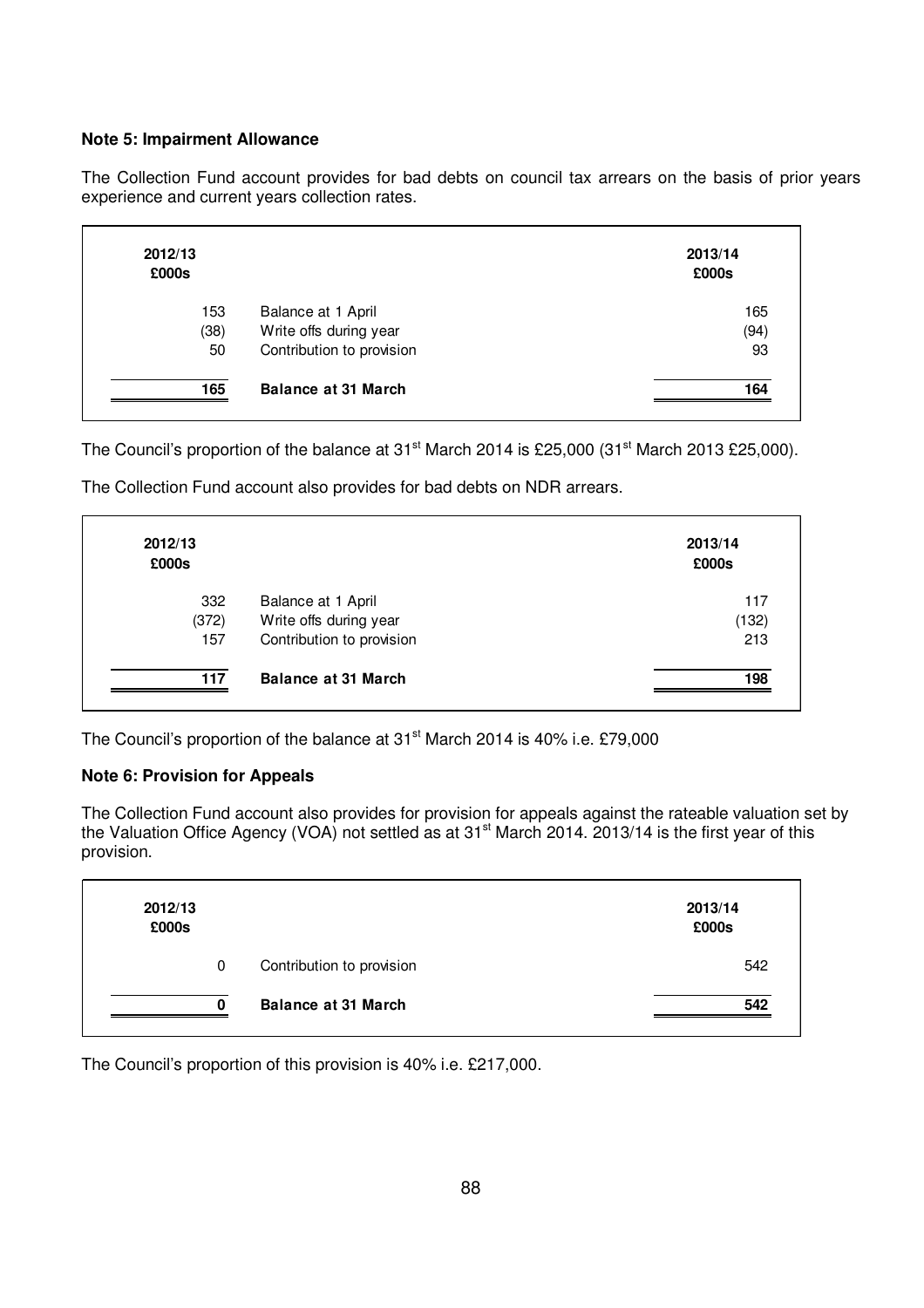# **GLOSSARY OF TERMS**

#### **Accounting Period**

The period of time covered by the accounts. Normally this is the 12 months commencing on 1 April and finishing on 31 March the following year. The end of the accounting period is the Balance Sheet date.

#### **Accrual**

A sum included in the final accounts to cover income or expenditure attributable to an accounting period for goods or services received but paid for by the end of the accounting period.

#### **Agency**

The provision of services by one local authority (the agent) on behalf of the responsible body. The Authority carrying out agency services is reimbursed by the responsible body to the extent of approved expenditure together with any agreed contribution towards administrative costs.

#### **Appropriation**

The transfer of ownership of land or a building between one service and another.

#### **Auditor**

An independent expert who examines the Council's processes and accounts to ensure that statutory requirements and non-statutory Codes of Practice have been followed.

#### **Balance Sheet**

This shows the financial position of the Council as a whole (excluding amounts attributable to the Ernest Bailey Trust Fund) and summarises its assets, liabilities and reserves as at the end of the accounting period.

#### **Budget**

A statement of the Council's policies and spending plans for net revenue and capital expenditure over a specified period of time.

#### **Capital Charge**

A charge to service revenue accounts to reflect the cost of fixed assets used in the provision of services.

#### **Capital Expenditure**

Expenditure on the acquisition of a fixed asset or expenditure that enhances and not merely maintains the value of an existing fixed asset, such as land and buildings.

#### **Capital Receipts**

The proceeds from the disposal of land or other fixed assets and repayment of certain grants and advances. Capital receipts can be used to finance new capital expenditure within rules set down by the Government, but they cannot be used to finance revenue expenditure.

#### **Code (of Practice)**

Within the context of this document, this refers to the Code of Practice on Local Authority Accounting in in the United Kingdom 2013/14 (the Code) published by the Chartered Institute of Public Finance and Accountancy (CIPFA). The Code specifies the principles and practices of accounting that must be followed to prepare a set of accounts that "presents fairly" the financial position of a Council.

#### **Collection Fund**

A separate account, required by statute, to show the transactions of a billing authority in relation to Council Tax and Non-Domestic Rates (NDR).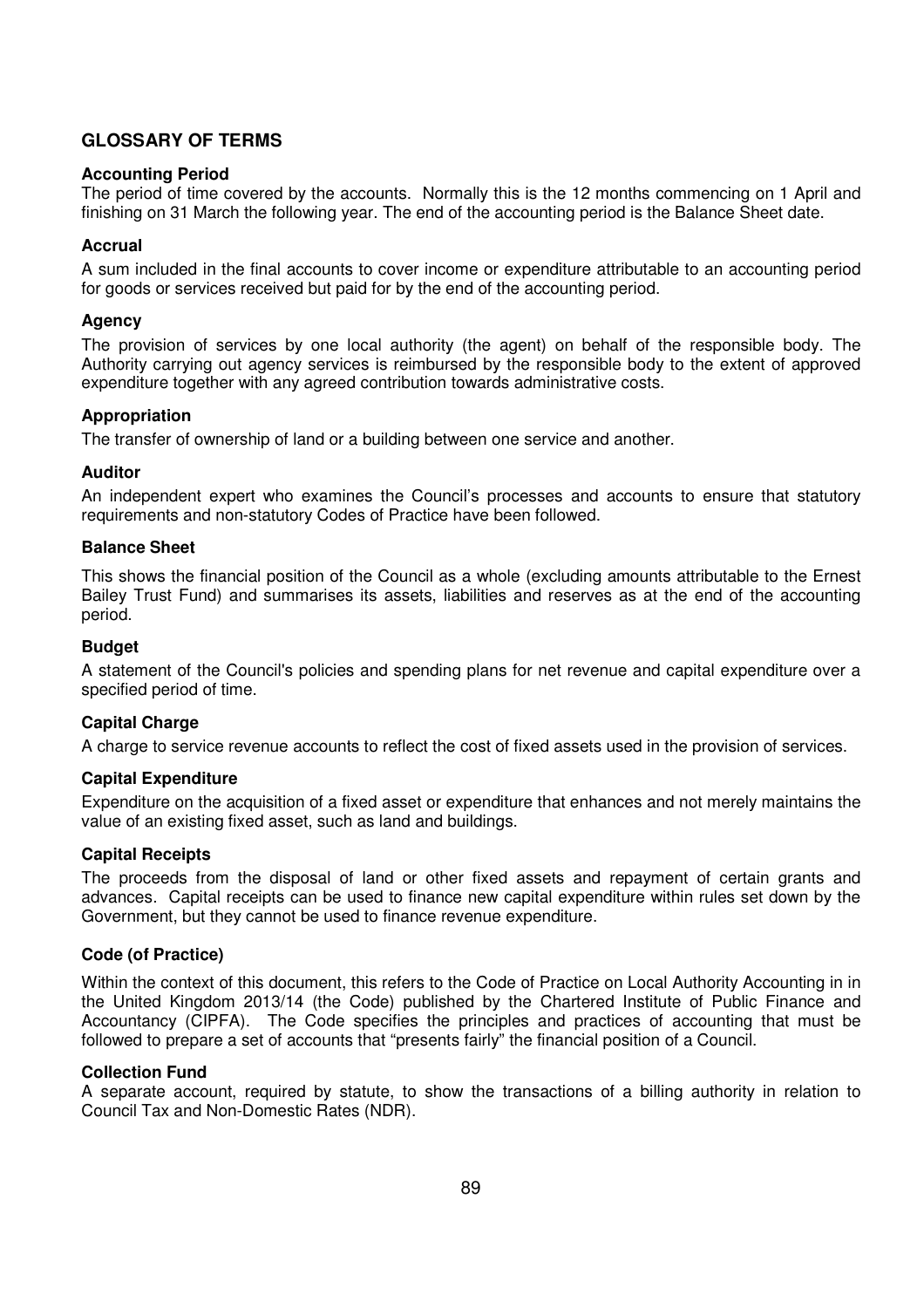#### **Community Assets**

Assets that the Council intends to hold in perpetuity, that have no determinable useful lives, and that may have restrictions on their disposal. Examples of community assets are parks and historic buildings.

#### **Contingency**

A condition which exists at the balance sheet date, where the outcome will be confirmed only on the occurrence or non-occurrence of one or more uncertain future events.

#### **Creditors**

Amounts owed by the Council to others for work done, goods received or services rendered for which payment has not been made at the balance sheet date.

#### **Current Assets**

Assets whose value tends to vary on a day-to-day basis, e.g. physical stockholdings, cash and bank balances. It is reasonable to expect that assets under this head on a balance sheet will be consumed or realised during the next accounting period.

#### **Current Liabilities**

Amounts which will become payable or could be called in within the next accounting period, e.g. creditors.

#### **Debtors**

Amounts due to the Council from others for goods and services that they have received but not paid for at the balance sheet date.

#### **Deferred Liabilities**

These are items shown on the balance sheet that reflect amounts owed to others, where the sums are payable over future financial years.

#### **Deferred Premium**

This is an amount due to be paid by an authority on the early redemption of debt where losses have been made. It can arise as part of a restructuring package and can be written off to revenue over the life of the replacement loans.

#### **Depreciation**

This is a charge made to the revenue account each year that reflects the reduction in value of fixed assets due to age or deterioration through usage.

#### **Earmarked Reserves**

Amounts put aside to meet specific liabilities in the future. The main Council reserves are its Capital and Insurance Reserves.

#### **Embedded Lease**

A contractual arrangement involving the provision of services using specific underlying assets, for example refuse collection vehicles held by the contractor.

#### **Financial Year**

The Council's financial year commences on 1st April and finishes on 31st March the following year.

#### **Finance Lease**

A lease that transfers substantially all of the risks and rewards of ownership of a fixed asset to the lessee. The Government's capital control system treats this as a credit arrangement, as if it were similar to borrowing.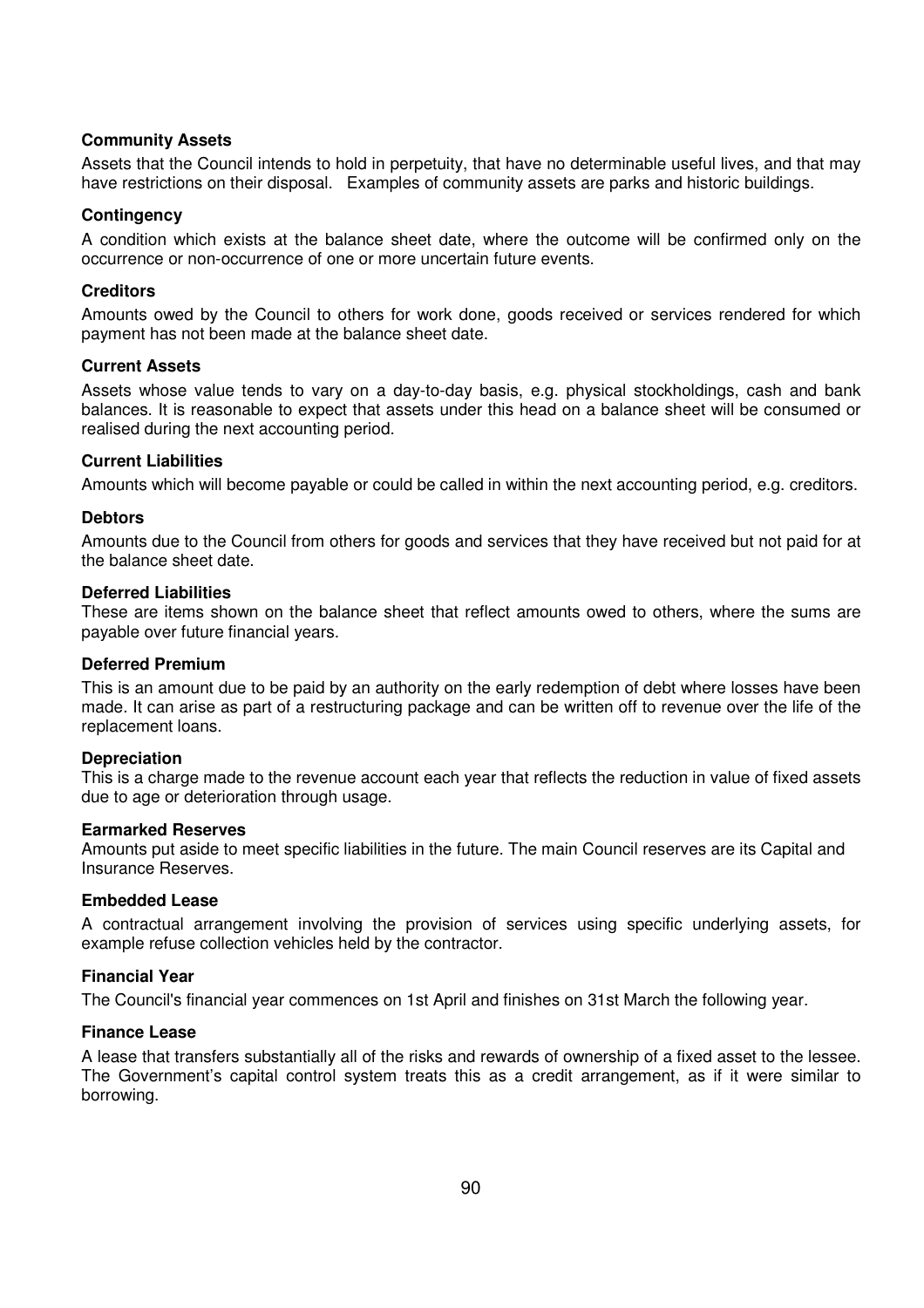#### **Financial Instruments Adjustment Account**

This provides a balancing mechanism between the different rates at which gains and losses (such as premiums on the early repayment of debt) are recognised under the SORP and are required by statute to be met from the General Fund.

### **FRS**

This refers to Financial Reporting Standards, which set out the proper accounting practices with which the Council must comply when preparing its accounts.

#### **General Fund**

The statutory revenue account of the Council which summarises the cost of all services provided by the Council which are funded from the precept, government grants and other income.

#### **General Reserves**

Amounts put aside, but not allocated to meet, any future spending commitments. The Council's General Reserves include a working balance of £1m to meet emergencies and contingencies, and to assist with cash flow.

#### **Government Grants**

Part of the cost of the Council's services is paid for by central government from its own tax income. These grants are of two main types. Some (Specific Grants and Supplementary Grants) are for particular services such as Housing Benefits. Others are in aid of services generally such as the Revenue Support Grant.

#### **Impairment**

The reduction in the value of a fixed asset caused by a change in circumstances such as a decline in market value, physical damage, obsolescence etc. The impairment must be written off to the Comprehensive Income and Expenditure Account.

#### **Liquid Resources**

Current asset investments that are readily disposable by the Council without disrupting its business and are either readily converted to known amounts of cash at or close to the carrying amount, or traded in an active market.

#### **Minimum Revenue Provision**

The minimum amount which must be charged to an authority's revenue account each year, as a provision to repay borrowing and finance leases.

#### **Net Book Value**

The amount at which fixed assets are included (valued) in the Balance Sheet i.e. their historical cost or their current value less the cumulative amounts provided for depreciation.

### **Net Current Replacement Cost**

The cost of replacing or recreating a fixed asset in its existing condition or existing use.

#### **Net Debt**

The Council's borrowings less cash and liquid resources.

# **Net Realisable Value**

The open market value of the asset in its existing use.

# **Net Worth**

This represents the Council's reserves and balances, both capital and revenue.

# **Non Current Assets**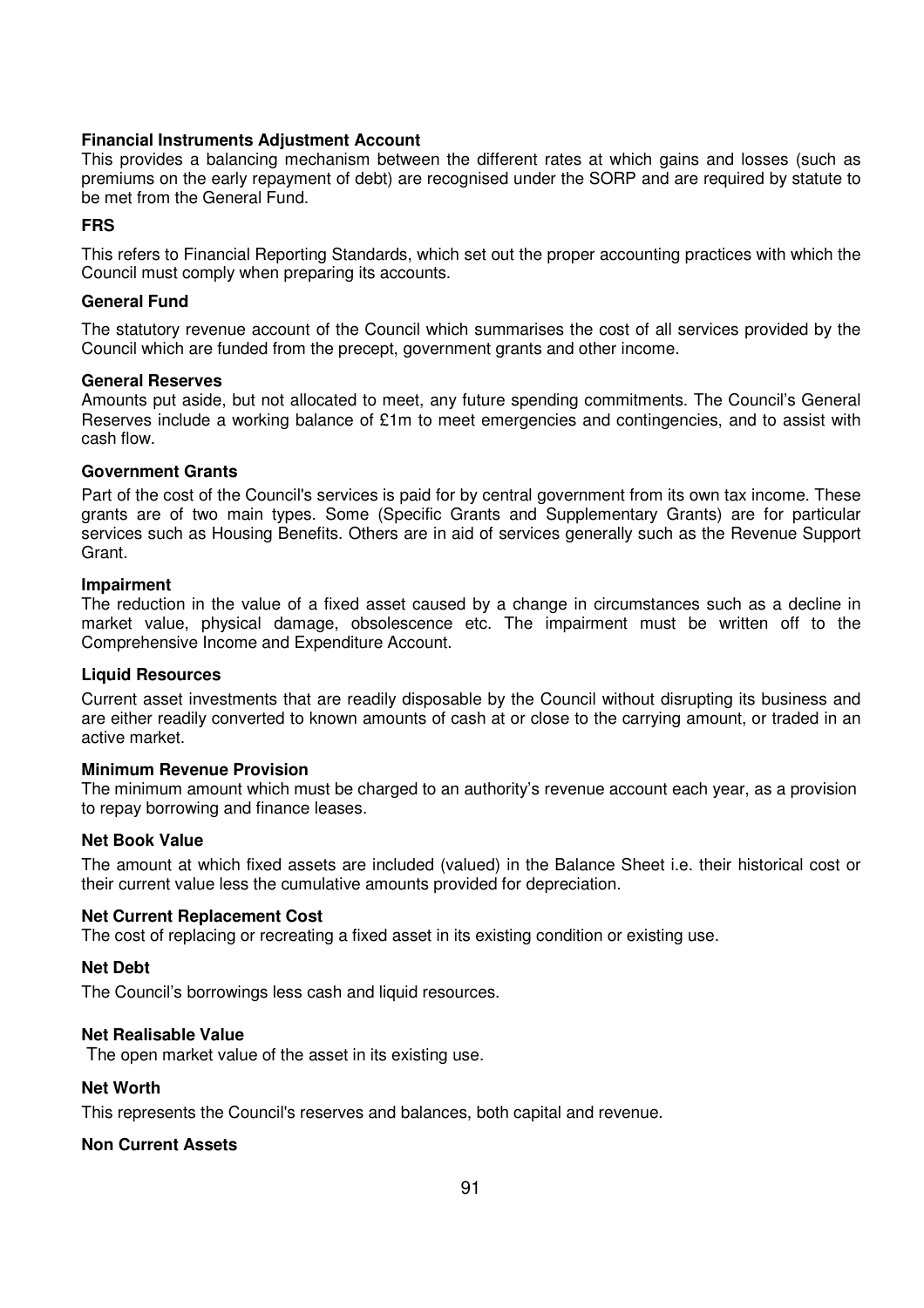Items that have a monetary value and are expected to yield benefits to the Council and the services it provides for a period of more than one year. Examples of fixed assets would be land and buildings or vehicles. The amounts shown in the Balance Sheet are the current valuations less depreciation.

#### **Non Distributed Costs**

These are central costs that are unapportionable over service heads. For example certain retirement benefits and unused shares of IT facilities and other assets

#### **Operating Lease**

A lease other than a finance lease. This type of lease, usually for office equipment, is similar to renting and does not come into the Government's capital control system. Ownership of the asset must remain with the lessor.

#### **Precept**

The levying of an amount by one authority that requires another authority to collect income on its behalf. The Council's Collection Fund meets the precepts from the County Council, Police Authority and Fire and Rescue Service as well as making a payment to the Council's own General Fund. Precepts raised by Town and Parish Councils are paid from the Council's General Fund.

#### **Provisions**

A liability of uncertain timing or amount.

#### **Prudential Code**

Prudential Code for Capital Accounting in Local Authorities. To ensure within a clear framework that the capital investment plans of local authorities are affordable, prudent and sustainable. A further key objective is to ensure that the Treasury Management decisions are taken in accordance with good practice**.** 

#### **Public Works Loans Board**

A central government agency, which provides loans to local authorities.

#### **Residual Value**

The net realisable value of an asset at the end of its useful life.

#### **Revenue Expenditure**

Expenditure to meet the day-to-day running costs incurred in providing services e.g. wages and salaries, purchase of materials and capital charges.

#### **Revenue Expenditure Funded from Capital Under Statute**

Expenditure classified as capital for funding purpose, when it does not result in the expenditure being carried on the Balance Sheet as a fixed asset. This is to enable it to be funded from capital resources rather than charged to the General Fund and impact on the Council Tax.

#### **Revenue Support Grant**

A general government grant paid to the Council as a contribution towards the cost of its services.